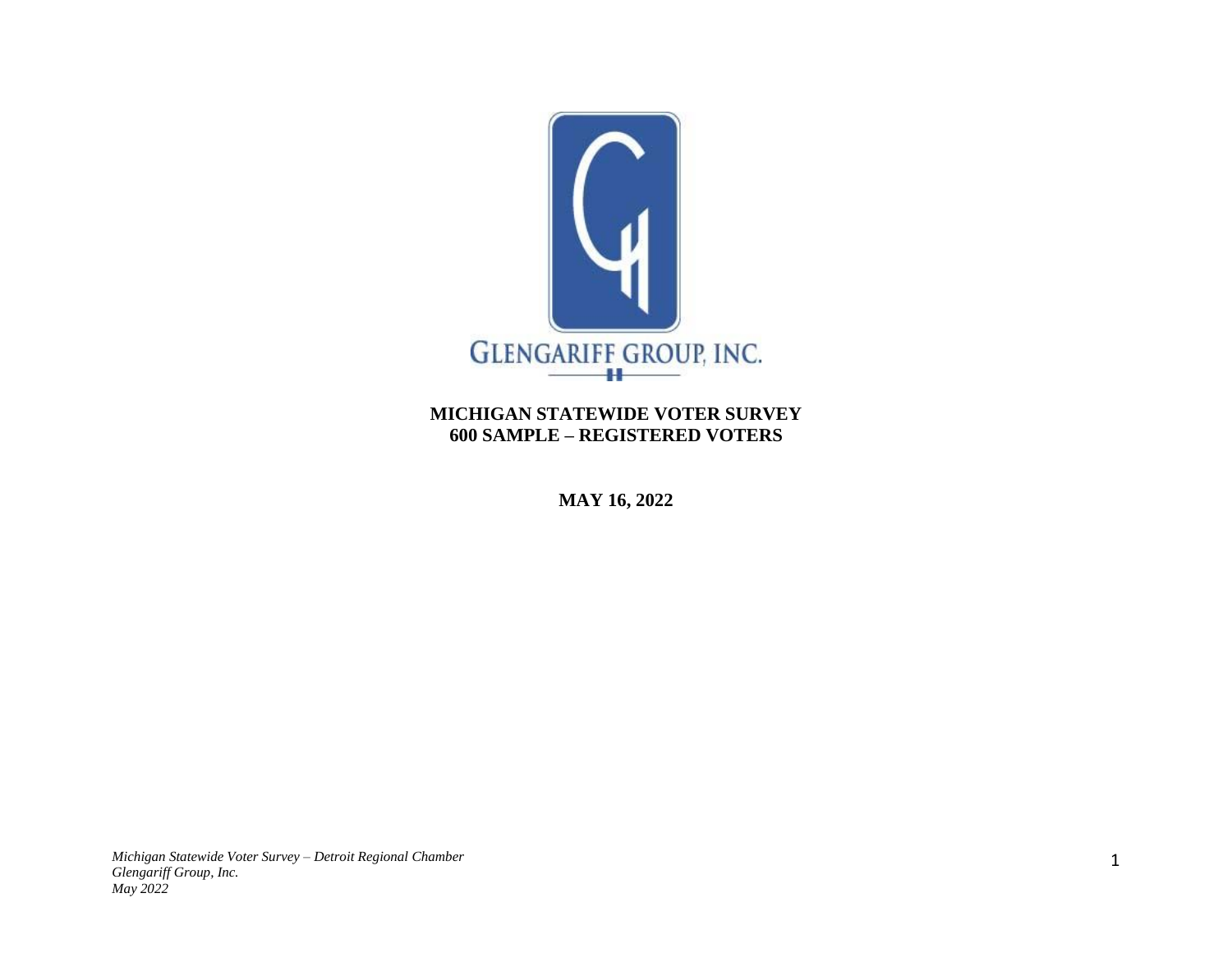# **TABLE OF CONTENTS**

Page Topic Methodology Key Findings Aggregate Survey Results Cross-tabulation Report

# **METHODOLOGY**

The Glengariff Group, Inc. conducted a Michigan statewide survey of registered voters. The 600 sample, live operator telephone survey was conducted on May 9-13, 2022 and has a margin of error of  $+/-4.0\%$  with a 95% level of confidence. 25.0% of respondents were contacted via landline telephone. 75.0% of respondents were contacted via cell phone telephone. This survey was commissioned by the Detroit Regional Chamber.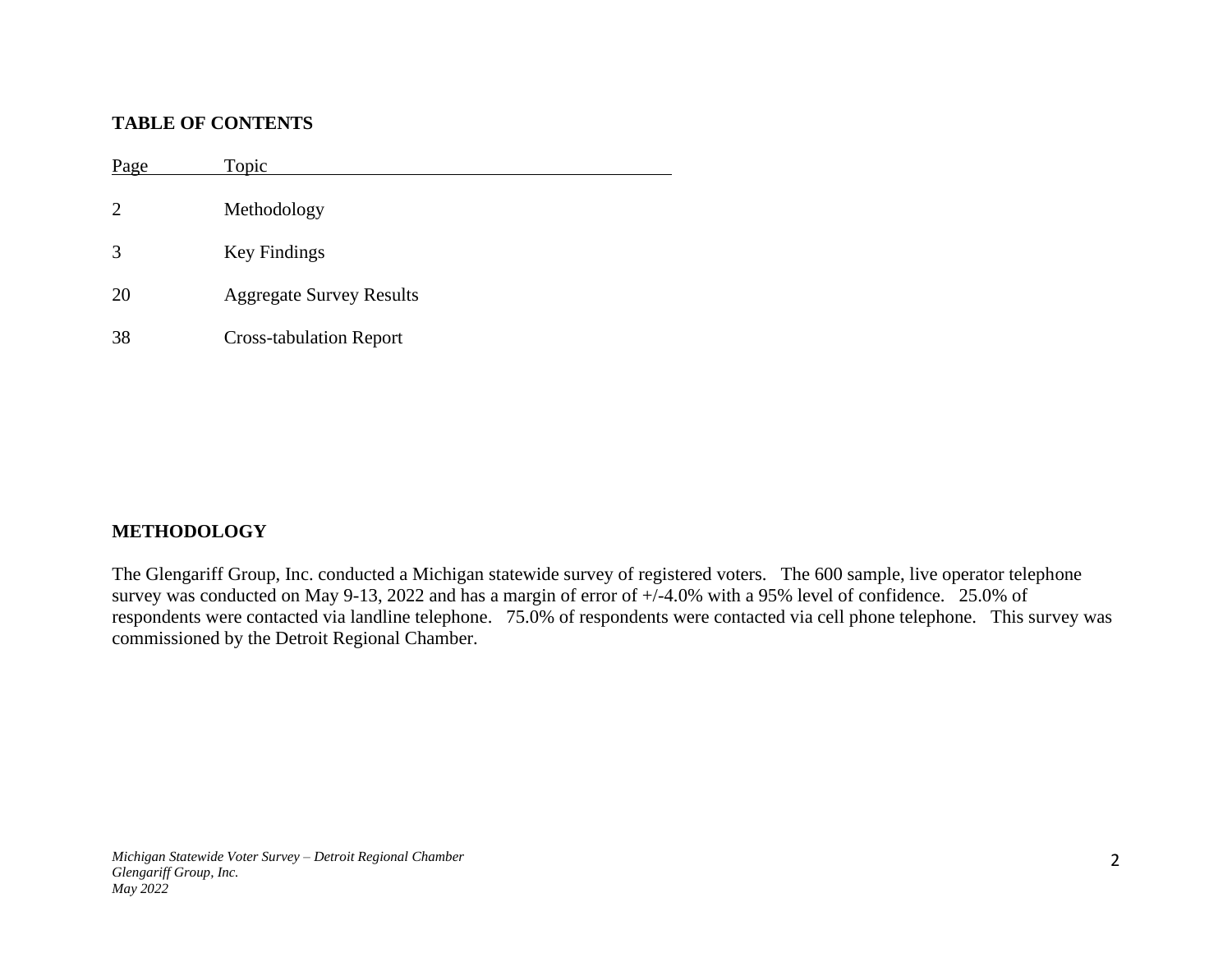# **KEY FINDINGS**

#### Lay of the Land

\* By a margin of 16.8%-69.0%, Michigan voters believe the nation is on the wrong track. The right track/wrong track number is now at its lowest level of the past two years.

| Survey         | Right | Wrong | No Opinion |
|----------------|-------|-------|------------|
| October 2020   | 27.4% | 55.9% | 16.7%      |
| February 2021  | 36.6% | 40.6% | 22.9%      |
| May 2021       | 35.3% | 48.2% | 16.5%      |
| September 2021 | 25.5% | 58.5% | 16.0%      |
| December 2021  | 22.8% | 62.2% | 15.0%      |
| May 2022       | 16.9% | 69.0% | 14.1%      |

\* Even Strong Democratic voters are now split on the direction of the country with all other partisan affiliations saying the nation is sharply on the wrong track.

| <u>Right</u> | <b>Wrong</b> |
|--------------|--------------|
| 40.1%        | 38.9%        |
| 22.6%        | 67.9%        |
| 9.8%         | 74.2%        |
| 2.4%         | 81.0%        |
| 3.2%         | 93.0%        |
|              |              |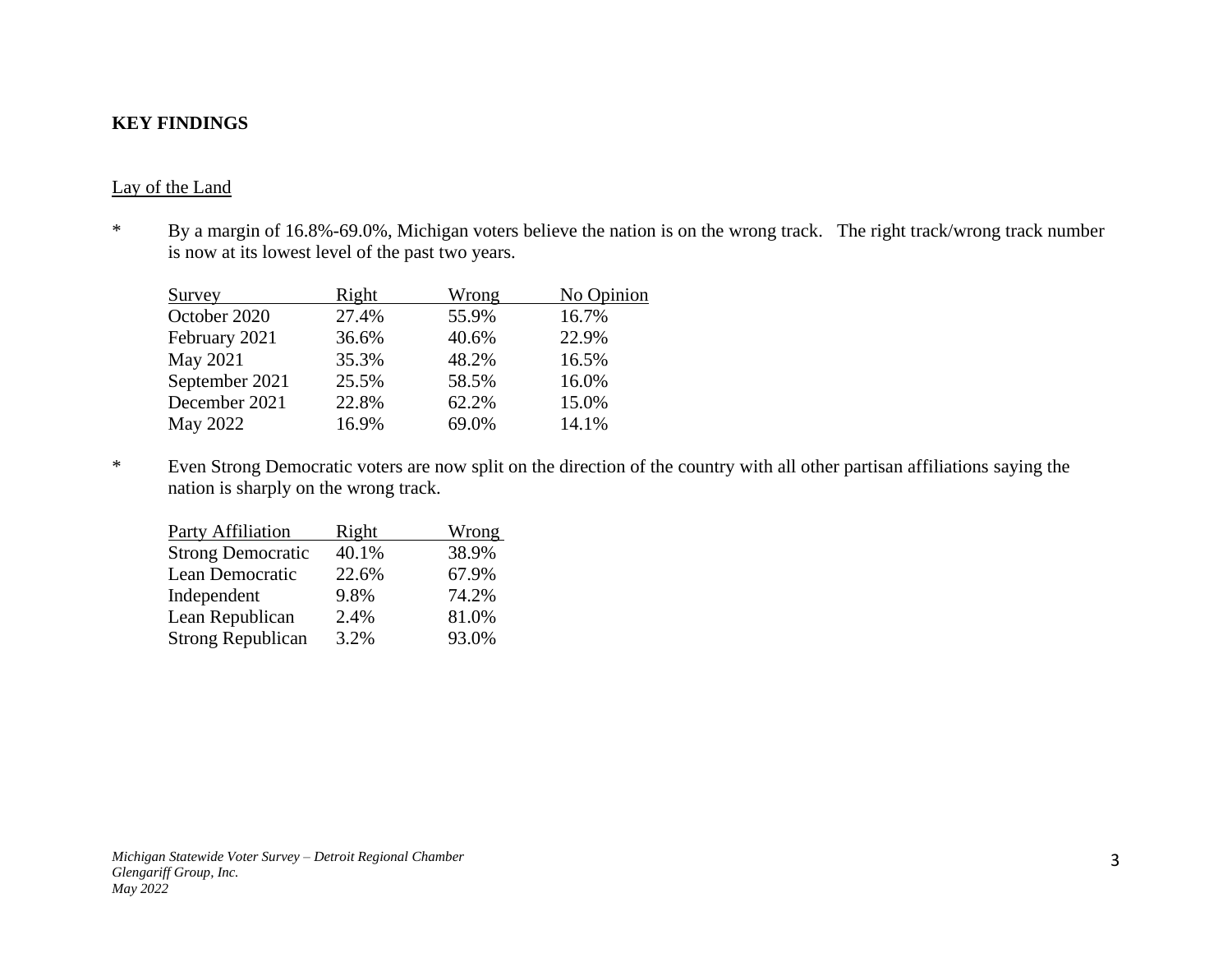\* By a margin of 31.7% right track to 50.1% wrong track, Michigan voters believe the state is on the wrong track. While the national wrong track continues to increase, Michigan's right/wrong track remains consistent with December 2021 levels.

| Survey         | Right | Wrong |
|----------------|-------|-------|
| January 2020   | 44.5% | 26.2% |
| October 2020   | 44.9% | 41.3% |
| February 2021  | 46.6% | 38.9% |
| May 2021       | 40.4% | 45.2% |
| September 2021 | 38.7% | 47.2% |
| December 2021  | 31.7% | 52.8% |
| May 2022       | 31.7% | 50.1% |

### 2022 Motivation to Vote at 9.0/ Democratic Base at 9.5 – 2020 Levels

\* Voters were asked on a scale of one to ten, how motivated they were to vote in the November 2022 election for Governor. Voters motivation remains strong at 9.0 on a 10.0-point scale – consistent with December 2021 levels.

Strong Democratic motivation has increased to 9.5 from 9.3 in December 2021. Strong Republican motivation has seen a slight decline from 9.4 to a 9.2.

\* The chart below compares motivation to vote by party affiliation dating back for ten years. Base voters on both sides are motivated at levels comparable to the 2018 and 2020 elections. We continue to see 'sagging' in motivation numbers among Independent voters.

| <b>Party Affiliation</b> | Oct 12 | Oct 14 | Oct 16 | Oct 18 | Jan 20   | Dec 21  | May 22 |
|--------------------------|--------|--------|--------|--------|----------|---------|--------|
| <b>Strong Democratic</b> | 8.5    | 7.0    |        |        |          | 9.3     | 9.5    |
| Lean Democratic          | 7.4    | 6.4    | 4.7    | 9.5    | 9.6      |         | 8.7    |
| Independent              | 6.6    | 5.9    | 5.6    | 8.9    | $9_{.1}$ | $8.8\,$ | 8.4    |
| Lean Republican          | 8.3    | 6.2    | 6.2    | 9.2    | 9.3      | 8.9     | 9.2    |
| <b>Strong Republican</b> | 8.4    | 6.9    |        | 9.5    | 9.6      | 9.4     | 9.2    |

*Michigan Statewide Voter Survey – Detroit Regional Chamber Glengariff Group, Inc. May 2022*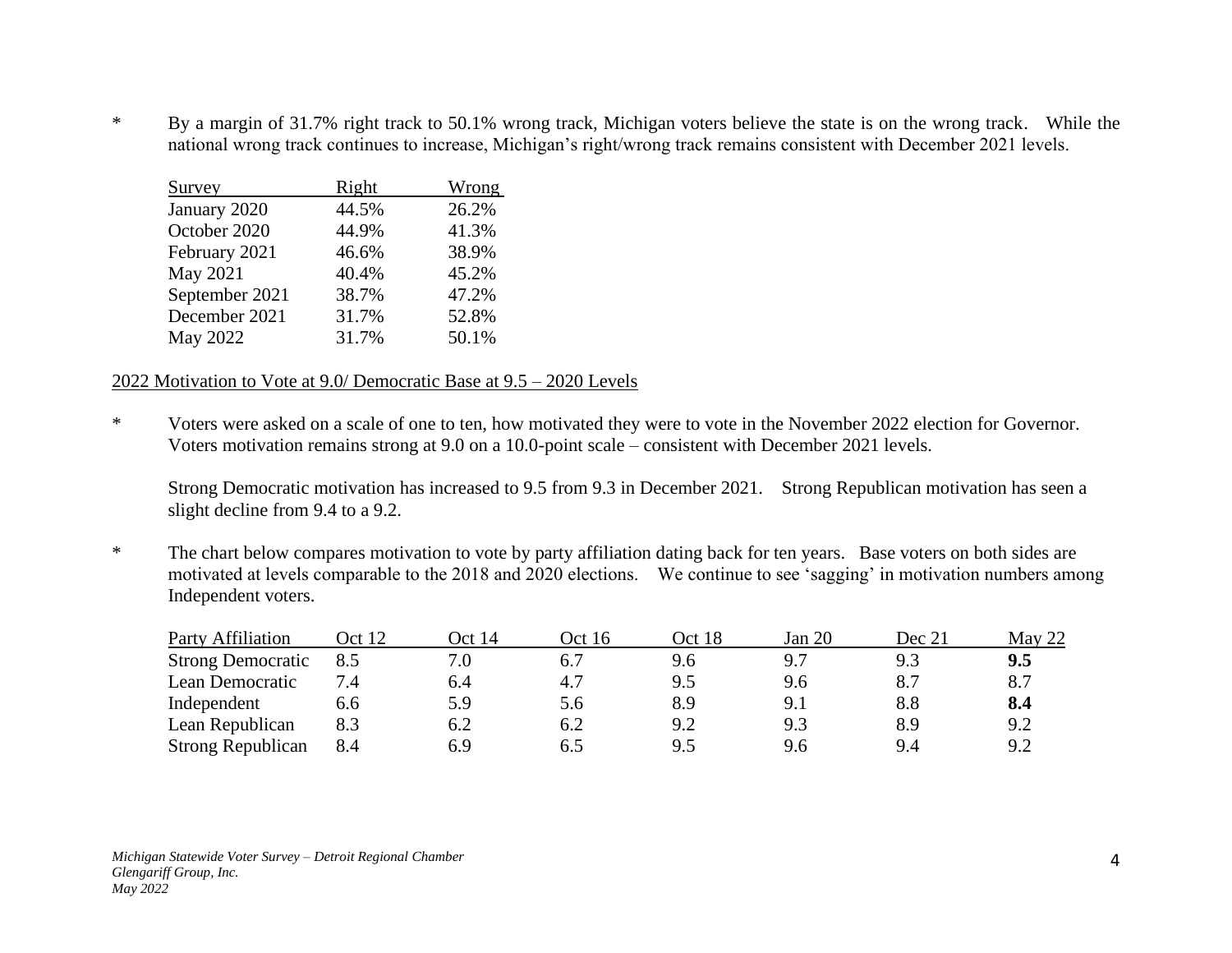# 72.8% Say Economy on Wrong Track Due to Inflation/ Roe v Wade Enters Top Concerns

- \* By a margin of 19.1%-72.8%, voters believe the economy is on the wrong track. Every demographic group including Strong Democratic voters – believe the economy is on the wrong track.
- \* When voters were asked in an open-ended question what the most important issue was facing Michigan, inflation drives the top concerns in Michigan – by a long shot. But the economic concern is inflation – not jobs. Second on the list is roads/infrastructure. And Abortion makes a first time showing at number three – coming at 10.9% as the biggest concern among voters.

| 33.0% | Economy/Inflation     |
|-------|-----------------------|
| 13.4% | Roads/Infrastructure  |
| 10.9% | Roe v Wade/ Abortion  |
| 8.3%  | Government leadership |

\* Among the 72.8% of voters that said the economy was on the wrong track, they were asked in an open-ended question why they believe that.

44.0% specifically cited inflation and cost of goods. 9.8% cited gas prices

4.1% said that wages were too low to keep up with costs.

17.8% gave a general anti-Biden or anti-Democratic answer.

5.7% cited nobody wanting to work

Only 2.3% of these voters cited a lack of jobs.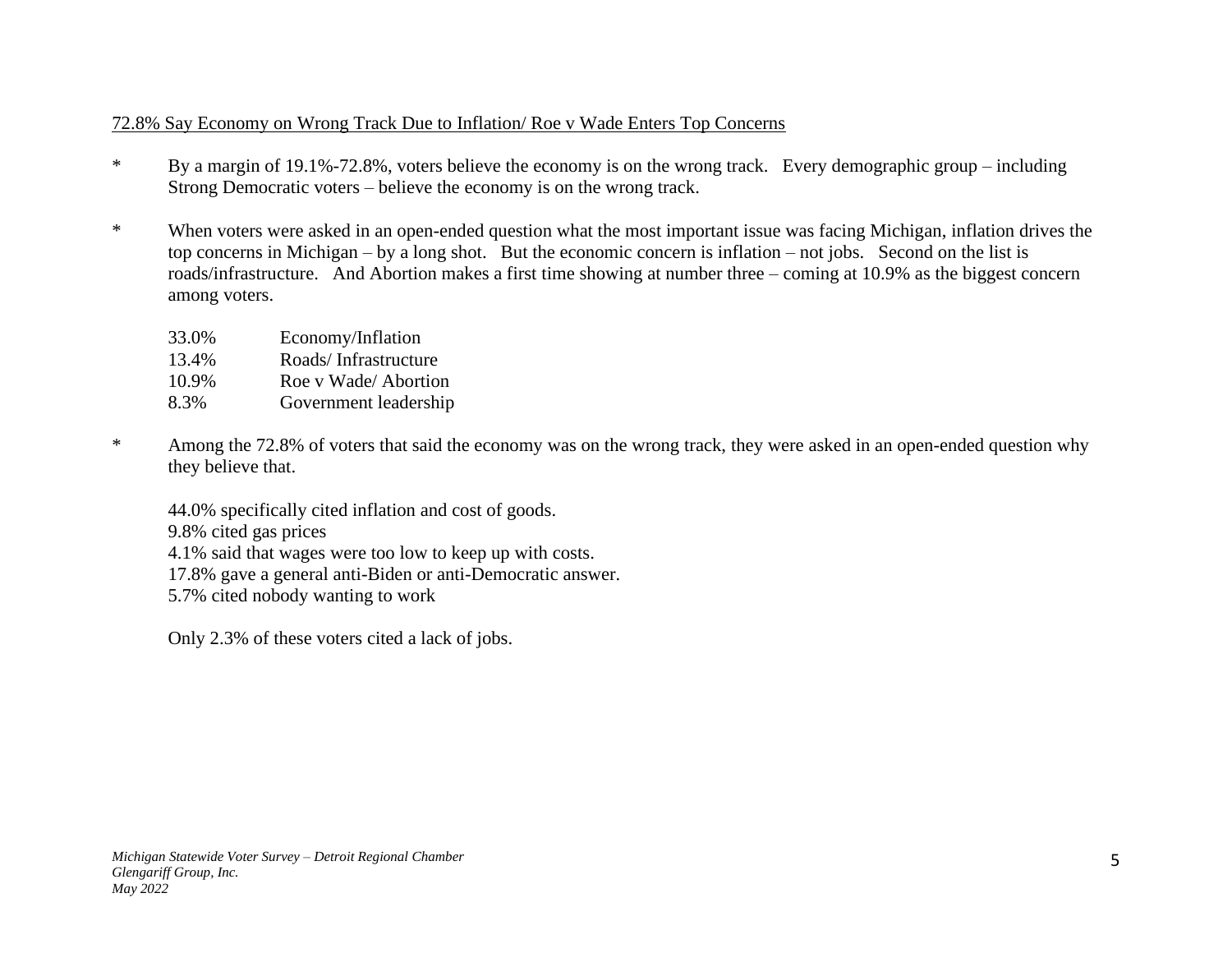\* 92.1% of voters are concerned about inflation – 67.7% are VERY CONCERNED about inflation. Voters were asked if they have specifically seen a big increase in costs over the past year on a list of items:

| 97.7% | <b>Gas for my automobile</b>  |
|-------|-------------------------------|
| 92.4% | Groceries like bread and milk |
| 73.6% | Eating out at a restaurant    |
| 62.9% | Home heating costs            |
| 62.5% | A vehicle purchase            |
| 44.8% | Insurance                     |
| 42.5% | A new appliance               |

### Despite Inflation, Voters Report Not Being Economically Different

\* Voters were asked if they personally were doing better, worse or about the same economically as in the past.

28.0% say they are doing worse. 22.7% say they are doing better. 48.4% say they are doing about the same.

These numbers are statistically unchanged from December 2021.

| Condition      | December 2021 | May 2022 | Difference    |
|----------------|---------------|----------|---------------|
| <b>Worse</b>   | 24.3%         | 28.0%    | $+3.7\%$      |
| <b>Better</b>  | 25.5%         | 22.7%    | $-2.8\%$      |
| About the Same | 48.0%         | 48.0%    | No Difference |

*In December 2021, 73.5% of voters said they were economically doing the same or better as the past. In May 2022, 70.7% of voters say they are economically doing the same or better than the past.*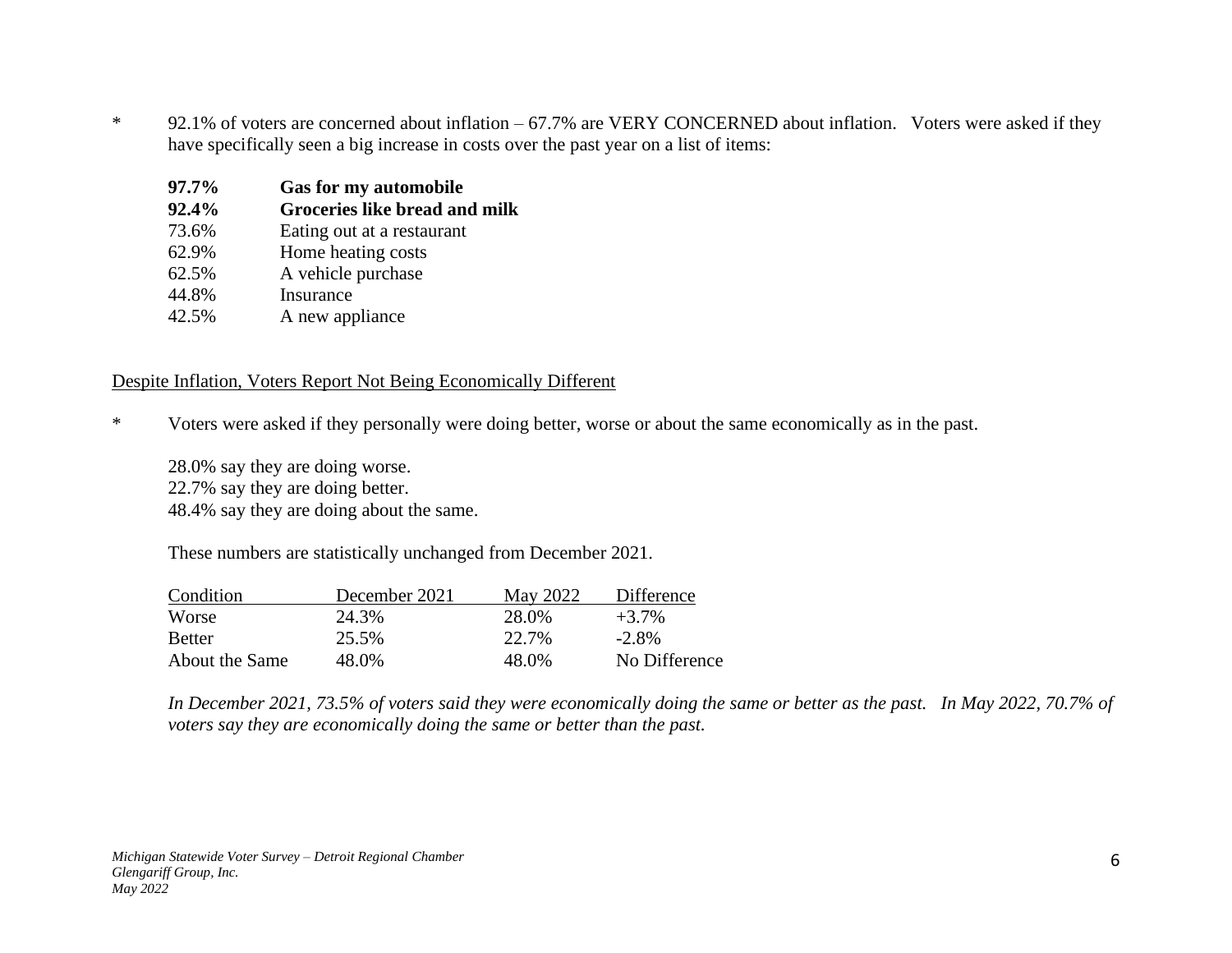\* But for the 28.0% that say they are doing worse, they specifically cite inflation as the reason. 76.9% of those saying they are doing worse, specifically cited increased costs as the reason.

Only 3.6% of those that say they are doing worse cite a lack of jobs or work.

#### 54.7% Believe Inflation Will Last For Years

### \* *54.7% of voters believe inflation will continue for years, while 34.0% believe inflation will begin to slow down.*

Only Strong Democratic voters believe inflation will begin to slow down.

| Party Affiliation        | <b>Continue for Years</b> | Begin to Slow Down |
|--------------------------|---------------------------|--------------------|
| <b>Strong Democratic</b> | 32.9%                     | 55.1%              |
| Lean Democratic          | 49.1%                     | 37.7%              |
| Independent              | 56.4%                     | 30.1%              |
| Lean Republican          | 78.6%                     | 19.0%              |
| <b>Strong Republican</b> | 71.5%                     | 19.0%              |

\* Voters under 50 are far more likely to believe inflation will last years, than voters over 50.

| Age   | <b>Continue for Years</b> | Begin to Slow Down |
|-------|---------------------------|--------------------|
| 18-29 | $60.4\%$                  | 30.2%              |
| 30-39 | $60.2\%$                  | 31.0%              |
| 40-49 | 63.6%                     | 26.4%              |
| 50-64 | 49.2%                     | 40.9%              |
| $65+$ | 46.8%                     | 36.9%              |

#### Extremely Low Job Insecurity

\* Among voters that currently hold jobs, 13.3% are concerned about losing their jobs while 85.3% said they are not concerned about losing their jobs. Only 3.5% of voters are very concerned about losing their job.

In December 2021 16.1% of voters were concerned about losing their jobs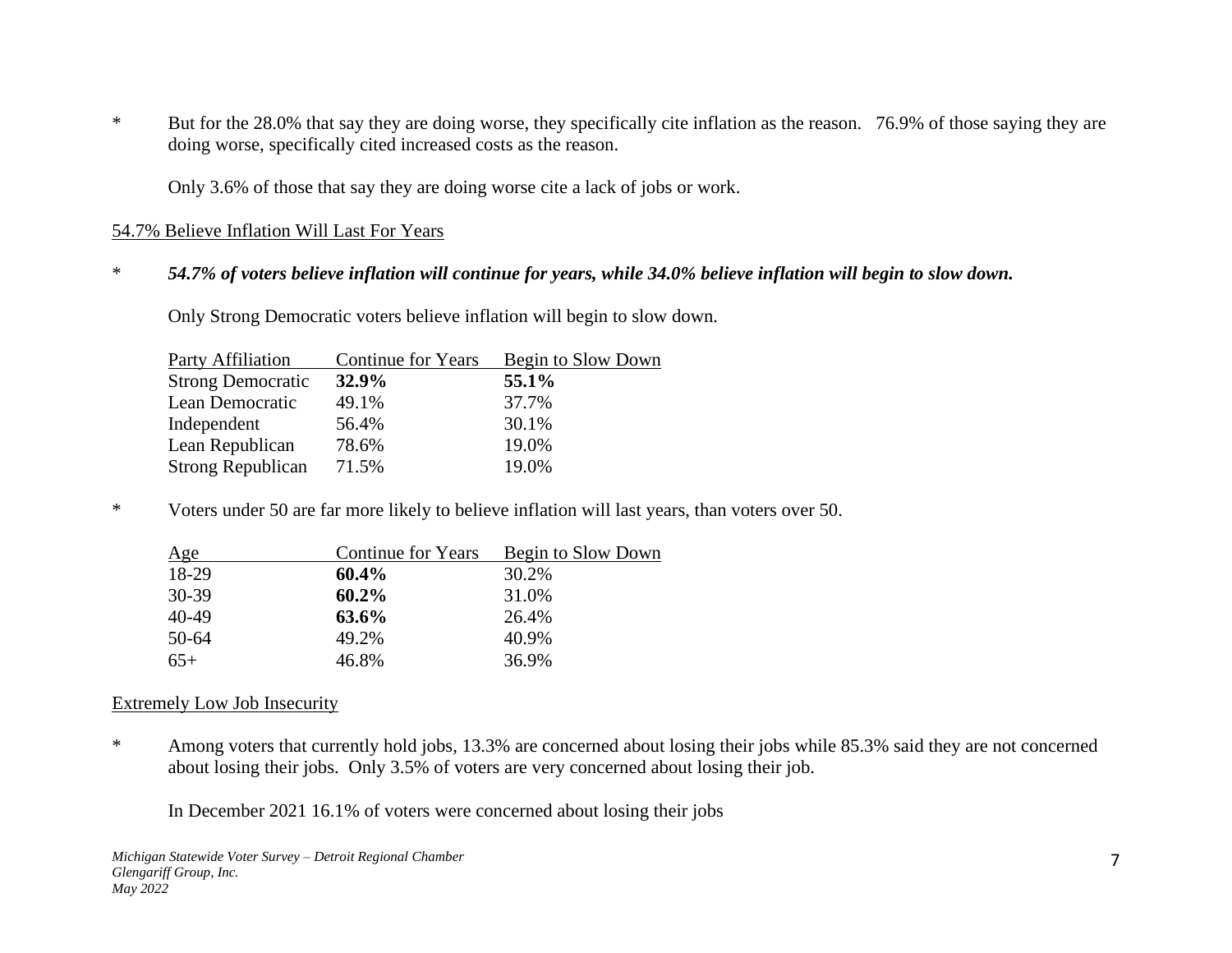# Post Covid Employment: **The Great Reshuffling**

\* Voters were asked their employment status prior to Covid hitting. They were then asked their employment status today.

60.5% of those employed prior to Covid are still in the same job. 26.2% of those employed prior to Covid are in a different job. 5.4% of those employed prior to Covid have retired or moved to disability. 4.3% of those employed prior to Covid are not working or looking for work right now. 3.5% of those employed prior to Covid are currently looking for work.

\* *48.8% of those aged 18-29 and 31.0% of those aged 30-39 are in a new job. 50.0% of African American workers are in a new job.* 

32.1% of those without a college degree are in a new job compared to only 19.4% of those with a college degree.

\* 38.3% of those aged over 65 that worked prior to Covid are now retired.

11.2% of those aged 50-64 that worked prior to Covid are now retired, and another 7.1% have simply chosen not to work right now. *(18.3% of those aged 50-64 have left the work force.)*

12.0% of women have left the work force for retirement or to not work right now, compared to only 7.7% of men.

11.2% of white workers have either chosen to retire or leave the workforce compared to only 3.8% of African American workers.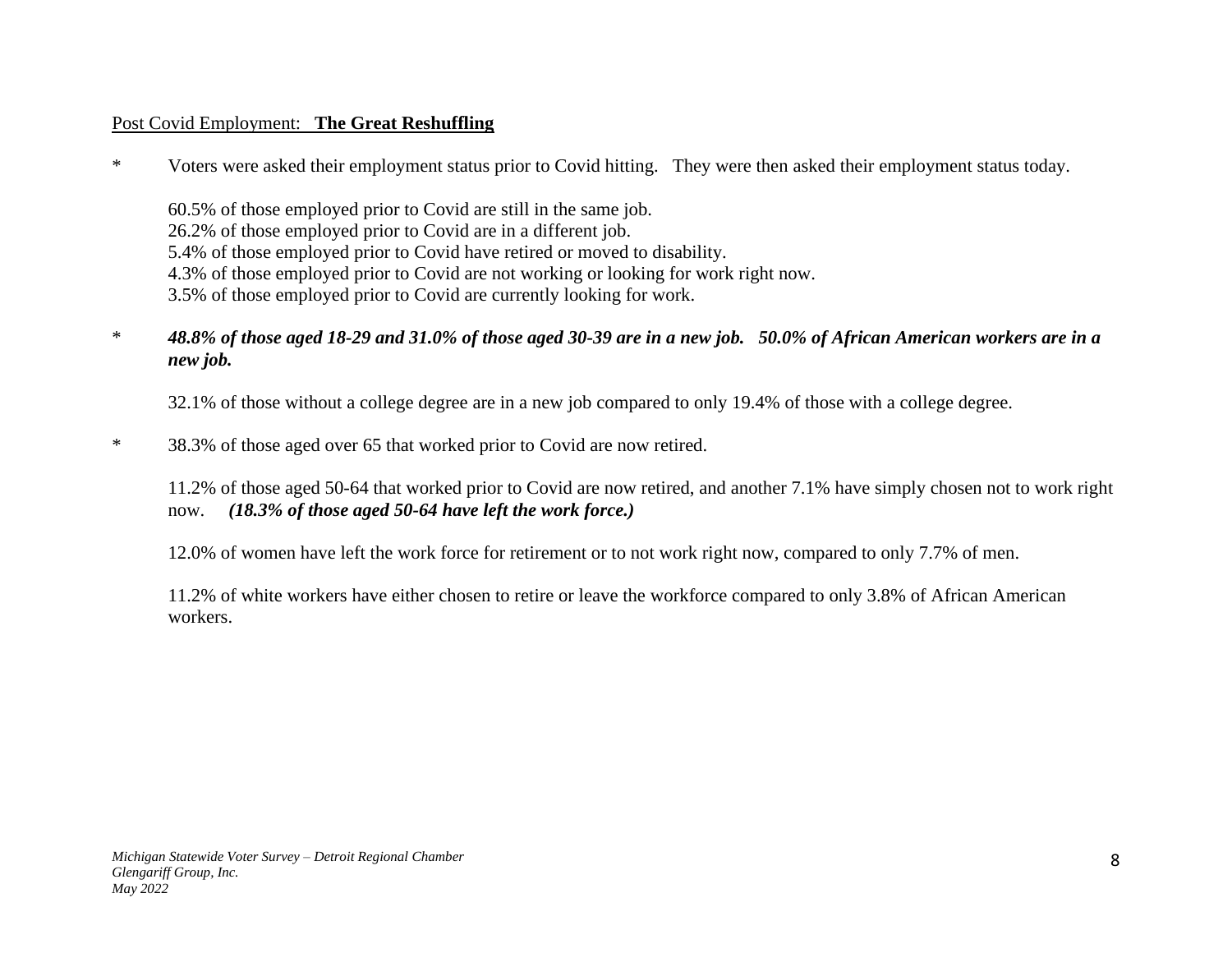## Covid Changed Office Work; But Overwhelming Majority Find the Office Safe

\* For workers that prior to Covid primarily worked in an office setting, just over half of those workers have returned full time to the office.

55.8% said they are mostly back in the office. 25.2% said they were working in an office/home hybrid setting. 17.8% said they were working mostly from home.

\* *But by a margin of 87.1%-8.6%, these office workers said they felt safe working in an office setting again.*

## Voters Moving Past Covid Mitigation, Even As Rates Rise Again

\* 40.5% of voters said they had contracted Covid over the past two years with self-reported rates twice as high among base Republican as base Democratic voters.

| <b>Party Affiliation</b> | Contracted |
|--------------------------|------------|
| <b>Strong Democratic</b> | 28.1%      |
| Lean Democratic          | 43.4%      |
| Independent              | 40.5%      |
| Lean Republican          | 50.0%      |
| <b>Strong Republican</b> | 50.0%      |

Voters in their forties were most likely to have had Covid, while voters over 65 were the least likely to have contracted Covid.

| Age   | Contracted |
|-------|------------|
| 18-29 | 42.7%      |
| 30-39 | 38.9%      |
| 40-49 | 60.9%      |
| 50-64 | 43.2%      |
| $65+$ | 22.7%      |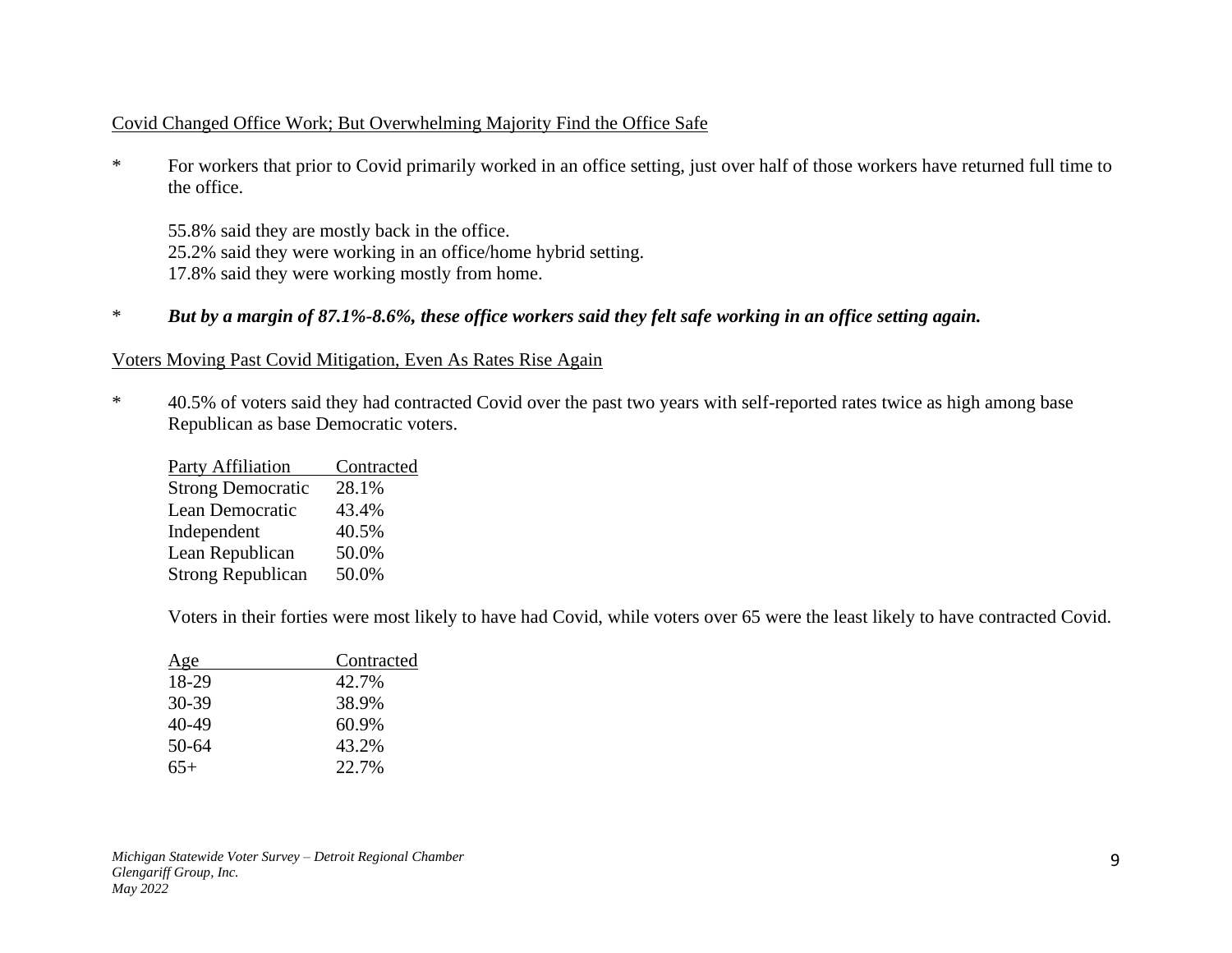\* Self-reported vaccination remains at 69.4%. 25.2% of voters said they do not plan to get any vaccination shots. This number has been statistically consistent since polling on this question began midway through the Covid pandemic in mid-2020.

8.1% of voters have received four total shots. 35.3% of voters have received three total shots. 21.9% of voters have received two shots. 4.1% of voters have received one shot. 25.2% of voters do not plan to get the vaccination. 2.7% of voters said they cannot get the vaccine for medical reasons. 2.7% of voters refused to answer.

41.1% of Strong Republican voters do not plan to get the vaccination. 29.4% of independent voters do not plan to get a vaccination. 6.6% of Strong Democratic voters do not plan to get the vaccination.

Age continues to be a significant difference on vaccination.

| Age   | Do Not Plan to Vaccinate |
|-------|--------------------------|
| 18-29 | 34.4%                    |
| 30-39 | $37.2\%$                 |
| 40-49 | 37.3%                    |
| 50-64 | 14.4%                    |
| 65+   | 11.3%                    |

61.8% of those that have had Covid report getting vaccinated. 76.3% of those that have not had Covid report getting vaccinated.

\* 41.5% of voters said they always or sometimes continue to wear a mask in public places. But 56.6% of Michigan voters now say they rarely or never wear a mask in public places.

19.6% always wear a mask inside public places 21.9% sometimes wear a mask inside public places.

- 21.4% rarely wear a mask inside public places.
- 35.2% never wear a mask inside public place.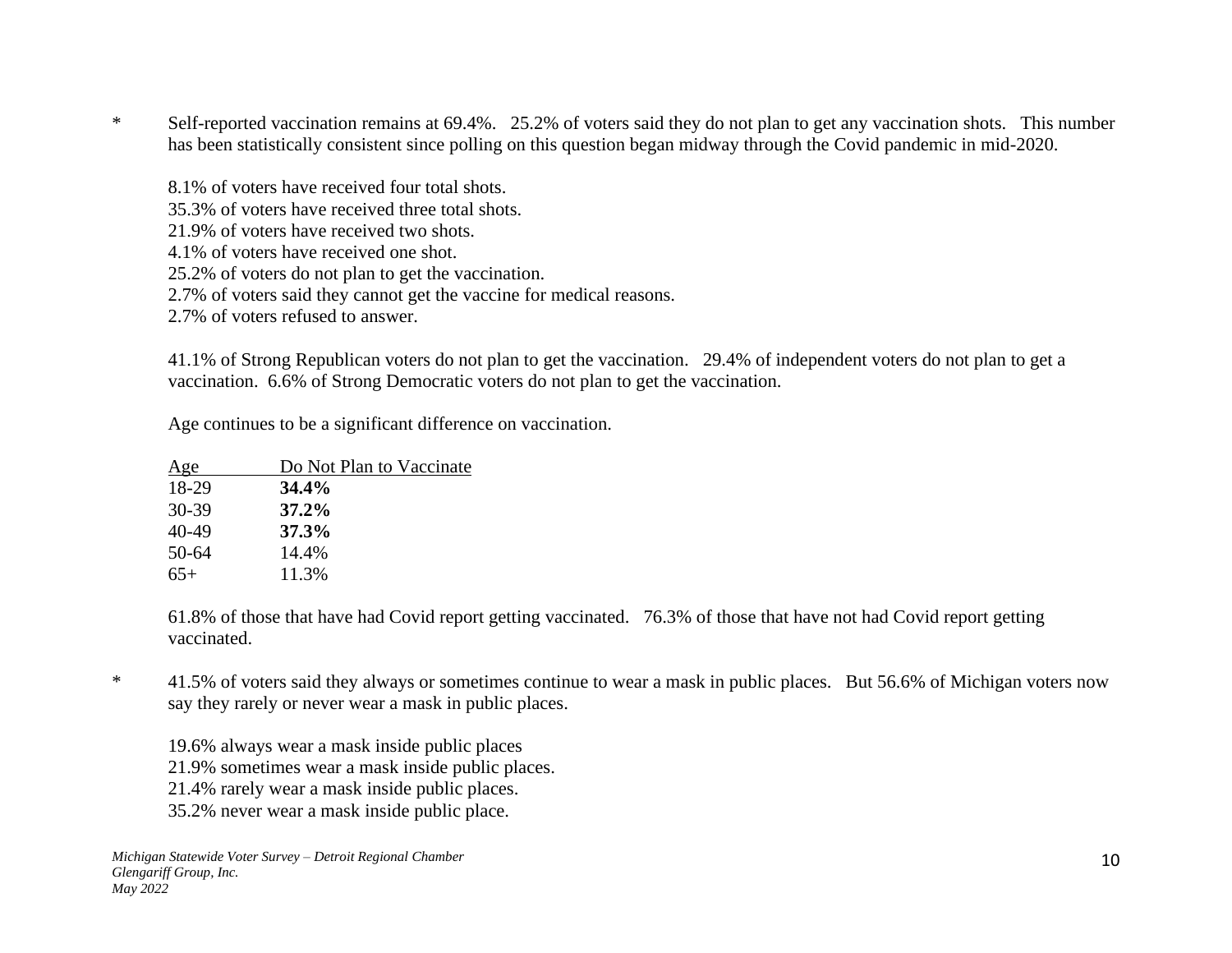Just as with vaccinations, there are sharp differences by party affiliation in mask wearing.

| Party Affiliation        | Always/Sometimes | Rarely/Never |
|--------------------------|------------------|--------------|
| <b>Strong Democratic</b> | 68.2%            | 29.4%        |
| Lean Democratic          | 58.5%            | 39.7%        |
| Independent              | 40.5%            | 57.1%        |
| Lean Republican          | 21.4%            | 78.5%        |
| <b>Strong Republican</b> | 15.2%            | 83.6%        |

By a margin of 28.1%-70.1%, voters that have had Covid report by a large margin that they do not wear their mask. By a margin of 51.1%-45.9%, voters that have not had Covid narrowly report still wearing their masks.

## 25.5% Support Overturning Roe v Wade/ 55.2% Say Leave Roe v Wade in Place/ 10.1% 'Neutral'

\* 25.5% of Michigan voters support overturning Roe v Wade. 55.2% of Michigan voters support leaving Roe v Wade in place. Another 10.1% of voters said they were neutral or did not have an opinion. 5.3% of voters did not know.

While 20.4% strongly support overturning Roe, a whopping 55.2% of Michigan voters strongly support leaving Roe in place.

\* The only demographic category in which a majority supports overturning Roe v Wade is Strong Republican voters. By a margin of 63.2%-17.4%, Independent voters support leaving Roe v Wade in place.

| <b>Party Affiliation</b> | Overturn | Remain in Place | Neutral |
|--------------------------|----------|-----------------|---------|
| <b>Strong Democratic</b> | 8.4%     | 85.6%           | 4.8%    |
| Lean Democratic          | 15.1%    | 77.4%           | 7.5%    |
| Independent              | 17.4%    | 63.2%           | 12.9%   |
| Lean Republican          | 40.5%    | 35.7%           | 16.7%   |
| <b>Strong Republican</b> | 52.5%    | 29.1%           | 8.9%    |

18.1% of Independent men, 16.7% of Leaning Republican men, and 16.7% of Leaning Republican women represent the largest concentration of voters saying they were neutral on the issue.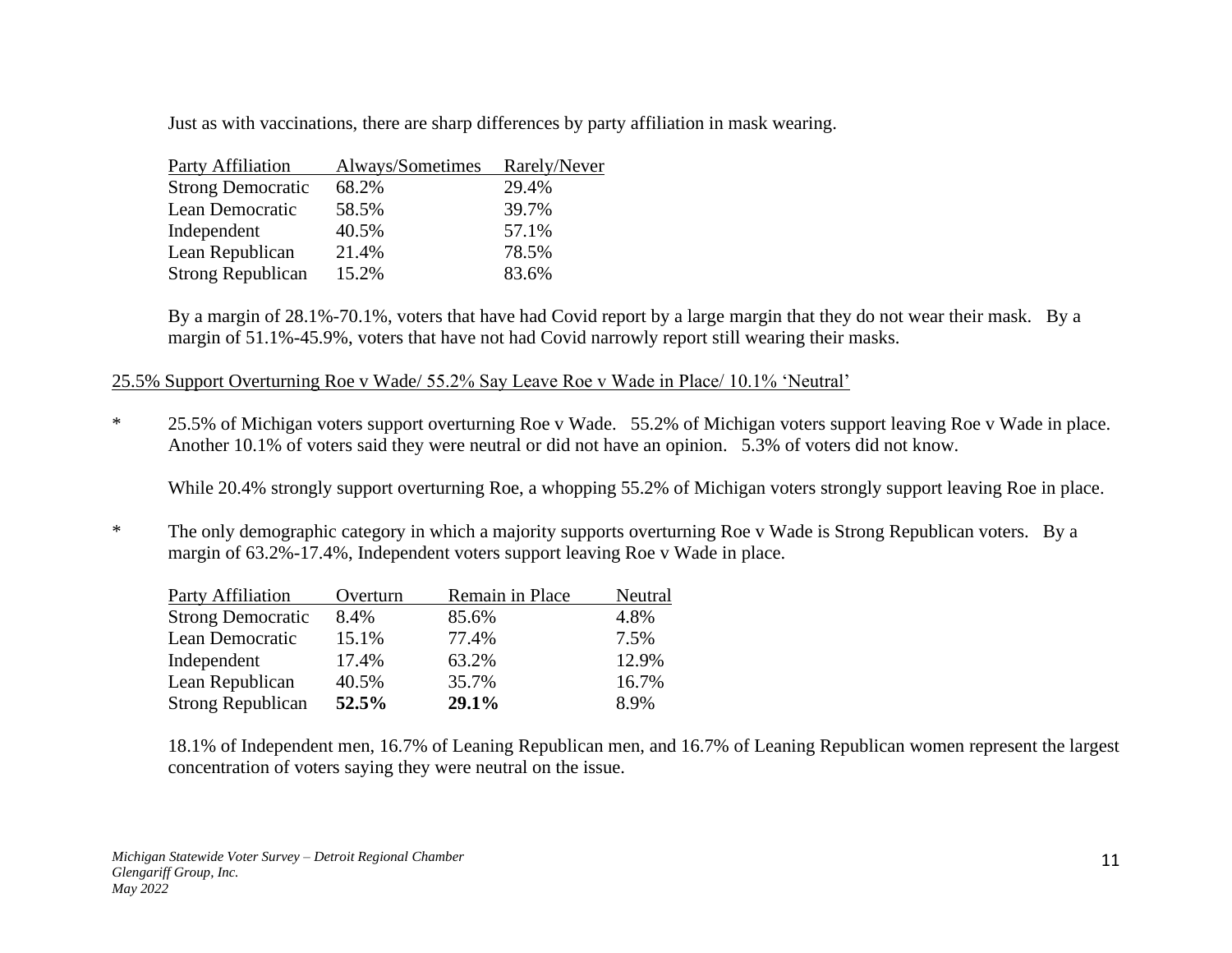\* By a margin of 63.8%-24.6%, Michigan women support leaving Roe in place. 6.4% of women are neutral. By a margin of 53.9%-26.5%, Michigan men support leaving Roe in place – 14.1% of men are neutral.

### Constitutional Proposal Would Begin With Low Opposition: 59%-28% Support

\* Voters were asked if they would support or oppose a proposed November constitutional amendment to make abortion legal in Michigan. By a margin of 58.8%-27.6% voters would support the constitutional amendment to make abortion legal in Michigan. 12.4% of voters are undecided.

48.8% would STRONGLY SUPPORT the constitutional amendment -- nearly 50% of Michigan voters -- while only 22.6% would STRONGLY OPPOSE the constitutional amendment.

\* By party affiliation, even a plurality of Leaning Republican voters would support a constitutional amendment – although 21.4% remain undecided.

| Party Affiliation        | Support | Oppose | Undecided |
|--------------------------|---------|--------|-----------|
| <b>Strong Democratic</b> | 87.4%   | 6.6%   | 6.0%      |
| Lean Democratic          | 83.0%   | 13.2%  | 3.8%      |
| Independent              | 59.5%   | 23.9%  | 13.5%     |
| Lean Republican          | 40.5%   | 38.1%  | 21.4%     |
| <b>Strong Republican</b> | 27.2%   | 57.0%  | 14.6%     |

- \* Women support the amendment by a margin of 63.1%-26.6%, with 9.0% undecided. Men support the amendment by a margin of 54.0%-27.6%, with 16.2% undecided.
- \* Out-state voters support the amendment 51.1%-34.5%, with 12.2% undecided. *But Metro voters support the amendment 67.3%-19.7%, with 12.7% undecided.*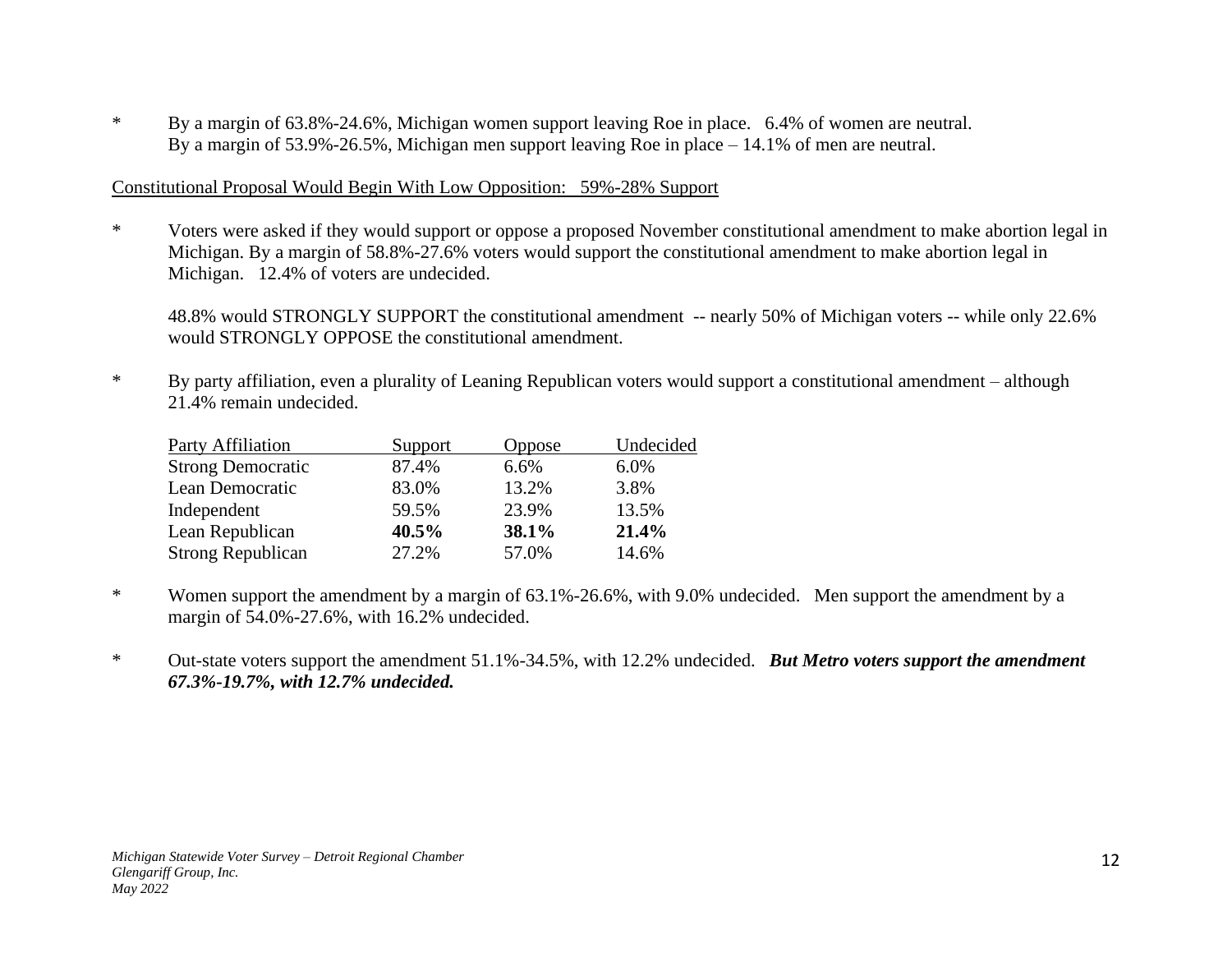## Overturning Roe v Wade Big Motivator for Democratic Women

\* Voters were asked if overturning Roe v Wade made them more or less motivated to vote in November – or whether it had no influence on their motivation.

38.2% would be more motivated to vote – with 29.9% MUCH MORE MOTIVATED. 1.7% would be less motivated to vote. 58.4% said Roe v Wade would not influence their motivation to vote.

\* 61.6% of Democratic women would be more motivated to vote as a result of overturning Roe v Wade*. 50.3% of Democratic women would be MUCH MORE MOTIVATED TO VOTE.*

| More Motivated | No Influence |
|----------------|--------------|
| 61.6%          | 36.0%        |
| 31.0%          | 55.2%        |
| 36.3%          | 60.0%        |
| 27.7%          | 69.9%        |
| 28.8%          | 67.8%        |
| 28.2%          | 69.0%        |
|                |              |

- \* 63.0% of women aged 18-29 would be more motivated to vote with 47.8% MUCH MORE MOTIVATED to vote.
- \* 48.6% of voters that support upholding Roe v Wade would be more motivated to vote 48.3% said it would have no influence on them. 31.1% of those that support overturning Roe v Wade would be more motivated to vote. – 66.9% said it would have no influence on them.

## Only 15.3% of Voters Believe Michigan Schools Perform Better Than Other States

\* Voters were asked if they thought Michigan public schools perform better, worse or the same as public schools in other states.

|            | 15.4% Better | $(4.3\%$ much better/ 11.1% little better) |
|------------|--------------|--------------------------------------------|
| 38.8% Same |              |                                            |
|            | 21.6% Worse  | $(13.3\%$ little worse/ 8.3% much worse)   |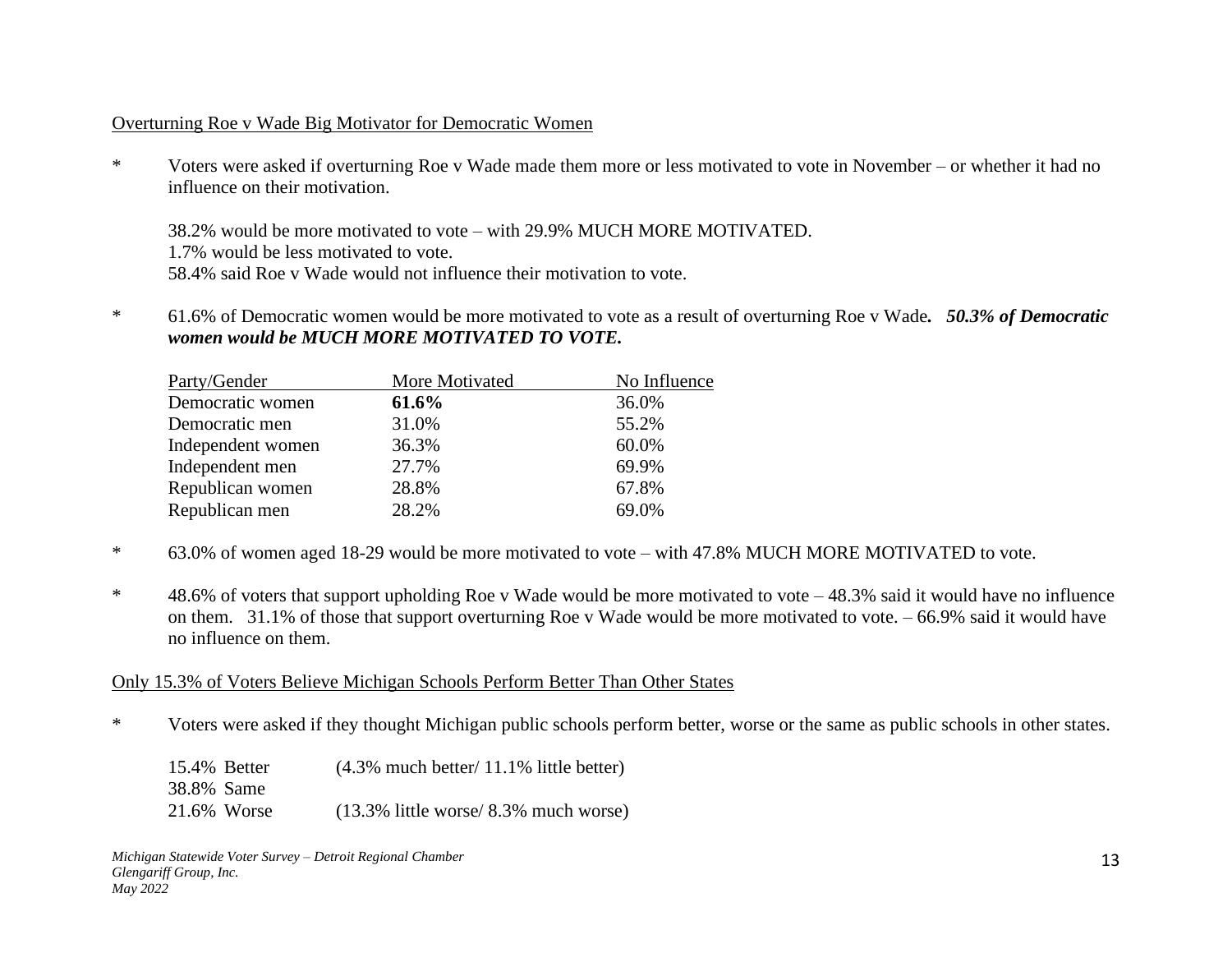But 24.0% of Michigan voters simply could not offer an assessment on the performance of Michigan public schools.

\* There were sharp differences by the type of town the voter lives in with urban and small town voters more critical than suburban and rural voters.

| Type of Town      | Better | Same  | Worse | Don't Know |
|-------------------|--------|-------|-------|------------|
| Urban             | 14.3%  | 33.3% | 27.7% | 24.6%      |
| Suburban          | 14.3%  | 42.4% | 18.3% | 25.1%      |
| <b>Small Town</b> | 13.8%  | 35.3% | 28.4% | 22.4%      |
| Rural             | 19.6%  | 42.5% | 15.7% | 21.6%      |

\* When asked about their local schools, voters were more generous in their assessment.

25.5% said their local schools were better than other schools. 35.8% said their local schools were about the same as other schools 19.1% said their local schools were worse than other schools.

17.6% could not offer an opinion.

\* White voters were twice as likely to grade their local school better than African American voters.

| Race             | Better | Same  | Worse | Don't Know |
|------------------|--------|-------|-------|------------|
| African American | 14.0%  | 40.7% | 30.3% | 15.1%      |
| White            | 30.1%  | 35.5% | 16.7% | 17.6%      |

\* Voters without children were the most generous of their assessment of their local schools.

| Children                    | <b>Better</b> | Same  | Worse | Don't Know |
|-----------------------------|---------------|-------|-------|------------|
| Pre School Children 20.8%   |               | 29.2% | 24.6% | 25.0%      |
| K-12 Aged Children $25.3\%$ |               | 38.4% | 22.7% | 13.7%      |
| No Children                 | 28.9%         | 35.2% | 17.0% | 18.9%      |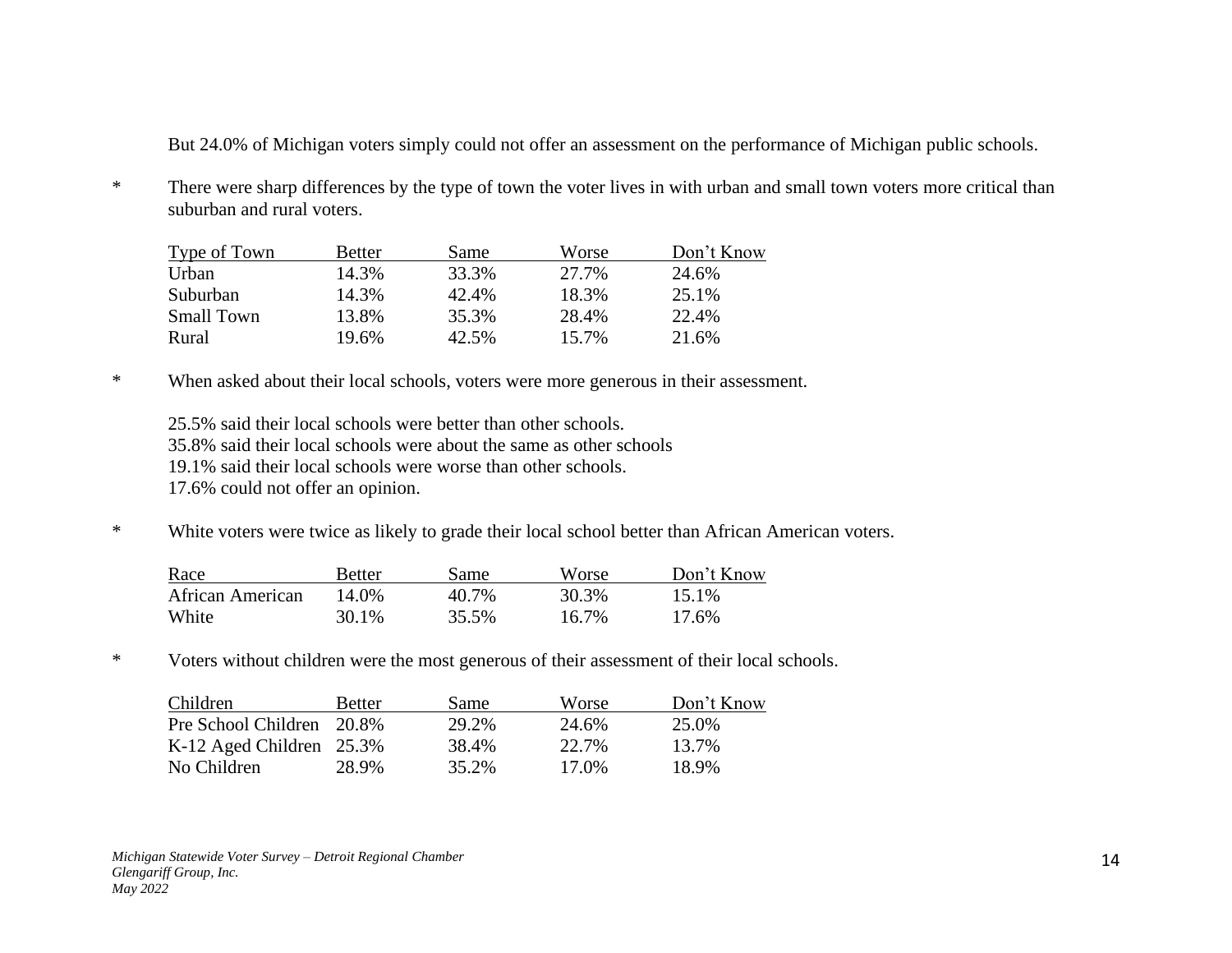\* While Republican voters were the most critical of Michigan public schools, they were the most generous toward their local public schools.

| <b>Republican Voters</b>   | <b>Better</b> | Same  | Worse | Don't Know |
|----------------------------|---------------|-------|-------|------------|
| Michigan Schools           | $7.6\%$       | 39.2% | 24.7% | 27.8%      |
| Local Public Schools 26.0% |               | 36.1% | 15.2% | 22.8%      |

Democratic voters, on the other hand, were harsher to their local public schools.

| <b>Democratic Voters</b>   | <b>Better</b> | Same  | Worse    | Don't Know |
|----------------------------|---------------|-------|----------|------------|
| Michigan Schools           | 21.6%         | 38.8% | $17.4\%$ | 22.2%      |
| Local Public Schools 31.2% |               | 32.1% | $32.1\%$ | 9.4%       |

### 17.4% Say Critical Race Theory Taught in Local Public Schools/ 24.2% in State Public Schools

- \* 17.4% of voters believe critical race theory is taught in their local public schools with 40.1% saying it is not 42.1% of voters do not know if critical race theory is taught in their local public schools.
- \* 24.2% of voters believe critical race theory is taught in Michigan public schools with 24.9% saying it is not 50.4% of voters do not know if critical race theory is taught in Michigan public schools.
- \* The charts below compare parents of K-12 children by party affiliation on these questions. A majority of Republican parents believe critical race theory is taught in Michigan public schools.

| Critical Race Theory Taught in Local School |       |       |            |
|---------------------------------------------|-------|-------|------------|
| <b>Party Affiliation</b>                    | Yes   | Nο    | Don't Know |
| <b>Democratic Parent</b>                    | 15.3% | 59.3% | 25.4%      |
| <b>Independent Parent</b>                   | 23.4% | 46.9% | 29.7%      |
| Republican Parent                           | 39.0% | 37.3% | 23.7%      |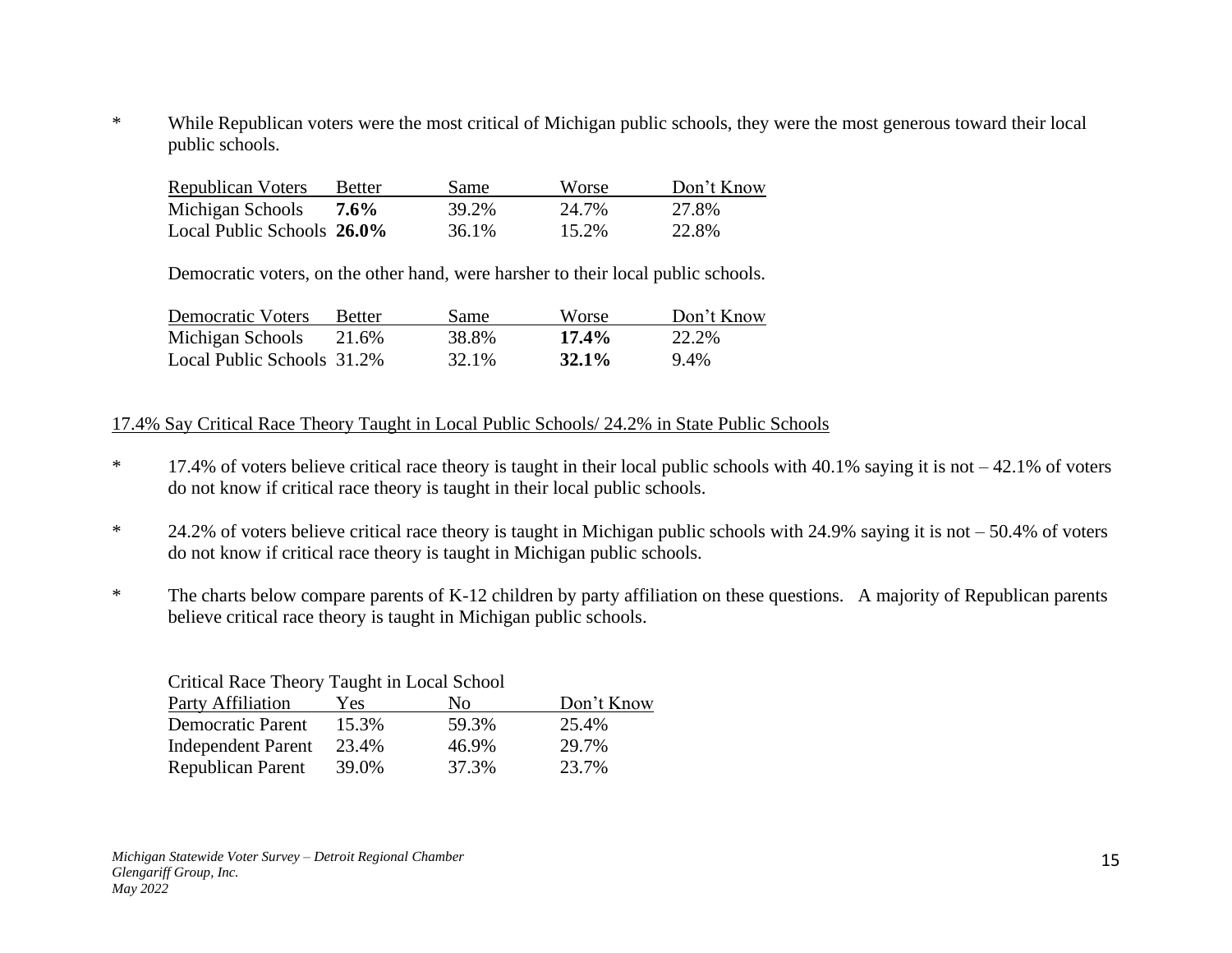## Critical Race Theory Taught in Michigan Public Schools

| <b>Party Affiliation</b>  | Yes   | Nο    | Don't Know |
|---------------------------|-------|-------|------------|
| <b>Democratic Parent</b>  | 22.0% | 49.2% | 28.8%      |
| <b>Independent Parent</b> | 21.9% | 29.7% | 48.4%      |
| Republican Parent         | 52.5% | 13.6% | 33.9%      |

# 73.3% of Voters Support Teaching Students How Discrimination Continues to Impact Society Today

- \* By a margin of 91.2%-4.5%, Michigan voters support teaching students the history of slavery in the United States with 77.1% strongly supporting teaching the history of slavery.
- \* By a margin of 73.3%-17.2%, Michigan voters support teaching students how racial discrimination continues to impact our society today.

Majorities of all party affiliations support teaching how racial discrimination today impacts society, except among Strong Republican voters where a narrow plurality supports at 45.2%-38.6%. 19.6% strongly support while 31.0% strongly oppose.

40.1% of Strong Republican men oppose teaching how racial discrimination impacts society today.

# Voters Mixed on Whether Business Leaders Should Speak Out/ Republicans Now Oppose Businesses Speaking Out

\* By a margin of 50.4%-33.7%, Michigan voters oppose legislators taking adverse actions against a company that speaks out against a state law as Florida did to Disney.

There are sharp differences by party affiliation on this question with Republican voters supporting taking action against a company that speaks out on policy.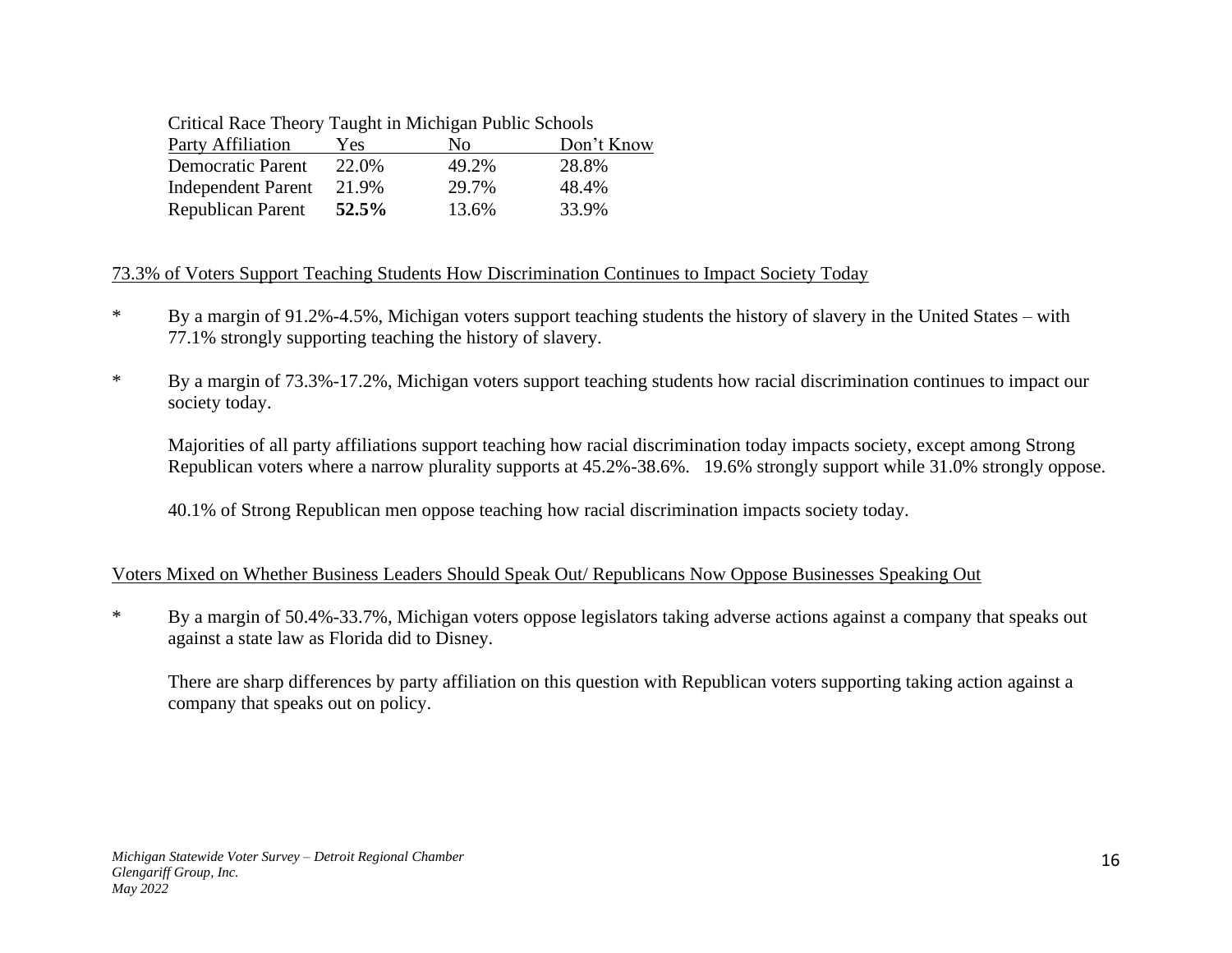| <b>Party Affiliation</b> | Support | <b>Oppose</b> |
|--------------------------|---------|---------------|
| <b>Strong Democratic</b> | 10.2%   | 81.5%         |
| Lean Democratic          | 15.0%   | 73.5%         |
| Independent              | 36.7%   | 42.9%         |
| Lean Republican          | 36.1%   | 40.5%         |
| <b>Strong Republican</b> | 61.4%   | 21.7%         |

\* When asked if they support or oppose Michigan business leaders taking public positions on major policy issues, voters were even more mixed with 47.4% in support and 30.9% in opposition. 21.6% of voters said it depends.

But on this question at least a plurality of each party affiliation supports business leaders taking public positions, except among *Strong Republican voters who oppose Michigan business leaders speaking out by a margin of 32.3%-43.1%.*

| Party Affiliation        | Support | Oppose |
|--------------------------|---------|--------|
| <b>Strong Democratic</b> | 53.9%   | 26.4%  |
| Lean Democratic          | 60.4%   | 22.6%  |
| Independent              | 48.5%   | 30.1%  |
| Lean Republican          | 57.2%   | 19.1%  |
| <b>Strong Republican</b> | 32.3%   | 43.1%  |

#### Majorities Believe State and Local Election Counts Accurate

\* By a margin of 54.9%-31.3%, Michigan voters believe state elections accurately count the vote and declare the correct winner. But those suspicious of an accurate statewide count are largely Republican voters.

| <b>State Count</b>       |          |              |
|--------------------------|----------|--------------|
| <b>Party Affiliation</b> | Accurate | Not Accurate |
| <b>Strong Democratic</b> | 83.8%    | 7.8%         |
| Lean Democratic          | 77.4%    | 15.1%        |
| Independent              | 50.9%    | 33.1%        |
| Lean Republican          | 40.5%    | 38.1%        |
| <b>Strong Republican</b> | 25.3%    | 57.0%        |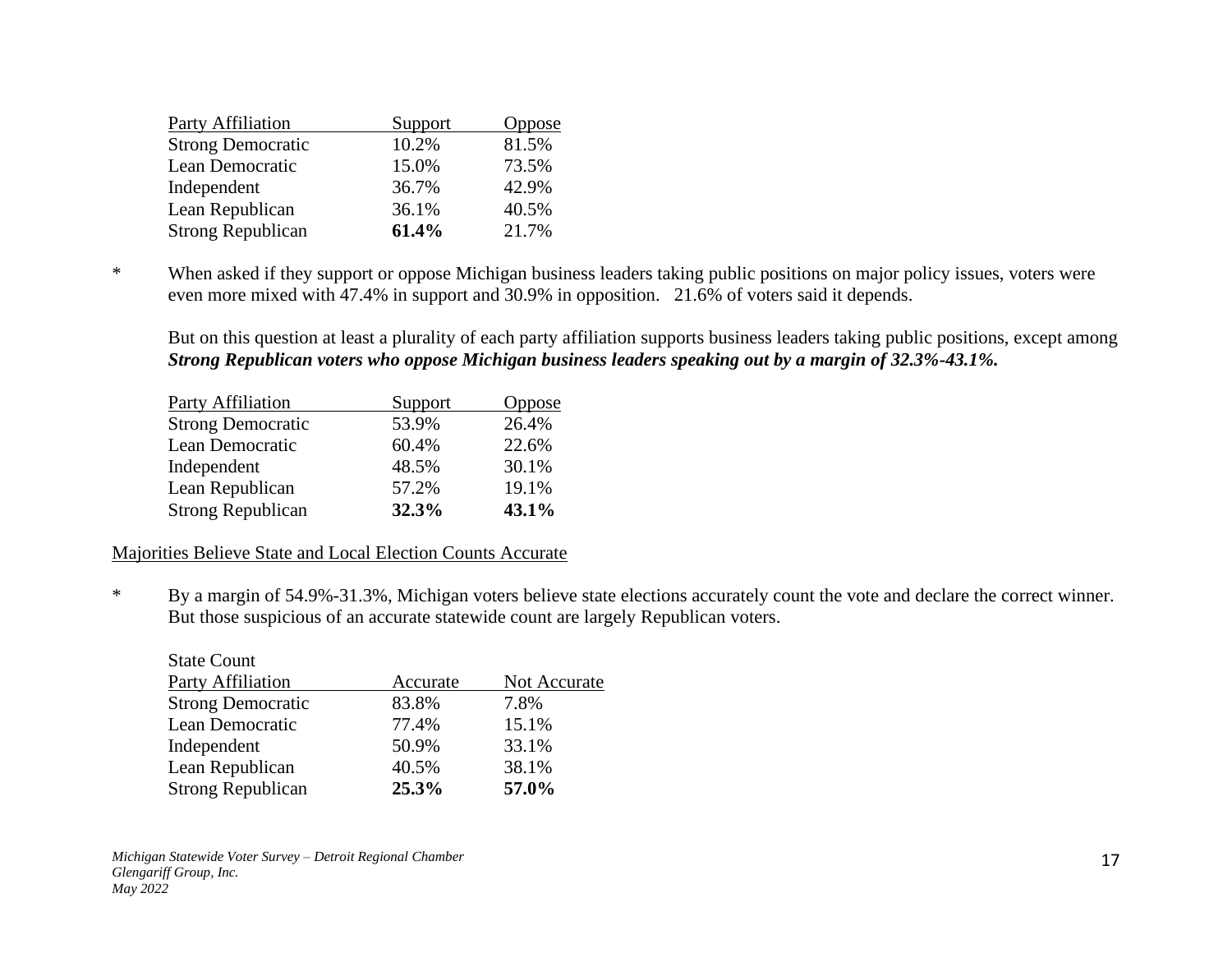\* But by a margin of 72.5%-14.3%, Michigan voters believe their local community election counts the vote accurately and declares the correct winner. *But even with local elections, 22.8% of Strong Republican voters do not believe their local community counts the vote accurately.*

| Accurate | Not Accurate |
|----------|--------------|
| 86.8%    | 3.6%         |
| 81.1%    | 11.3%        |
| 67.5%    | 18.4%        |
| 73.8%    | 14.3%        |
| 60.1%    | 22.8%        |
|          |              |

\* When asked how confident voters were that the 2022 election would be accurately counted and the winners correctly declared, 71.8% of voters were confident in the accuracy of the 2022 votes compared to 21.2% that were not confident.

But 38.0% of Strong Republican voters are not confident the correct winners will be declared in 2022.

| Party Affiliation        | Confident | Not Confident |
|--------------------------|-----------|---------------|
| <b>Strong Democratic</b> | 89.3%     | 6.0%          |
| Lean Democratic          | 88.6%     | 5.2%          |
| Independent              | 68.7%     | 25.8%         |
| Lean Republican          | 71.4%     | 19.1%         |
| <b>Strong Republican</b> | 52.5%     | 38.0%         |

## Majority of Republican Voters Want 2020 Election Results Overturned

\* Voters were asked if the support or oppose overturning the 2020 Presidential Election results and making Donald Trump President. By a margin of 25.8%-65.5%, Michigan voters oppose overturning the election results.

But by a margin of 55.0%-34.8%, a majority of Republican voters support overturning the 2020 Presidential Election results.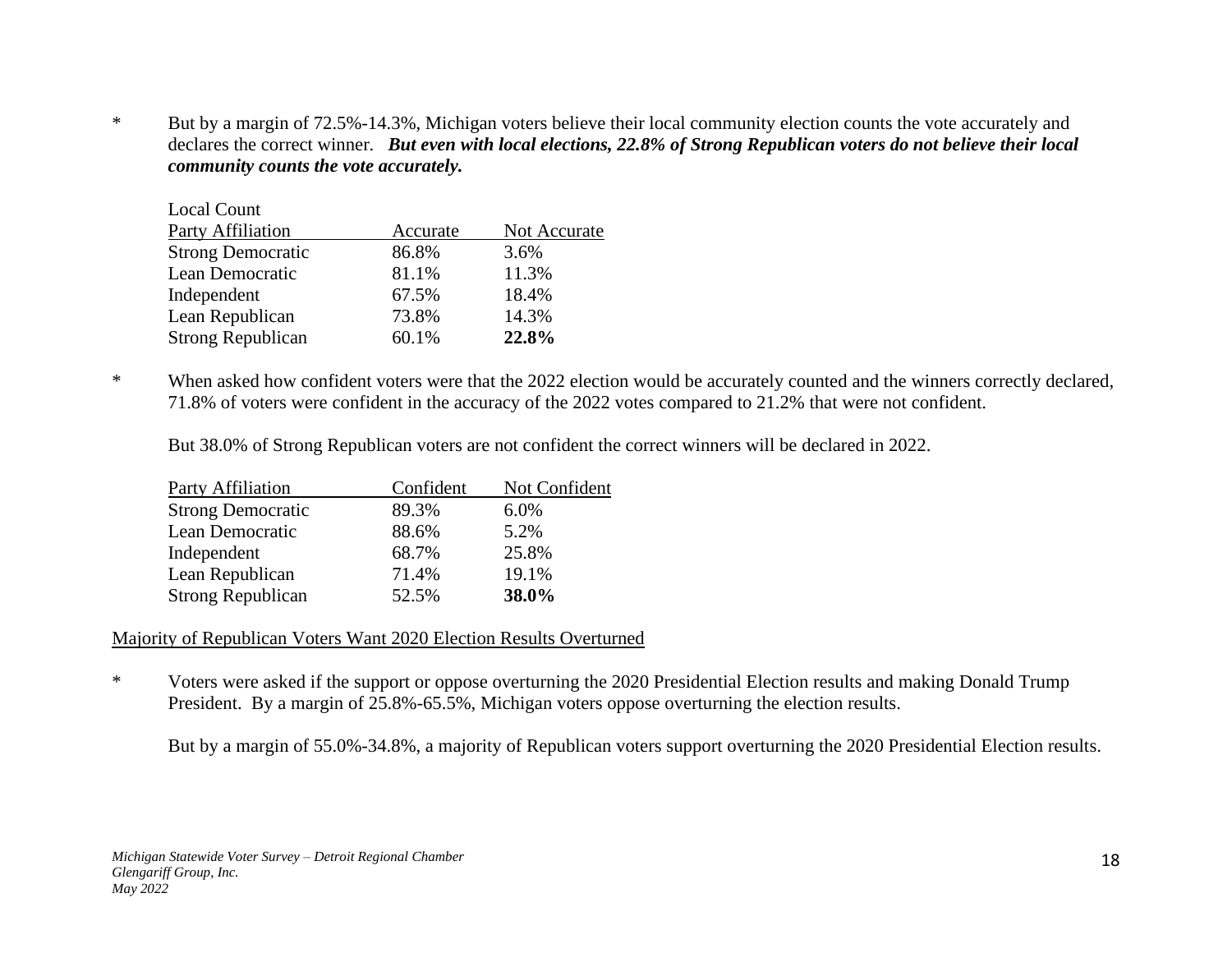#### Biden Job Approval Declines to 36.2%

\* Joe Biden's job approval is 36.2% approve to 54.7% disapprove. 8.8% of voters have no opinion of Joe Biden's performance. These numbers are a slight decline from December 2021. Only 14.6% of voters STRONGLY APPROVE of Biden's performance while 45.9% STRONGLY DISAPPROVE of his performance.

The chart below compares December 2021 to May 2022 by party affiliation. The number highlights the growing dissatisfaction with President Biden's performance among Independent voters.

|                          | December 2021 |            | May 2022 |            |  |
|--------------------------|---------------|------------|----------|------------|--|
| Party Affiliation        | Approve       | Disapprove | Approve  | Disapprove |  |
| <b>Strong Democratic</b> | 82.8%         | 14.1%      | 81.4%    | 10.2%      |  |
| Lean Democratic          | 60.0%         | 24.4%      | 64.2%    | 24.5%      |  |
| Independent              | 32.8%         | 52.6%      | 18.4%    | 63.2%      |  |
| Lean Republican          | 6.0%          | 83.6%      | 9.5%     | 85.8%      |  |
| <b>Strong Republican</b> | 7.5%          | 91.1%      | 4.4%     | 92.7%      |  |

Whitmer Remains Steady, Disapproval Shows Minor Decline

\* By a margin of 48.9% approve to 40.8% disapprove, Michigan voters approve of the performance of Governor Gretchen Whitmer. 10.3% of voters have no opinion of her performance. Governor Whitmer's approval numbers remain stable and consistent -- with a slight drop in her disapproval numbers. Her approval numbers remain 'above water' by 8.1% -- but still fail to break the 50% mark.

| <b>Whitmer Job Approval</b> | Approve | Disapprove |
|-----------------------------|---------|------------|
| January 2020                | 43.3%   | 35.9%      |
| September 2020              | 58.7%   | 38.3%      |
| October 2020                | 59.1%   | 37.2%      |
| February 2021               | 57.8%   | 38.1%      |
| May 2021                    | 50.0%   | 43.8%      |
| September 2021              | 47.9%   | 46.3%      |
| December 2021               | 48.3%   | 43.8%      |
| May 2022                    | 48.9%   | 40.8%      |

*Michigan Statewide Voter Survey – Detroit Regional Chamber Glengariff Group, Inc. May 2022*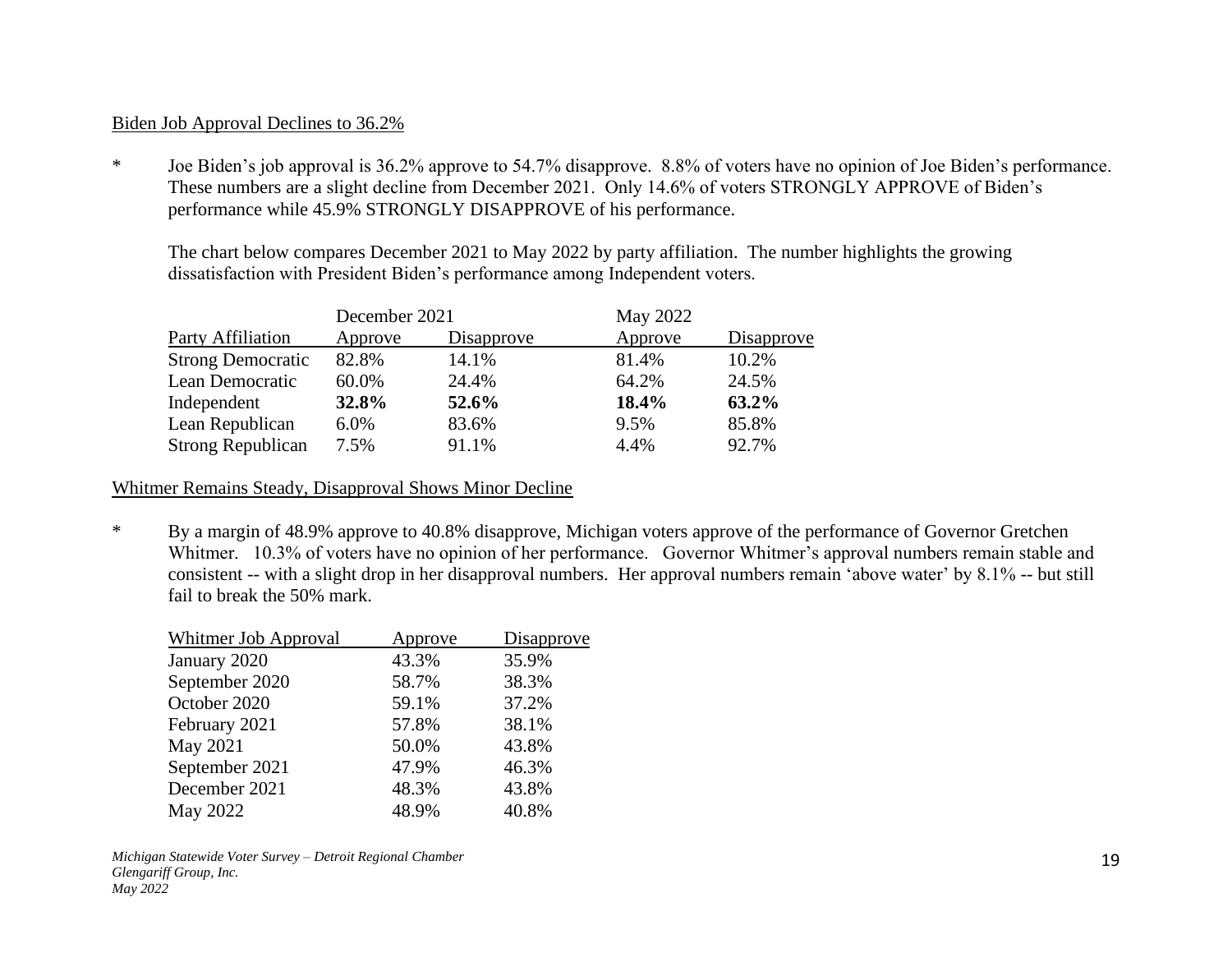\* The chart below looks at the Governor's job approval by party affiliation. While Joe Biden's job approval is 18.4%-63.2% among independent voters, Governor Whitmer's job approval with independent voters is 41.7%-40.5%.

Of particular note: Governor Whitmer has 28.5% job approval among Leaning Republican voters. Among leaning Republican men Whitmer stands at 23.3%-70.0%, but among *leaning Republican women Whitmer stands at 41.7%-58.3%.*

| Approve | Disapprove |
|---------|------------|
| 91.6%   | 1.2%       |
| 77.3%   | 11.3%      |
| 41.7%   | 40.5%      |
| 28.5%   | 66.6%      |
| 7.6%    | 85.4%      |
|         |            |

\* Women approve of Governor Whitmer by a margin of 53.6%-35.5%. Men are split at 44.0%-46.4%.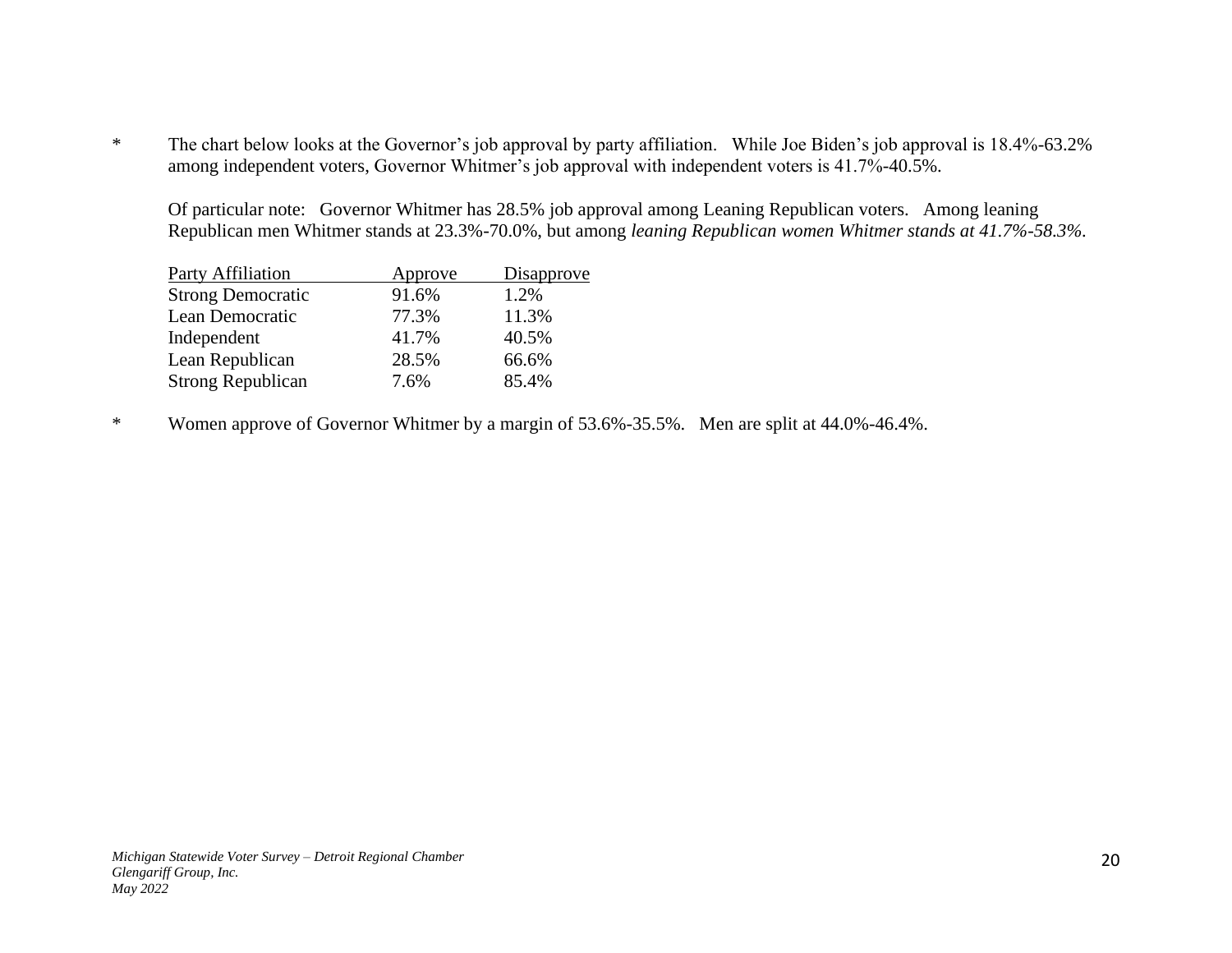# **MICHIGAN STATEWIDE SURVEY MAY 2022**

Hello, my name is \_\_\_\_\_\_\_\_. I'm not selling anything. I'm doing a quick survey of voters' attitudes in Michigan. It should take approximately six minutes.

| A. |                                                         |  |  |  |
|----|---------------------------------------------------------|--|--|--|
|    | Are you registered to vote at the address I am calling? |  |  |  |

| YesCONTINUE   | 100.0% |
|---------------|--------|
| No. TERMINATE |        |

1. And could you tell me in what county you vote in?

|       | UP/North                                       | 10.3% |
|-------|------------------------------------------------|-------|
| 2.    | West                                           | 12.1% |
| 3.    | Southwest                                      | 9.6%  |
| 4.    | Mid Michigan                                   | 9.6%  |
| 5.    | <b>East Central</b>                            | 11.3% |
| 6.    | Oakland                                        | 13.3% |
| 7.    | Macomb                                         | 8.5%  |
| 8.    | Wayne                                          | 11.6% |
| 9.    | City of Detroit                                | 4.8%  |
| 10.   | <b>Remainder of Detroit MSA</b>                | 9.0%  |
| CODE: |                                                |       |
| 1.    | Outstate                                       | 52.9% |
|       | (UP/North, West, Southwest, Mid, East Central) |       |
| 2.    | Metro Detroit                                  | 47.1% |
|       | (Oakland, Macomb, Wayne, Detroit, Detroit MSA) |       |

2.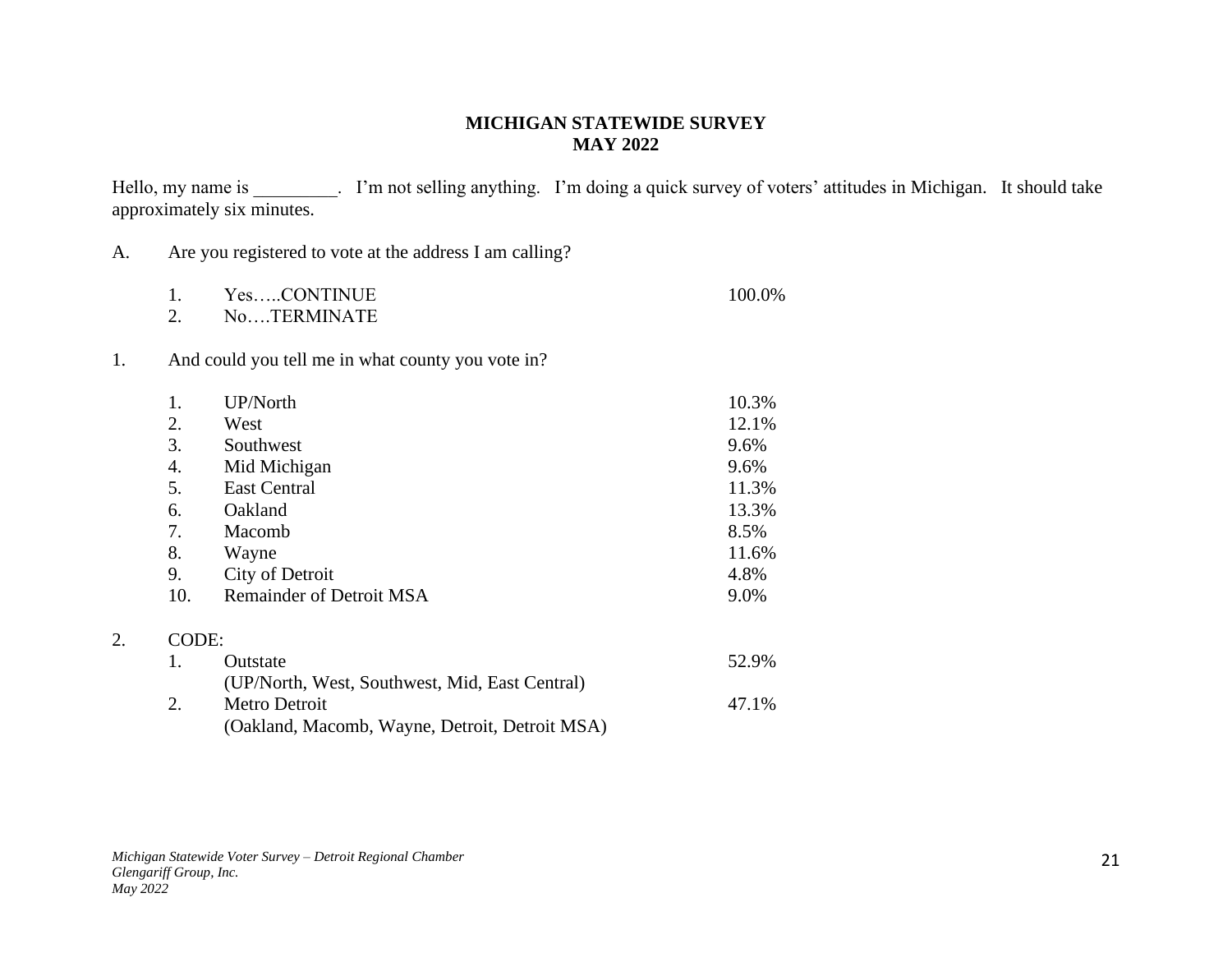3. What do you think is the most important issue facing Michigan today?

| What do you think is the most important issue |                |         |
|-----------------------------------------------|----------------|---------|
| facing Michigan today?                        | Number         | Percent |
| The economy/inflation                         | 199            | 33.0 %  |
| Roads and infrastructure                      | 81             | 13.4 %  |
| Government leadership/Democrats/Republicans   | 50             | 8.3%    |
| Corrupt government/ partisan politics         | 34             | 5.6 %   |
| Taxes and government spending                 | 7              | 1.2 %   |
| Crime and drugs                               | 22             | 3.6 %   |
| Roe v Wade/Abortion                           | 66             | 10.9%   |
| Education quality and funding                 | 15             | 2.5 %   |
| Covid and the issues it caused                | 6              | 1.0%    |
| Labor shortage/ People don't want to work     | 11             | 1.8%    |
| Quality and cost of health care               | 7              | 1.2%    |
| Cultural/social division                      | 8              | 1.3 %   |
| Immigration/border security                   | 4              | 0.7%    |
| Auto insurance laws and cost                  | 4              | $0.7\%$ |
| The war in Ukraine                            | $\overline{2}$ | $0.3\%$ |
| Environmental issues                          | 11             | 1.8%    |
| Misc                                          |                | 0.2 %   |
| Don't know/Refused/Nothing                    | 75             | 12.4 %  |
| Total                                         | 603            | 100.0%  |

4. Generally speaking, do you think the nation is on the right track or would you say things are on the wrong track?

|    | Right track                    | 16.9% |
|----|--------------------------------|-------|
| 2. | Wrong track                    | 69.0% |
|    | Don't Know/RefusedDO NOT OFFER | 14.1% |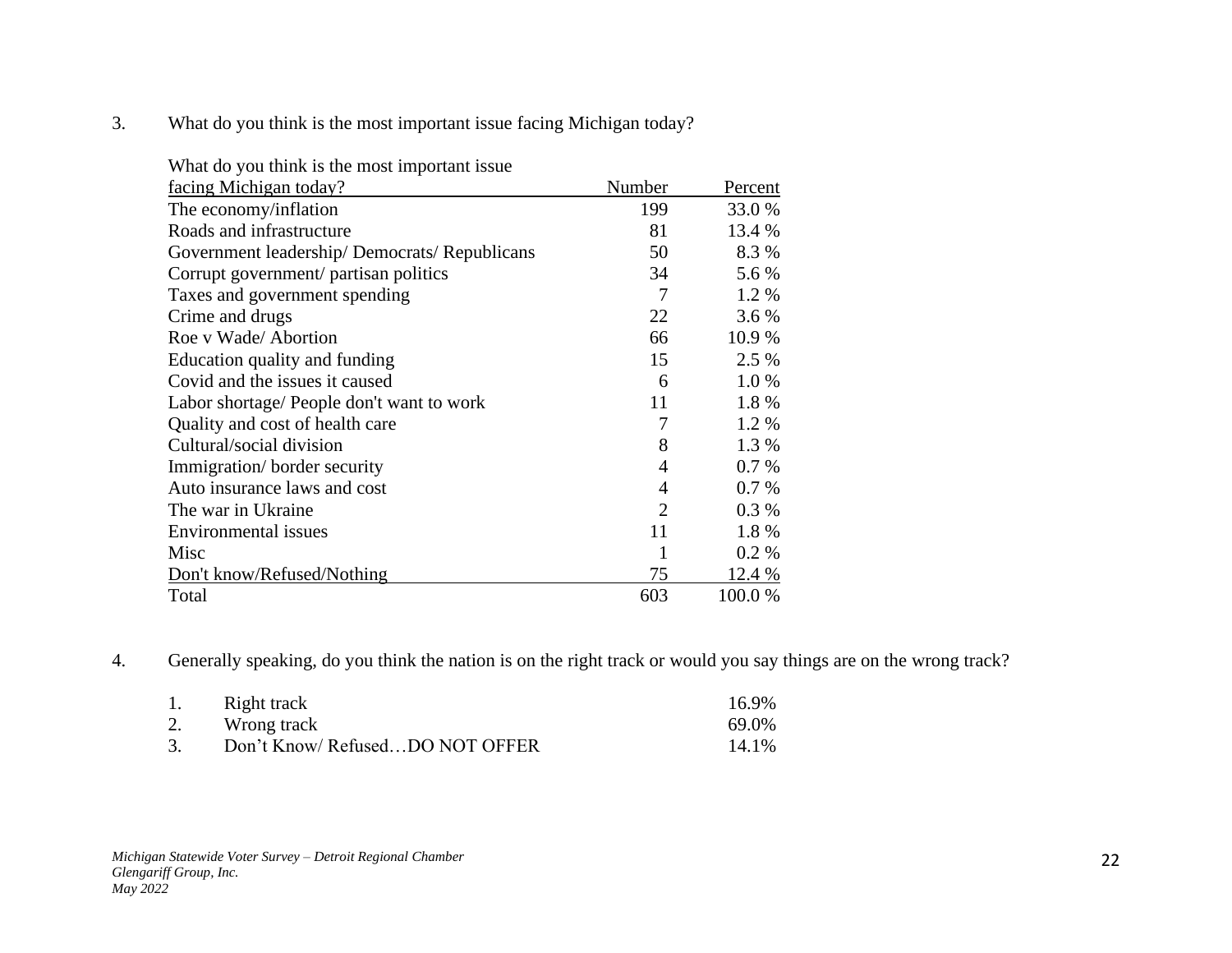5. And do you think Michigan is on the right track, or would you say things are on the wrong track?

| 1. | Right track                    | 31.7% |
|----|--------------------------------|-------|
| 2. | Wrong track                    | 50.1% |
|    | Don't Know/RefusedDO NOT OFFER | 18.2% |

6. And would you say the economy is on the right track or would you say the economy is on the wrong track?

|    | Right trackMOVE TO Q8                     | 19.1% |
|----|-------------------------------------------|-------|
| 2. | Wrong trackMOVE TO Q7                     | 72.8% |
|    | Don't Know/RefusedDO NOT OFFER/MOVE TO Q8 | 8.1%  |

\_\_\_\_\_\_\_\_\_\_\_\_\_\_\_\_\_\_\_\_\_\_\_\_\_\_\_\_\_\_\_\_\_\_\_\_\_\_\_\_\_\_\_\_\_\_\_\_\_\_\_\_\_\_\_\_\_\_\_\_\_\_\_\_\_\_\_\_

7. And why specifically do you think the economy is on the wrong track?

# [RECORD AS STATED/ CODE RESPONSE]

| 1.  | No good jobs/ Unemployment                | 2.3%  |
|-----|-------------------------------------------|-------|
| 2.  | Wages are too low/Not paying enough       | 4.1%  |
| 3.  | Inflation/Cost of goods                   | 44.0% |
| 4.  | Covid related concerns                    | 1.6%  |
| 5.  | Government/ Anti-Biden or Democrats       | 17.8% |
| 6.  | Government response to Covid              | 1.8%  |
| 7.  | Nobody wants to work/Government subsidies | 5.7%  |
| 8.  | There are not enough workers              | 1.4%  |
| 9.  | Cost of gas prices                        | 9.8%  |
| 10. | Supply chain issues/ Can't get anything   | 2.3%  |
| 11. | Corporate greed/Big business              | 2.5%  |
| 12. | Housing market                            | 2.1%  |
| 13. | Ukraine                                   | 0.9%  |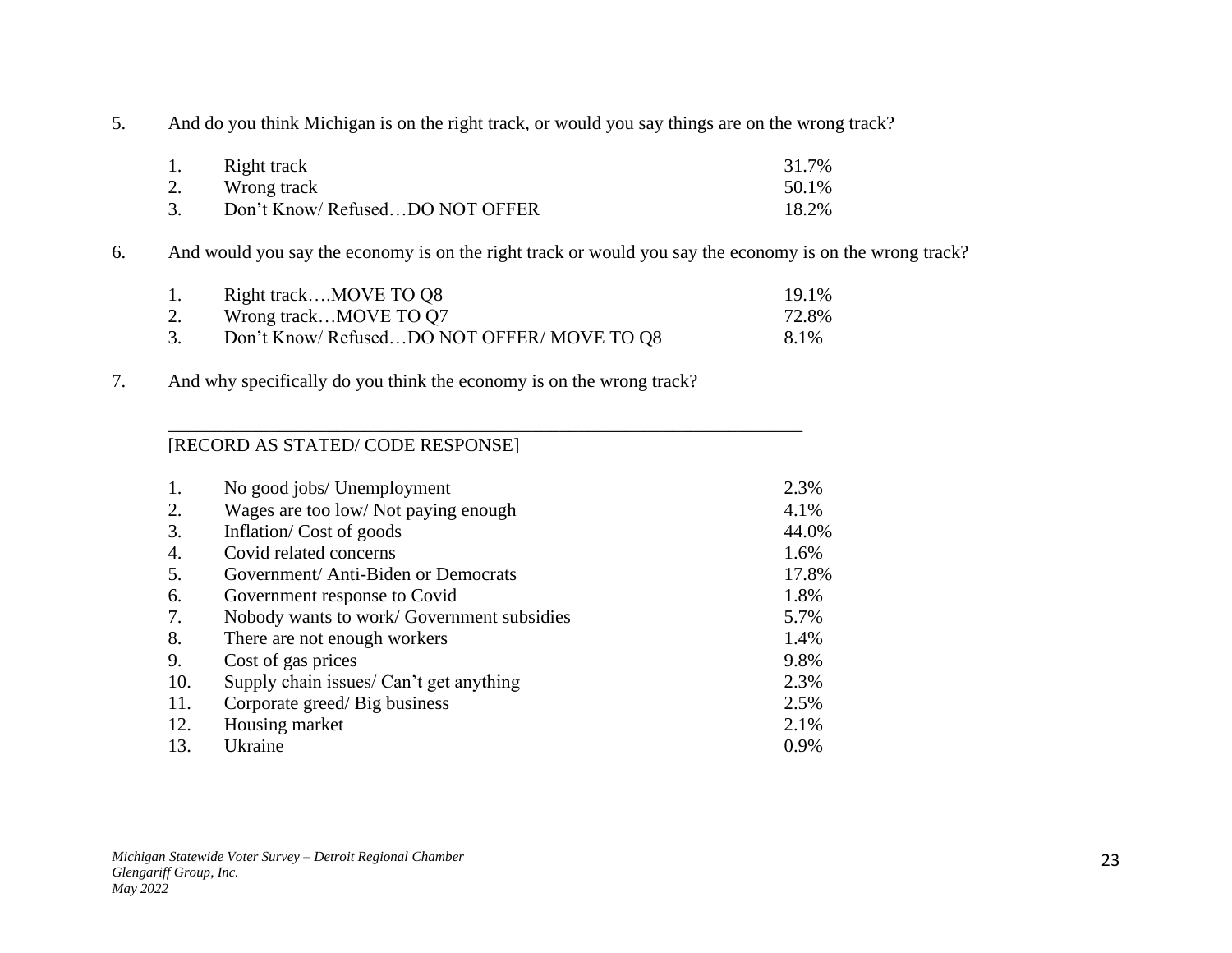8. And how about you personally, would you say you are doing better economically, worse, or about the same as in the past?

| <b>Better</b>                                  | 22.7% |
|------------------------------------------------|-------|
| Worse                                          | 28.0% |
| ASK: AND WHY SPECIFICALLY ARE YOU DOING WORSE? |       |

|   | [RECORD AS STATED/CODE RESPONSE] |         |
|---|----------------------------------|---------|
|   | About the same                   | 48.4%   |
| 4 | Don't Know/RefusedDO NOT OFFER   | $0.8\%$ |

| And why specifically are you doing worse? | Number         | Percent |
|-------------------------------------------|----------------|---------|
| Inflation/Cost of goods                   | 78             | 46.2 %  |
| Costs increasing while wages don't        | 35             | 20.7 %  |
| Price of gas increasing                   | 16             | 9.5 %   |
| Biden/Government spending                 | 6              | 3.6 %   |
| Stock market/investments failing          | 8              | 4.7 %   |
| <b>Because of Covid</b>                   | 5              | 3.0 %   |
| Medical issues and costs                  | 4              | 2.4 %   |
| Lack of work/jobs                         | 6              | 3.6 %   |
| I retired/quit my job                     | 3              | 1.8%    |
| Housing issues                            | 4              | 2.4 %   |
| People don't want to work                 | $\overline{2}$ | 1.2 %   |
| Misc                                      |                | 0.6%    |
| Don't know/Refused                        |                | $0.6\%$ |
| Total                                     | 169            | 100.0 % |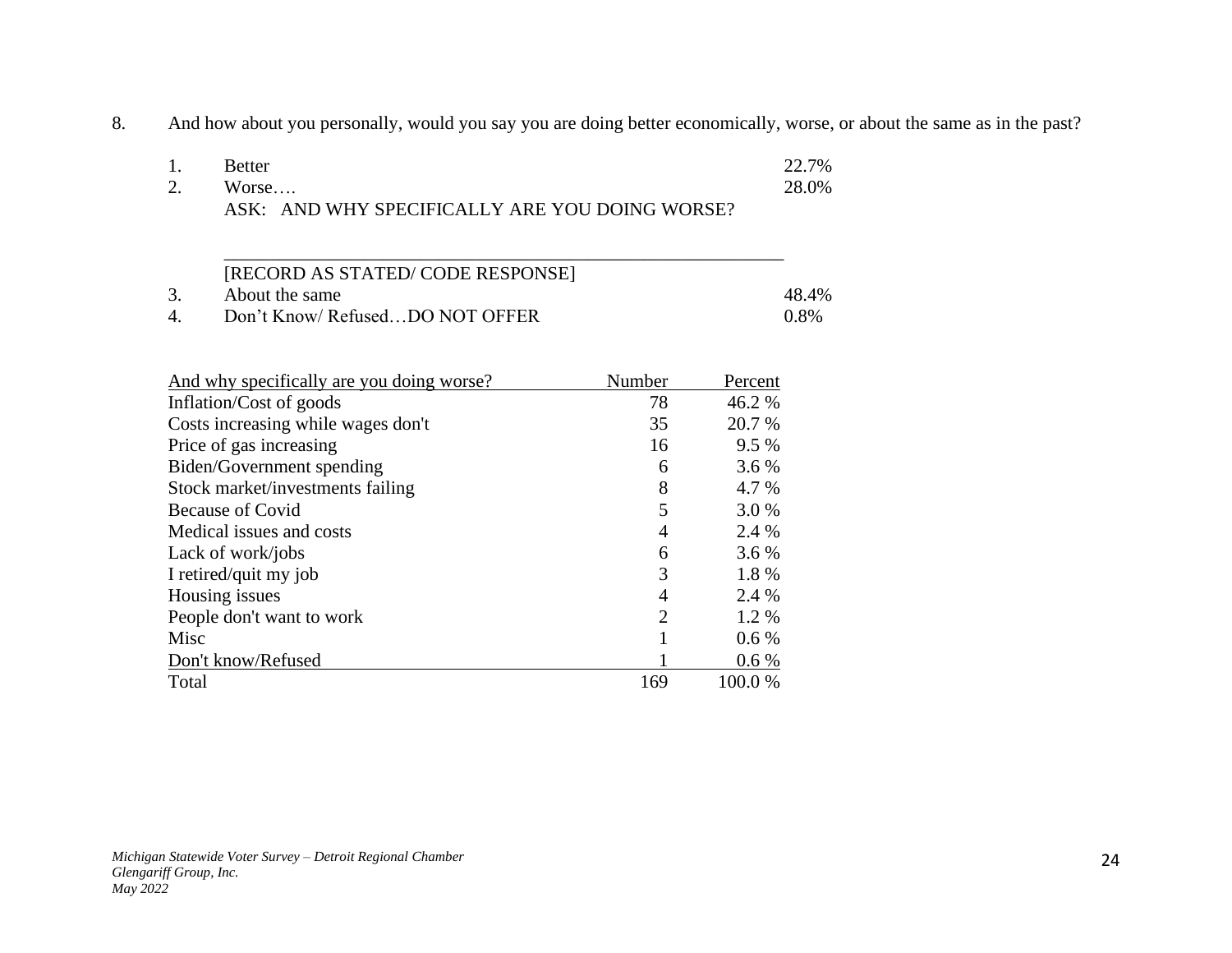9. Do you approve or disapprove of the job being done by Joe Biden as President of the United States? ASK: WOULD THAT BE STRONGLY APPROVE/DISAPPROVE OR JUST SOMEWHAT APPROVE/DISAPPROVE?

| 1. | Strongly approve                       | 14.6% APPROVE    | 36.2% |
|----|----------------------------------------|------------------|-------|
|    | Somewhat approve                       | 21.6%            |       |
| 3. | Somewhat disapprove                    | 8.8%             |       |
| 4. | Strongly disapprove                    | 45.9% DISAPPROVE | 54.7% |
| 5. | Neither/Don't Know/RefusedDO NOT OFFER | 9.3%             |       |

10. Do you approve or disapprove of the job being done by Gretchen Whitmer as Governor of Michigan? ASK: WOULD THAT BE STRONGLY APPROVE/DISAPPROVE OR JUST SOMEWHAT APPROVE/DISAPPROVE?

|    | Strongly approve                       | 25.0% APPROVE    | 48.9% |
|----|----------------------------------------|------------------|-------|
| 2. | Somewhat approve                       | 23.9%            |       |
| 3. | Somewhat disapprove                    | 8.1%             |       |
| 4. | Strongly disapprove                    | 32.7% DISAPPROVE | 40.8% |
| 5. | Neither/Don't Know/RefusedDO NOT OFFER | 10.3%            |       |

11. Thinking about the economy, would you say you are very concerned, somewhat concerned, not very concerned, or not concerned at all about inflation?

| Very concerned                 | 67.7%   |
|--------------------------------|---------|
| Somewhat concerned             | 24.4%   |
| Not very concerned             | 5.0%    |
| Not concerned at all           | 2.5%    |
| Don't Know/RefusedDO NOT OFFER | $0.5\%$ |
|                                |         |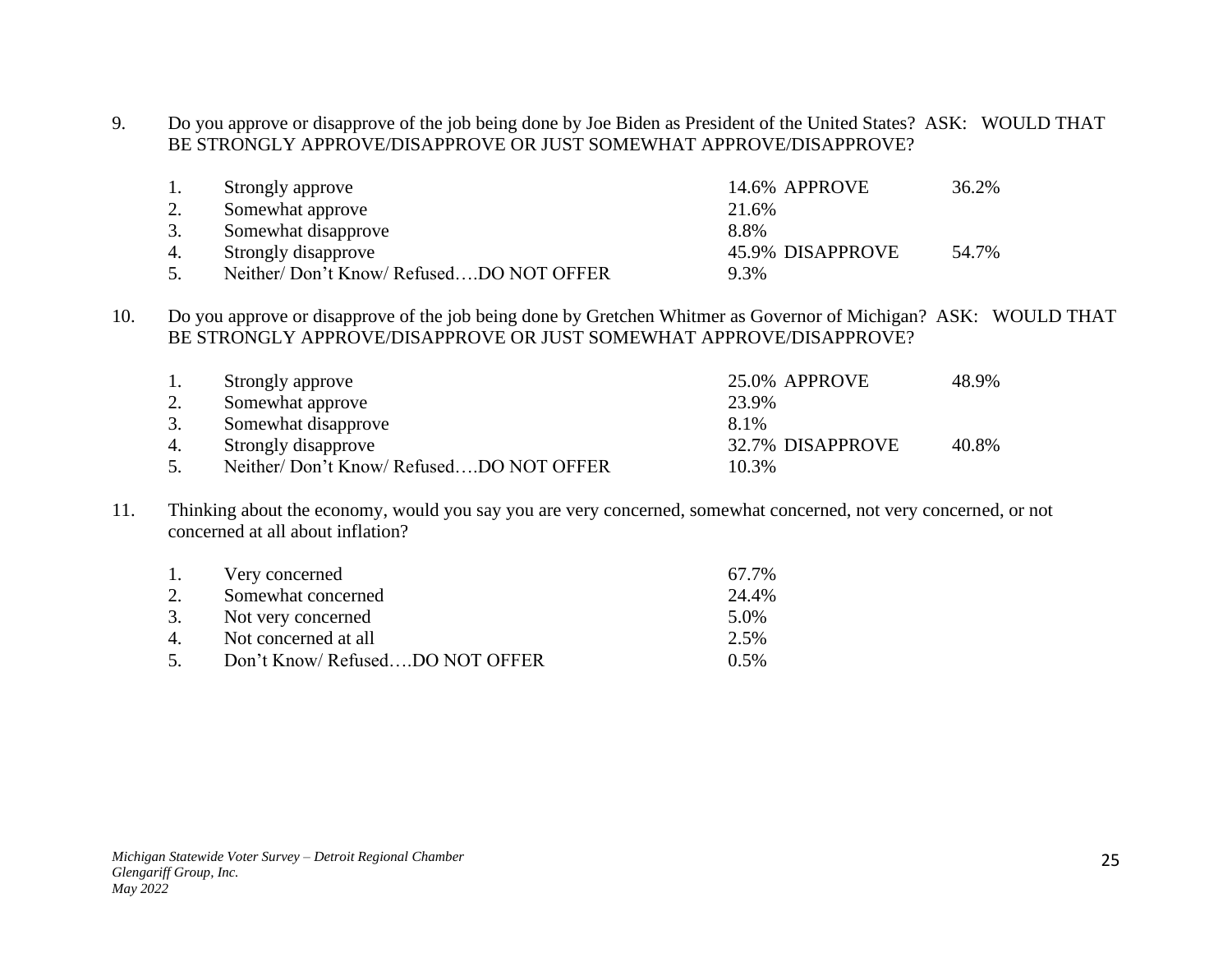12. I am going to read you a short list, for each item please tell me if you PERSONALLY have or have not seen a big increase in the cost of that item over the past year. [CIRCLE ONLY RESPONSES WHERE THEY HAVE SEEN A BIG INCREASE IN THE COST.]

| 1.               | Groceries like bread and milk |          | 92.4% |
|------------------|-------------------------------|----------|-------|
| 2.               | Gas for your automobile       |          | 97.7% |
| 3.               | Home heating costs            |          | 62.9% |
| $\overline{4}$ . | Insurance                     |          | 44.8% |
| 5.               | Eating out at a restaurant    |          | 73.6% |
| 6.               | A vehicle purchase            |          | 62.5% |
| 7.               | A new appliance purchase      |          | 42.5% |
| $\sim$           | エー・オー・ファー しょうしょう しょうしょう       | $\Omega$ |       |

8. Is there another area where you have seen a sharp price increase? \_\_\_\_\_\_\_\_\_\_\_\_\_\_\_\_\_\_\_\_\_\_\_\_\_\_\_\_\_\_\_\_\_\_\_\_\_\_\_\_\_\_\_\_\_\_

Construction/Lumber 6.8%, Housing/ Rent 6.0%, Clothing (4.0%

13. And do you think inflation will continue at this pace for the next few years, or do you think inflation will begin to slow down?

| 1.    | Will continue for years | 54.7%   |
|-------|-------------------------|---------|
| 2.    | Will begin to slow down | 34.0%   |
| 3.    | Don't KnowDO NOT OFFER  | 11.3%   |
| $4\,$ | RefusedDO NOT OFFER     | $0.0\%$ |

14. Prior to when the pandemic forced much of the state to close in March 2020, would you say you were employed or not employed? IF EMPLOYED, ASK: WAS IT A PART TIME JOB OR A FULL TIME JOB? IF NOT EMPLOYED, ASK: WERE YOU LOOKING FOR WORK AT THE TIME OR WERE YOU NOT LOOKING FOR WORK AT THE TIME?

| $\mathbf{1}$ . | Full time jobMOVE TO Q15                                                                                                                                                                                                                                                                                                                                                            | 58.4%                        |
|----------------|-------------------------------------------------------------------------------------------------------------------------------------------------------------------------------------------------------------------------------------------------------------------------------------------------------------------------------------------------------------------------------------|------------------------------|
|                | Part time jobMOVE TO Q15                                                                                                                                                                                                                                                                                                                                                            | 9.6%                         |
| 3.             | Not employed, but lookingMOVE TO Q15                                                                                                                                                                                                                                                                                                                                                | 2.2%                         |
| 4.             | Not employed, not looking/Retired/Disability/Student Q21                                                                                                                                                                                                                                                                                                                            | 29.4%                        |
|                | $D_{\alpha}$ <sup>2</sup> $V_{\alpha}$ $\alpha$ $U_{\alpha}$ $D_{\alpha}$ $\beta$ $\alpha$ $\alpha$ $D_{\alpha}$ $\alpha$ $\alpha$ $D_{\alpha}$ $D_{\alpha}$ $D_{\alpha}$ $D_{\alpha}$ $D_{\alpha}$ $D_{\alpha}$ $D_{\alpha}$ $D_{\alpha}$ $D_{\alpha}$ $D_{\alpha}$ $D_{\alpha}$ $D_{\alpha}$ $D_{\alpha}$ $D_{\alpha}$ $D_{\alpha}$ $D_{\alpha}$ $D_{\alpha}$ $D_{\alpha}$ $D_{\$ | $\Omega$ $\epsilon$ $\Omega$ |

5. Don't Know/ Refused...DO NOT OFFER/ MOVE TO Q21 0.5%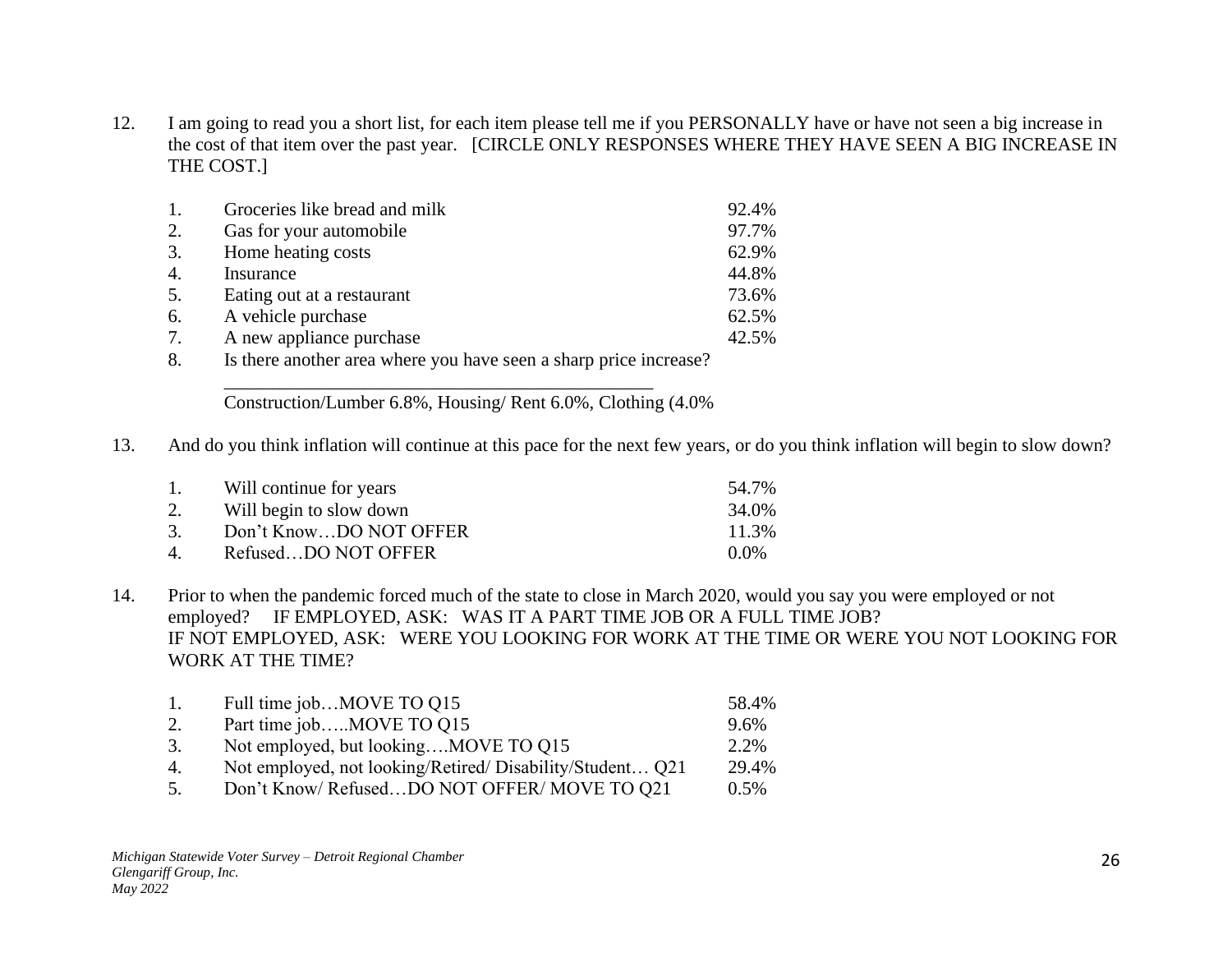15. And which of the following best describes your employment status now?

| Ι. | I am still employed in the same jobMOVE TO Q16       | 60.5%   |
|----|------------------------------------------------------|---------|
| 2. | I am employed in a new or different jobMOVE TO Q16   | 26.2%   |
| 3. | I am currently looking for workMOVE TO Q21           | 3.5%    |
| 4. | I have retired or am receiving disabilityMOVE TO Q21 | 5.4%    |
| 5. | I am not working or looking for work right now Q21   | 4.3%    |
| 6. | Don't Know/RefusedDO NOT OFFERMOVE TO Q21            | $0.0\%$ |

16. And prior to the Covid pandemic would your job have required you to work in an office setting?

|    | YesMOVE TO Q17                                           | 44.4% |
|----|----------------------------------------------------------|-------|
|    | NoMOVE TO Q19                                            | 55.3% |
| 3. | Don't Know/ Other/ RefusedDO NOT OFFER/ MOVE TO Q19 0.3% |       |

17. And which best describes your work situation now? Would you say you are back to working mostly in an office setting, would you say you are mostly working in a home setting, or would you say you doing hybrid work that splits your time between office and home?

| 1.             | Mostly in office                       | 55.8% |
|----------------|----------------------------------------|-------|
| 2.             | Mostly at home                         | 17.8% |
|                | 3. Hybrid setting                      | 25.2% |
| $\overline{4}$ | Don't Know/ Other/ RefusedDO NOT OFFER | 1.2%  |

18. And would you say you do or do not feel safe working in an office setting?

| 1. | -Safe                                  | 87.1% |
|----|----------------------------------------|-------|
| 2. | Not Safe                               | 8.6%  |
| 3. | Don't Know/ Refused/ OtherDO NOT OFFER | 4.3%  |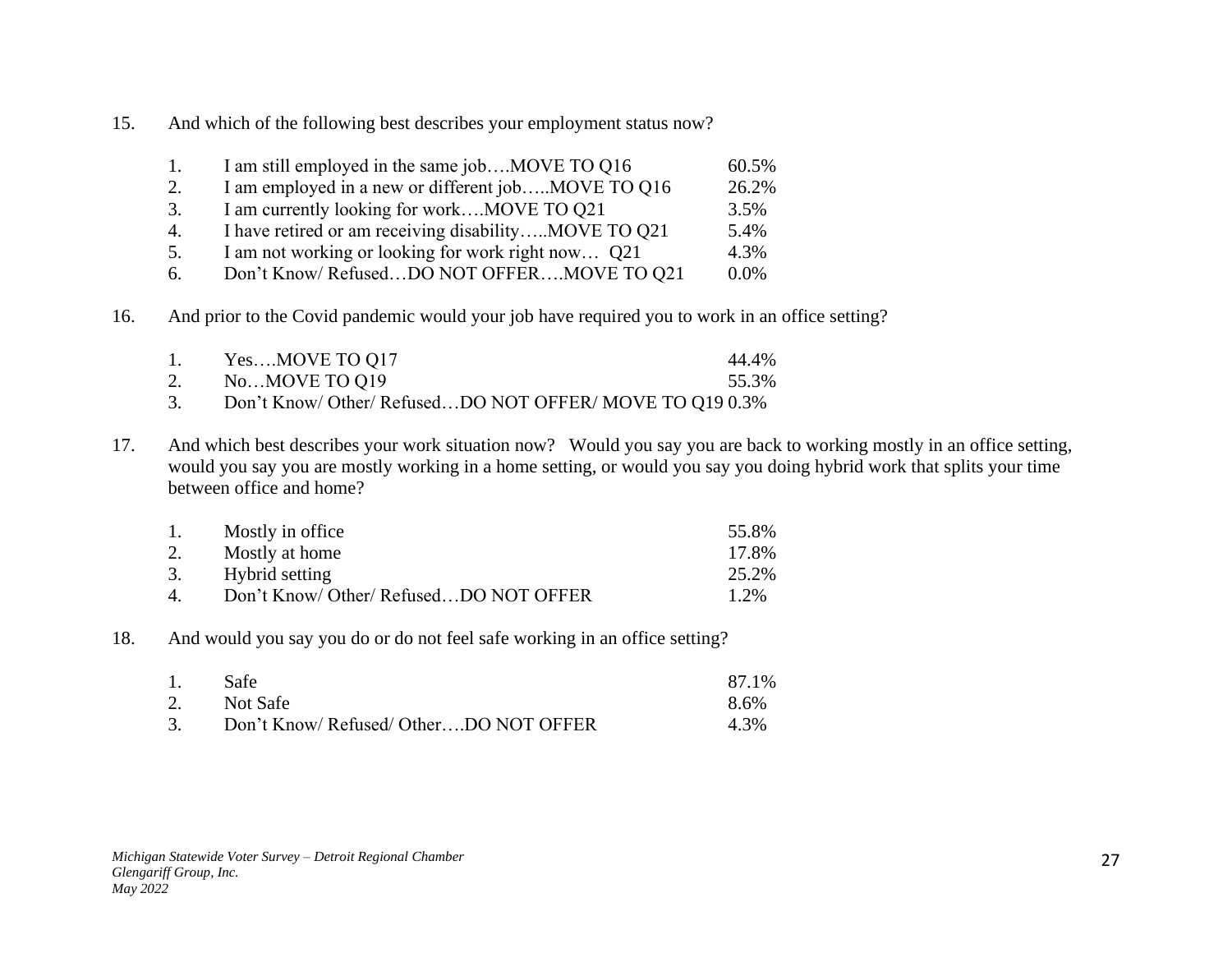19. When it comes to your current job, how concerned or not concerned are you about losing that job? Would you say you are very concerned, somewhat concerned, not very concerned, or not concerned at all about losing your current job?

| 1. | Very concernedMOVE TO Q20                 | 3.5%  |
|----|-------------------------------------------|-------|
| 2. | Somewhat concernedMOVE TO Q20             | 9.8%  |
| 3. | Not very concernedMOVE TO Q21             | 18.8% |
| 4. | Not concerned at allMOVE TO Q21           | 66.5% |
| 5. | Don't Know/RefusedDO NOT OFFERMOVE TO 021 | 1.4%  |

20. And what specifically makes you concerned about losing your current job?

\_\_\_\_\_\_\_\_\_\_\_\_\_\_\_\_\_\_\_\_\_\_\_\_\_\_\_\_\_\_\_\_\_\_\_\_\_\_\_\_\_\_\_\_\_\_\_\_\_\_\_\_\_\_\_\_\_\_

### [RECORD AS STATED/ CODE RESPONSE]….MOVE TO Q21

| And what specifically makes you concerned     |                             |         |
|-----------------------------------------------|-----------------------------|---------|
| about losing your current job?                | Number                      | Percent |
| Cost of materials/supplies going up           | 13                          | 26.5 %  |
| People can't afford us/ Lack of customers     | 12                          | 24.5 %  |
| Worry about Covid and safety                  | $\overline{4}$              | 8.2 %   |
| Potential downsizing/ My job isn't high value |                             | 14.3 %  |
| The business getting bought out or closing    | 3                           | 6.1 %   |
| Political climate and changing laws           | 3                           | 6.1 %   |
| My profession isn't essential                 | $\mathcal{D}_{\mathcal{L}}$ | 4.1 %   |
| Lack of employees                             | 2                           | 4.1 %   |
| Personal issues and choices                   | 3                           | 6.1 %   |
| Total                                         | 49                          | 100.0%  |
|                                               |                             |         |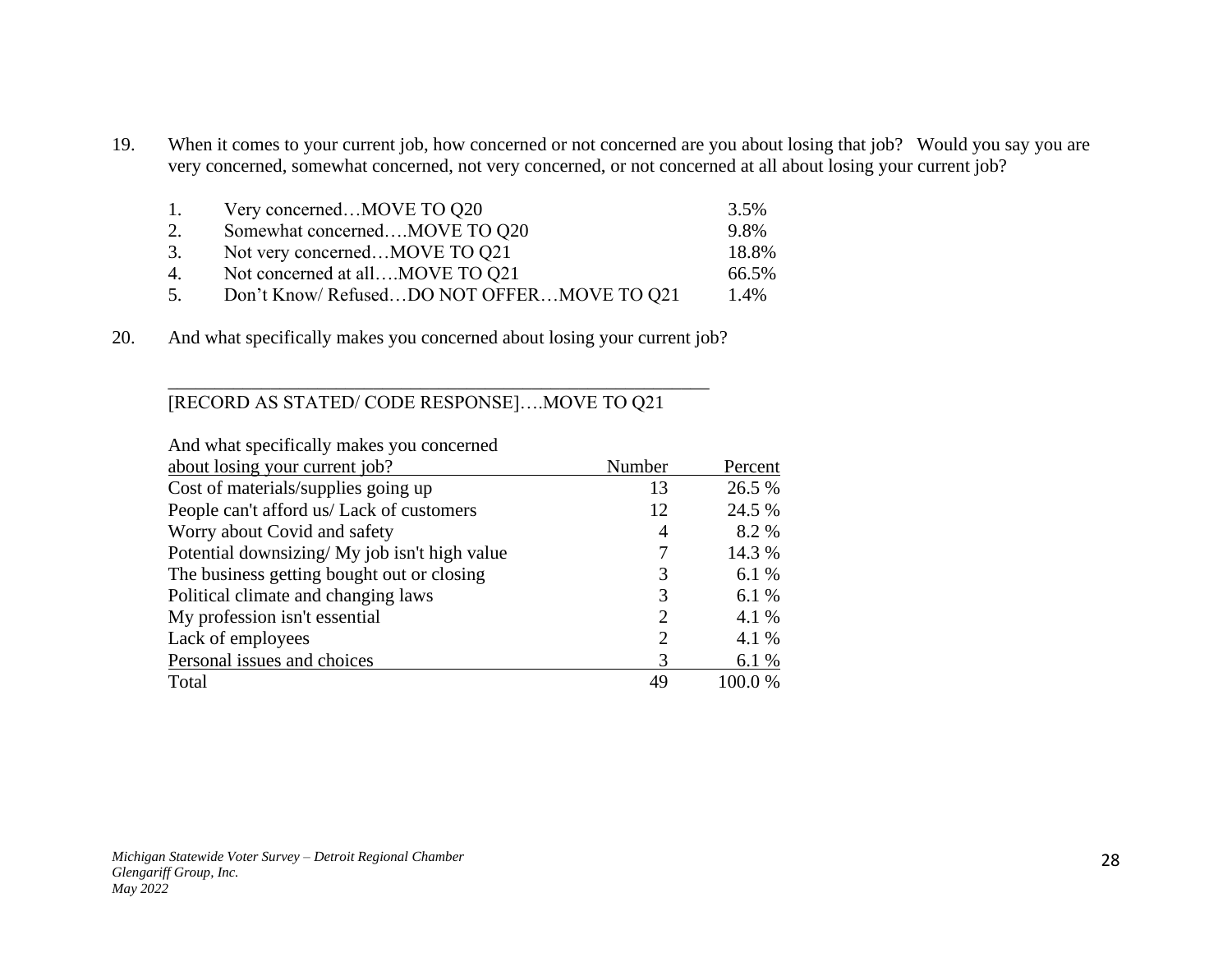21. And how often would you say you wear a mask inside public places now? Would you say you always wear a mask in public buildings, sometimes wear a mask, rarely wear a mask or never wear a mask in public buildings?

| 1. | Always                                 | 19.6%   |
|----|----------------------------------------|---------|
| 2. | Sometimes                              | 21.9%   |
| 3. | Rarely                                 | 21.4%   |
| 4. | <b>Never</b>                           | 35.2%   |
| 5. | Don't Know/Depends/RefusedDO NOT OFFER | $2.0\%$ |

# 22. Which of these statements best reflects your attitudes about the COVID vaccination? [READ 1-6]

| $\pm 1$ . | I have received one vaccination shot                         |       | 4.1% VACCINATED:           | 69.4% |
|-----------|--------------------------------------------------------------|-------|----------------------------|-------|
| 2.        | I have received two vaccination shots                        | 21.9% |                            |       |
| 3.        | I have received three vaccination shots                      | 35.3% |                            |       |
| 4.        | I have received four vaccination shots                       | 8.1%  |                            |       |
| 5.        | I do not plan to get the vaccination shot                    |       | 25.2% CHOOSE NOT TO: 25.2% |       |
| 6.        | I cannot get the vaccine for medical reasons or I am waiting | 2.7%  |                            |       |
| 7.        | Don't Know/Refused DO NOT OFFER                              | 2.7%  |                            |       |

## 23. And would you say you have or have not had Covid over the past two years?

| 1. | <b>Yes</b>                        | 40.5% |
|----|-----------------------------------|-------|
|    | 2. No                             | 57.0% |
|    | 3. Don't Know/RefusedDO NOT OFFER | 2.5%  |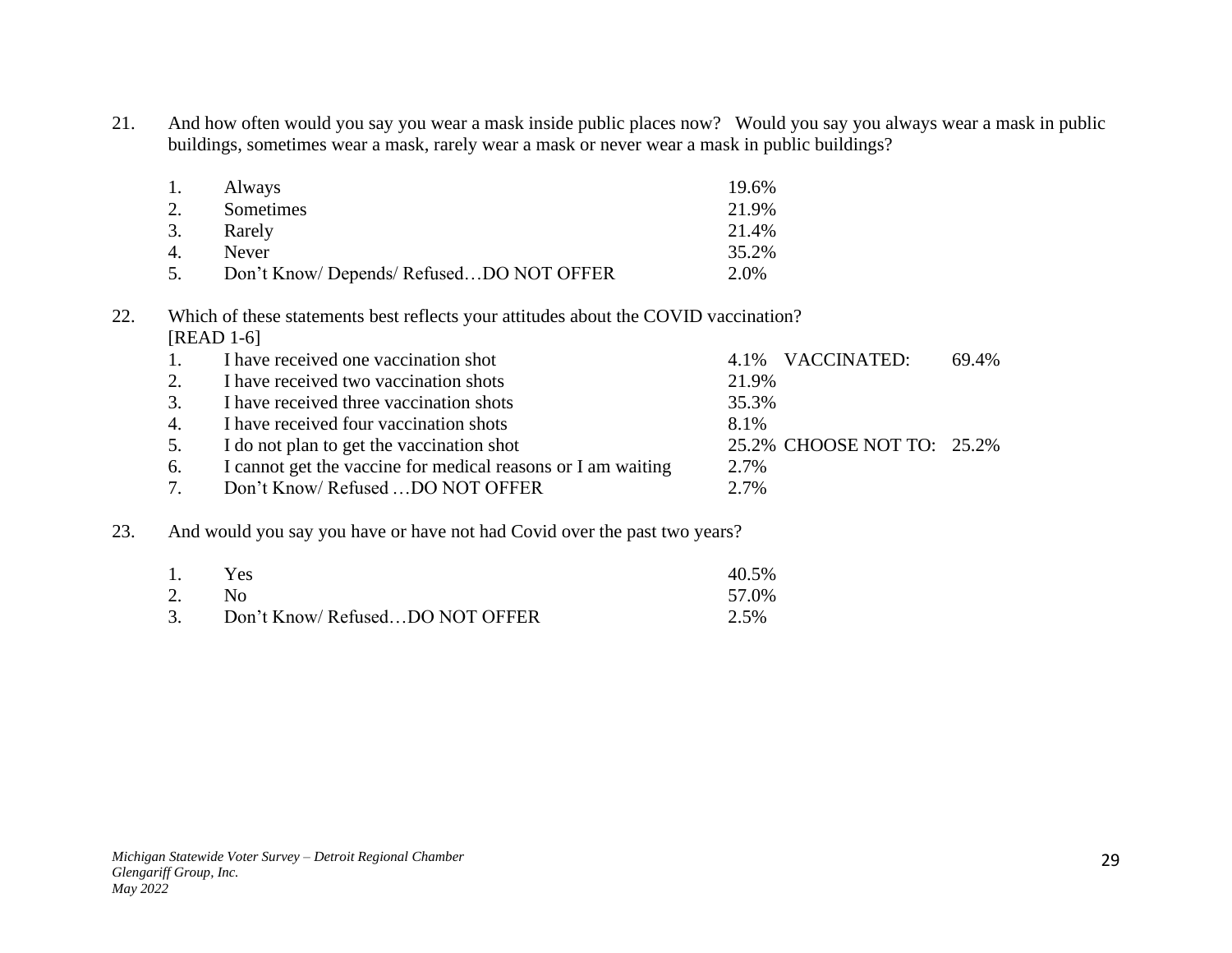24. Recent news coverage indicates that the United States Supreme Court might overturn the 1973 Roe versus Wade decision legalizing abortion. Do you support the Supreme Court overturning Roe versus Wade or do you support leaving Roe versus Wade in place? ASK: WOULD THAT BE STRONGLY SUPPORT OR JUST SOMEWHAT SUPPORT OVERTURNING IT/ LEAVING IT IN PLACE?

|    | Strongly support overturning            | 20.4% OVERTURN   | 25.5% |
|----|-----------------------------------------|------------------|-------|
| 2. | Somewhat support overturning            | 5.1%             |       |
|    | Somewhat support leaving in place       | 3.8%             |       |
| 4. | Strongly support leaving in place       | 55.2% LEAVE      | 55.2% |
| 5. | Neither support, nor opposeDO NOT OFFER | 10.1% NO OPINION | 10.1% |
| 6. | Don't Know/RefusedDO NOT OFFER          | 5.3%             |       |

25. If Roe versus Wade is overturned, Michigan will revert to an existing 1931 law that bans all abortions except to save the life of the mother. In November, voters may decide on a constitutional amendment that would overturn the 1931 law and legalize abortion in Michigan. Would you say you support or oppose this constitutional amendment to make abortion legal in Michigan? ASK: WOULD THAT BE STRONGLY SUPPORT/OPPOSE OR JUST SOMEWHAT SUPPORT/OPPOSE?

|    | Strongly support       | 48.8% SUPPORT   | 58.8% |
|----|------------------------|-----------------|-------|
| 2. | Somewhat support       | 10.0%           |       |
| 3. | Somewhat oppose        | 5.0%            |       |
| 4. | Strongly oppose        | 22.6% OPPOSE    | 27.6% |
| 5. | Don't KnowDO NOT OFFER | 12.4% UNDECIDED | 12.4% |
| 6. | RefusedDO NOT OFFER    | 1.3%            |       |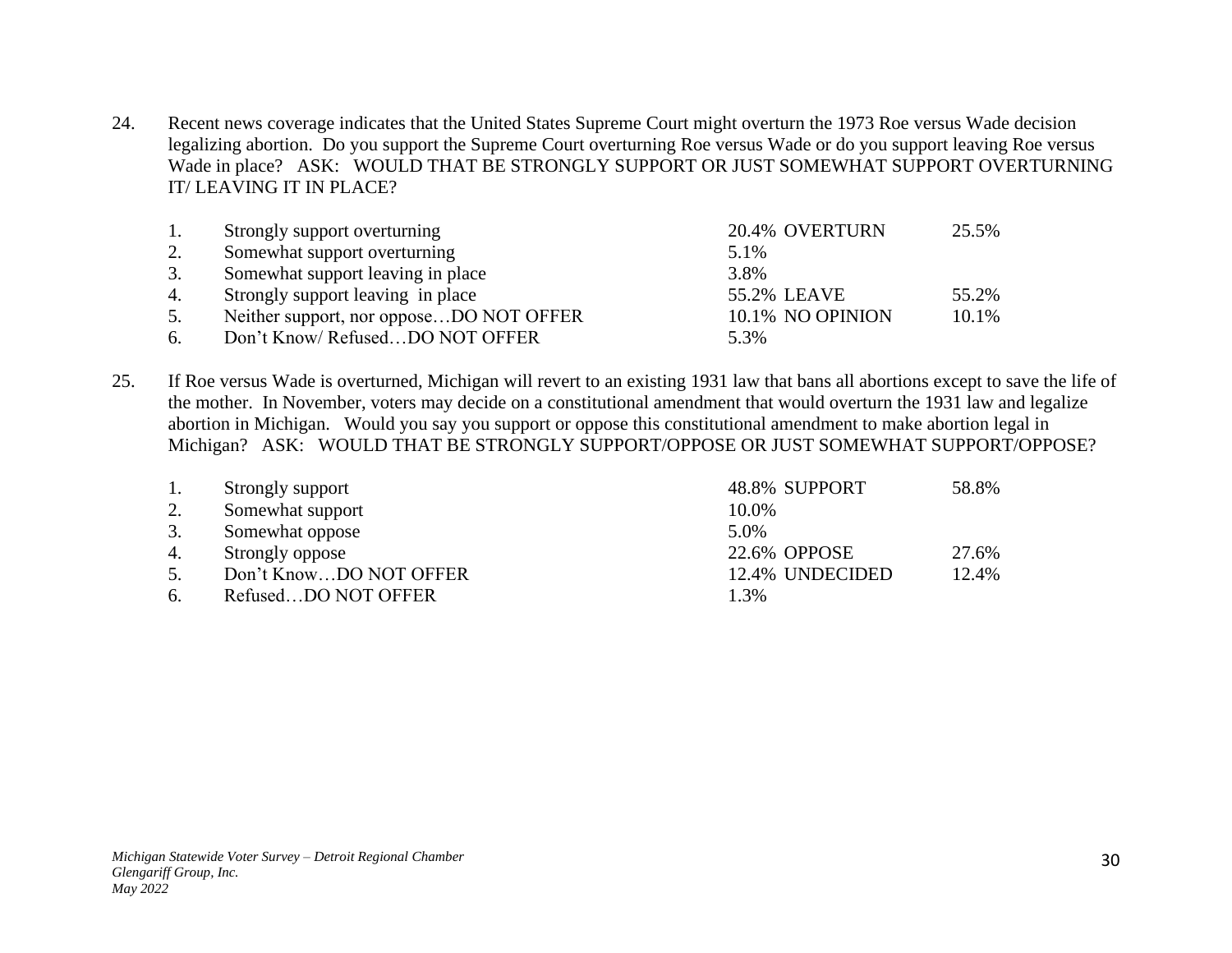26. And would you say the US Supreme Court's decision to potentially overturn Roe versus Wade makes you more or less motivated to vote in November, or would you say the decision doesn't matter to you? ASK: WOULD THAT BE MUCH MORE/LESS MOTIVATED OR JUST A LITTLE MORE/LESS MOTIVATED?

| $\overline{1}$ . | Much more motivated                                | 29.9% MORE         | 38.2% |
|------------------|----------------------------------------------------|--------------------|-------|
| 2.               | Little more motivated                              | 8.3%               |       |
| 3.               | Little less motivated                              | $1.0\%$            |       |
| 4.               | Much less motivated                                | 0.7% LESS          | 1.7%  |
| 5.               | Does not matter to me/ Has no effect on motivation | 58.4% NO INFLUENCE | 58.4% |
| 6.               | Don't Know/RefusedDO NOT OFFER                     | 1.8%               |       |

27. If Roe versus Wade is overturned, an existing 1931 law banning abortion in Michigan would take effect. Do you think this ban on abortion in Michigan will make the state more attractive to young professionals compared to other states, less attractive to young professionals compared to other states, or do you think it will have no impact on how attractive Michigan will be for young professionals compared to other states? ASK: WOULD THAT BE MUCH MORE/LESS ATTRACTIVE OR JUST A LITTLE MORE/LESS ATTRACTIVE?

| $\overline{1}$ . | Much more attractive           | 2.0% MORE<br>3.8%               |  |
|------------------|--------------------------------|---------------------------------|--|
| 2.               | Little more attractive         | 1.8%                            |  |
| 3.               | Little less attractive         | 13.4%                           |  |
| 4.               | Much less attractive           | 31.7% LESS<br>45.1%             |  |
| 5.               | Have no impact                 | <b>36.0% NO IMPACT</b><br>36.0% |  |
| 6.               | Don't Know/DependsDO NOT OFFER | 13.8%                           |  |
| 7.               | RefusedDO NOT OFFER            | 1.3%                            |  |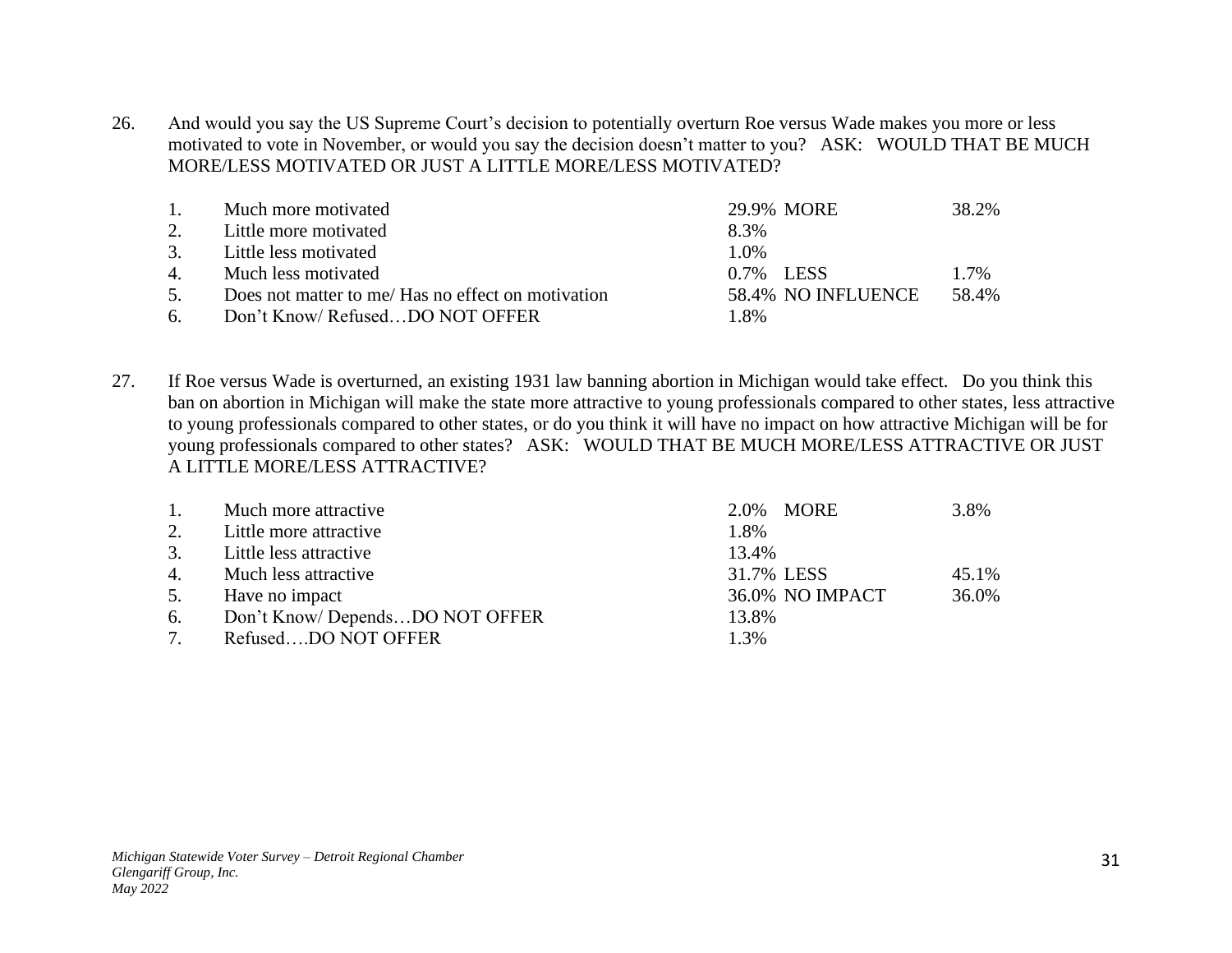28. I would like to change topics. Do you think Michigan public schools perform better compared to other states, worse compared to other states, or would say they perform about the same as other states? IF BETTER/WORSE, ASK; WOULD THAT BE MUCH BETTER/WORSE OR JUST A LITTLE BIT BETTER/ WORSE?

| 1.                    | Much better            |         | 4.3% BETTER      | 15.4% |
|-----------------------|------------------------|---------|------------------|-------|
| 2.                    | Little better          | 11.1%   |                  |       |
| 3.                    | About the same         |         | 38.8% SAME       | 38.8% |
| $\mathcal{A}_{\cdot}$ | Little worse           | 13.3%   |                  |       |
| 5.                    | Much worse             |         | 8.3% WORSE       | 21.6% |
| 6.                    | Don't KnowDO NOT OFFER |         | 24.0% DON'T KNOW | 24.0% |
|                       | RefusedDO NOT OFFER    | $0.2\%$ |                  |       |

29. And how about your local public schools, would you say your local schools perform better than those in other states, worse than those in other states or would you say they perform about the same as those in other states? IF BETTER/WORSE, ASK; WOULD THAT BE MUCH BETTER/WORSE OR JUST A LITTLE BIT BETTER/ WORSE?

| $\mathbf{1}$ . | Much better            | <b>12.9% BETTER</b> | 25.5% |
|----------------|------------------------|---------------------|-------|
| 2.             | Little better          | 14.6%               |       |
| 3.             | About the same         | 35.8% SAME          | 35.8% |
| 4.             | Little worse           | 10.6%               |       |
| 5.             | Much worse             | WORSE<br>8.5%       | 19.1% |
| 6.             | Don't KnowDO NOT OFFER | 17.6% DON'T KNOW    | 17.6% |
|                | RefusedDO NOT OFFER    | $0.0\%$             |       |

30. Would you say critical race theory is or is not taught in your local public school?

| 1. | $\overline{\mathbf{c}}$   | 17.4%   |
|----|---------------------------|---------|
| 2. | ls not                    | 40.1%   |
|    | 3. Don't KnowDO NOT OFFER | 42.1%   |
|    | 4. RefusedDO NOT OFFER    | $0.3\%$ |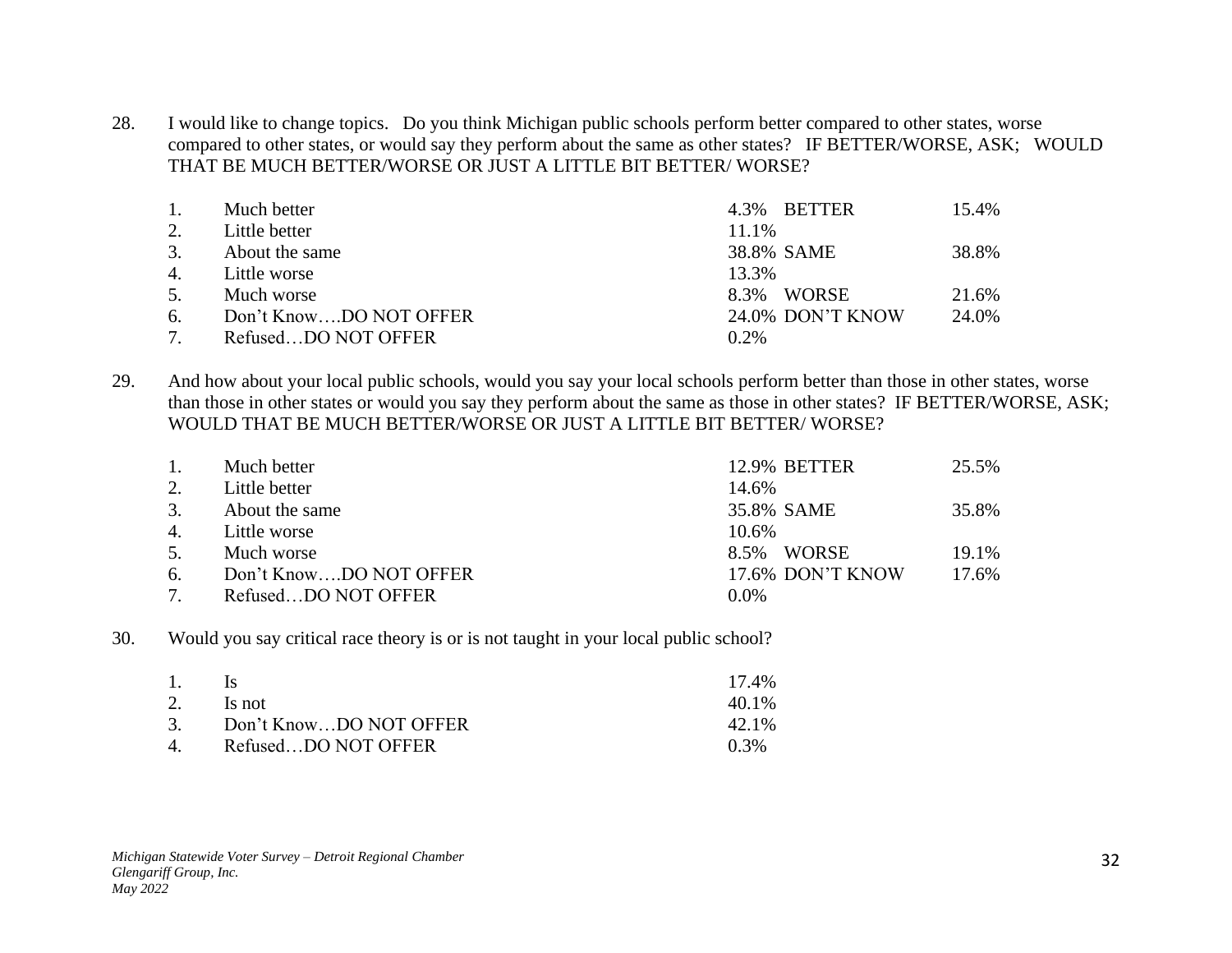31. And what about other public schools in Michigan, would you say critical race theory is or is not taught in other public schools in Michigan?

| 1. | $\overline{\mathbf{s}}$   | 24.2%   |
|----|---------------------------|---------|
|    | 2. Is not                 | 24.9%   |
|    | 3. Don't KnowDO NOT OFFER | 50.4%   |
|    | 4. RefusedDO NOT OFFER    | $0.5\%$ |

32. Do you support or oppose public schools in Michigan teaching the history of slavery in the United States? ASK: WOULD THAT BE STRONGLY SUPPORT/OPPOSE OR JUST SOMEWHAT SUPPORT/OPPOSE?

| 1. | Strongly support                | 77.1% SUPPORT         | 91.2% |
|----|---------------------------------|-----------------------|-------|
| 2. | Somewhat support                | 14.1%                 |       |
| 3. | Somewhat oppose                 | 2.5%                  |       |
| 4. | Strongly oppose                 | <b>OPPOSE</b><br>2.0% | 4.5%  |
| 5. | NeutralDO NOT OFFER             | 3.0%                  |       |
| 6. | Don't Know/ RefusedDO NOT OFFER | 1.3%                  |       |

33. Do you support or oppose public schools in Michigan teaching students how racial discrimination continues to impact our society today? ASK: WOULD THAT BE STRONGLY SUPPORT/OPPOSE OR JUST SOMEWHAT SUPPORT/OPPOSE?

| 1. | Strongly support               | 57.4% SUPPORT | 73.3% |
|----|--------------------------------|---------------|-------|
| 2. | Somewhat support               | 15.9%         |       |
|    | Somewhat oppose                | 5.3%          |       |
| 4. | Strongly oppose                | 11.9% OPPOSE  | 17.2% |
| 5. | NeutralDO NOT OFFER            | 5.1%          |       |
| 6. | Don't Know/RefusedDO NOT OFFER | 4.3%          |       |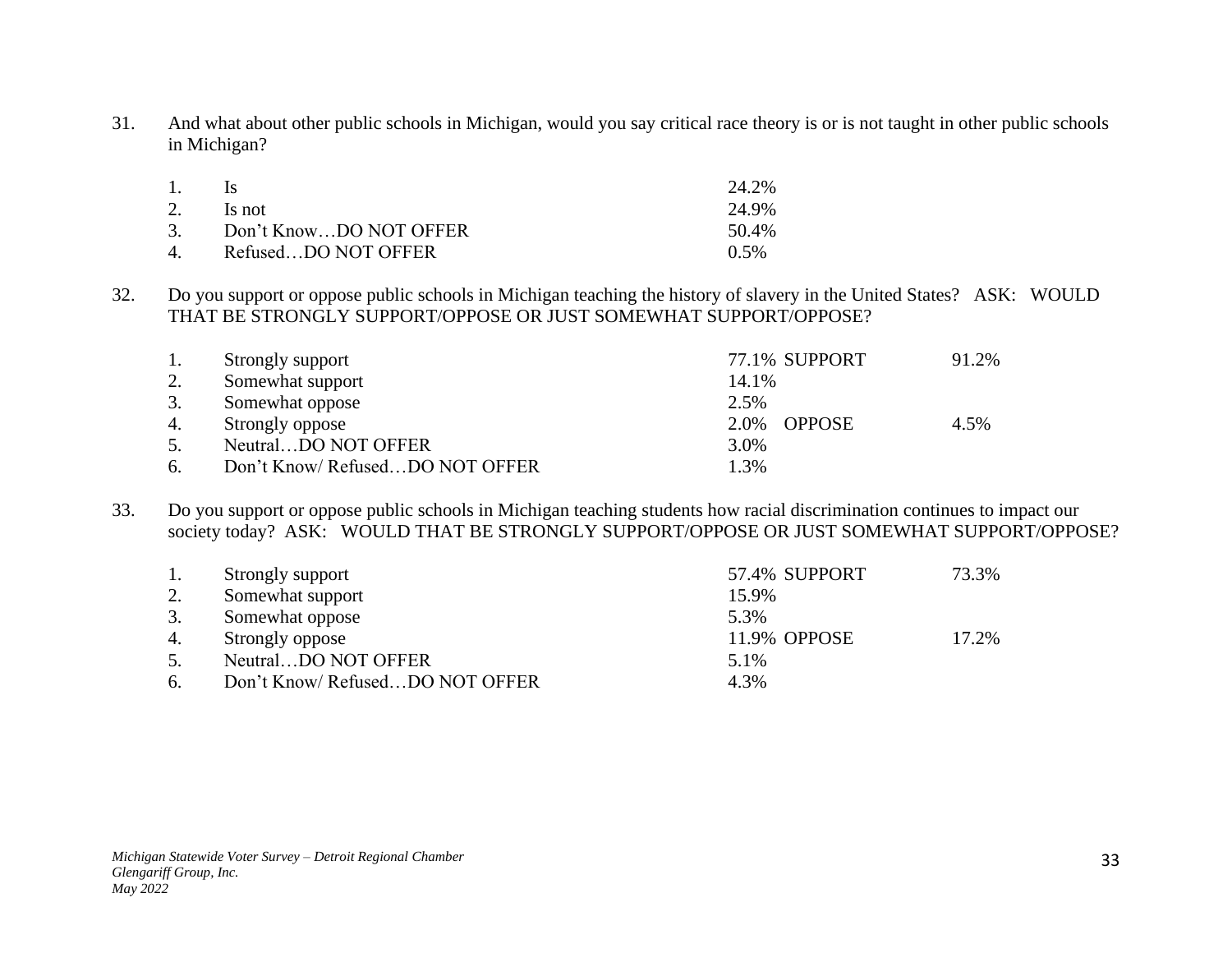34. The Florida legislature and Governor took steps to penalize the Disney company for their decision to publicly oppose recently passed legislation that prohibits the discussion of sexual orientation and gender issues in Kindergarten through third grade. Do you support or oppose legislators taking adverse actions against a company that speaks out against a state law? ASK: WOULD THAT BE STRONGLY SUPPORT/OPPOSE OR JUST SOMEWHAT SUPPORT/OPPOSE?

| 1. | Strongly support               | 22.9% SUPPORT | 33.7% |
|----|--------------------------------|---------------|-------|
| 2. | Somewhat support               | 10.8%         |       |
| 3. | Somewhat oppose                | 15.9%         |       |
| 4. | Strongly oppose                | 34.5% OPPOSE  | 50.4% |
| 5. | Don't Know/DependsDO NOT OFFER | 14.6%         |       |
| 6. | RefusedDO NOT OFFER            | 1.3%          |       |

35. Generally speaking, do you support or oppose Michigan's business leaders taking public positions on major policy issues here in Michigan? ASK; WOULD THAT BE STRONGLY SUPPORT/OPPOSE OR JUST SOMEWHAT SUPPORT/OPPOSE?

| 1. | Strongly support               | 22.4% SUPPORT | 47.4% |
|----|--------------------------------|---------------|-------|
| 2. | Somewhat support               | 25.0%         |       |
| 3. | Somewhat oppose                | 14.8%         |       |
| 4. | Strongly oppose                | 16.1% OPPOSE  | 30.9% |
| 5. | Don't Know/DependsDO NOT OFFER | 21.6% DEPENDS | 21.6% |
| 6. | RefusedDO NOT OFFER            | $0.2\%$       |       |

36. Would you say Michigan's elections do or do not accurately count the vote and declare the correct winner?

| 1. | Do.                       | 54.9%   |
|----|---------------------------|---------|
|    | 2. Do not                 | 31.3%   |
|    | 3. Don't KnowDO NOT OFFER | 13.6%   |
|    | 4. RefusedDO NOT OFFER    | $0.2\%$ |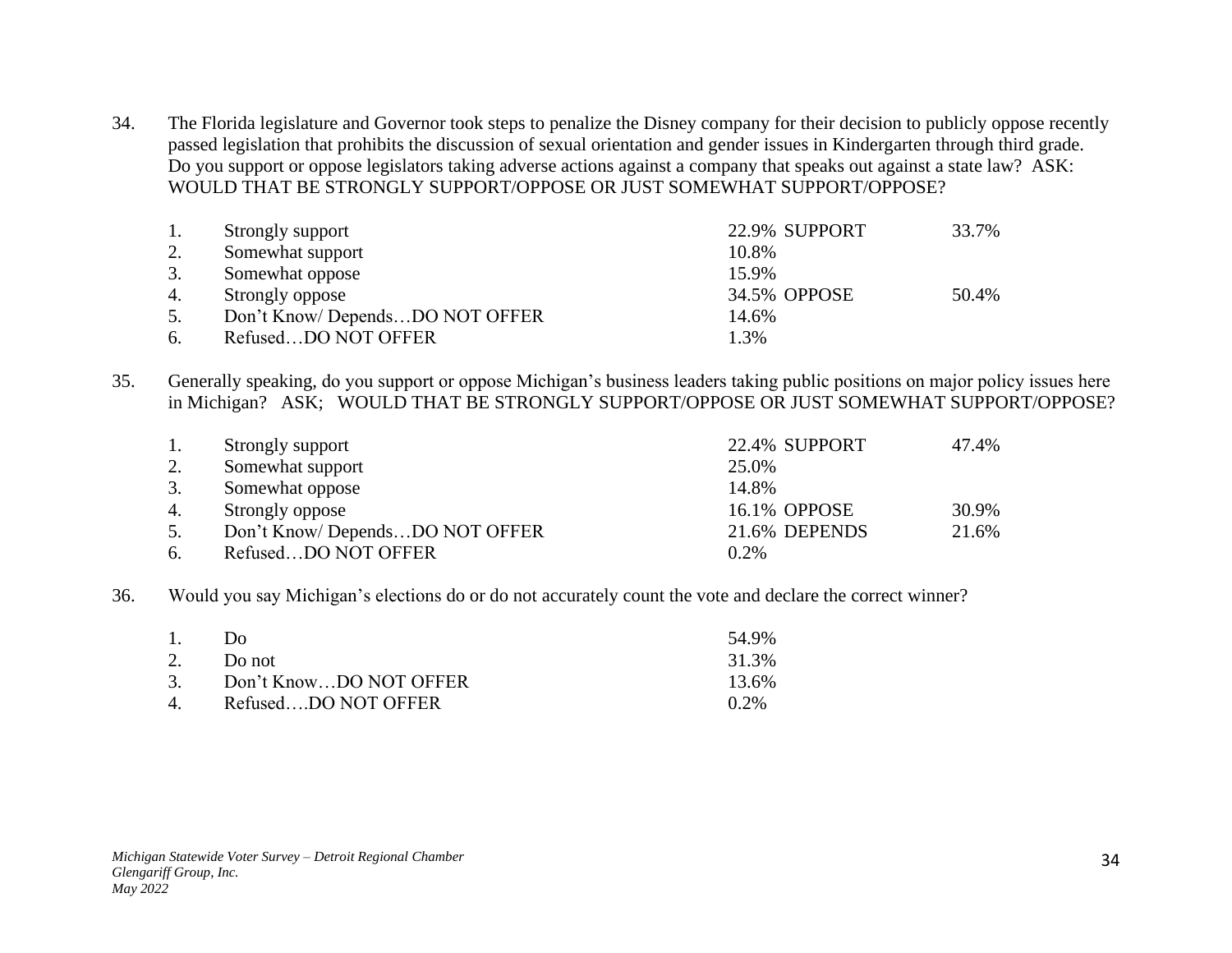37. Would you say your community's local elections do or do not accurately count the vote and declare the correct winner?

| 1. | D <sub>0</sub>            | 72.5% |
|----|---------------------------|-------|
|    | 2. Do not                 | 14.3% |
|    | 3. Don't KnowDO NOT OFFER | 12.9% |
|    | 4. RefusedDO NOT OFFER    | 0.3%  |

38. Thinking ahead to this November's election, would you say you are very confident, somewhat confident, not very confident or not confident at all that the results of the 2022 election will be counted accurately and the correct winner will be declared?

| 1. | Very confident                 |         | 43.9% CONFIDENT           | 71.8% |
|----|--------------------------------|---------|---------------------------|-------|
| 2. | Somewhat confident             | 27.9%   |                           |       |
| 3. | Not very confident             | 11.1%   |                           |       |
| 4. | Not confident at all           |         | 10.1% NOT CONFIDENT 21.2% |       |
| 5. | Don't Know/DependsDO NOT OFFER | 7.0%    |                           |       |
| 6. | RefusedDO NOT OFFER            | $0.0\%$ |                           |       |

39. Do you support or oppose overturning the results of the 2020 Presidential election in Michigan? ASK: WOULD THAT BE STRONGLY SUPPORT/OPPOSE OR JUST SOMEWHAT SUPPORT/OPPOSE?

|    | Strongly support       | 17.7% SUPPORT | 25.8% |
|----|------------------------|---------------|-------|
| 2. | Somewhat support       | 8.1%          |       |
| 3. | Somewhat oppose        | 12.4%         |       |
| 4. | Strongly oppose        | 52.9% OPPOSE  | 65.5% |
| 5. | Don't KnowDO NOT OFFER | 7.5%          |       |
| 6. | RefusedDO NOT OFFER    | 1.3%          |       |

Now just a couple of questions for statistical purposes.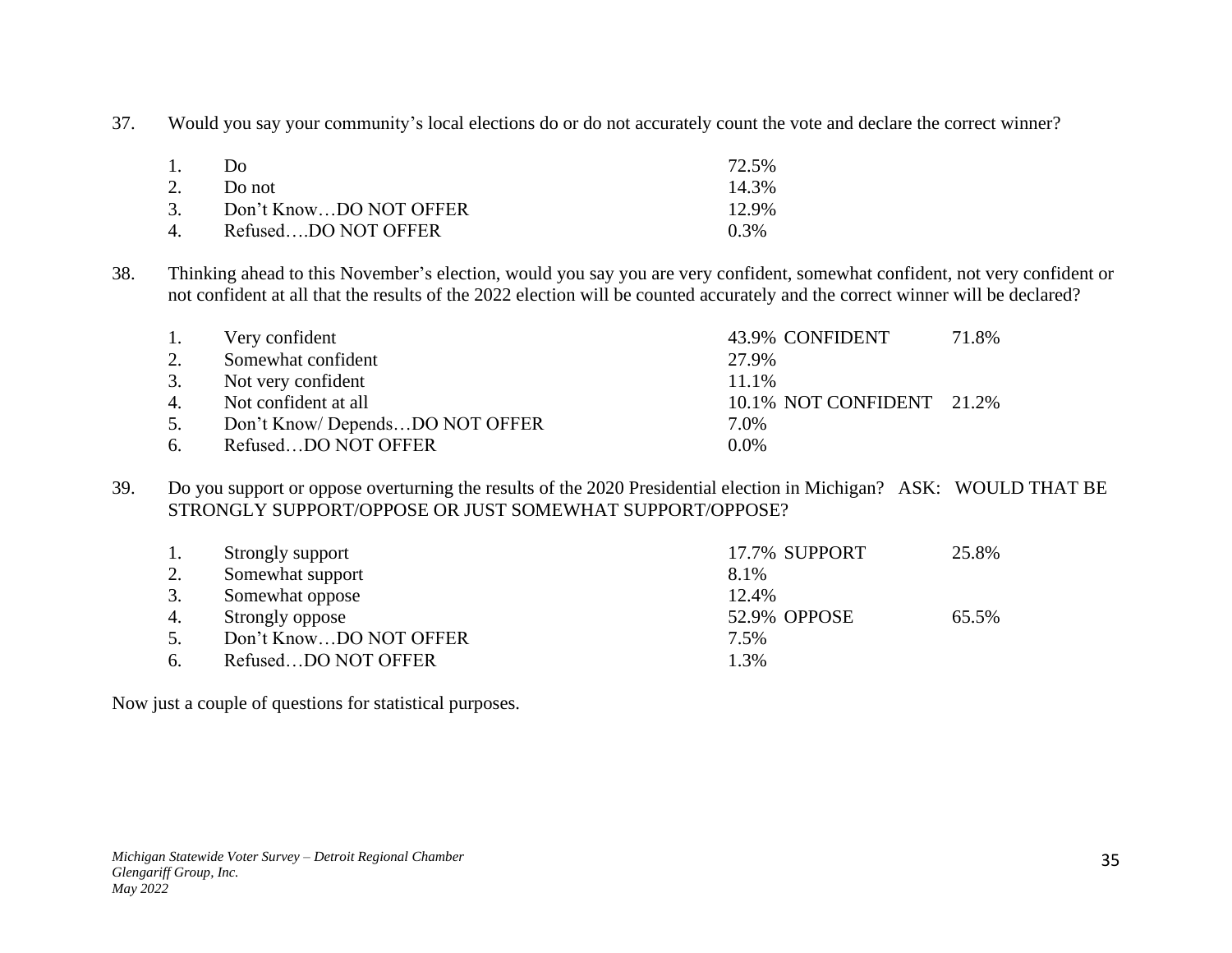40. Generally speaking, would you say you tend to vote mostly for Republican candidates, do you vote mostly for Democratic candidates, or would you say you vote equally for both Republican and Democratic candidates? IF VOTE EQUALLY ASK: WOULD YOU SAY YOU LEAN MORE TO THE DEMOCRATIC PARTY ORMORE TO THE REPUBLICAN PARTY, OR WOULD YOU SAY YOU ARE AN INDEPENDENT VOTER?

|    | <b>Strongly Democratic</b>           | 27.7% DEMOCRATIC  | 36.5% |
|----|--------------------------------------|-------------------|-------|
|    | Lean Democratic                      | 8.8%              |       |
|    | Independent                          | 27.0% INDEPENDENT | 27.0% |
| 4. | Lean Republican                      | 7.0%              |       |
| 5. | <b>Strong Republican</b>             | 26.2% REPUBLICAN  | 33.3% |
| 6. | Other/Refused/Don't KnowDO NOT OFFER | 3.3%              |       |

41. In November 2022, Michigan voters will go to the polls to elect a Governor and State Legislature. On a scale of one to ten, how motivated are you to vote in next November's Gubernatorial Election? One means you are not motivated at all. Ten means you are very motivated. You can choose any number between one and ten.

|  |  |  |  |                                                         | SCORE: 9.0                  |  |
|--|--|--|--|---------------------------------------------------------|-----------------------------|--|
|  |  |  |  |                                                         | 1 2 3 4 5 6 7 8 9 10 DK/Ref |  |
|  |  |  |  | 2.7% 1.3% 0.5% 1.0% 3.8% 1.7% 4.8% 7.1% 3.3% 73.0% 0.8% |                             |  |

# 42. What would be the last year of schooling you completed?

| $\overline{1}$ . | High school graduate or less                            | 21.6%   |
|------------------|---------------------------------------------------------|---------|
| 2.               | Vocational Training/Some Community College/Some College | 34.2%   |
| 3.               | College Graduate                                        | 43.4%   |
| 4                | Don't Know/RefusedDO NOT OFFER                          | $0.8\%$ |

43. Do you have any children 18 years old or younger? IF YES, ASK: AND ARE YOUR CHILDREN IN SCHOOL OR ARE THEY TOO YOUNG FOR SCHOOL?

| $\pm$              | Yes, Too young for school      | 4.0%    |
|--------------------|--------------------------------|---------|
| 2.                 | Yes, School age children       | 31.5%   |
| 3.                 | No children                    | 63.2%   |
| $\mathbf{\Lambda}$ | Don't Know/RefusedDO NOT OFFER | $1.3\%$ |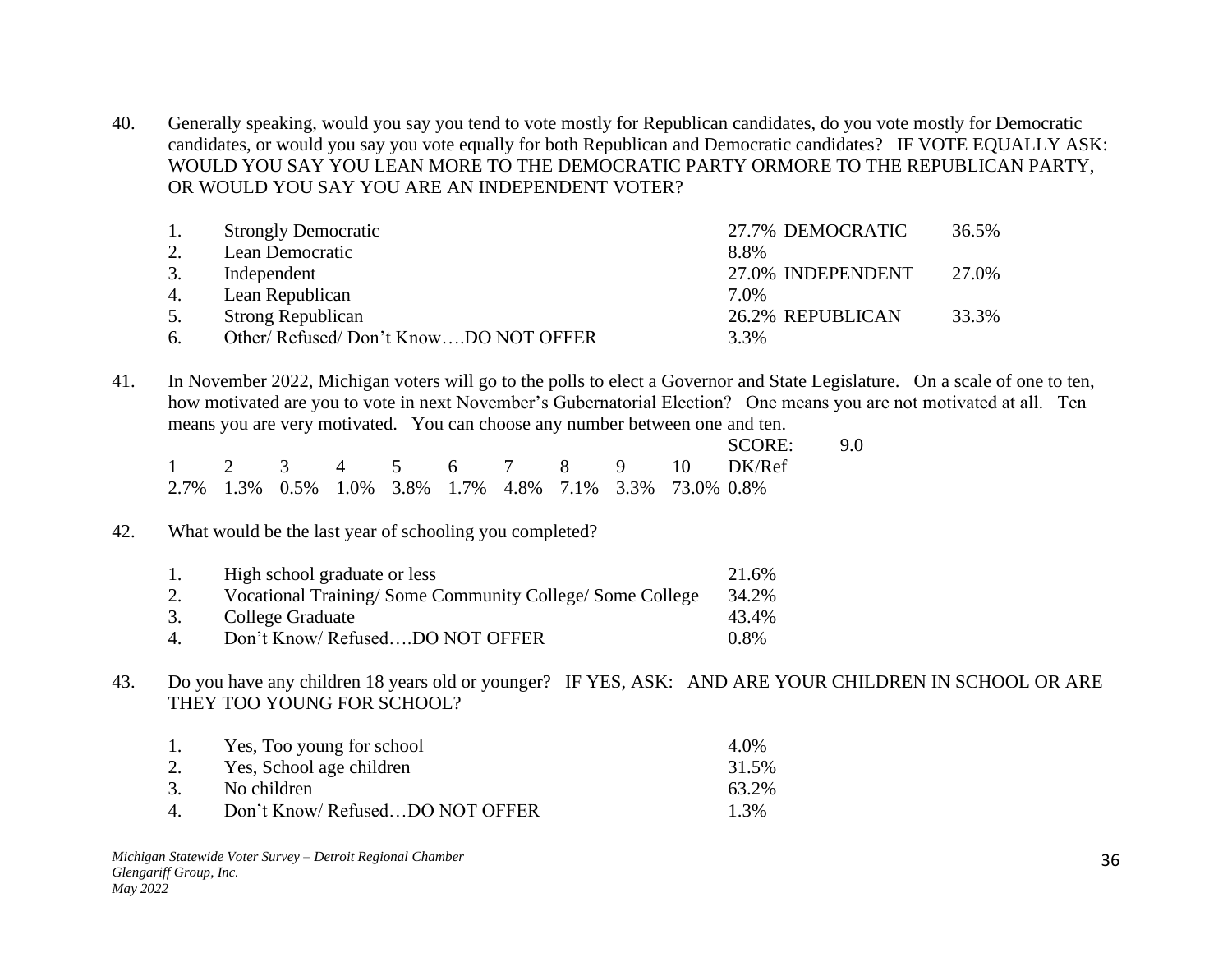44. Would you say you live in an urban area, a suburban area, a small town or a rural area?

| $\mathbf{1}$  | Urban area          | 20.9%   |
|---------------|---------------------|---------|
| 2.            | Suburban area       | 33.7%   |
| $\mathcal{R}$ | Small town          | 19.2%   |
| $\mathbf{A}$  | Rural area          | 25.4%   |
| $\sim$        | RefusedDO NOT OFFER | $0.8\%$ |

#### 45. Could you please tell me in what year you were born?

| -1. | 18-29 | $(1993 - 2004)$                | 15.9% |
|-----|-------|--------------------------------|-------|
| 2.  | 30-39 | $(1983-1992)$                  | 18.7% |
| 3.  | 40-49 | $(1973-1982)$                  | 18.2% |
| 4.  | 50-64 | $(1958-1972)$                  | 21.9% |
| 5.  | $65+$ | $(1957 \text{ and before})$    | 23.4% |
| 6.  |       | Don't Know/RefusedDO NOT OFFER | 1.8%  |

#### 46. And what is your race or ethnic background?

|                       | Caucasian                              | 74.3%   |
|-----------------------|----------------------------------------|---------|
| $\mathcal{D}$         | African American                       | 14.0%   |
| 3.                    | Hispanic/Puerto Rican/Mexican American | 2.3%    |
| $\mathcal{A}_{\cdot}$ | Asian                                  | $0.7\%$ |
| -5.                   | Mixed RaceDO NOT OFFER                 | 2.3%    |
| 6.                    | Native American                        | 1.0%    |
| $\tau$                | Other/Don't Know/RefusedDO NOT OFFER   | 5.5%    |
|                       |                                        |         |

## 47. Gender: BY OBSERVATION

| 1. | Male      | 48.3% |
|----|-----------|-------|
|    | 2. Female | 51.7% |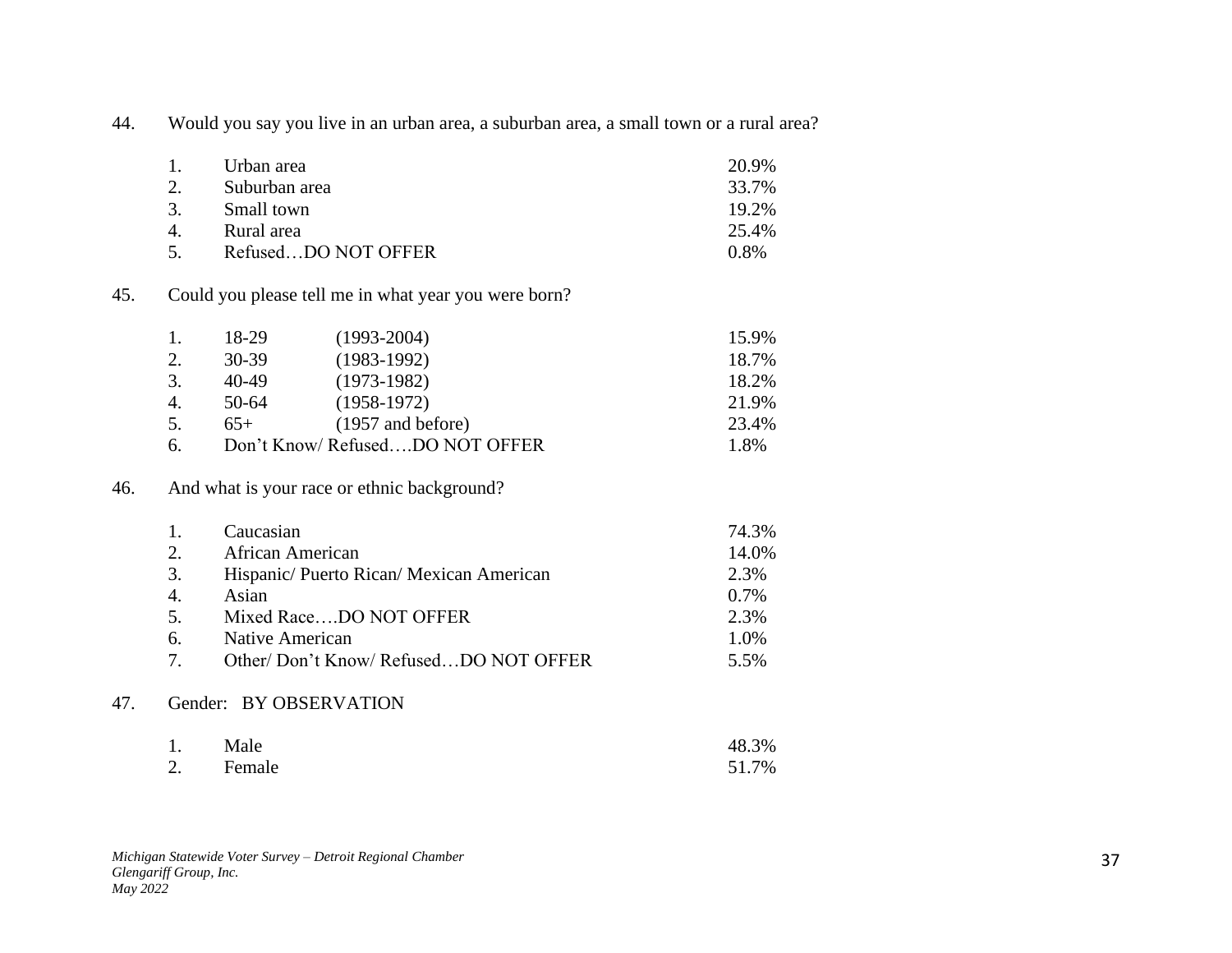# 48. Telephone

| 1. Cell |             | 75.0% |
|---------|-------------|-------|
|         | 2. Landline | 25.0% |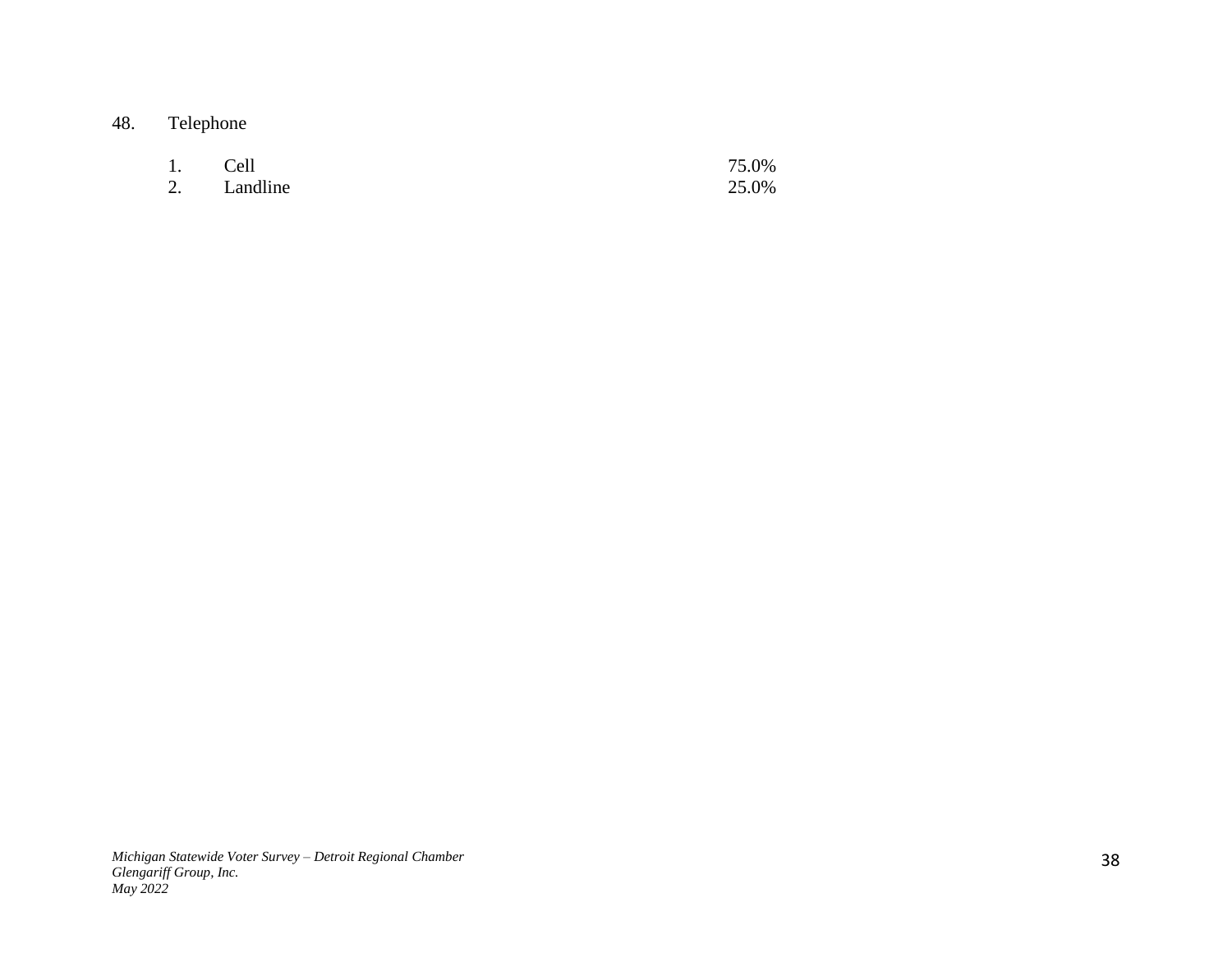| 3.              | Economy | Roads | What do you think is the most important issue facing Michigan today?<br>Leadership | Corruption | Abortion |
|-----------------|---------|-------|------------------------------------------------------------------------------------|------------|----------|
| Out             | 35.4%   | 11.0% | 9.4%                                                                               | 6.0%       | 10.7%    |
| Metro           | 30.3%   | 16.2% | 7.0%                                                                               | 5.3%       | 11.3%    |
| Strong D        | 27.5%   | 11.4% | 4.2%                                                                               | 6.6%       | 22.2%    |
| Lean D          | 34.0%   | 15.1% | 5.7%                                                                               | 0.0%       | 15.1%    |
| Independent     | 33.1%   | 19.6% | 5.5%                                                                               | 3.7%       | 8.6%     |
| Lean R          | 50.0%   | 9.5%  | 14.3%                                                                              | 2.4%       | 2.4%     |
| <b>Strong R</b> | 33.5%   | 9.5%  | 15.8%                                                                              | 9.5%       | 3.8%     |
| Urban           | 31.7%   | 19.0% | 1.6%                                                                               | 4.8%       | 7.1%     |
| Suburban        | 30.5%   | 11.8% | 8.9%                                                                               | 5.9%       | 14.3%    |
| Small           | 34.5%   | 12.9% | 10.3%                                                                              | 6.9%       | 9.5%     |
| Rural           | 36.6%   | 11.1% | 11.8%                                                                              | 4.6%       | 11.1%    |
| High            | 34.6%   | 16.2% | 9.2%                                                                               | 6.9%       | 10.0%    |
| Some Post       | 31.1%   | 11.2% | 10.7%                                                                              | 3.4%       | 11.2%    |
| College         | 34.4%   | 13.7% | 6.1%                                                                               | 6.5%       | 11.1%    |
| 18-29           | 19.8%   | 15.6% | 6.3%                                                                               | 3.1%       | 18.8%    |
| 30-39           | 30.1%   | 19.5% | 2.7%                                                                               | 4.4%       | 8.0%     |
| 40-49           | 37.3%   | 11.8% | 8.2%                                                                               | 4.5%       | 7.3%     |
| 50-64           | 38.6%   | 12.1% | 9.8%                                                                               | 8.3%       | 9.8%     |
| $65+$           | 36.2%   | 9.9%  | 13.5%                                                                              | 6.4%       | 11.3%    |
| Male            | 36.4%   | 15.5% | 10.7%                                                                              | 6.5%       | 3.8%     |
| Female          | 29.8%   | 11.5% | 6.1%                                                                               | 4.8%       | 17.6%    |
| White           | 33.7%   | 12.9% | 8.5%                                                                               | 6.7%       | 12.5%    |
| Afr Amer        | 32.6%   | 17.4% | 1.2%                                                                               | 2.3%       | 10.5%    |

3. What do you think is the most important issue facing Michigan today?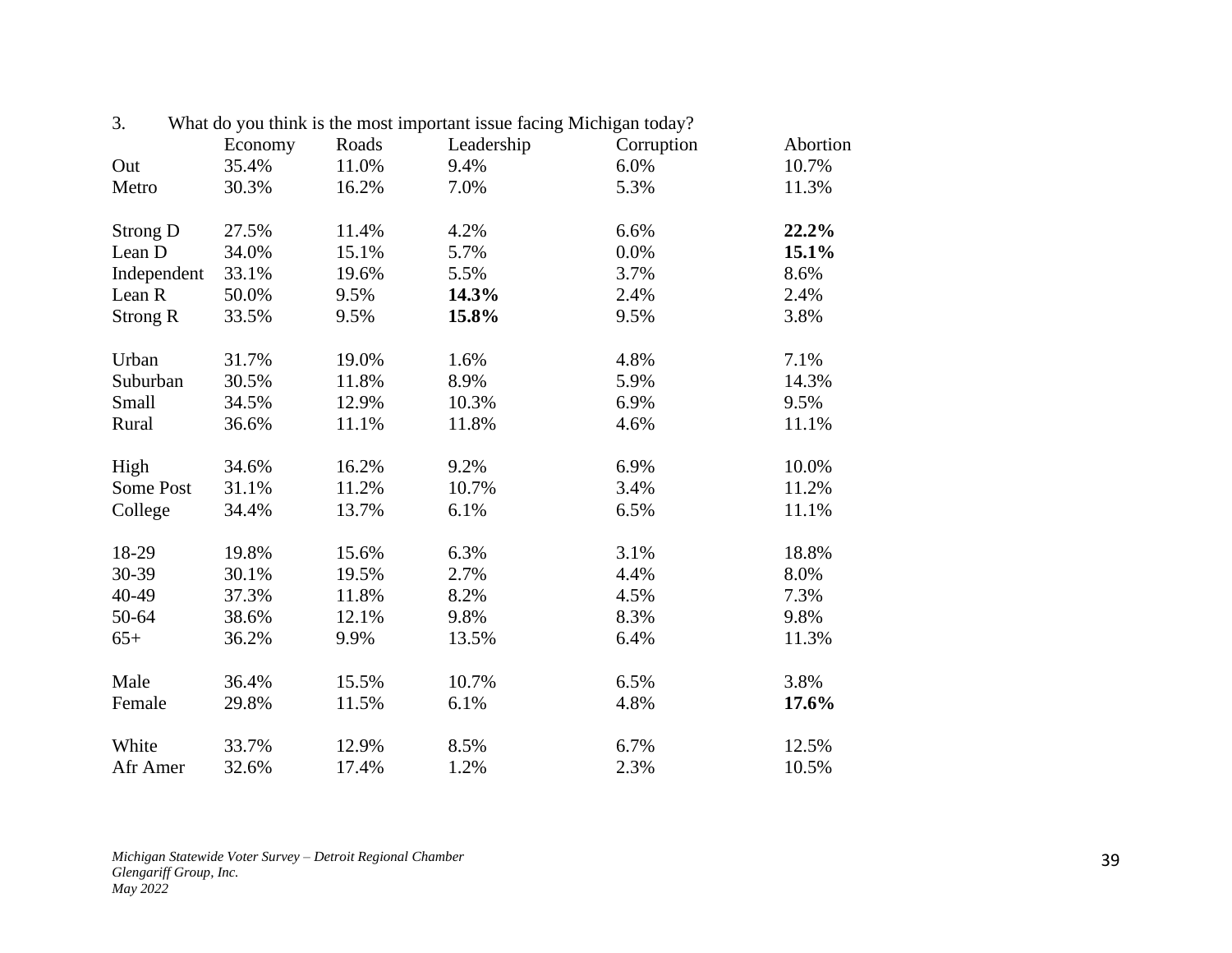4. Generally speaking, do you think the nation is on the right track or would you say things are on the wrong track?

|       | Wrong                                                                                                                                                                                                         |
|-------|---------------------------------------------------------------------------------------------------------------------------------------------------------------------------------------------------------------|
|       | 72.1%                                                                                                                                                                                                         |
|       | 65.5%                                                                                                                                                                                                         |
| 40.1% | 38.9%                                                                                                                                                                                                         |
|       |                                                                                                                                                                                                               |
|       | 74.2%                                                                                                                                                                                                         |
|       |                                                                                                                                                                                                               |
|       | 93.0%                                                                                                                                                                                                         |
|       |                                                                                                                                                                                                               |
|       |                                                                                                                                                                                                               |
|       | 11.2% 73.3%                                                                                                                                                                                                   |
|       | 10.5% 85.0%                                                                                                                                                                                                   |
|       |                                                                                                                                                                                                               |
|       | 67.5%                                                                                                                                                                                                         |
|       | 66.8%                                                                                                                                                                                                         |
|       | 67.7%                                                                                                                                                                                                         |
|       |                                                                                                                                                                                                               |
|       | 12.7% 80.9%                                                                                                                                                                                                   |
|       | 68.9%                                                                                                                                                                                                         |
|       | 58.9%                                                                                                                                                                                                         |
|       | 13.7% 71.5%                                                                                                                                                                                                   |
|       | 66.7%                                                                                                                                                                                                         |
|       |                                                                                                                                                                                                               |
|       | 55.8%                                                                                                                                                                                                         |
|       | Right<br>16.3%<br>17.6%<br>22.6% 67.9%<br>9.8%<br>2.4% 81.0%<br>3.2%<br>25.4% 53.2%<br>20.2% 64.5%<br>13.1% 76.2%<br>18.0%<br>18.3%<br>11.5%<br>9.7% 75.2%<br>18.9%<br>27.7%<br>19.9%<br>17.4% 71.0%<br>19.8% |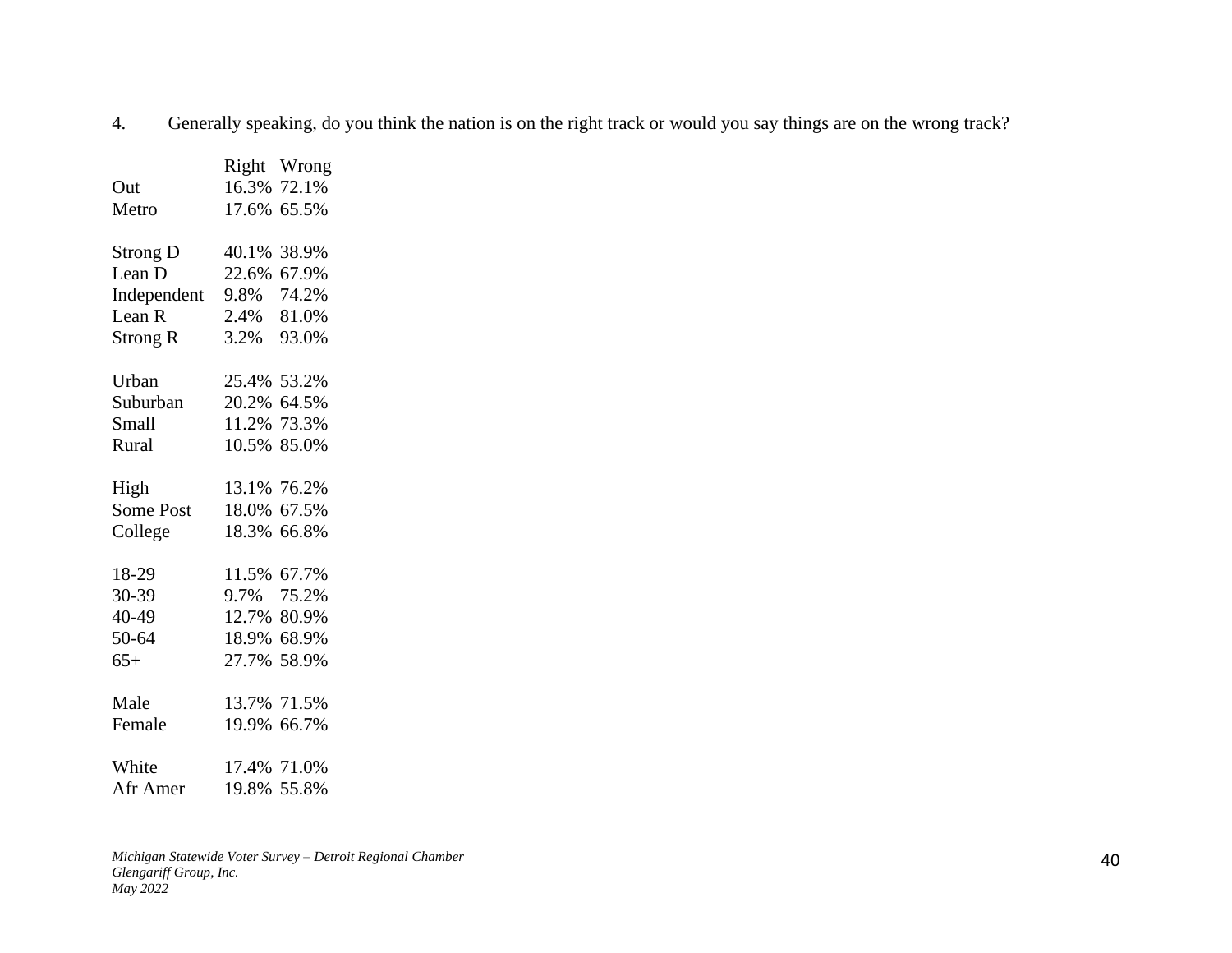5. And do you think Michigan is on the right track, or would you say things are on the wrong track?

|                   |             | Right Wrong |
|-------------------|-------------|-------------|
| Out               |             | 27.0% 54.9% |
| Metro             |             | 37.0% 44.7% |
| <b>Strong D</b>   |             | 55.7% 23.4% |
| Lean D            |             | 41.5% 39.6% |
| Independent       |             | 31.9% 53.4% |
| Lean <sub>R</sub> |             | 19.0% 59.5% |
|                   |             |             |
| Strong R          |             | 8.9% 76.6%  |
| Urban             |             | 41.3% 38.9% |
| Suburban          | 39.9% 38.9% |             |
| Small             |             | 25.0% 63.8% |
| Rural             |             | 19.0% 63.4% |
|                   |             |             |
| High              |             | 22.3% 63.8% |
| Some Post         |             | 31.6% 44.2% |
| College           |             | 37.0% 47.7% |
| 18-29             |             | 39.6% 35.4% |
| 30-39             |             | 27.4% 53.1% |
| 40-49             |             | 20.0% 64.5% |
| 50-64             |             | 33.3% 47.7% |
| $65+$             |             | 38.3% 48.9% |
|                   |             |             |
| Male              |             | 30.9% 50.9% |
| Female            |             | 32.4% 49.4% |
| White             | 30.6% 51.6% |             |
| Afr Amer          |             | 37.2% 43.0% |
|                   |             |             |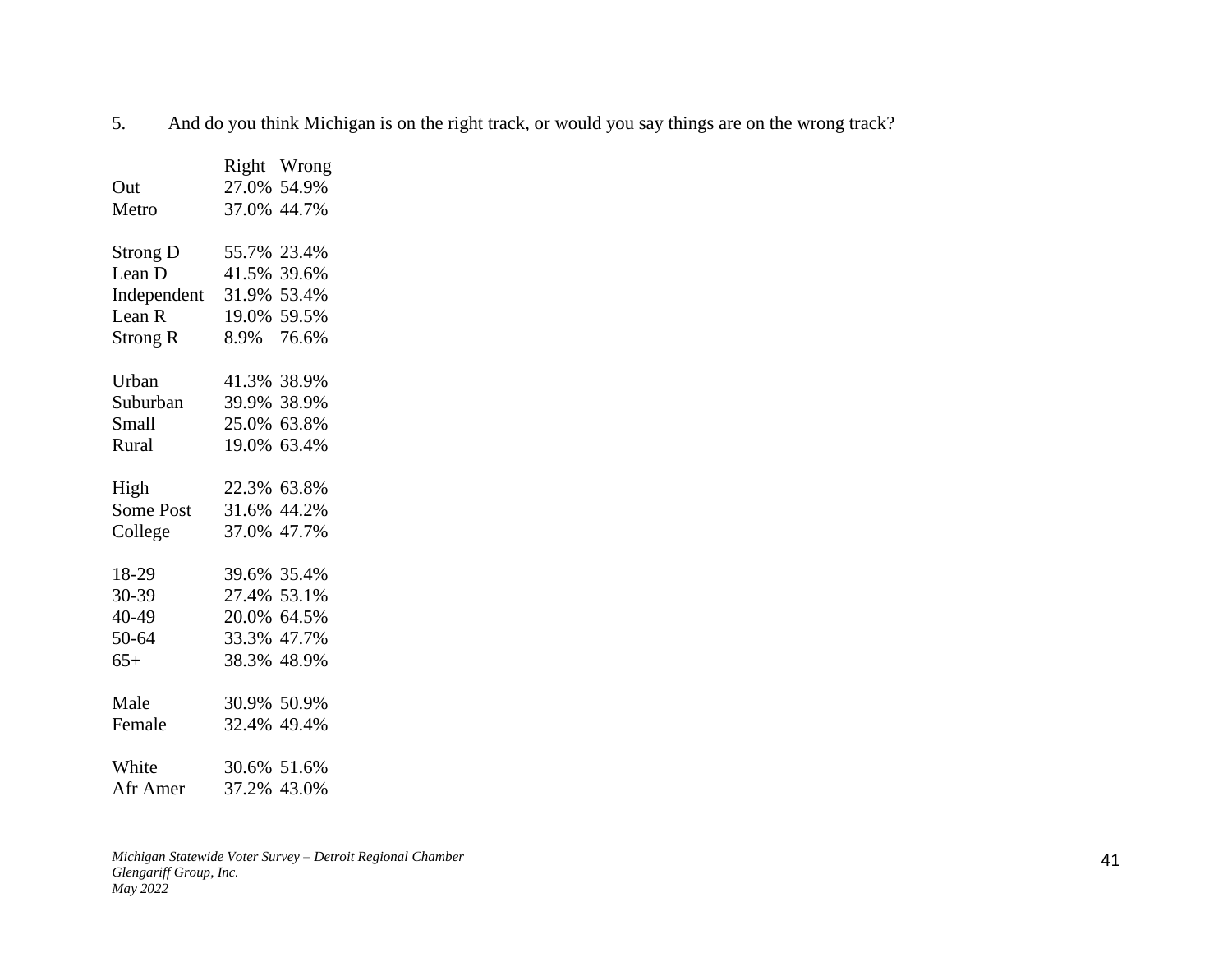6. And would you say the economy is on the right track or would you say the economy is on the wrong track?

|                         |             | Right Wrong |
|-------------------------|-------------|-------------|
| Out                     |             | 16.3% 73.7% |
| Metro                   |             | 22.2% 71.8% |
| <b>Strong D</b>         |             | 37.1% 53.9% |
| Lean D                  |             | 24.5% 64.2% |
| Independent 19.6% 17.8% |             |             |
| Lean R                  |             | 7.1% 83.3%  |
| Strong R                |             | 1.9% 94.3%  |
| Urban                   |             | 22.2% 65.1% |
| Suburban                |             | 23.2% 69.0% |
| Small                   |             | 18.1% 72.4% |
| Rural                   |             | 11.8% 84.3% |
| High                    |             | 8.5% 82.3%  |
| Some Post               |             | 22.3% 70.4% |
|                         |             | 21.8% 69.8% |
| College                 |             |             |
| 18-29                   |             | 16.7% 71.9% |
| 30-39                   |             | 14.2% 77.9% |
| 40-49                   |             | 11.8% 84.5% |
| 50-64                   |             | 23.5% 69.7% |
| $65+$                   |             | 25.5% 63.1% |
| Male                    |             | 16.8% 75.3% |
| Female                  |             | 21.2% 70.5% |
| White                   | 16.3% 75.2% |             |
| Afr Amer                |             | 31.4% 59.3% |
|                         |             |             |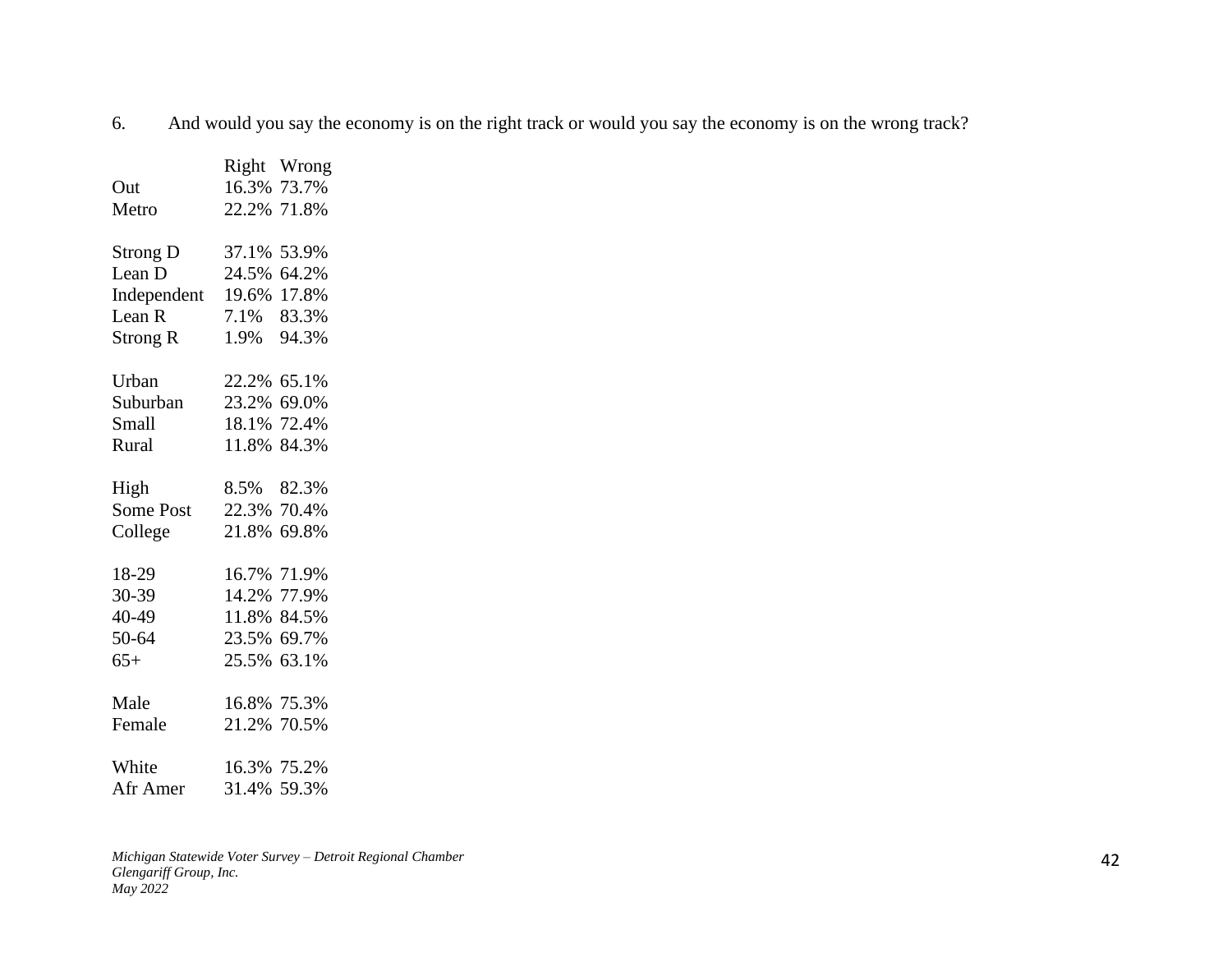8. And how about you personally, would you say you are doing better economically, worse, or about the same as in the past?

|                   |       | Better Worse Same |             |
|-------------------|-------|-------------------|-------------|
| Out               |       | 19.7% 27.9% 51.4% |             |
| Metro             |       | 26.1% 28.2% 45.1% |             |
| Strong D          |       | 26.3% 11.4% 61.7% |             |
| Lean D            |       | 39.6% 13.2% 47.2% |             |
| Independent       | 24.5% |                   | 30.1% 44.2% |
| Lean <sub>R</sub> | 33.3% |                   | 35.7% 31.0% |
| Strong R          | 8.9%  |                   | 46.8% 43.0% |
| Urban             |       | 29.4% 21.4% 49.2% |             |
| Suburban          |       | 27.6% 27.1% 44.3% |             |
| Small             |       | 14.7% 29.3% 55.2% |             |
| Rural             |       | 17.0% 33.3% 48.4% |             |
| High              |       | 16.9% 40.0% 41.5% |             |
| Some Post         |       | 19.9% 24.8% 54.4% |             |
| College           |       | 27.9% 24.0% 47.7% |             |
| 18-29             |       | 30.2% 21.9% 44.8% |             |
| 30-39             |       | 32.7% 27.4% 39.8% |             |
| 40-49             |       | 33.6% 30.0% 36.4% |             |
| 50-64             |       | 12.1% 32.6% 54.5% |             |
| $65+$             |       | 12.1% 27.0% 60.3% |             |
| Male              |       | 25.1% 27.1% 47.8% |             |
| Female            |       | 20.5% 28.8% 49.0% |             |
| White             |       | 20.5% 29.0% 49.6% |             |
| Afr Amer          |       | 37.2% 19.8% 43.0% |             |
|                   |       |                   |             |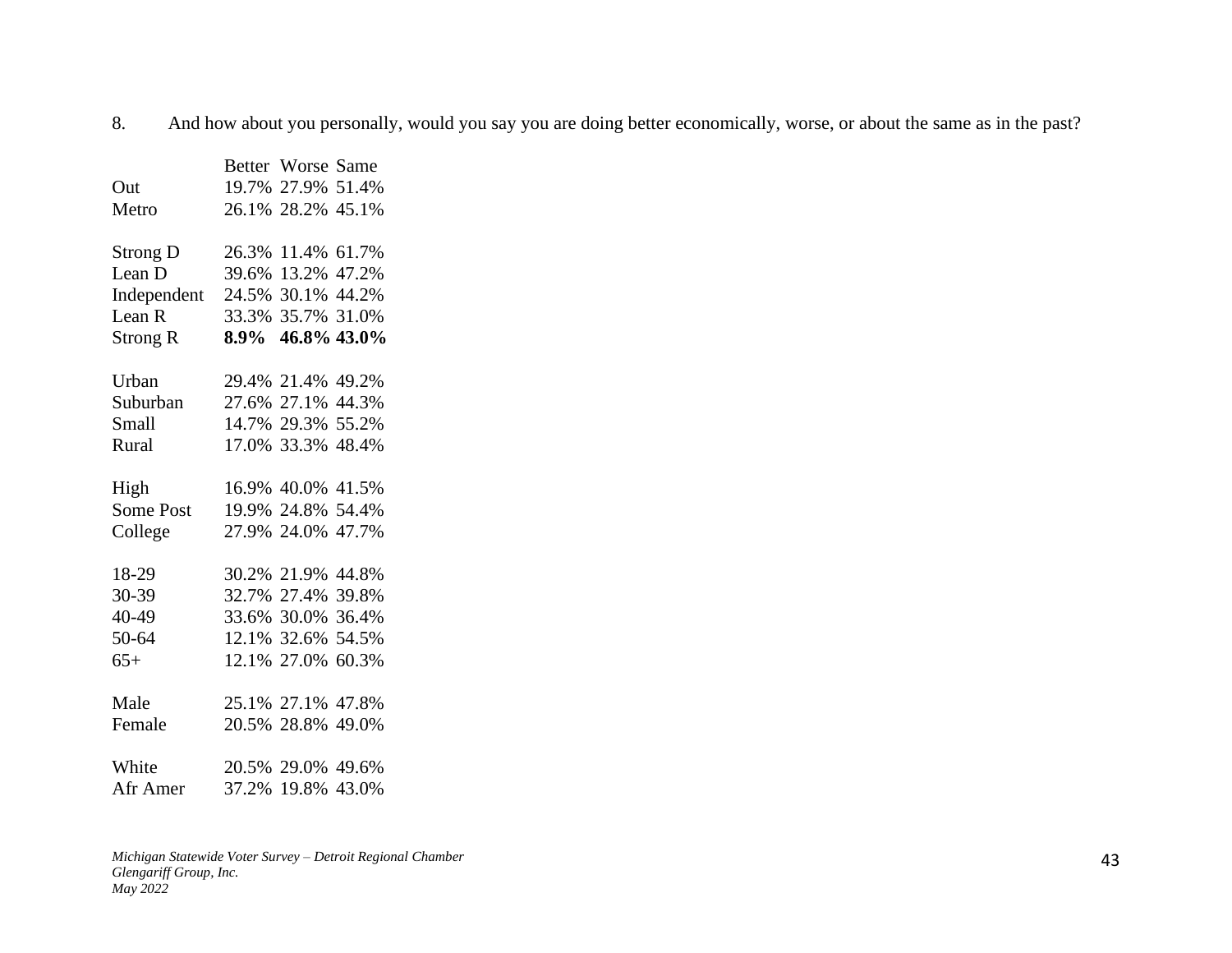|                   | Strongly | Somewhat | Somewhat   | Strongly   |
|-------------------|----------|----------|------------|------------|
|                   | Approve  | Approve  | Disapprove | Disapprove |
| Out               | 12.9%    | 19.1%    | 10.0%      | 49.2%      |
| Metro             | 16.5%    | 23.9%    | 7.4%       | 42.3%      |
| <b>Strong D</b>   | 40.1%    | 41.3%    | 5.4%       | 4.8%       |
| Lean D            | 17.0%    | 47.2%    | 15.1%      | 9.4%       |
| Independent       | 4.9%     | 13.5%    | 13.5%      | 49.7%      |
| Lean <sub>R</sub> | 0.0%     | 9.5%     | 4.8%       | 81.0%      |
| <b>Strong R</b>   | 1.9%     | 2.5%     | 7.6%       | 86.1%      |
| Urban             | 15.1%    | 29.4%    | 4.8%       | 36.5%      |
| Suburban          | 18.7%    | 26.1%    | 8.4%       | 37.4%      |
| Small             | 8.6%     | 21.6%    | 8.6%       | 50.9%      |
| Rural             | 13.7%    | 8.5%     | 12.4%      | 61.4%      |
| High              | 9.2%     | 21.5%    | 11.5%      | 52.3%      |
| <b>Some Post</b>  | 14.1%    | 24.3%    | 8.3%       | 45.6%      |
| College           | 17.9%    | 19.1%    | 7.6%       | 42.7%      |
| 18-29             | 3.1%     | 18.8%    | 17.7%      | 40.6%      |
| 30-39             | 6.2%     | 26.5%    | 10.6%      | 43.4%      |
| 40-49             | 7.3%     | 15.5%    | 7.3%       | 62.7%      |
| 50-64             | 22.0%    | 24.2%    | 6.1%       | 43.2%      |
| $65+$             | 27.7%    | 20.6%    | 5.0%       | 42.6%      |
| Male              | 11.3%    | 17.5%    | 9.3%       | 52.2%      |
| Female            | 17.6%    | 25.0%    | 8.3%       | 40.1%      |
| White             | 12.7%    | 19.4%    | 9.6%       | 49.6%      |
| Afr Amer          | 23.3%    | 34.9%    | 7.0%       | 20.9%      |
|                   |          |          |            |            |

9. Do you approve or disapprove of the job being done by Joe Biden as President of the United States? ASK: WOULD THAT BE STRONGLY APPROVE/DISAPPROVE OR JUST SOMEWHAT APPROVE/DISAPPROVE?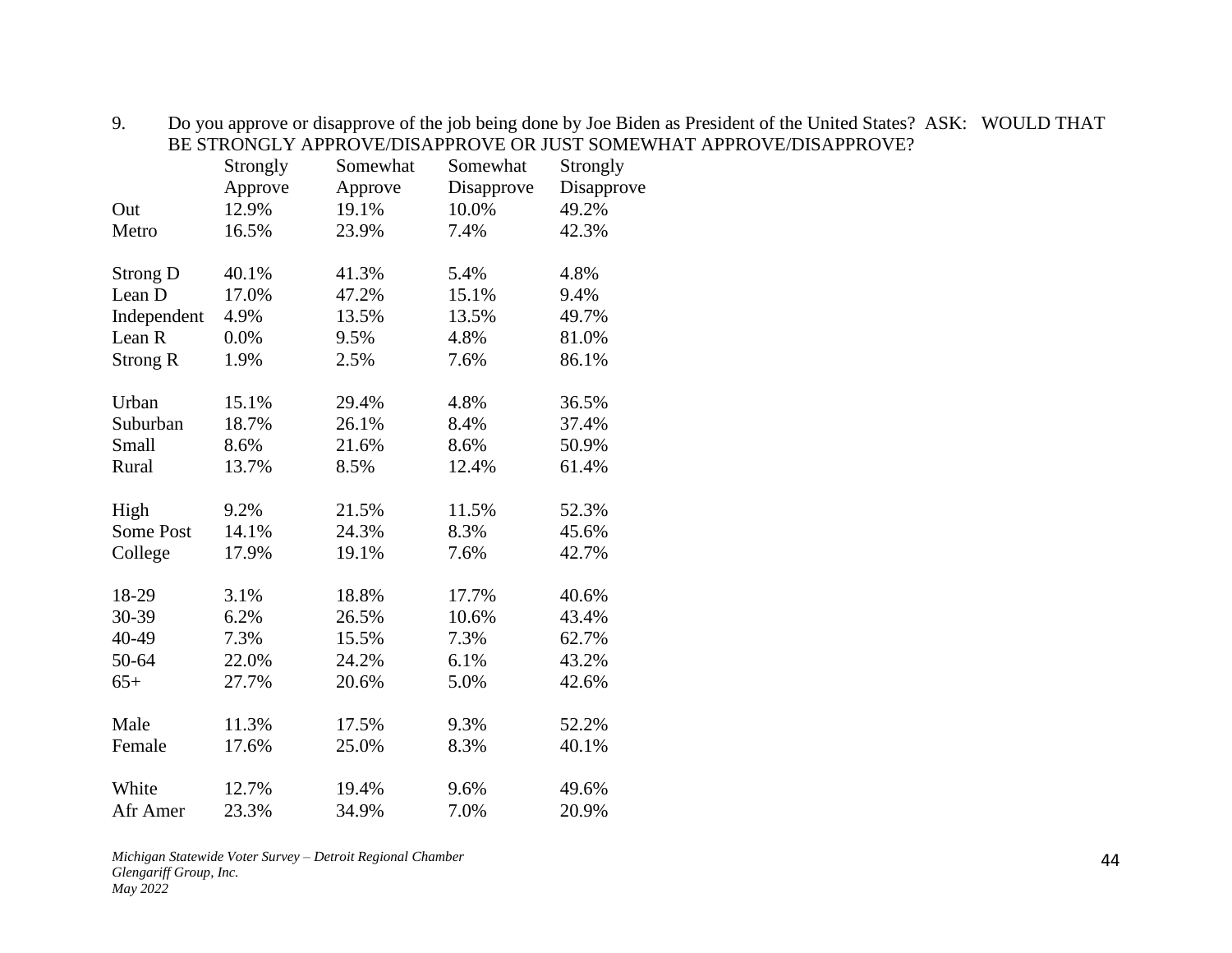|                   | Strongly | Somewhat | Somewhat   | Strongly   |
|-------------------|----------|----------|------------|------------|
|                   | Approve  | Approve  | Disapprove | Disapprove |
| Out               | 22.3%    | 17.6%    | 8.8%       | 40.1%      |
| Metro             | 28.2%    | 31.0%    | 7.4%       | 24.3%      |
| <b>Strong D</b>   | 58.7%    | 32.9%    | 0.6%       | 0.6%       |
| Lean D            | 39.6%    | 37.7%    | 9.4%       | 1.9%       |
| Independent       | 12.3%    | 29.4%    | 10.4%      | 30.1%      |
| Lean <sub>R</sub> | 9.5%     | 19.0%    | 9.5%       | 57.1%      |
| <b>Strong R</b>   | 1.9%     | 5.7%     | 13.9%      | 71.5%      |
| Urban             | 28.6%    | 34.9%    | 7.9%       | 14.3%      |
| Suburban          | 34.0%    | 24.1%    | 5.4%       | 25.6%      |
| Small             | 18.1%    | 19.8%    | 6.0%       | 45.7%      |
| Rural             | 16.3%    | 17.6%    | 12.4%      | 47.7%      |
| High              | 17.7%    | 20.8%    | 12.3%      | 38.5%      |
| Some Post         | 26.2%    | 23.3%    | 5.8%       | 31.1%      |
| College           | 28.2%    | 26.0%    | 7.6%       | 30.5%      |
| 18-29             | 22.9%    | 33.3%    | 6.3%       | 21.9%      |
| 30-39             | 15.0%    | 31.9%    | 8.0%       | 31.0%      |
| 40-49             | 17.3%    | 20.0%    | 10.9%      | 40.0%      |
| 50-64             | 30.3%    | 18.2%    | 6.8%       | 37.9%      |
| $65+$             | 36.2%    | 18.4%    | 8.5%       | 31.2%      |
| Male              | 18.9%    | 25.1%    | 9.6%       | 36.8%      |
| Female            | 30.8%    | 22.8%    | 6.7%       | 28.8%      |
| White             | 22.1%    | 21.4%    | 9.6%       | 36.8%      |
| Afr Amer          | 39.5%    | 37.2%    | 3.5%       | 3.5%       |

10. Do you approve or disapprove of the job being done by Gretchen Whitmer as Governor of Michigan? ASK: WOULD THAT BE STRONGLY APPROVE/DISAPPROVE OR JUST SOMEWHAT APPROVE/DISAPPROVE?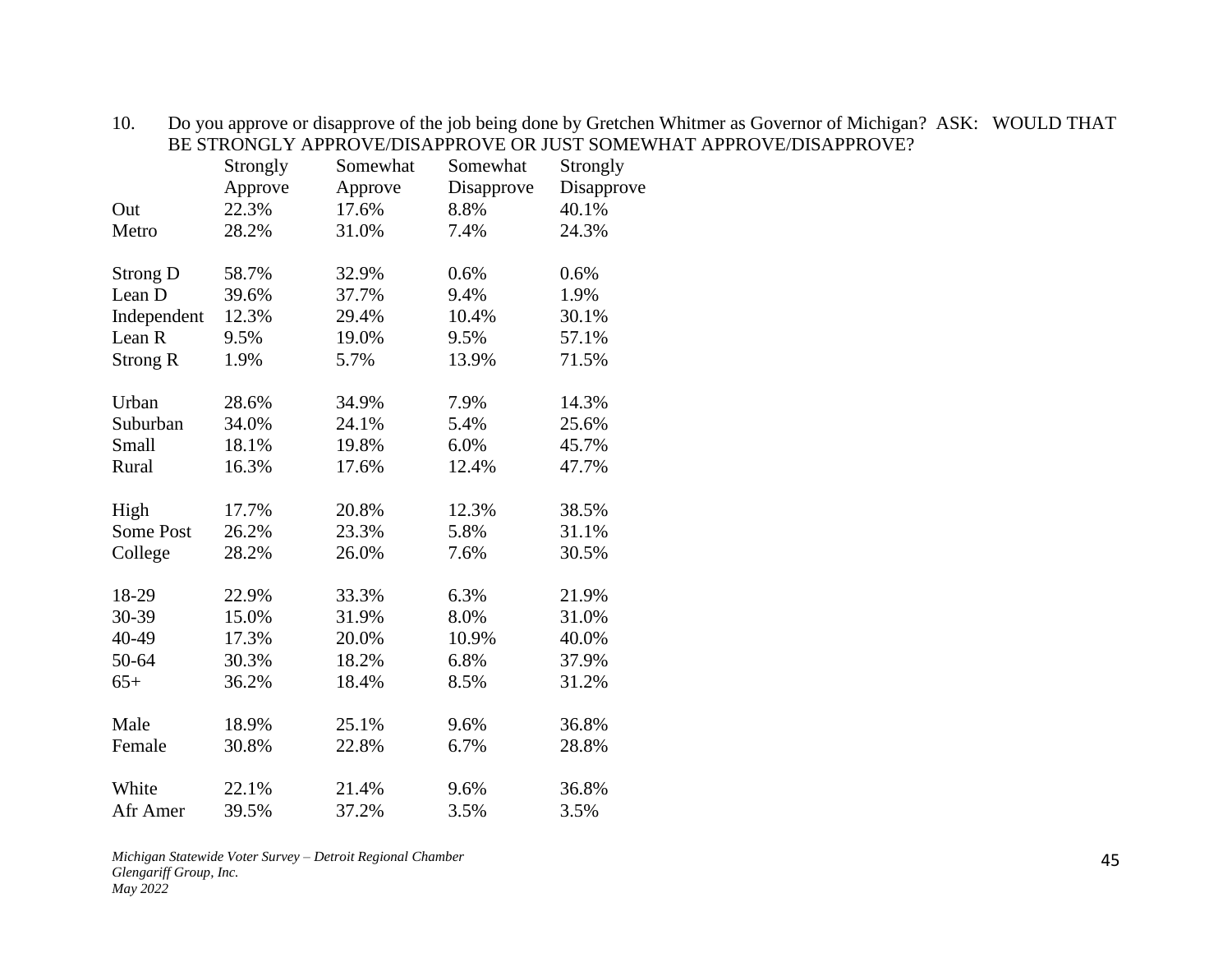|                 | Very      | Somewhat  | Not Very  | Not Concerned |
|-----------------|-----------|-----------|-----------|---------------|
|                 | Concerned | Concerned | Concerned | At All        |
| Out             | 66.5%     | 23.8%     | 5.6%      | 4.1%          |
| Metro           | 69.0%     | 25.0%     | 4.2%      | 0.7%          |
| <b>Strong D</b> | 55.7%     | 33.5%     | 7.2%      | 3.0%          |
| Lean D          | 49.1%     | 43.4%     | 7.5%      | 0.0%          |
| Independent     | 68.1%     | 23.9%     | 3.1%      | 3.7%          |
| Lean R          | 85.7%     | 7.1%      | 2.4%      | 4.8%          |
| <b>Strong R</b> | 84.8%     | 12.0%     | 2.5%      | 0.6%          |
| Urban           | 67.5%     | 20.6%     | 7.9%      | 3.2%          |
| Suburban        | 59.1%     | 32.0%     | 5.4%      | 2.5%          |
| Small           | 72.4%     | 20.7%     | 3.4%      | 3.4%          |
| Rural           | 75.2%     | 20.3%     | 3.3%      | 1.3%          |
| High            | 72.3%     | 20.0%     | 6.2%      | 0.8%          |
| Some Post       | 67.0%     | 23.8%     | 4.9%      | 3.4%          |
| College         | 65.6%     | 27.1%     | 4.6%      | 2.7%          |
| 18-29           | 51.0%     | 31.3%     | 9.4%      | 7.3%          |
| 30-39           | 73.5%     | 23.0%     | 3.5%      | 0.0%          |
| 40-49           | 80.9%     | 16.4%     | 2.7%      | 0.0%          |
| 50-64           | 61.4%     | 31.8%     | 5.3%      | 1.5%          |
| $65+$           | 70.2%     | 19.1%     | 5.0%      | 4.3%          |
| Male            | 67.4%     | 23.7%     | 5.2%      | 3.8%          |
| Female          | 67.9%     | 25.0%     | 4.8%      | 1.3%          |
| White           | 68.1%     | 24.3%     | 4.2%      | 2.9%          |
| Afr Amer        | 67.4%     | 22.1%     | 8.1%      | 1.2%          |

11. Thinking about the economy, would you say you are very concerned, somewhat concerned, not very concerned, or not concerned at all about inflation?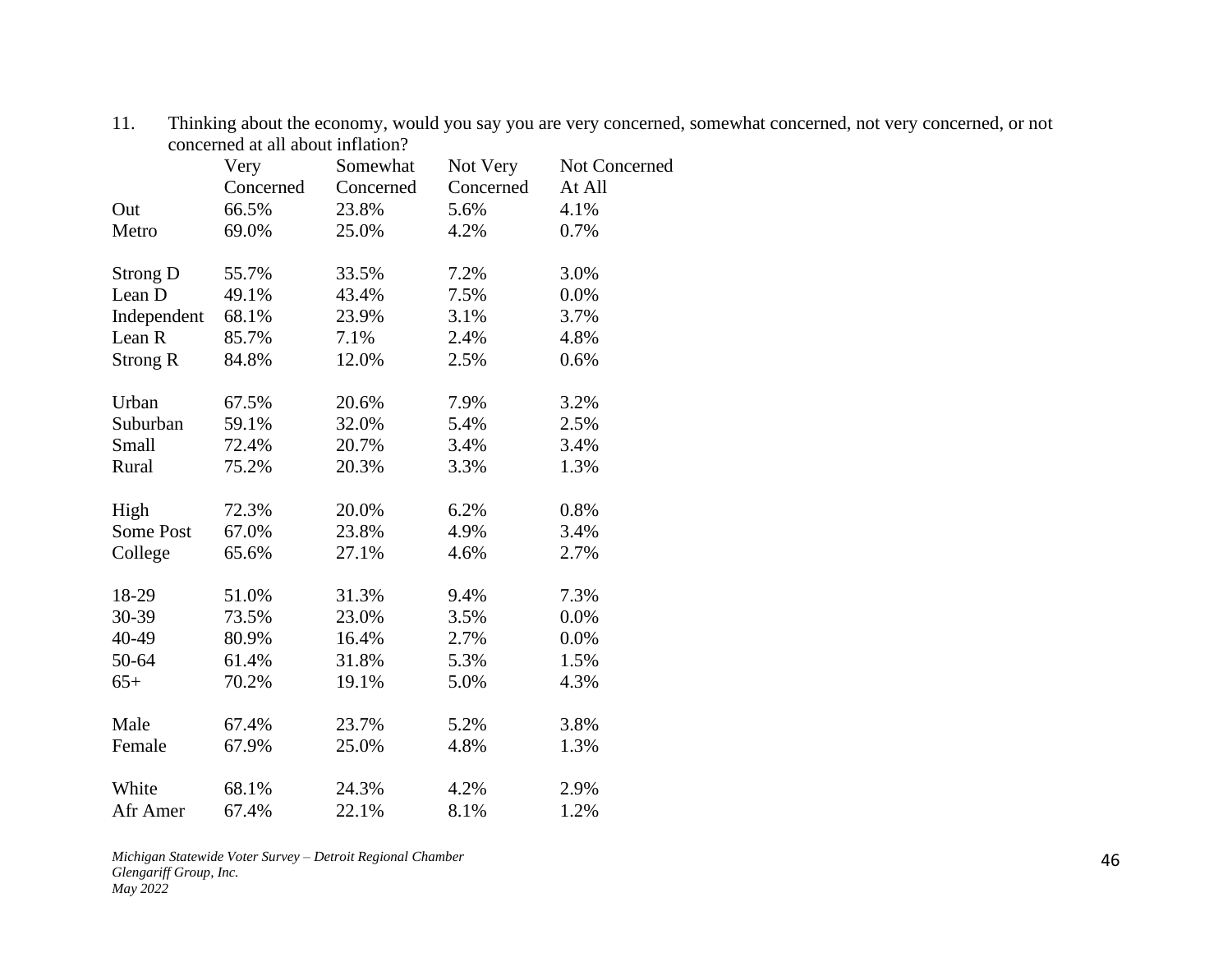|                 | THE COST.] |     |             |           |            |         |           |
|-----------------|------------|-----|-------------|-----------|------------|---------|-----------|
|                 | Groceries  | Gas | Heating     | Insurance | Eating Out | Vehicle | Appliance |
| Out             | 90.9%      |     | 98.1% 62.1% | 43.9%     | 74.6%      | 63.3%   | 38.2%     |
| Metro           | 94.0%      |     | 97.2% 63.7% | 45.8%     | 72.5%      | 61.6%   | 47.2%     |
| Strong D        | 87.4%      |     | 95.8% 52.7% | 38.3%     | 65.3%      | 52.1%   | 37.1%     |
| Lean D          | 90.6%      |     | 100.0%62.3% | 37.7%     | 69.8%      | 62.3%   | 35.8%     |
| Independent     | 92.0%      |     | 97.5% 62.6% | 44.2%     | 71.2%      | 61.3%   | 46.0%     |
| Lean R          | 95.2%      |     | 100.0%69.0% | 54.8%     | 88.1%      | 73.8%   | 38.1%     |
| <b>Strong R</b> | 98.1%      |     | 98,7% 72.2% | 51.9%     | 83.5%      | 71.5%   | 48.1%     |
| Urban           | 94.4%      |     | 96.8% 62.7% | 49.2%     | 71.4%      | 65.9%   | 41.3%     |
| Suburban        | 91.1%      |     | 97.5% 58.6% | 42.4%     | 72.9%      | 58.6%   | 40.9%     |
| Small           | 95.7%      |     | 98.3% 59.5% | 37.9%     | 77.6%      | 65.5%   | 40.5%     |
| Rural           | 89.5%      |     | 98.0% 71.9% | 50.3%     | 72.5%      | 63.4%   | 46.4%     |
| High            | 98.5%      |     | 99.2% 70.0% | 59.2%     | 76.2%      | 68.5%   | 46.2%     |
| Some Post       | 91.3%      |     | 97.1% 64.6% | 43.2%     | 69.4%      | 65.0%   | 44.2%     |
| College         | 90.1%      |     | 97.3% 58.0% | 38.5%     | 75.6%      | 58.4%   | 38.9%     |
| 18-29           | 87.5%      |     | 99.0% 60.4% | 46.9%     | 69.8%      | 67.7%   | 40.6%     |
| 30-39           | 91.2%      |     | 97.3% 69.0% | 51.3%     | 77.9%      | 78.8%   | 45.1%     |
| 40-49           | 97.3%      |     | 99.1% 68.2% | 47.3%     | 82.7%      | 77.3%   | 43.6%     |
| 50-64           | 90.9%      |     | 98.5% 56.8% | 41.7%     | 75.0%      | 51.5%   | 50.0%     |
| $65+$           | 93.9%      |     | 95.0% 60.3% | 38.3%     | 63.1%      | 45.4%   | 32.6%     |
| Male            | 90.7%      |     | 98.3% 63.9% | 40.2%     | 74.9%      | 63.9%   | 42.6%     |
| Female          | 93.9%      |     | 97.1% 61.9% | 49.0%     | 72.4%      | 61.2%   | 42.3%     |
| White           | 91.1%      |     | 97.3% 61.6% | 41.5%     | 73.7%      | 61.4%   | 41.7%     |
| Afr Amer        | 96.5%      |     | 97.7% 70.9% | 58.1%     | 74.4%      | 66.3%   | 50.0%     |

12. I am going to read you a short list, for each item please tell me if you PERSONALLY have or have not seen a big increase in the cost of that item over the past year. [CIRCLE ONLY RESPONSES WHERE THEY HAVE SEEN A BIG INCREASE IN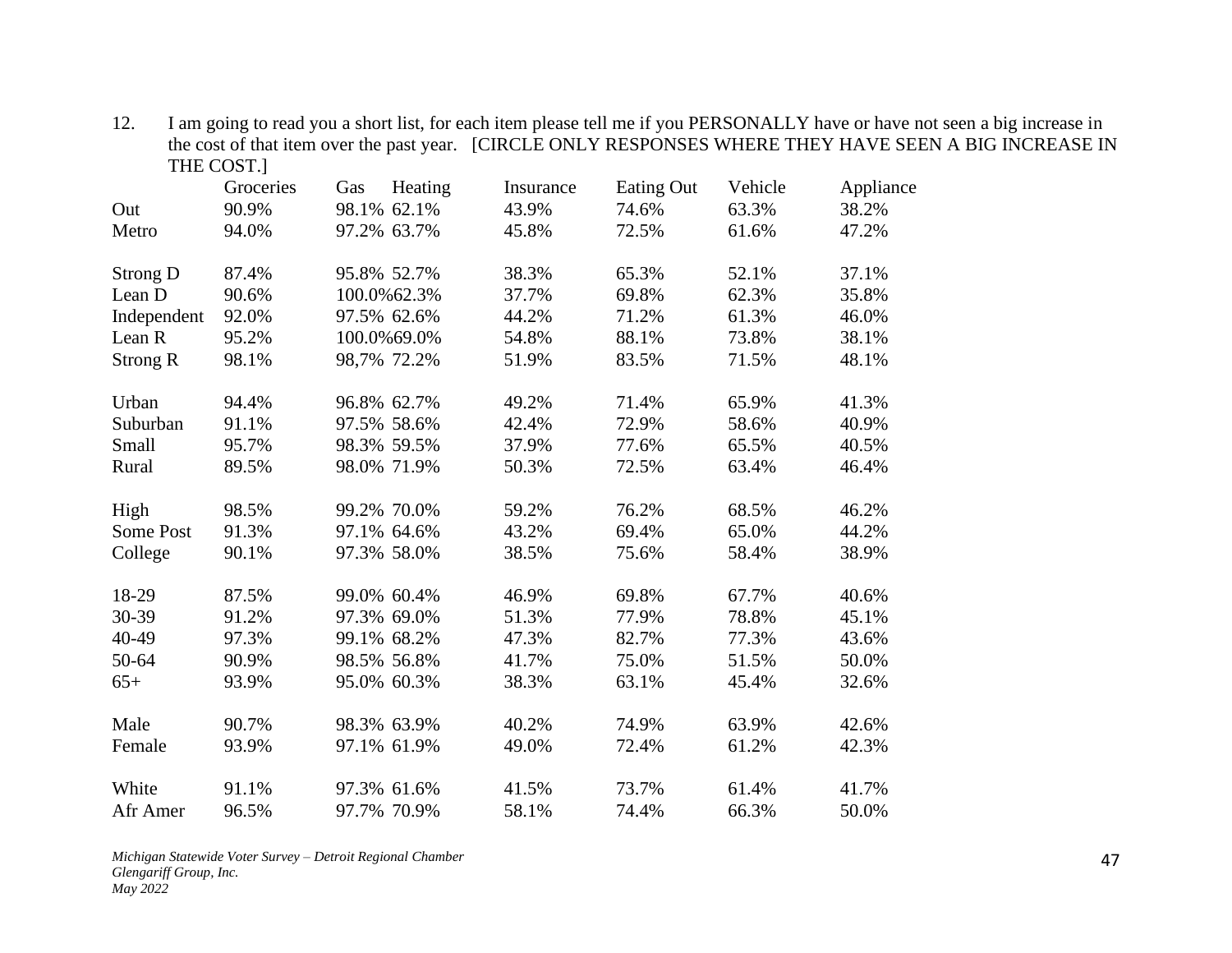|             | Will Continue | Will Begin to Slow |
|-------------|---------------|--------------------|
| Out         | 55.8%         | 31.7%              |
| Metro       | 53.5%         | 36.6%              |
| Strong D    | 32.9%         | 55.1%              |
| Lean D      | 49.1%         | 37.7%              |
| Independent | 56.4%         | 30.1%              |
| Lean R      | 78.6%         | 19.0%              |
| Strong R    | 71.5%         | 19.0%              |
| Urban       | 52.4%         | 34.9%              |
| Suburban    | 50.7%         | 35.0%              |
| Small       | 57.8%         | 37.9%              |
| Rural       | 60.8%         | 28.8%              |
| High        | 60.0%         | 33.1%              |
| Some Post   | 55.8%         | 30.1%              |
| College     | 51.5%         | 37.4%              |
| 18-29       | 60.4%         | 30.2%              |
| 30-39       | 60.2%         | 31.0%              |
| 40-49       | 63.6%         | 26.4%              |
| 50-64       | 49.2%         | 40.9%              |
| $65+$       | 46.8%         | 36.9%              |
| Male        | 56.7%         | 34.7%              |
| Female      | 52.9%         | 33.3%              |
| White       | 54.9%         | 32.6%              |
| Afr Amer    | 55.8%         | 37.2%              |

13. And do you think inflation will continue at this pace for the next few years, or do you think inflation will begin to slow down?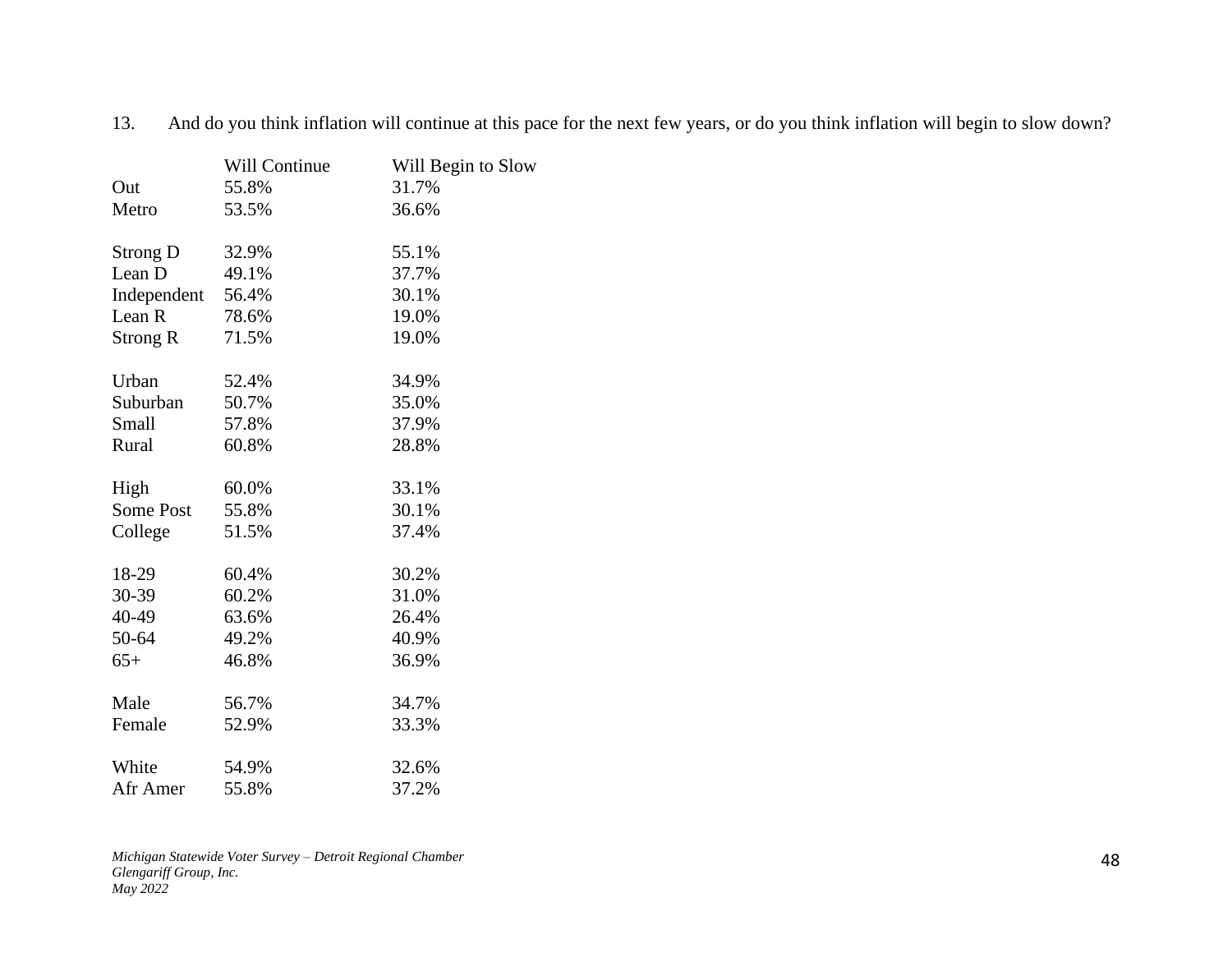14. Prior to when the pandemic forced much of the state to close in March 2020, would you say you were employed or not employed?

|                 | Full  | Part  | Looking | Retired/Disability/Student/ Not Looking |
|-----------------|-------|-------|---------|-----------------------------------------|
| Out             | 58.6% | 10.7% | 1.6%    | 29.2%                                   |
| Metro           | 58.1% | 8.5%  | 2.8%    | 29.6%                                   |
| Strong D        | 47.3% | 10.2% | 2.4%    | 38.3%                                   |
| Lean D          | 56.6% | 5.7%  | 1.9%    | 35.8%                                   |
|                 |       |       |         |                                         |
| Independent     | 66.9% | 9.2%  | 2.5%    | 21.5%                                   |
| Lean R          | 64.3% | 11.9% | 4.8%    | 19.0%                                   |
| <b>Strong R</b> | 59.5% | 10.1% | 1.3%    | 29.1%                                   |
| Urban           | 57.9% | 8.7%  | 3.2%    | 29.4%                                   |
| Suburban        | 59.1% | 9.9%  | 2.0%    | 28.6%                                   |
| Small           | 58.6% | 7.8%  | 1.7%    | 31.0%                                   |
| Rural           | 57.5% | 11.8% | 2.0%    | 28.8%                                   |
|                 |       |       |         |                                         |
| High            | 50.8% | 7.7%  | 1.5%    | 39.2%                                   |
| Some Post       | 54.9% | 9.7%  | 3.4%    | 31.6%                                   |
| College         | 65.3% | 9.9%  | 1.5%    | 22.9%                                   |
|                 |       |       |         |                                         |
| 18-29           | 64.6% | 17.7% | 5.2%    | 12.5%                                   |
| 30-39           | 76.1% | 8.8%  | 3.5%    | 11.5%                                   |
| 40-49           | 89.1% | 6.4%  | 0.9%    | 3.6%                                    |
| 50-64           | 59.8% | 12.1% | 2.3%    | 25.0%                                   |
| $65+$           | 14.9% | 5.0%  | 0.0%    | 79.4%                                   |
|                 |       |       |         |                                         |
| Male            | 66.3% | 7.6%  | 2.4%    | 22.7%                                   |
| Female          | 51.0% | 11.5% | 1.9%    | 35.6%                                   |
| White           | 59.4% | 9.8%  | 2.5%    | 28.1%                                   |
| Afr Amer        | 53.5% | 7.0%  | 2.3%    | 36.0%                                   |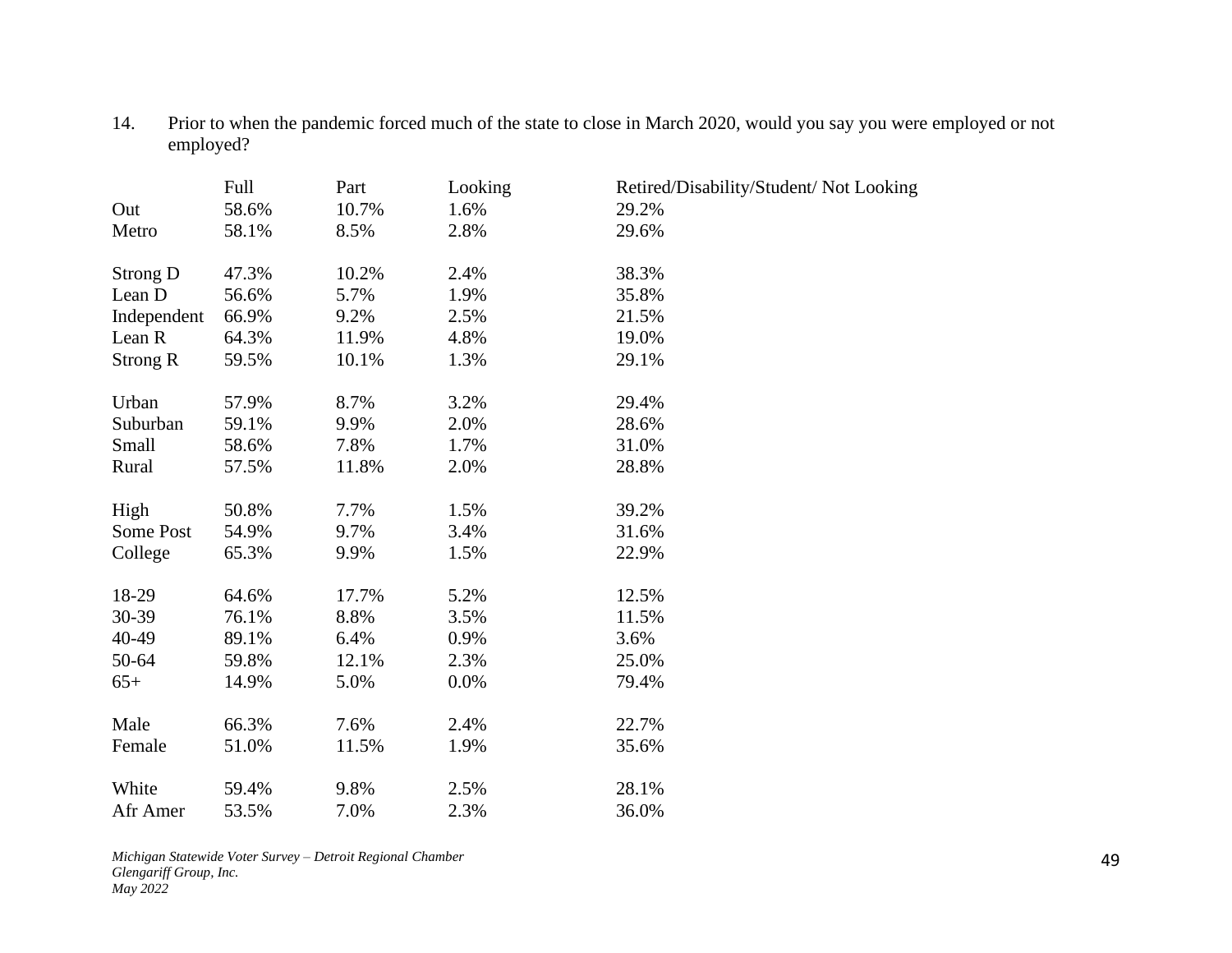|                 | Same Job | Different Job Looking |      | Retired/Disability | Not Looking |
|-----------------|----------|-----------------------|------|--------------------|-------------|
| Out             | 63.3%    | 20.4%                 | 3.5% | 7.5%               | 5.3%        |
| Metro           | 57.4%    | 33.0%                 | 3.6% | 3.0%               | 3.0%        |
| <b>Strong D</b> | 59.0%    | 28.0%                 | 4.0% | 6.0%               | 3.0%        |
| Lean D          | 52.9%    | 35.3%                 | 0.0% | 2.9%               | 8.8%        |
| Independent     | 60.2%    | 27.3%                 | 5.5% | 4.7%               | 2.3%        |
| Lean R          | 55.9%    | 26.5%                 | 5.9% | 5.9%               | 5.9%        |
| <b>Strong R</b> | 65.2%    | 19.6%                 | 1.8% | 7.1%               | 6.3%        |
| Urban           | 50.0%    | 34.1%                 | 5.7% | 3.4%               | 6.8%        |
| Suburban        | 61.1%    | 27.8%                 | 3.5% | 4.2%               | 3.5%        |
| Small           | 55.7%    | 30.4%                 | 3.8% | 7.6%               | 2.5%        |
| Rural           | 71.6%    | 14.7%                 | 1.8% | 7.3%               | 4.6%        |
| High            | 59.0%    | 32.1%                 | 1.3% | 5.1%               | 2.6%        |
| Some Post       | 50.7%    | 32.1%                 | 6.4% | 5.0%               | 5.7%        |
| College         | 68.2%    | 19.4%                 | 2.5% | 6.0%               | 4.0%        |
| 18-29           | 45.2%    | 48.8%                 | 4.8% | 0.0%               | 1.2%        |
| 30-39           | 57.0%    | 31.0%                 | 6.0% | 0.0%               | 6.0%        |
| 40-49           | 69.8%    | 23.6%                 | 1.9% | 0.9%               | 3.8%        |
| 50-64           | 70.4%    | 9.2%                  | 2.0% | 11.2%              | 7.1%        |
| $65+$           | 42.9%    | 14.3%                 | 3.6% | 39.3%              | 0.0%        |
| Male            | 64.0%    | 27.0%                 | 1.4% | 6.3%               | 1.4%        |
| Female          | 56.7%    | 25.4%                 | 6.0% | 4.5%               | 7.5%        |
| White           | 63.6%    | 21.8%                 | 3.4% | 5.9%               | 5.3%        |
| Afr Amer        | 40.7%    | 50.0%                 | 5.6% | 1.9%               | 1.9%        |

15. And which of the following best describes your employment status now?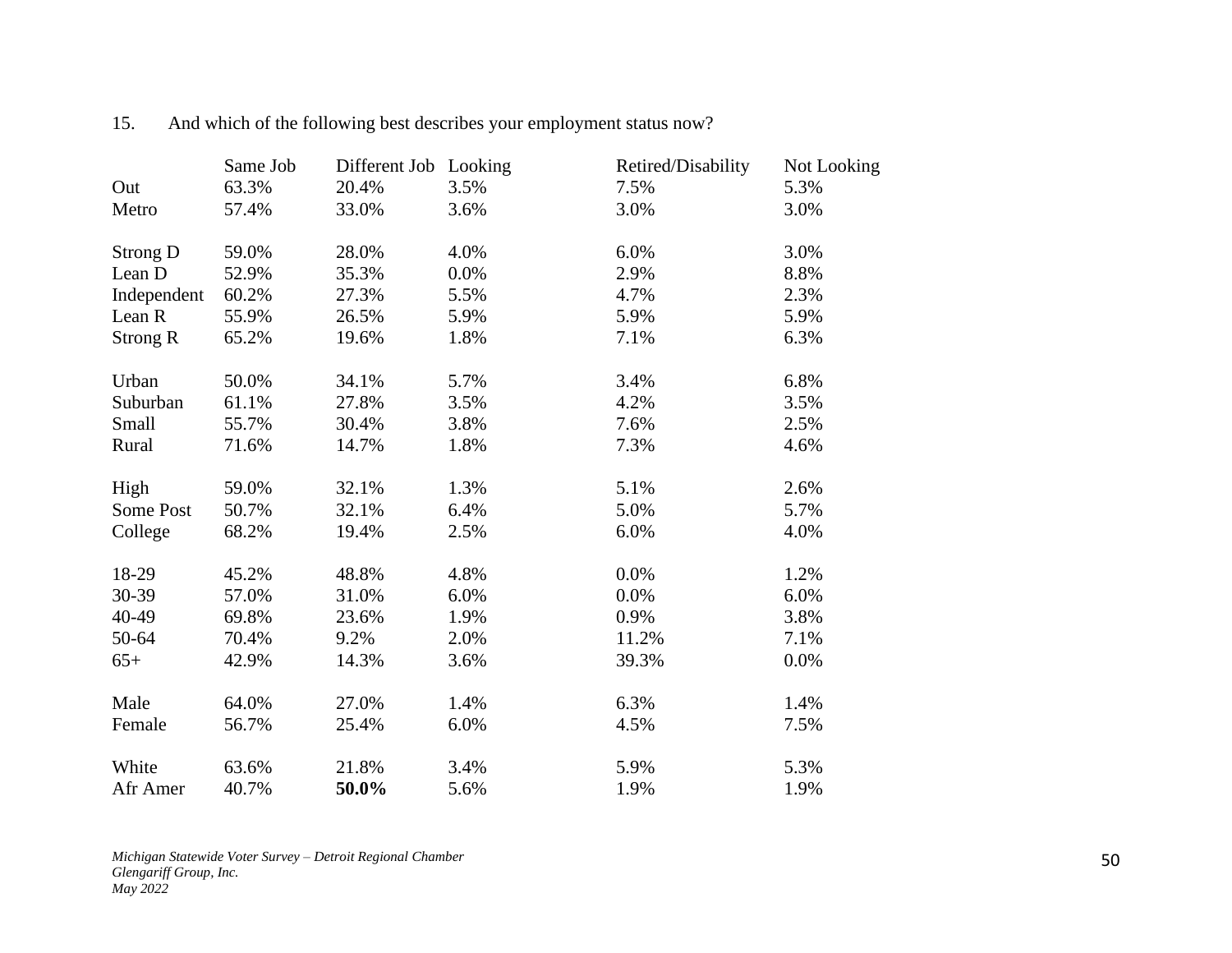|                 | Yes   | No    |
|-----------------|-------|-------|
| Out             | 37.6% | 61.9% |
| Metro           | 51.7% | 48.3% |
| <b>Strong D</b> | 58.6% | 40.2% |
| Lean D          | 60.0% | 40.0% |
| Independent     | 35.7% | 64.3% |
| Lean R          | 39.3% | 60.7% |
| Strong R        | 37.9% | 62.1% |
| Urban           | 48.6% | 50.0% |
| Suburban        | 55.5% | 44.5% |
| Small           | 38.2% | 61.8% |
| Rural           | 30.9% | 69.1% |
| High            | 25.4% | 74.6% |
| Some Post       | 31.9% | 67.2% |
| College         | 61.4% | 38.6% |
|                 |       |       |
| 18-29           | 38.0% | 62.0% |
| 30-39           | 39.8% | 59.1% |
| 40-49           | 47.5% | 52.5% |
| 50-64           | 48.7% | 51.3% |
| $65+$           | 62.5% | 37.5% |
| Male            | 37.6% | 61.9% |
| Female          | 52.7% | 47.3% |
| White           |       | 54.4% |
|                 | 45.6% |       |
| Afr Amer        | 46.9% | 51.0% |

16. And prior to the Covid pandemic would your job have required you to work in an office setting?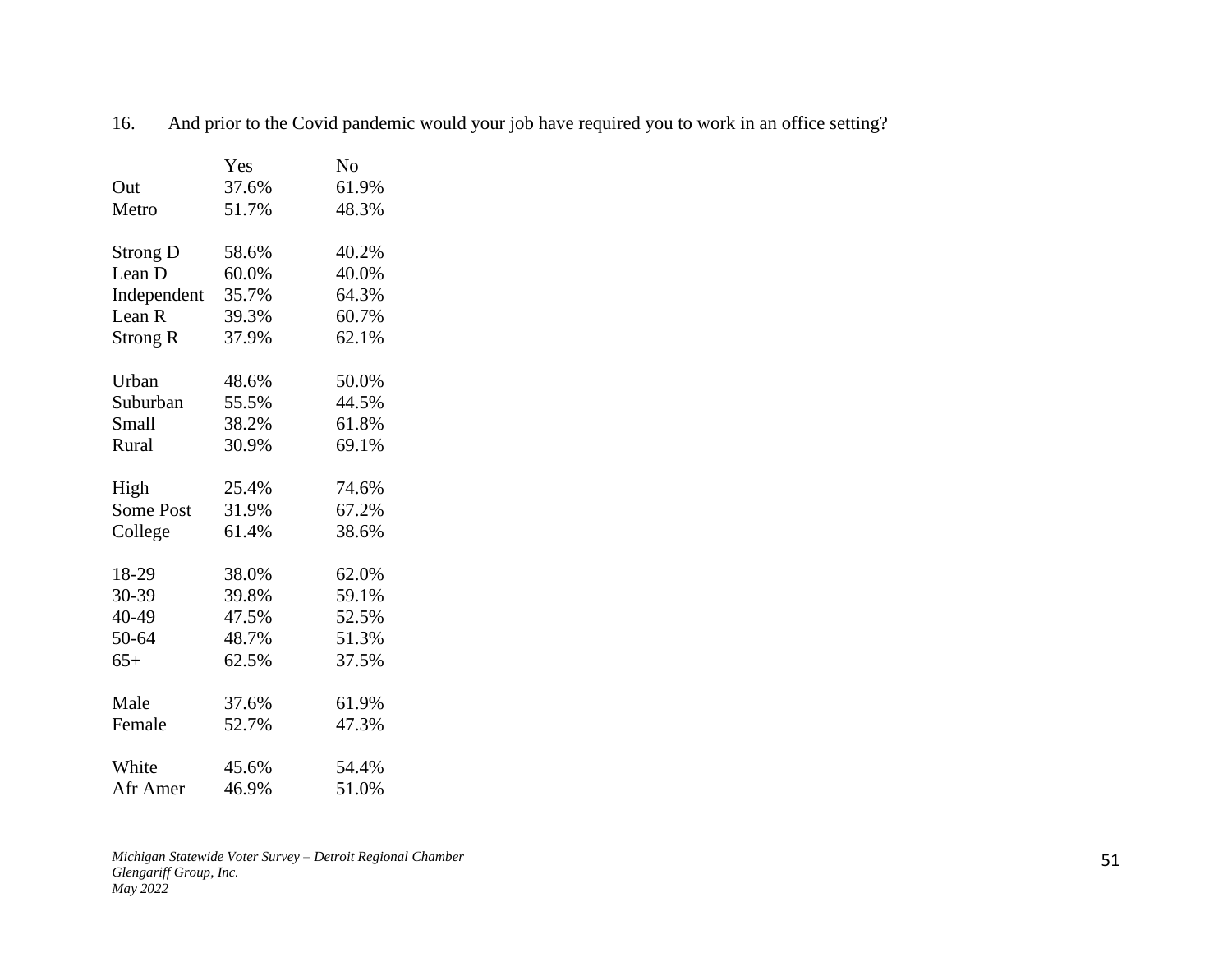17. And which best describes your work situation now? Would you say you are back to working mostly in an office setting, would you say you are mostly working in a home setting, or would you say you doing hybrid work that splits your time between office and home?

|                   | Office | Home  | Hybrid |
|-------------------|--------|-------|--------|
| Out               | 67.6%  | 9.9%  | 21.1%  |
| Metro             | 46.7%  | 23.9% | 28.3%  |
|                   |        |       |        |
| <b>Strong D</b>   | 54.9%  | 21.6% | 23.5%  |
| Lean D            | 50.0%  | 44.4% | 5.6%   |
| Independent       | 62.5%  | 7.5%  | 27.5%  |
| Lean <sub>R</sub> | 45.5%  | 9.1%  | 45.5%  |
| <b>Strong R</b>   | 61.1%  | 8.3%  | 27.8%  |
|                   |        |       |        |
| Urban             | 52.8%  | 16.7% | 30.6%  |
| Suburban          | 46.5%  | 26.8% | 26.8%  |
| Small             | 80.8%  | 3.8%  | 11.5%  |
| Rural             | 62.1%  | 10.3% | 24.1%  |
| High              | 61.1%  | 11.1% | 16.7%  |
| <b>Some Post</b>  | 64.9%  | 13.5% | 21.6%  |
| College           | 51.9%  | 20.4% | 27.8%  |
|                   |        |       |        |
| 18-29             | 46.7%  | 13.3% | 40.0%  |
| 30-39             | 60.0%  | 17.1% | 22.9%  |
| 40-49             | 63.8%  | 19.1% | 17.0%  |
| 50-64             | 52.6%  | 18.4% | 26.3%  |
| $65+$             | 40.0%  | 30.0% | 20.0%  |
|                   |        |       |        |
| Male              | 53.9%  | 19.7% | 25.0%  |
| Female            | 57.5%  | 16.1% | 25.3%  |
| White             | 57.6%  | 16.8% | 24.0%  |
| Afr Amer          | 43.5%  | 17.4% | 39.1%  |
|                   |        |       |        |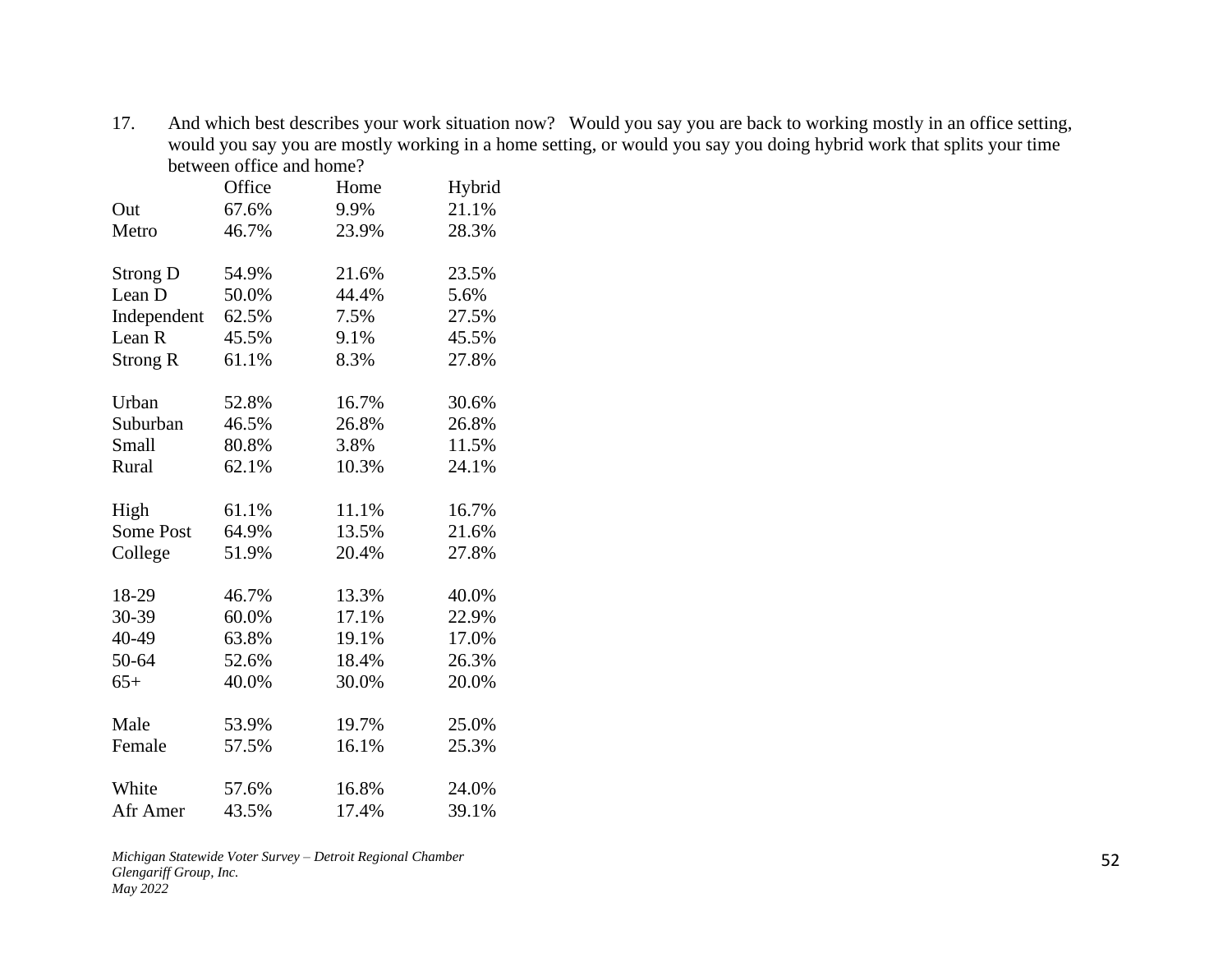|                 | Safe  | Not Safe |
|-----------------|-------|----------|
| Out             | 90.1% | 5.6%     |
| Metro           | 84.8% | 10.9%    |
| <b>Strong D</b> | 86.3% | 7.8%     |
| Lean D          | 83.3% | 16.7%    |
| Independent     | 82.5% | 7.5%     |
| Lean R          | 90.9% | 9.1%     |
| Strong R        | 94.4% | 5.6%     |
| Urban           | 86.1% | 11.1%    |
| Suburban        | 84.5% | 11.3%    |
| Small           | 84.6% | 7.7%     |
| Rural           | 96.6% | 0.0%     |
| High            | 88.9% | 5.6%     |
| Some Post       | 86.5% | 10.8%    |
| College         | 87.0% | 8.3%     |
| 18-29           | 90.0% | 6.7%     |
| 30-39           | 77.1% | 17.1%    |
| 40-49           | 89.4% | 4.3%     |
| 50-64           | 92.1% | 7.9%     |
| $65+$           | 80.0% | 10.0%    |
| Male            | 86.8% | 6.6%     |
| Female          | 87.4% | 10.3%    |
| White           | 88.8% | 5.6%     |
| Afr Amer        | 78.3% | 21.7%    |

18. And would you say you do or do not feel safe working in an office setting?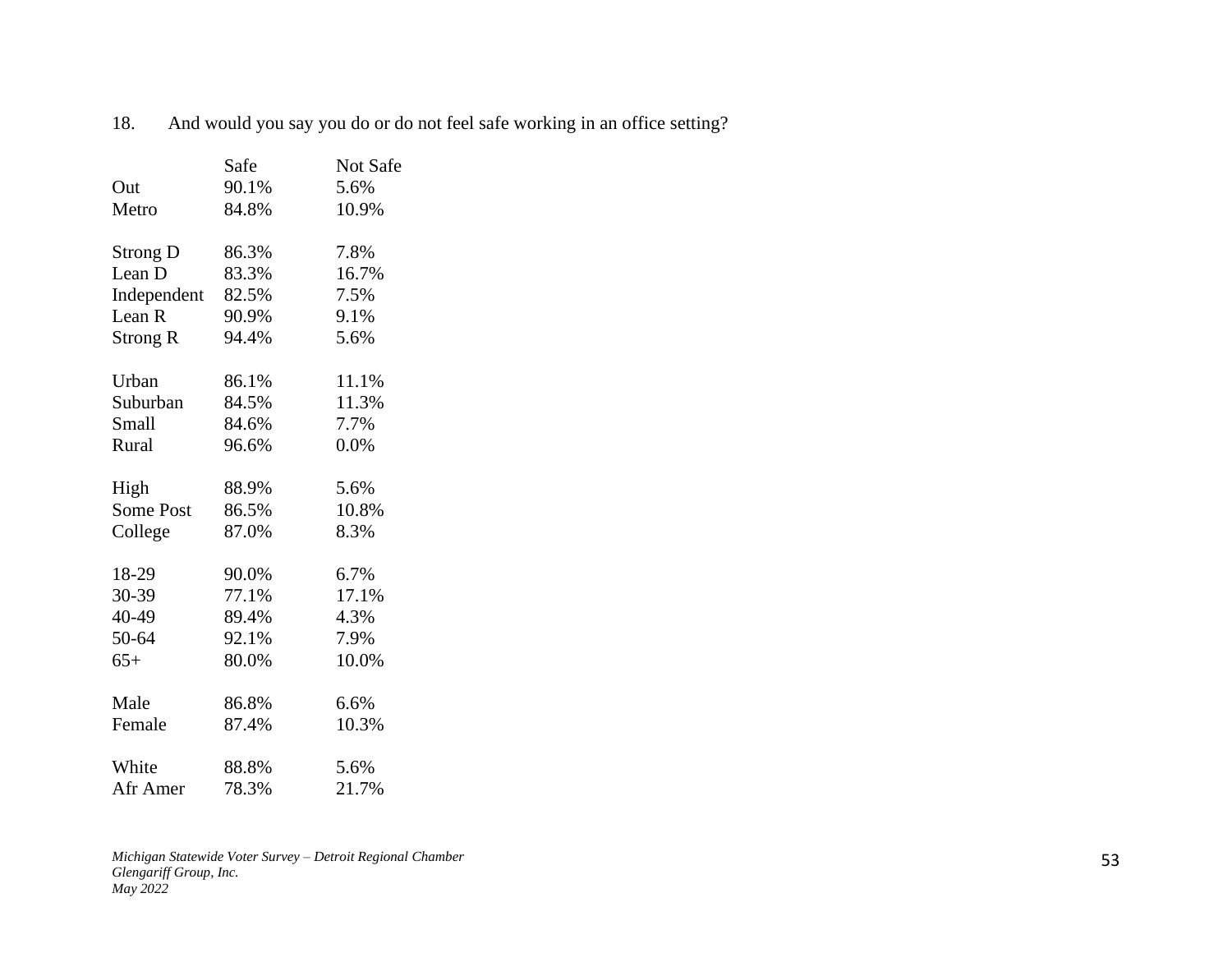|                 | Very      | Somewhat  | Not Very  | Not Concerned |
|-----------------|-----------|-----------|-----------|---------------|
|                 | Concerned | Concerned | Concerned | At All        |
| Out             | 4.8%      | 8.5%      | 15.3%     | 70.9%         |
| Metro           | 2.2%      | 11.2%     | 22.5%     | 61.8%         |
| <b>Strong D</b> | 0.0%      | 8.0%      | 21.8%     | 66.7%         |
| Lean D          | 0.0%      | 0.0%      | 40.0%     | 60.0%         |
| Independent     | 5.4%      | 9.8%      | 17.9%     | 66.1%         |
| Lean R          | 3.6%      | 21.4%     | 21.4%     | 53.6%         |
| <b>Strong R</b> | 5.3%      | 11.6%     | 9.5%      | 72.6%         |
| Urban           | 4.1%      | 6.8%      | 27.0%     | 59.5%         |
| Suburban        | 1.6%      | 10.9%     | 21.1%     | 64.1%         |
| Small           | 5.9%      | 8.8%      | 10.3%     | 75.0%         |
| Rural           | 4.3%      | 10.6%     | 16.0%     | 69.1%         |
| High            | 5.6%      | 15.5%     | 14.1%     | 64.8%         |
| Some Post       | 2.6%      | 7.8%      | 18.1%     | 68.1%         |
| College         | 3.4%      | 9.1%      | 21.6%     | 65.9%         |
| 18-29           | 5.1%      | 8.9%      | 27.8%     | 58.2%         |
| 30-39           | 3.4%      | 10.2%     | 17.0%     | 67.0%         |
| 40-49           | 2.0%      | 12.1%     | 17.2%     | 67.7%         |
| 50-64           | 3.8%      | 7.7%      | 16.7%     | 69.2%         |
| $65+$           | 6.3%      | 6.3%      | 6.3%      | 81.3%         |
| Male            | 3.5%      | 10.4%     | 20.8%     | 64.4%         |
| Female          | 3.6%      | 9.1%      | 16.4%     | 69.1%         |
| White           | 4.0%      | 9.9%      | 15.7%     | 69.3%         |
| Afr Amer        | 4.1%      | 6.1%      | 30.6%     | 57.1%         |

19. When it comes to your current job, how concerned or not concerned are you about losing that job? Would you say you are very concerned, somewhat concerned, not very concerned, or not concerned at all about losing your current job?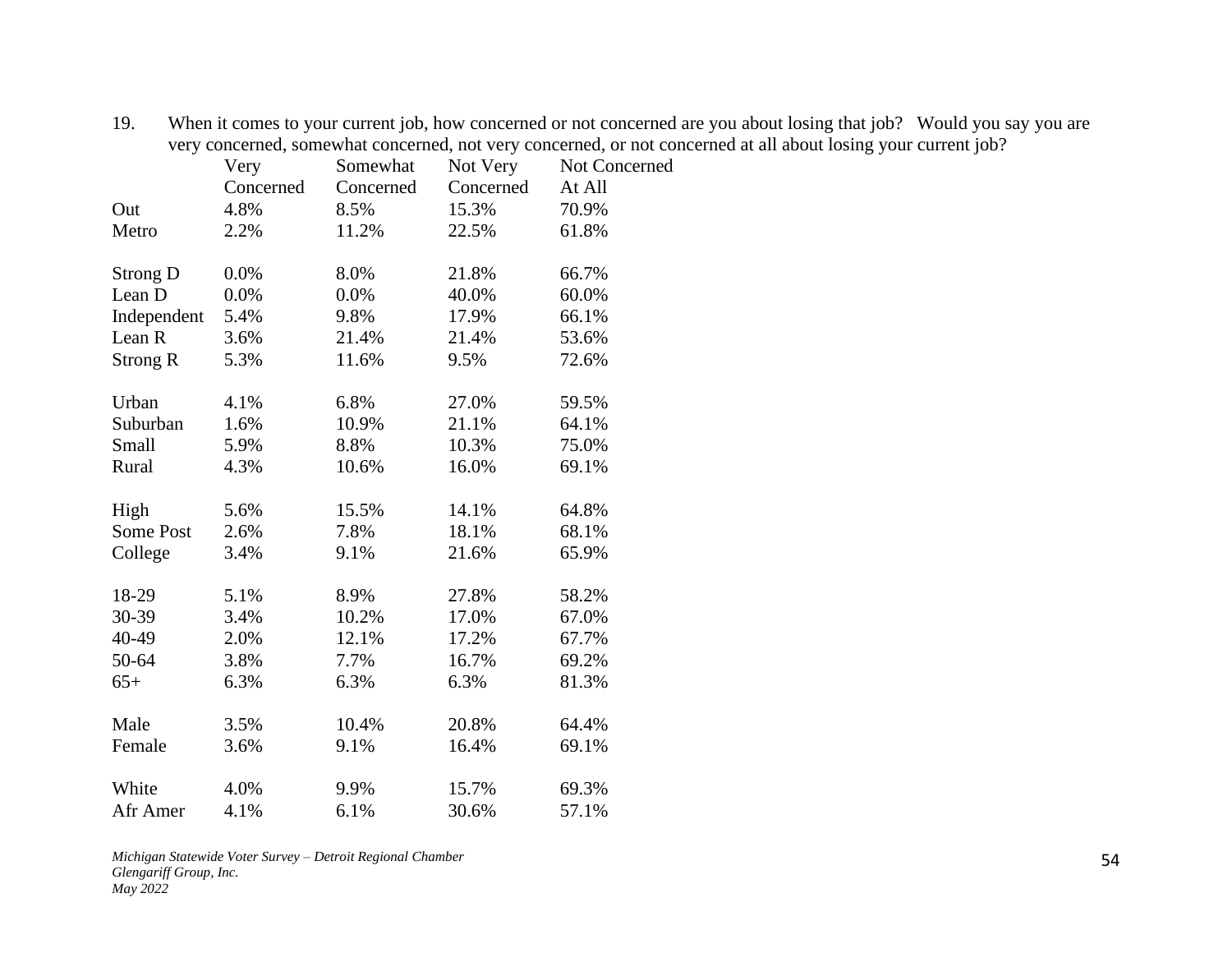| 21. | And how often would you say you wear a mask inside public places now? Would you say you always wear a mask in public |  |
|-----|----------------------------------------------------------------------------------------------------------------------|--|
|     | buildings, sometimes wear a mask, rarely wear a mask or never wear a mask in public buildings?                       |  |

|                   | Always | Sometimes | Rarely | Never |
|-------------------|--------|-----------|--------|-------|
| Out               | 11.6%  | 22.3%     | 24.5%  | 40.1% |
| Metro             | 28.5%  | 21.5%     | 18.0%  | 29.6% |
| <b>Strong D</b>   | 33.5%  | 34.7%     | 19.2%  | 10.2% |
| Lean D            | 34.0%  | 24.5%     | 18.9%  | 20.8% |
| Independent       | 18.4%  | 22.1%     | 18.4%  | 38.7% |
| Lean <sub>R</sub> | 11.9%  | 9.5%      | 33.3%  | 45.2% |
| <b>Strong R</b>   | 3.8%   | 11.4%     | 24.1%  | 59.5% |
| Urban             | 30.2%  | 23.0%     | 19.0%  | 25.4% |
| Suburban          | 26.1%  | 25.1%     | 19.7%  | 28.1% |
| Small             | 12.1%  | 21.6%     | 20.7%  | 42.2% |
| Rural             |        |           |        |       |
| High              | 16.2%  | 23.1%     | 14.6%  | 43.1% |
| Some Post         | 19.9%  | 18.0%     | 24.8%  | 33.5% |
| College           | 21.0%  | 24.4%     | 22.1%  | 32.4% |
| 18-29             | 12.5%  | 29.2%     | 21.9%  | 34.4% |
| 30-39             | 20.4%  | 15.0%     | 18.6%  | 43.4% |
| 40-49             | 10.9%  | 19.1%     | 20.0%  | 49.1% |
| 50-64             | 12.9%  | 22.0%     | 31.1%  | 31.1% |
| $65+$             | 34.8%  | 24.1%     | 16.3%  | 23.4% |
| Male              | 13.4%  | 18.9%     | 23.0%  | 42.3% |
| Female            | 25.3%  | 24.7%     | 19.9%  | 28.5% |
| White             | 12.7%  | 18.8%     | 25.7%  | 40.8% |
| Afr Amer          | 52.3%  | 36.0%     | 4.7%   | 5.8%  |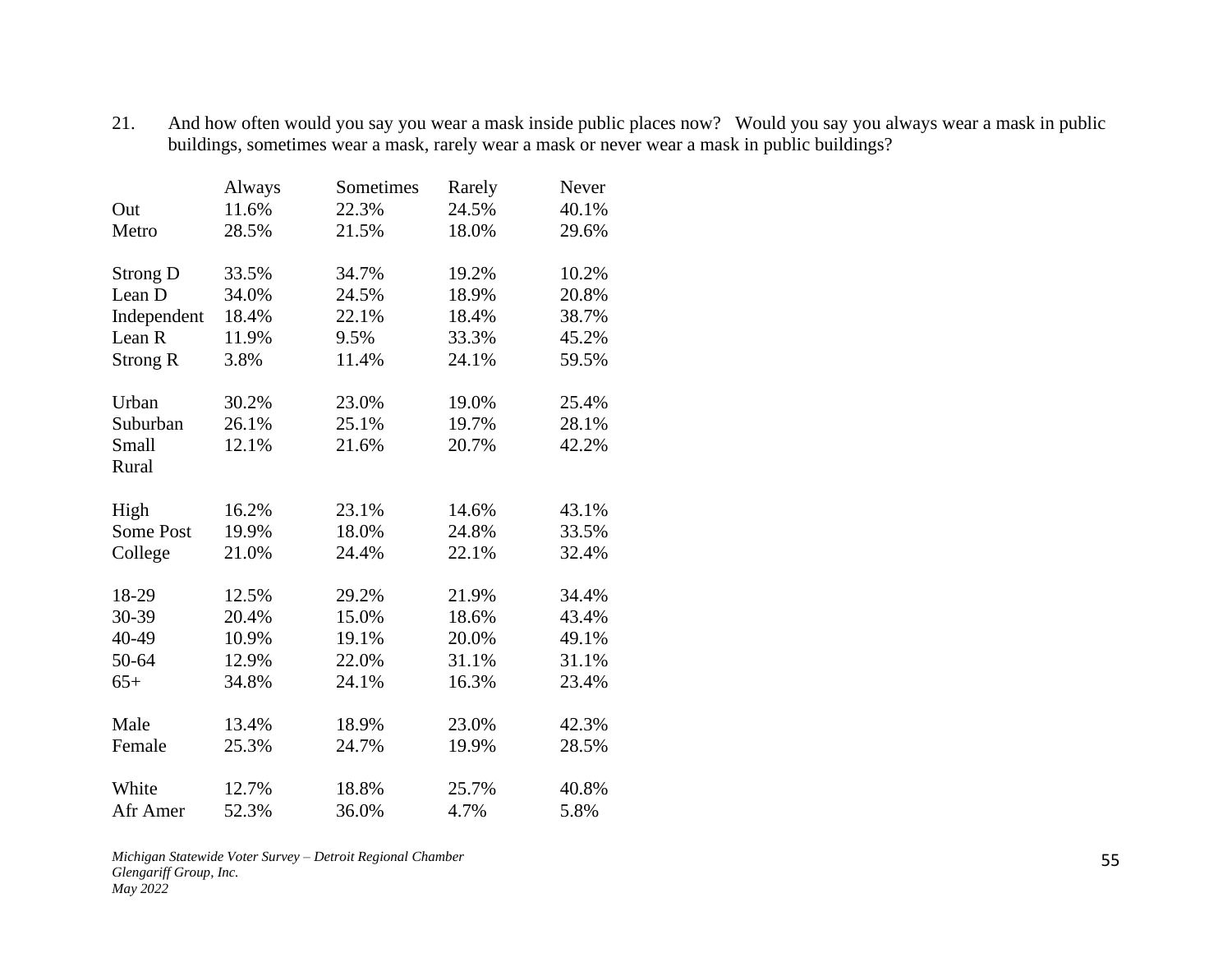## 22. Which of these statements best reflects your attitudes about the COVID vaccination? [READ 1-6]

|             | One     | Two | Three Four        | No Shots | <b>Cannot Get</b> |
|-------------|---------|-----|-------------------|----------|-------------------|
| Out         | 2.5%    |     | 25.4% 31.7% 6.9%  | 27.3%    | 3.4%              |
| Metro       | 6.0%    |     | 18.0% 39.4% 9.5%  | 22.9%    | 1.8%              |
| Strong D    | 2.4%    |     | 18.6% 56.9% 15.0% | 6.6%     | 0.0%              |
| Lean D      | $0.0\%$ |     | 32.1% 49.1% 5.7%  | 9.4%     | 3.8%              |
| Independent | 5.5%    |     | 22.7% 26.4% 6.1%  | 29.4%    | 5.5%              |
| Lean R      | 4.8%    |     | 19.0% 28.6% 4.8%  | 38.1%    | 0.0%              |
| Strong R    | 5.1%    |     | 22.2% 20.9% 4.4%  | 41.1%    | 3.2%              |
| Urban       | 5.6%    |     | 27.0% 31.0% 9.5%  | 25.4%    | 1.6%              |
| Suburban    | 3.4%    |     | 19.7% 44.3% 8.4%  | 17.7%    | 2.5%              |
| Small       | 5.2%    |     | 19.8% 35.3% 6.0%  | 28.4%    | 3.4%              |
| Rural       | 3.3%    |     | 21.6% 26.8% 8.5%  | 32.7%    | 3.3%              |
| High        | 6.9%    |     | 23.8% 28.5% 4.6%  | 29.2%    | 4.6%              |
| Some Post   | 4.4%    |     | 23.3% 30.1% 9.2%  | 26.7%    | 3.4%              |
| College     | 2.7%    |     | 19.8% 43.1% 9.2%  | 21.8%    | 1.1%              |
| 18-29       | 5.2%    |     | 25.0% 31.3% 0.0%  | 34.4%    | 1.0%              |
| 30-39       | 1.8%    |     | 26.5% 22.1% 0.9%  | 37.2%    | 8.0%              |
| 40-49       | 2.7%    |     | 22.7% 33.6% 0.9%  | 37.3%    | 0.0%              |
| 50-64       | 7.6%    |     | 24.2% 40.9% 10.6% | 14.4%    | 0.8%              |
| $65+$       | 2.8%    |     | 13.5% 45.4% 22.7% | 11.3%    | 3.5%              |
| Male        | 4.1%    |     | 23.4% 35.4% 7.2%  | 24.4%    | 2.7%              |
| Female      | 4.2%    |     | 20.5% 35.3% 9.0%  | 26.0%    | 2.6%              |
| White       | 4.2%    |     | 21.0% 36.4% 8.0%  | 25.4%    | 2.2%              |
| Afr Amer    | 2.3%    |     | 26.7% 34.9% 11.6% | 19.8%    | 4.7%              |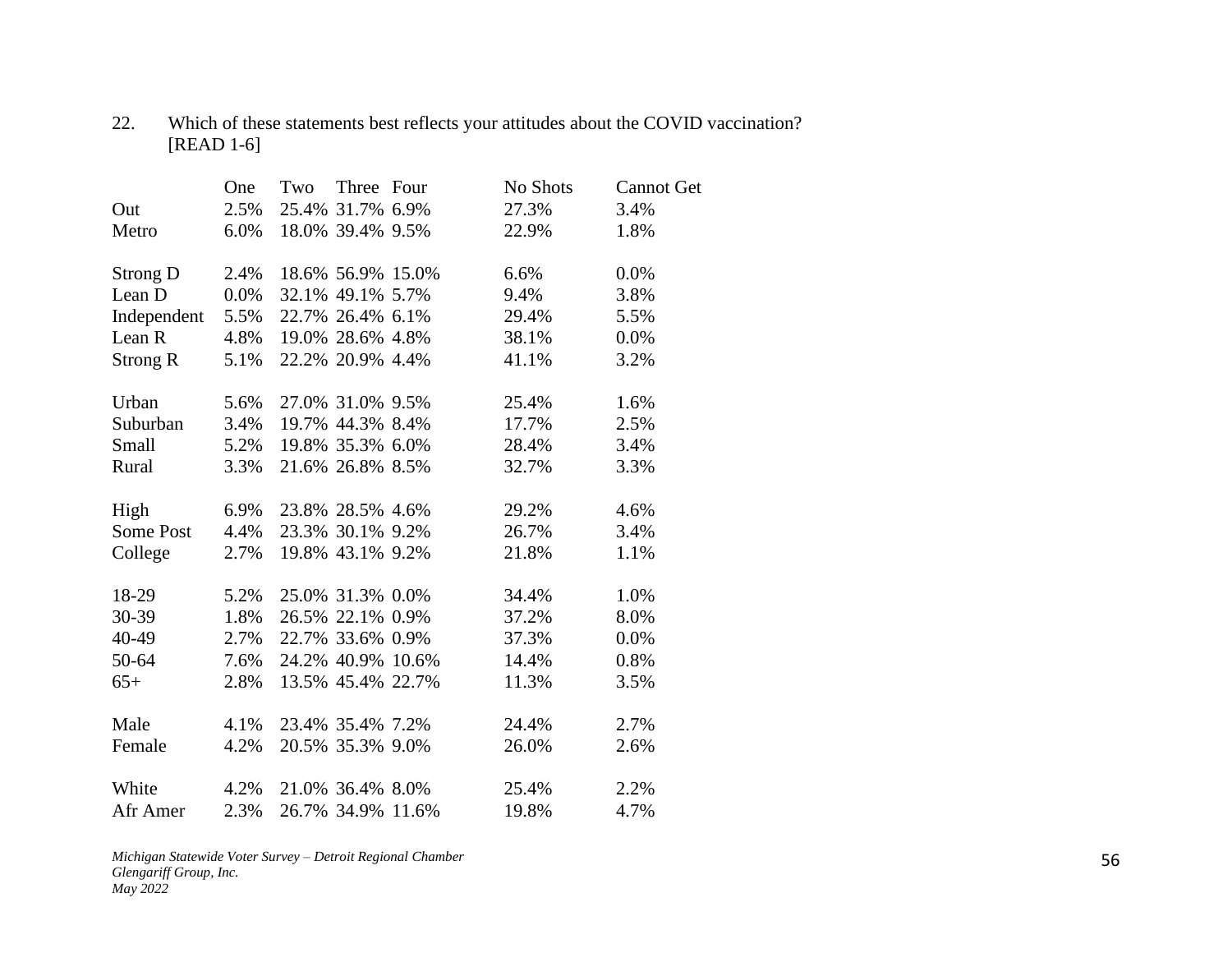23. And would you say you have or have not had Covid over the past two years?

|                   | Yes         | N <sub>o</sub> |
|-------------------|-------------|----------------|
| Out               |             | 41.1% 56.1%    |
| Metro             |             | 39.8% 58.1%    |
|                   |             |                |
| <b>Strong D</b>   | 28.1% 71.3% |                |
| Lean D            |             | 43.4% 56.6%    |
| Independent       |             | 40.5% 54.6%    |
| Lean <sub>R</sub> |             | 50.0% 47.6%    |
| Strong R          |             | 50.0% 46.8%    |
| Urban             |             | 36.5% 61.9%    |
| Suburban          |             | 37.9% 60.6%    |
| Small             |             | 43.1% 55.2%    |
| Rural             |             | 45.1% 49.7%    |
|                   |             |                |
| High              |             | 39.2% 59.2%    |
| Some Post         |             | 40.8% 56.8%    |
| College           | 40.8% 56.5% |                |
| 18-29             | 42.7% 53.1% |                |
| 30-39             |             | 38.9% 60.2%    |
| 40-49             |             | 60.9% 38.2%    |
| 50-64             |             | 43.2% 53.8%    |
|                   |             |                |
| $65+$             |             | 22.7% 75.2%    |
| Male              | 41.9% 56.0% |                |
| Female            | 39.1% 58.0% |                |
| White             | 43.5% 53.6% |                |
| Afr Amer          | 25.6% 74.4% |                |
|                   |             |                |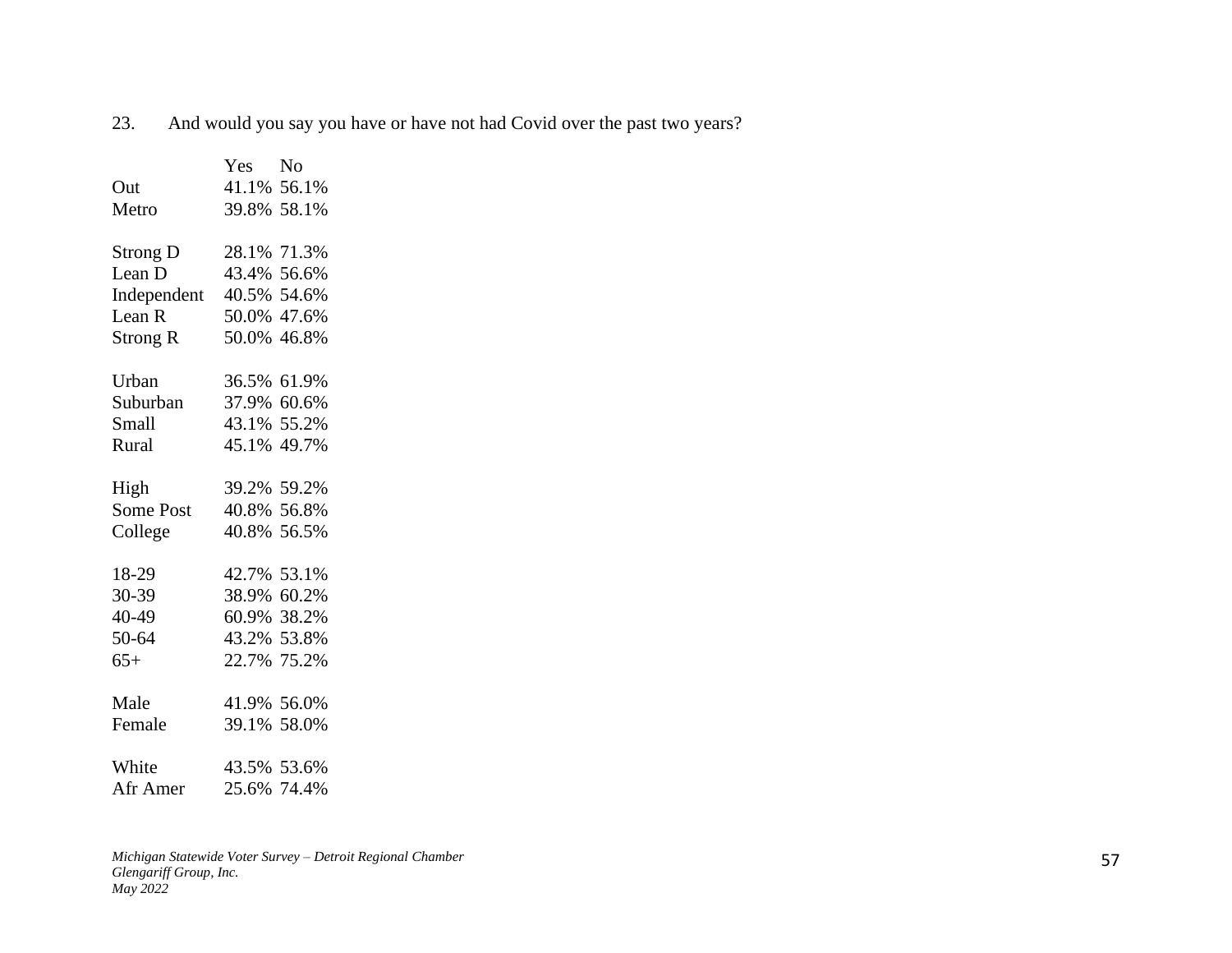24. Recent news coverage indicates that the United States Supreme Court might overturn the 1973 Roe versus Wade decision legalizing abortion. Do you support the Supreme Court overturning Roe versus Wade or do you support leaving Roe versus Wade in place? ASK: WOULD THAT BE STRONGLY SUPPORT OR JUST SOMEWHAT SUPPORT OVERTURNING IT/ LEAVING IT IN PLACE?

|                 | Strongly | Somewhat | Somewhat | Strongly |         |
|-----------------|----------|----------|----------|----------|---------|
|                 | Overturn | Overturn | Leave    | Leave    | Neither |
| Out             | 24.8%    | 5.0%     | 5.3%     | 48.3%    | 10.0%   |
| Metro           | 15.5%    | 5.3%     | 2.1%     | 63.0%    | 10.2%   |
| Strong D        | 6.6%     | 1.8%     | 3.0%     | 82.6%    | 4.8%    |
| Lean D          | 11.3%    | 3.8%     | 1.9%     | 75.5%    | 7.5%    |
| Independent     | 14.1%    | 4.3%     | 3.7%     | 59.5%    | 12.9%   |
| Lean R          | 26.2%    | 14.3%    | 7.1%     | 28.6%    | 16.7%   |
| <b>Strong R</b> | 44.3%    | 8.2%     | 4.4%     | 24.7%    | 8.9%    |
| Urban           | 17.5%    | 4.8%     | 1.6%     | 61.1%    | 11.9%   |
| Suburban        | 17.2%    | 5.4%     | 3.0%     | 45.7%    | 12.1%   |
| Small           | 26.7%    | 2.6%     | 6.0%     | 45.7%    | 12.1%   |
| Rural           | 22.9%    | 6.5%     | 5.2%     | 46.4%    | 11.8%   |
| High            | 23.8%    | 8.5%     | 4.6%     | 42.3%    | 14.6%   |
| Some Post       | 18.4%    | 5.3%     | 2.9%     | 59.7%    | 6.8%    |
| College         | 19.8%    | 3.4%     | 4.2%     | 58.8%    | 9.9%    |
| 18-29           | 13.5%    | 1.0%     | 4.2%     | 61.5%    | 12.5%   |
| 30-39           | 10.6%    | 8.0%     | 3.5%     | 58.4%    | 11.5%   |
| 40-49           | 21.8%    | 6.4%     | 5.5%     | 53.6%    | 10.0%   |
| 50-64           | 20.5%    | 5.3%     | 3.8%     | 60.6%    | 4.5%    |
| $65+$           | 31.9%    | 5.0%     | 2.8%     | 45.4%    | 10.6%   |
| Male            | 19.9%    | 6.5%     | 4.1%     | 49.8%    | 14.1%   |
| Female          | 20.8%    | 3.8%     | 3.5%     | 60.3%    | 6.4%    |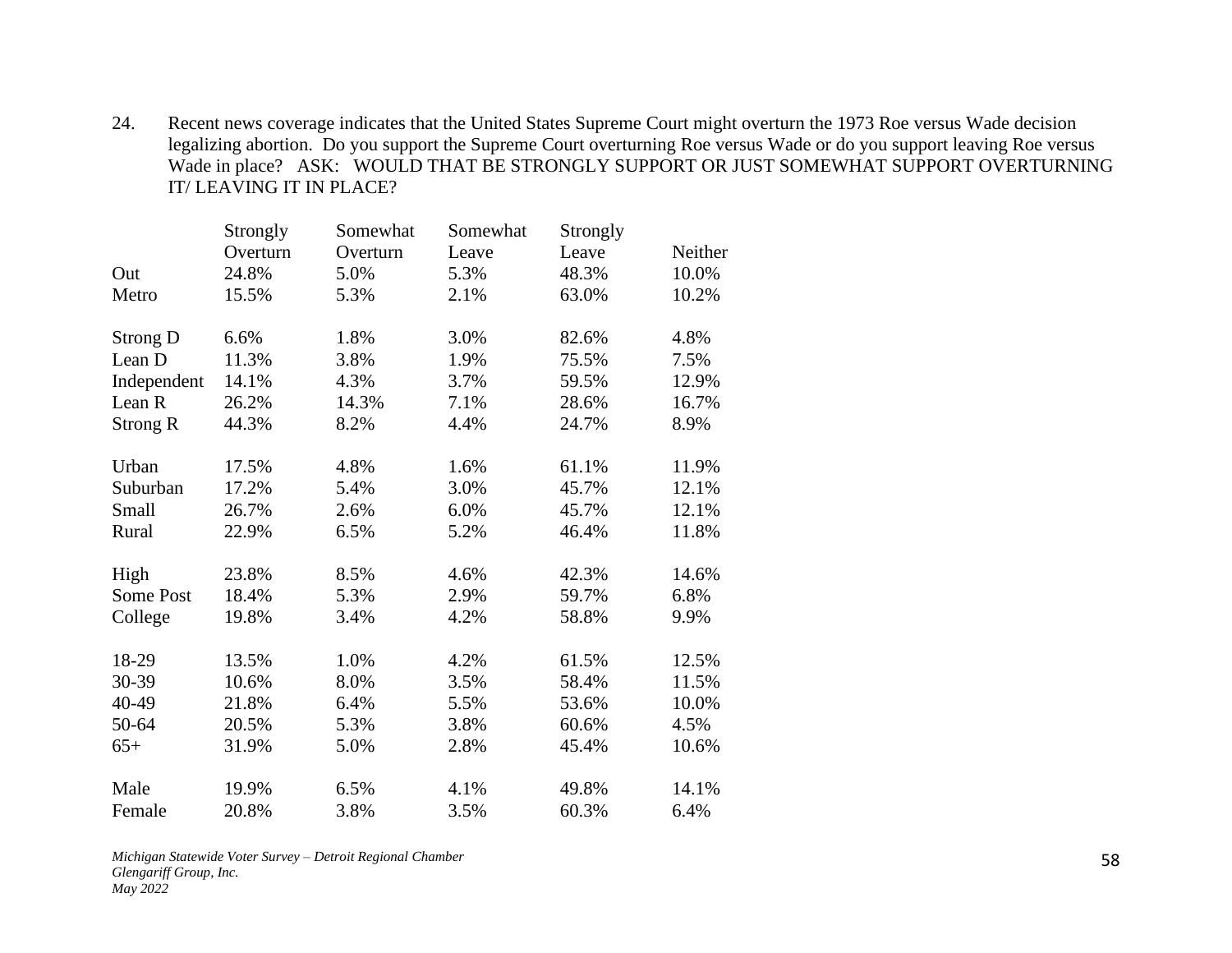| White    | 21.9% | 5.8% | 3.3% | 54.0% | 9.2%  |
|----------|-------|------|------|-------|-------|
| Afr Amer | 5.8%  | 3.5% | 4.7% | 72.1% | 10.5% |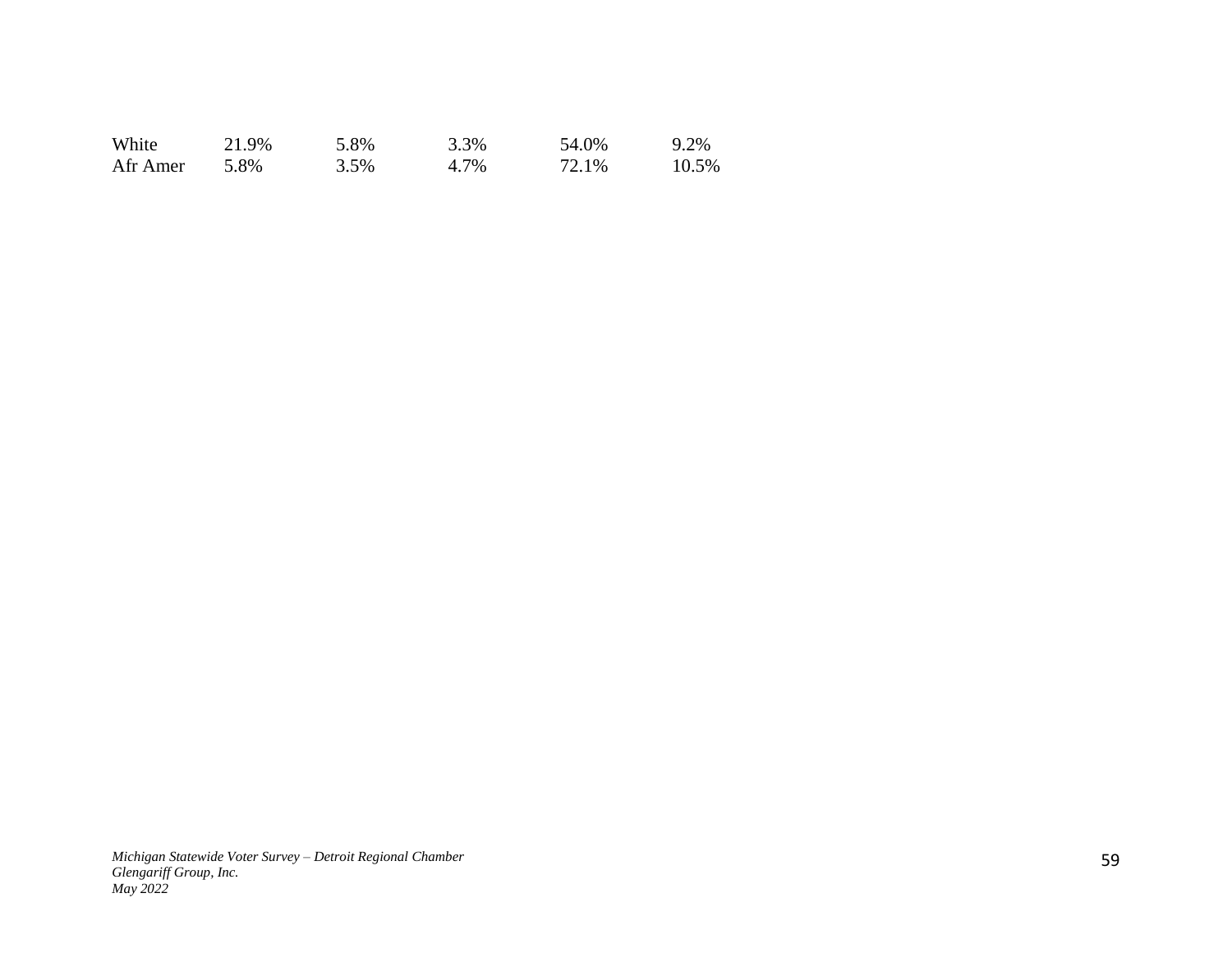25. If Roe versus Wade is overturned, Michigan will revert to an existing 1931 law that bans all abortions except to save the life of the mother. In November, voters may decide on a constitutional amendment that would overturn the 1931 law and legalize abortion in Michigan. Would you say you support or oppose this constitutional amendment to make abortion legal in Michigan? ASK: WOULD THAT BE STRONGLY SUPPORT/OPPOSE OR JUST SOMEWHAT SUPPORT/OPPOSE?

|                  | Strongly | Somewhat | Somewhat | Strongly |            |
|------------------|----------|----------|----------|----------|------------|
|                  | Support  | Support  | Oppose   | Oppose   | Don't Know |
| Out              | 40.4%    | 10.7%    | 6.9%     | 27.6%    | 12.2%      |
| Metro            | 58.1%    | 9.2%     | 2.8%     | 16.9%    | 12.7%      |
| <b>Strong D</b>  | 81.4%    | 6.0%     | 1.8%     | 4.8%     | 6.0%       |
| Lean D           | 73.6%    | 9.4%     | 0.0%     | 13.2%    | 3.8%       |
| Independent      | 49.7%    | 9.8%     | 4.9%     | 19.0%    | 13.5%      |
| Lean R           | 23.8%    | 16.7%    | 4.8%     | 33.3%    | 21.4%      |
| <b>Strong R</b>  | 13.3%    | 13.9%    | 10.8%    | 46.2%    | 14.6%      |
| Urban            | 60.3%    | 13.5%    | 4.8%     | 12.7%    | 7.9%       |
| Suburban         | 59.6%    | 7.9%     | 2.0%     | 18.2%    | 11.3%      |
| Small            | 38.8%    | 6.0%     | 6.9%     | 31.0%    | 12.9%      |
| Rural            | 34.0%    | 11.8%    | 7.8%     | 30.7%    | 15.7%      |
| High             | 36.2%    | 13.1%    | 10.85    | 24.6%    | 13.1%      |
| <b>Some Post</b> | 50.5%    | 9.2%     | 4.4%     | 26.2%    | 8.3%       |
| College          | 54.2%    | 8.8%     | 2.7%     | 18.7%    | 14.9%      |
| 18-29            | 58.3%    | 14.6%    | 1.0%     | 14.6%    | 9.4%       |
| 30-39            | 49.6%    | 13.3%    | 5.3%     | 14.2%    | 15.0%      |
| 40-49            | 44.5%    | 9.1%     | 6.4%     | 29.1%    | 10.0%      |
| 50-64            | 47.7%    | 10.6%    | 6.1%     | 21.2%    | 12.9%      |
| $65+$            | 46.1%    | 4.3%     | 5.7%     | 31.2%    | 12.8%      |
| Male             | 42.3%    | 11.7%    | 5.2%     | 23.4%    | 16.2%      |
| Female           | 54.8%    | 8.3%     | 4.8%     | 21.8%    | 9.0%       |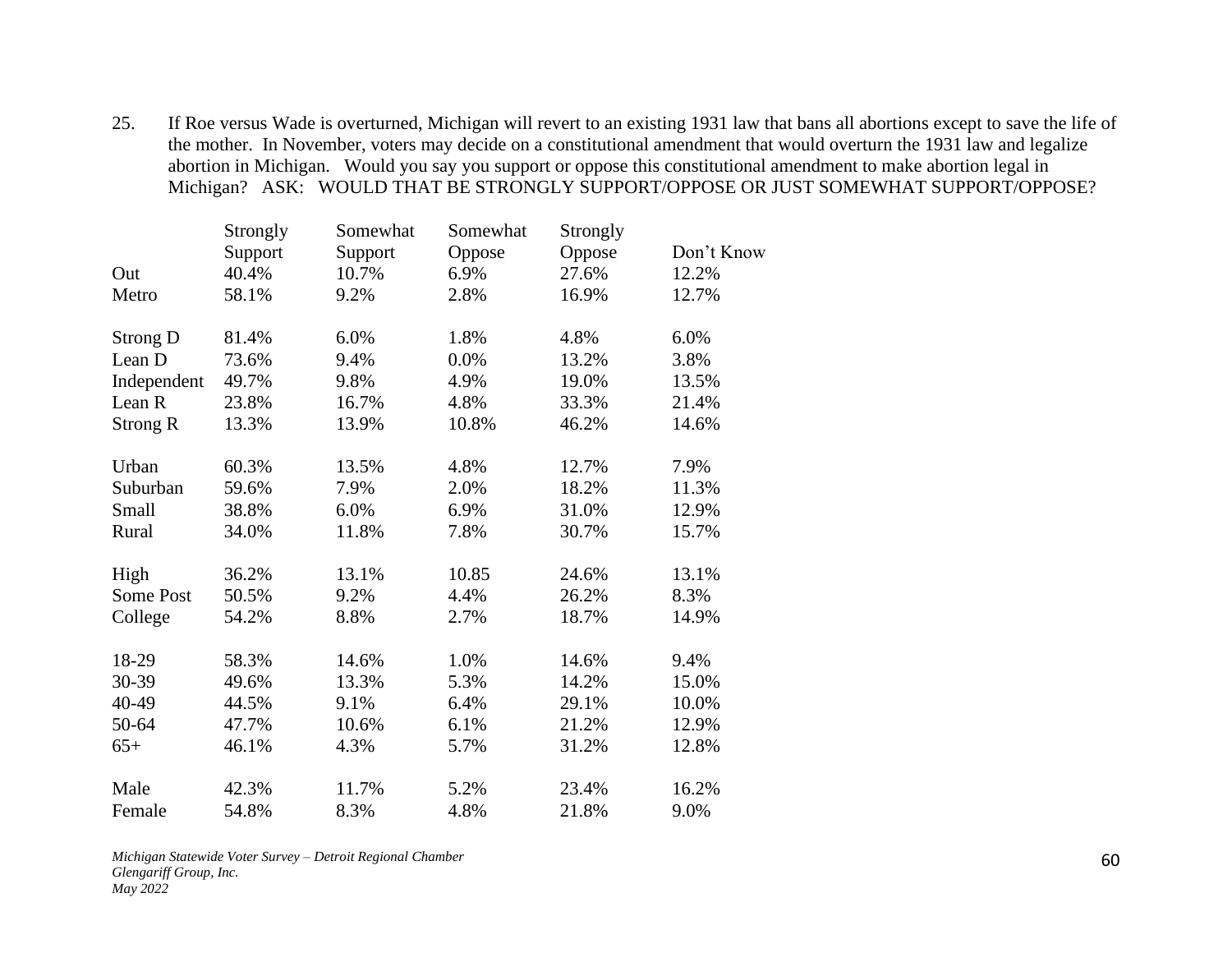| White    | 47.3% | 10.5% | 5.6% | 23.9% | 11.6% |
|----------|-------|-------|------|-------|-------|
| Afr Amer | 67.4% | 8.1%  | 2.3% | 10.5% | 8.1%  |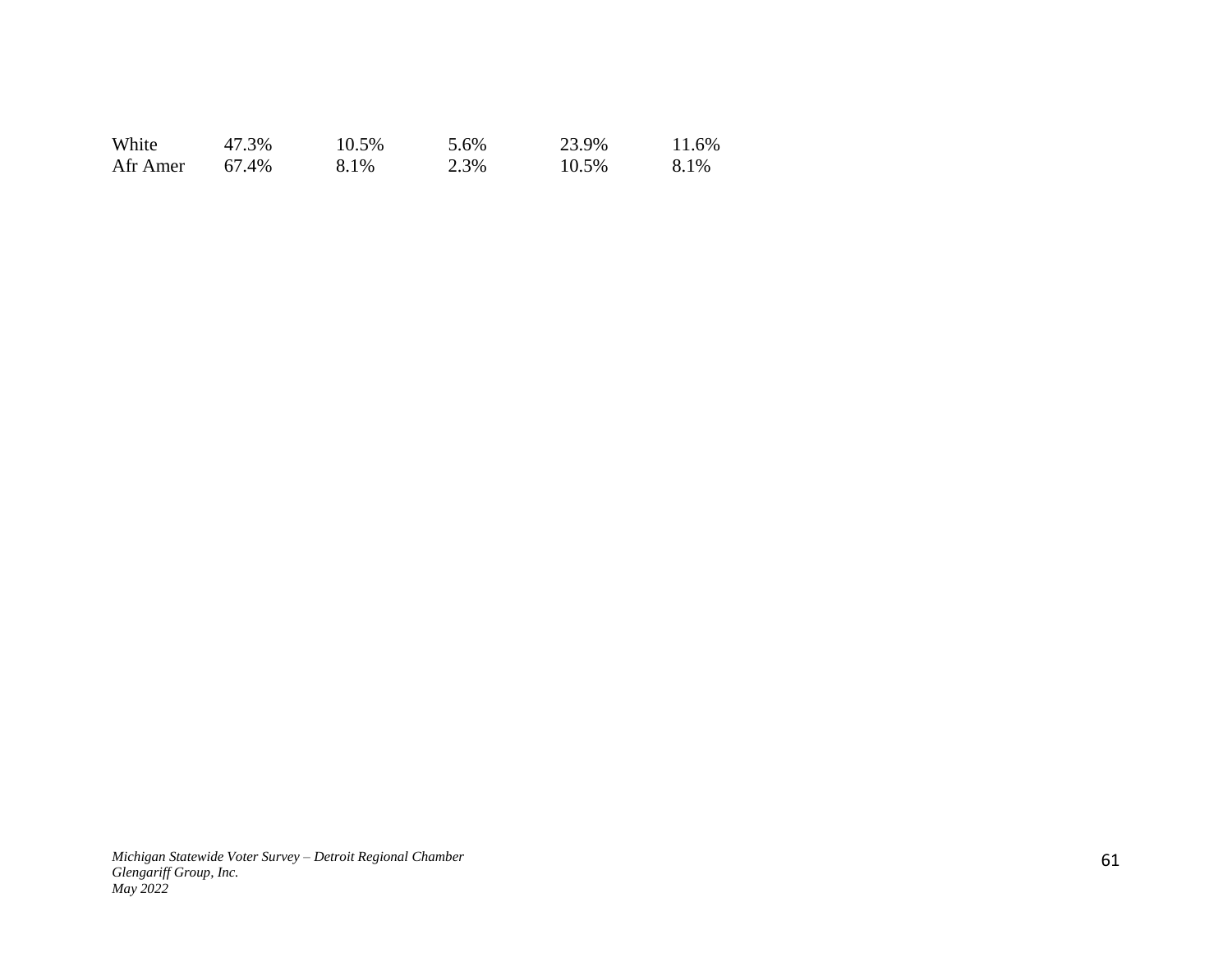26. And would you say the US Supreme Court's decision to potentially overturn Roe versus Wade makes you more or less motivated to vote in November, or would you say the decision doesn't matter to you? ASK: WOULD THAT BE MUCH MORE/LESS MOTIVATED OR JUST A LITTLE MORE/LESS MOTIVATED?

|                 | <b>MMM</b> | <b>LML</b> | <b>LLL</b> | <b>MLL</b> | No Effect |
|-----------------|------------|------------|------------|------------|-----------|
| Out             | 28.5%      | 7.5%       | 0.3%       | 1.3%       | 60.8%     |
| Metro           | 31.3%      | 9.2%       | 1.8%       | 0.0%       | 55.6%     |
| <b>Strong D</b> | 43.7%      | 12.0%      | 3.0%       | 0.6%       | 40.1%     |
| Lean D          | 39.6%      | 5.7%       | 0.0%       | 0.0%       | 54.7%     |
| Independent     | 25.2%      | 6.7%       | 0.6%       | 0.0%       | 65.0%     |
| Lean R          | 19.0%      | 16.7%      | 0.0%       | 2.4%       | 61.9%     |
| <b>Strong R</b> | 20.9%      | 5.7%       | 0.0%       | 1.3%       | 70.3%     |
| Urban           | 32.5%      | 10.3%      | 0.8%       | 0.0%       | 54.0%     |
| Suburban        | 35.0%      | 9.9%       | 2.5%       | 0.5%       | 50.7%     |
| Small           | 28.4%      | 6.9%       | 0.0%       | 1.7%       | 59.5%     |
| Rural           | 22.9%      | 5.9%       | 0.0%       | 0.7%       | 69.9%     |
| High            | 27.7%      | 6.2%       | 1.5%       | 0.0%       | 63.8%     |
| Some Post       | 30.1%      | 10.2%      | 1.9%       | 1.0%       | 53.9%     |
| College         | 30.9%      | 8.0%       | 0.0%       | 0.8%       | 58.8%     |
| 18-29           | 36.5%      | 10.4%      | 0.05       | 1.0%       | 52.1%     |
| 30-39           | 34.5%      | 8.0%       | 2.7%       | 0.0%       | 54.0%     |
| 40-49           | 27.3%      | 7.3%       | 0.0%       | 0.9%       | 63.6%     |
| 50-64           | 25.0%      | 12.1%      | 0.0%       | 0.8%       | 59.1%     |
| $65+$           | 27.7%      | 5.0%       | 2.1%       | 0.7%       | 61.7%     |
| Male            | 23.0%      | 7.9%       | 0.7%       | 1.0%       | 65.3%     |
| Female          | 36.2%      | 8.7%       | 1.3%       | 0.3%       | 51.9%     |
| White           | 29.0%      | 8.7%       | 0.4%       | 0.9%       | 59.8%     |
| Afr Amer        | 33.7%      | 10.5%      | 4.7%       | 0.0%       | 47.7%     |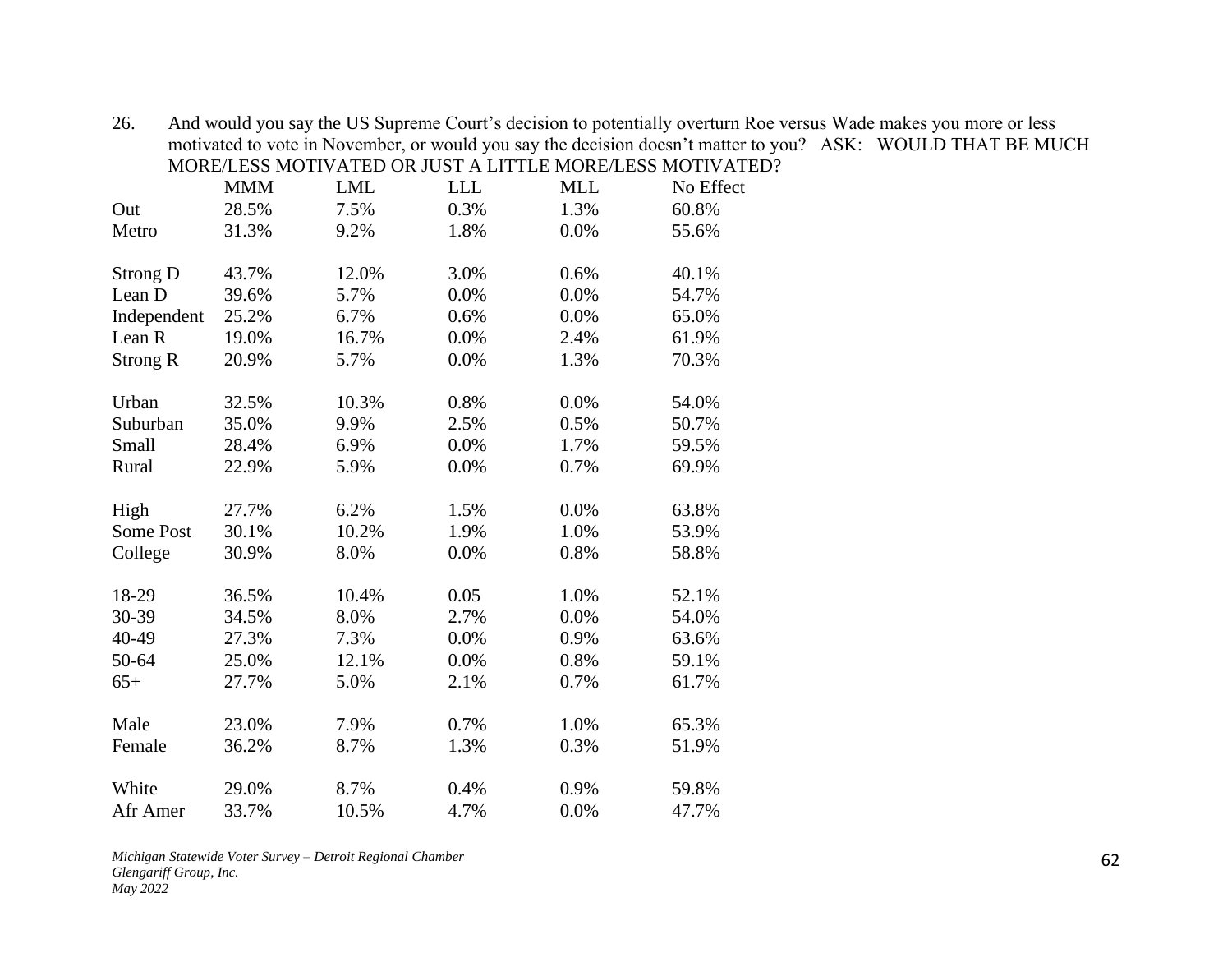27. If Roe versus Wade is overturned, an existing 1931 law banning abortion in Michigan would take effect. Do you think this ban on abortion in Michigan will make the state more attractive to young professionals compared to other states, less attractive to young professionals compared to other states, or do you think it will have no impact on how attractive Michigan will be for young professionals compared to other states? ASK: WOULD THAT BE MUCH MORE/LESS ATTRACTIVE OR JUST A LITTLE MORE/LESS ATTRACTIVE?

|                 | <b>MMA</b> | <b>LMA</b> | <b>LLA</b> | <b>MLA</b> | No Impact | Don't Know |
|-----------------|------------|------------|------------|------------|-----------|------------|
| Out             | 3.1%       | 0.9%       | 14.8%      | 24.5%      | 37.6%     | 17.6%      |
| Metro           | 0.7%       | 2.8%       | 12.0%      | 39.8%      | 34.2%     | 9.5%       |
|                 |            |            |            |            |           |            |
| Strong D        | 1.8%       | 2.4%       | 15.6%      | 51.5%      | 21.6%     | 6.6%       |
| Lean D          | 0.0%       | 1.9%       | 13.2%      | 47.2%      | 28.3%     | 9.4%       |
| Independent     | 0.0%       | 0.6%       | 12.3%      | 31.3%      | 38.0%     | 16.6%      |
| Lean R          | 2.4%       | 0.0%       | 9.5%       | 28.6%      | 40.5%     | 19.0%      |
| <b>Strong R</b> | 5.1%       | 3.2%       | 14.6%      | 7.6%       | 50.0%     | 17.1%      |
|                 |            |            |            |            |           |            |
| Urban           | 1.6%       | 1.6%       | 8.7%       | 35.7%      | 37.5%     | 11.1%      |
| Suburban        | 2.5%       | 0.5%       | 16.3%      | 43.3%      | 26.6%     | 10.8%      |
| Small           | 0.0%       | 0.9%       | 19.05      | 24.1%      | 39.7%     | 14.7%      |
| Rural           | 3.3%       | 4.6%       | 9.8%       | 19.6%      | 43.8%     | 18.3%      |
| High            | 0.0%       | 0.8%       | 11.5%      | 22.3%      | 42.3%     | 22.3%      |
| Some Post       | 3.4%       | 1.5%       | 13.1%      | 35.0%      | 35.9%     | 9.2%       |
| College         | 1.5%       | 2.7%       | 14.9%      | 34.4%      | 32.1%     | 13.4%      |
|                 |            |            |            |            |           |            |
| 18-29           | 0.0%       | 2.1%       | 10.4%      | 43.8%      | 29.2%     | 14.6%      |
| 30-39           | 1.8%       | 0.0%       | 16.8%      | 33.6%      | 37.2%     | 10.6%      |
| 40-49           | 0.9%       | 0.0%       | 17.3%      | 28.2%      | 46.4%     | 7.3%       |
| 50-64           | 0.8%       | 6.8%       | 12.9%      | 34.8%      | 28.8%     | 12.1%      |
| $65+$           | 5.0%       | 0.0%       | 11.3%      | 22.0%      | 37.6%     | 22.0%      |
| Male            | 1.7%       | 2.1%       | 15.1%      | 27.8%      | 40.9%     | 11.3%      |
| Female          | 2.2%       | 1.6%       | 11.9%      | 35.3%      | 31.4%     | 16.0%      |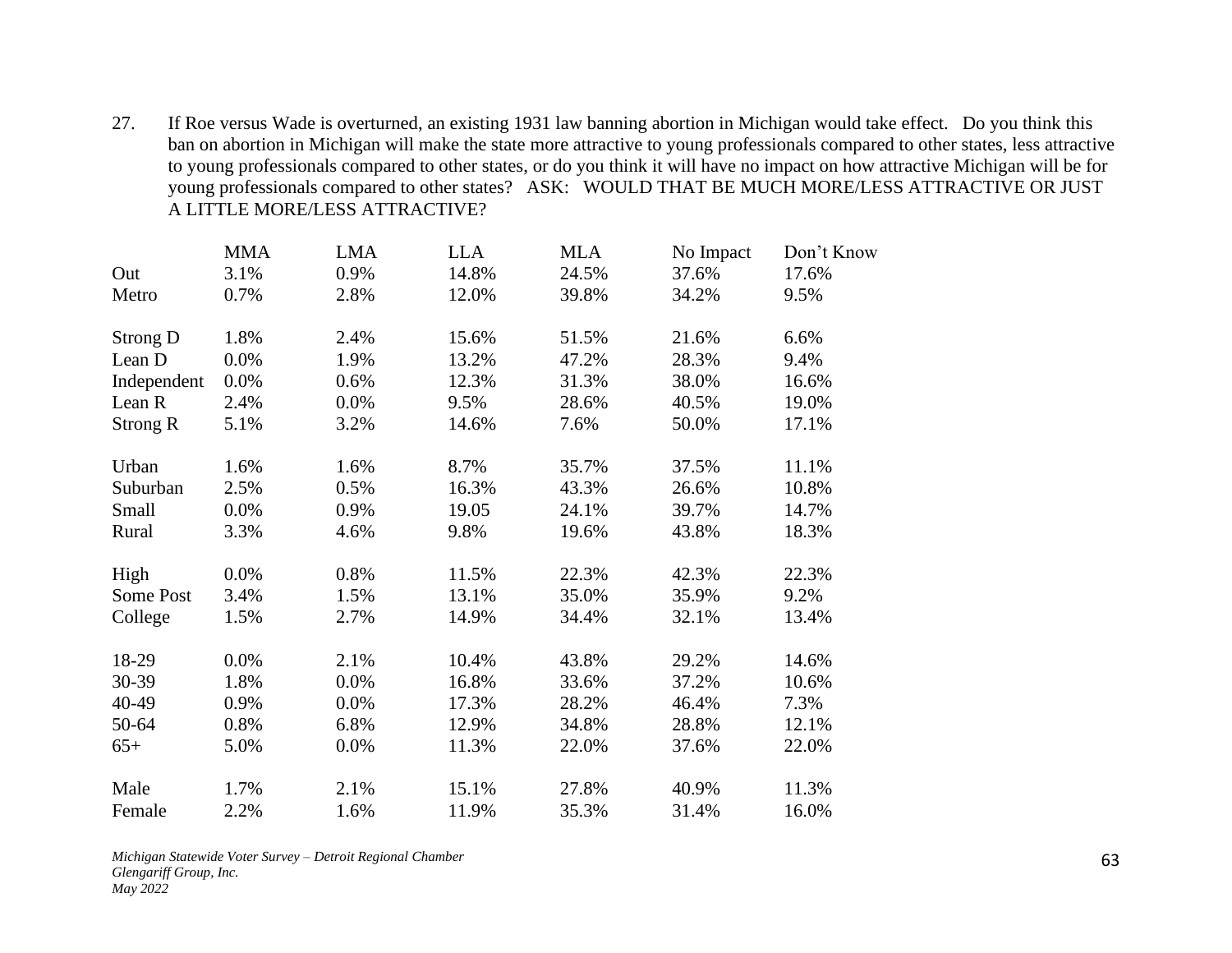| White    | 2.5% | 2.2%  | 14.1% | 32.4% | 35.0% | 12.7% |
|----------|------|-------|-------|-------|-------|-------|
| Afr Amer | 1.2% | . .2% | 11.6% | 31.4% | 39.5% | 11.6% |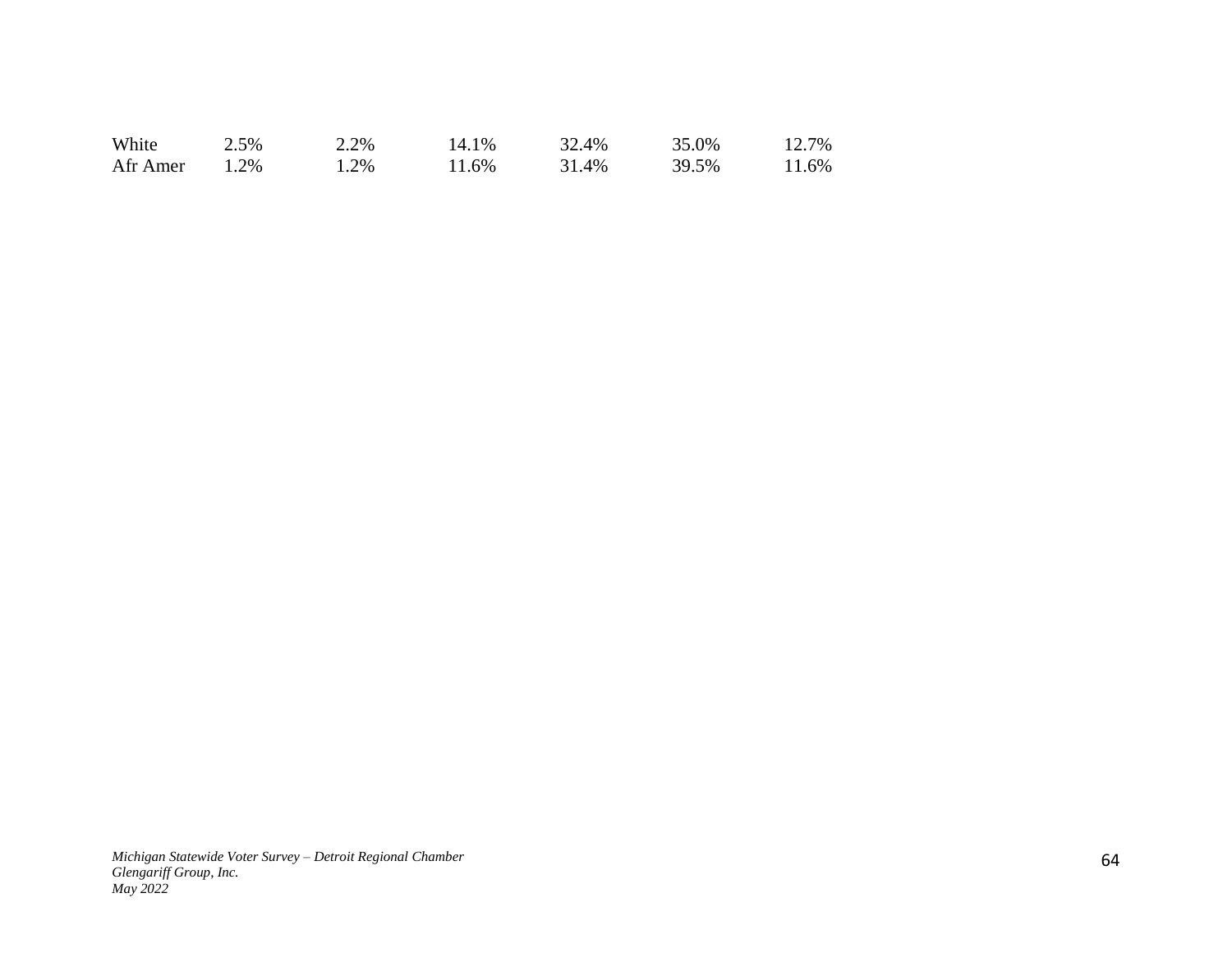| 28. | I would like to change topics. Do you think Michigan public schools perform better compared to other states, worse |  |
|-----|--------------------------------------------------------------------------------------------------------------------|--|
|     | compared to other states, or would say they perform about the same as other states? IF BETTER/WORSE, ASK; WOULD    |  |
|     | THAT BE MUCH BETTER/WORSE OR JUST A LITTLE BIT BETTER/WORSE?                                                       |  |

|                 | Much          | Little        | Same  | Little | Much  | Don't |
|-----------------|---------------|---------------|-------|--------|-------|-------|
|                 | <b>Better</b> | <b>Better</b> |       | Worse  | Worse | Know  |
| Out             | 3.4%          | 10.7%         | 41.4% | 14.7%  | 7.8%  | 21.6% |
| Metro           | 5.3%          | 11.6%         | 35.9% | 11.6%  | 8.8%  | 26.8% |
| Strong D        | 7.2%          | 14.4%         | 38.9% | 12.0%  | 5.4%  | 22.2% |
| Lean D          | 1.9%          | 22.6%         | 30.2% | 17.0%  | 3.8%  | 24.5% |
| Independent     | 4.9%          | 11.7%         | 38.0% | 15.3%  | 9.2%  | 20.9% |
| Lean R          | 4.8%          | 4.8%          | 52.4% | 11.9%  | 2.4%  | 23.8% |
| <b>Strong R</b> | 1.3%          | 6.3%          | 39.2% | 11.4%  | 13.3% | 27.8% |
| Urban           | 4.0%          | 10.3%         | 33.3% | 19.0%  | 8.7%  | 24.6% |
| Suburban        | 4.4%          | 9.9%          | 42.4% | 9.9%   | 8.4%  | 25.1% |
| Small           | 1.7%          | 12.1%         | 35.3% | 17.2%  | 11.2% | 22.4% |
| Rural           | 6.5%          | 13.1%         | 42.5% | 9.8%   | 5.9%  | 21.6% |
| High            | 4.6%          | 4.6%          | 49.2% | 12.3%  | 8.5%  | 20.8% |
| Some Post       | 2.4%          | 14.1%         | 31.6% | 11.7%  | 10.7% | 29.6% |
| College         | 5.7%          | 12.2%         | 40.1% | 14.9%  | 6.5%  | 20.2% |
| 18-29           | 4.2%          | 11.5%         | 35.4% | 13.5%  | 5.2%  | 30.2% |
| 30-39           | 3.5%          | 7.1%          | 34.5% | 17.7%  | 8.8%  | 28.3% |
| 40-49           | 5.5%          | 11.8%         | 40.0% | 10.0%  | 10.9% | 21.8% |
| 50-64           | 3.8%          | 11.4%         | 39.4% | 15.2%  | 9.8%  | 20.5% |
| $65+$           | 3.5%          | 14.2%         | 44.0% | 10.6%  | 7.1%  | 19.9% |
| Male            | 4.1%          | 12.0%         | 38.1% | 11.7%  | 7.6%  | 26.5% |
| Female          | 4.5%          | 10.3%         | 39.4% | 14.7%  | 9.0%  | 21.8% |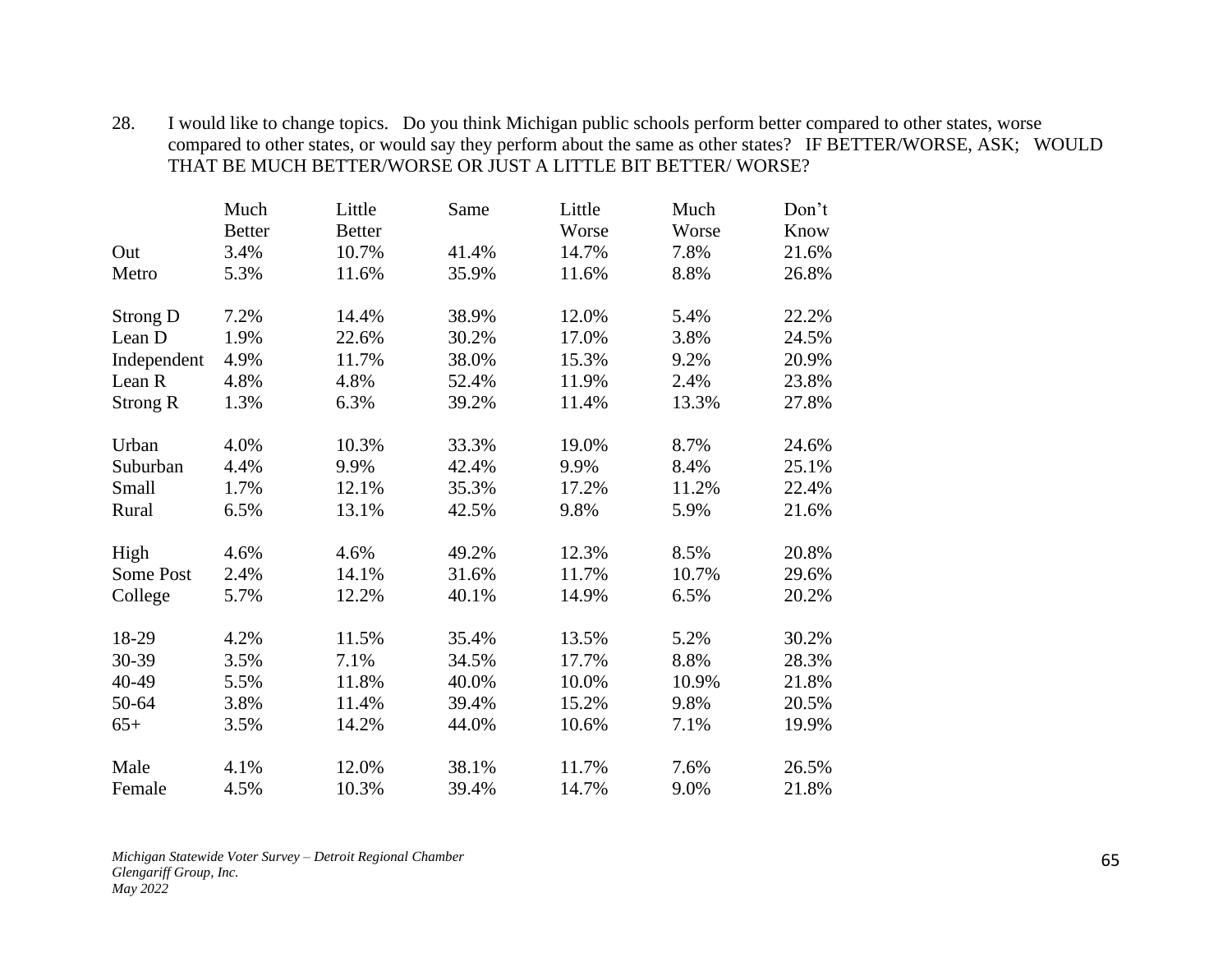| White    | 4.7% | 11.6% | 40.2% | 12.1% | 8.0%  | 23.2% |
|----------|------|-------|-------|-------|-------|-------|
| Afr Amer | 2.3% | 5.8%  | 39.5% | 19.8% | 9.3%  | 23.3% |
| Pre      | 4.2% | 0.0%  | 33.3% | 25.0% | 4.2%  | 33.3% |
| $K-12$   | 3.2% | 8.9%  | 40.0% | 12.6% | 12.1% | 23.2% |
| None     | 4.7% | 13.1% | 39.1% | 12.3% | 6.8%  | 23.6% |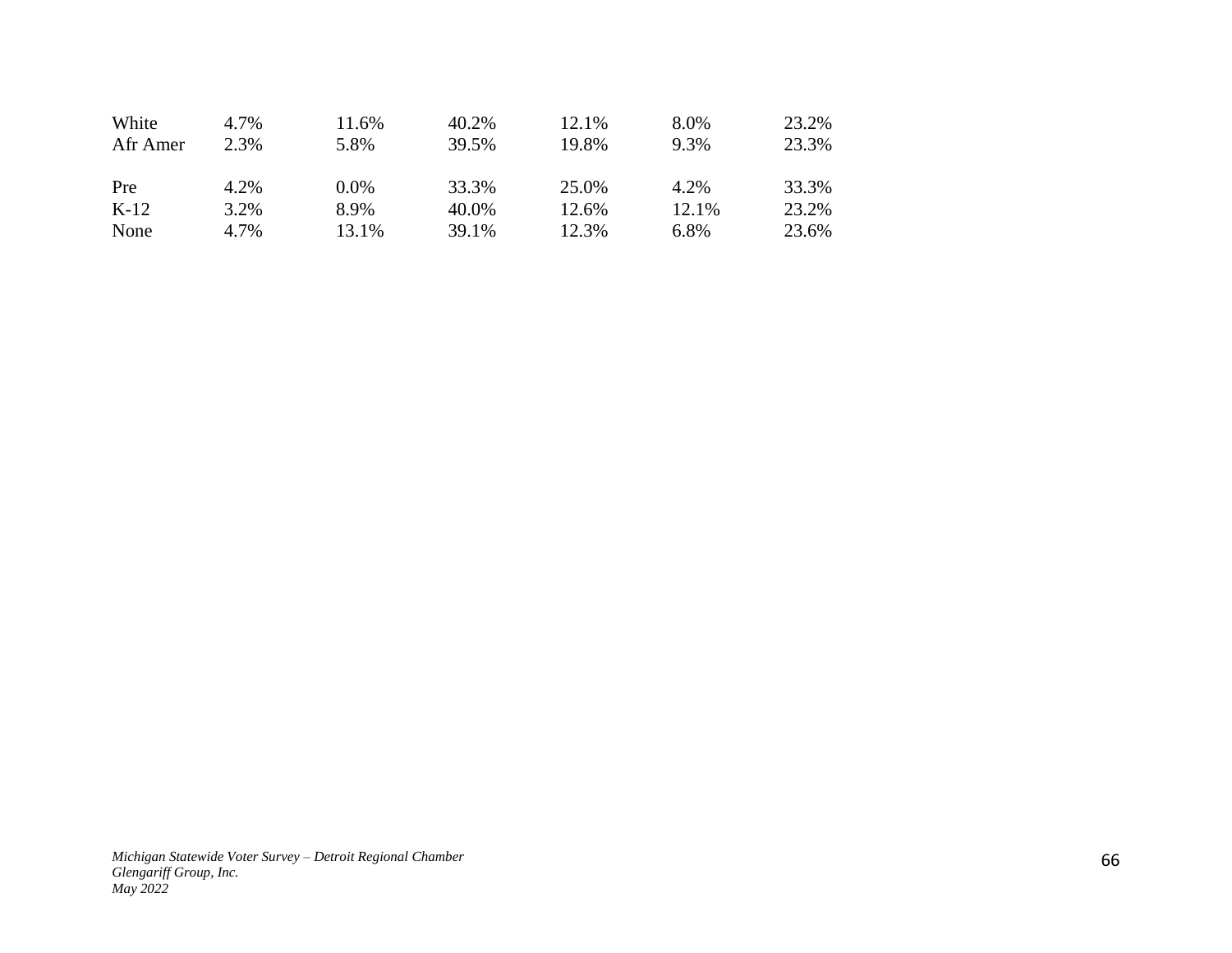29. And how about your local public schools, would you say your local schools perform better than those in other states, worse than those in other states or would you say they perform about the same as those in other states? IF BETTER/WORSE, ASK; WOULD THAT BE MUCH BETTER/WORSE OR JUST A LITTLE BIT BETTER/ WORSE?

|                 | Much          | Little        | Same  | Little | Much  | Don't |
|-----------------|---------------|---------------|-------|--------|-------|-------|
|                 | <b>Better</b> | <b>Better</b> |       | Worse  | Worse | Know  |
| Out             | 12.5%         | 14.1%         | 35.7% | 12.2%  | 8.2%  | 17.2% |
| Metro           | 13.4%         | 15.1%         | 35.9% | 8.8%   | 8.8%  | 18.0% |
| Strong D        | 16.2%         | 15.0%         | 37.1% | 10.2%  | 7.8%  | 13.8% |
| Lean D          | 9.4%          | 17.0%         | 32.1% | 20.8%  | 11.3% | 9.4%  |
| Independent     | 12.3%         | 14.7%         | 34.4% | 12.3%  | 8.6%  | 17.8% |
| Lean R          | 16.7%         | 7.1%          | 42.9% | 11.9%  | 7.1%  | 14.3% |
| <b>Strong R</b> | 11.4%         | 14.6%         | 36.1% | 7.0%   | 8.2%  | 22.8% |
| Urban           | 10.3%         | 9.5%          | 35.7% | 16.7%  | 14.3% | 13.5% |
| Suburban        | 14.3%         | 20.2%         | 36.0% | 7.9%   | 4.9%  | 16.7% |
| Small           | 13.8%         | 16.4%         | 31.0% | 11.2%  | 9.5%  | 18.1% |
| Rural           | 13.1%         | 10.5%         | 39.9% | 8.5%   | 7.8%  | 20.3% |
| High            | 10.0%         | 8.5%          | 42.3% | 11.5%  | 11.5% | 16.2% |
| Some Post       | 12.1%         | 13.1%         | 31.1% | 13.6%  | 8.3%  | 21.8% |
| College         | 15.3%         | 18.7%         | 36.6% | 7.6%   | 7.3%  | 14.5% |
| 18-29           | 10.4%         | 17.7%         | 30.2% | 12.5%  | 10.4% | 18.8% |
| 30-39           | 12.4%         | 11.5%         | 32.7% | 18.6%  | 4.4%  | 20.4% |
| 40-49           | 11.8%         | 13.6%         | 38.2% | 5.5%   | 13.6% | 17.3% |
| 50-64           | 18.2%         | 15.2%         | 33.3% | 8.3%   | 9.8%  | 15.2% |
| $65+$           | 11.3%         | 15.6%         | 43.3% | 8.5%   | 5.0%  | 16.3% |
| Male            | 14.1%         | 13.7%         | 36.1% | 7.2%   | 7.9%  | 21.0% |
| Female          | 11.9%         | 15.4%         | 35.6% | 13.8%  | 9.0%  | 14.4% |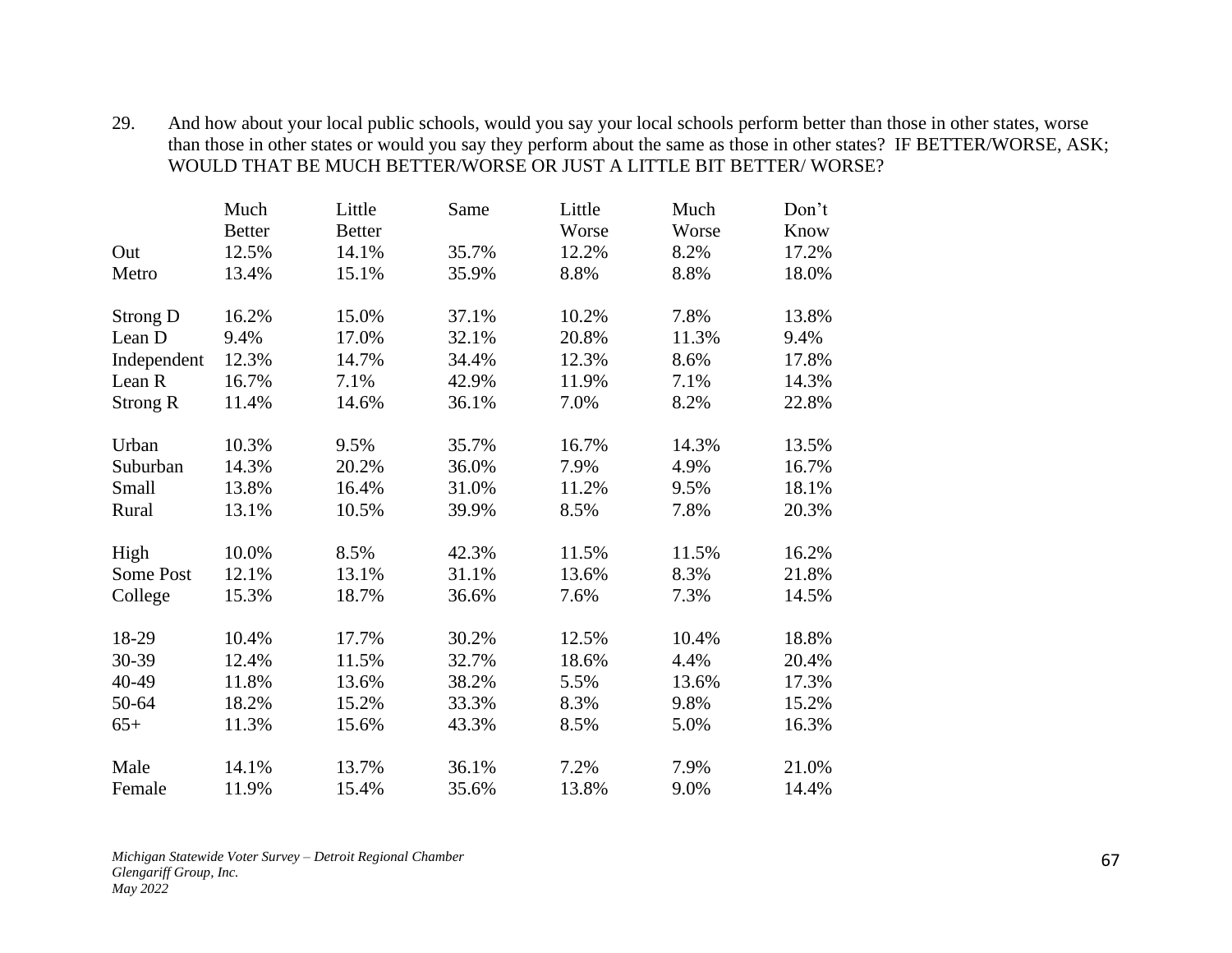| White    | 14.7% | 15.4% | 35.5% | 9.6%    | 7.1%  | 17.6% |
|----------|-------|-------|-------|---------|-------|-------|
| Afr Amer | 4.7%  | 9.3%  | 40.7% | 14.0%   | 16.3% | 15.1% |
| Pre      | 12.5% | 8.3%  | 29.2% | 20.8%   | 4.2%  | 25.0% |
| $K-12$   | 12.1% | 13.2% | 38.4% | 11.1%   | 11.6% | 13.7% |
| None     | 13.4% | 15.5% | 35.2% | $9.7\%$ | 7.3%  | 18.9% |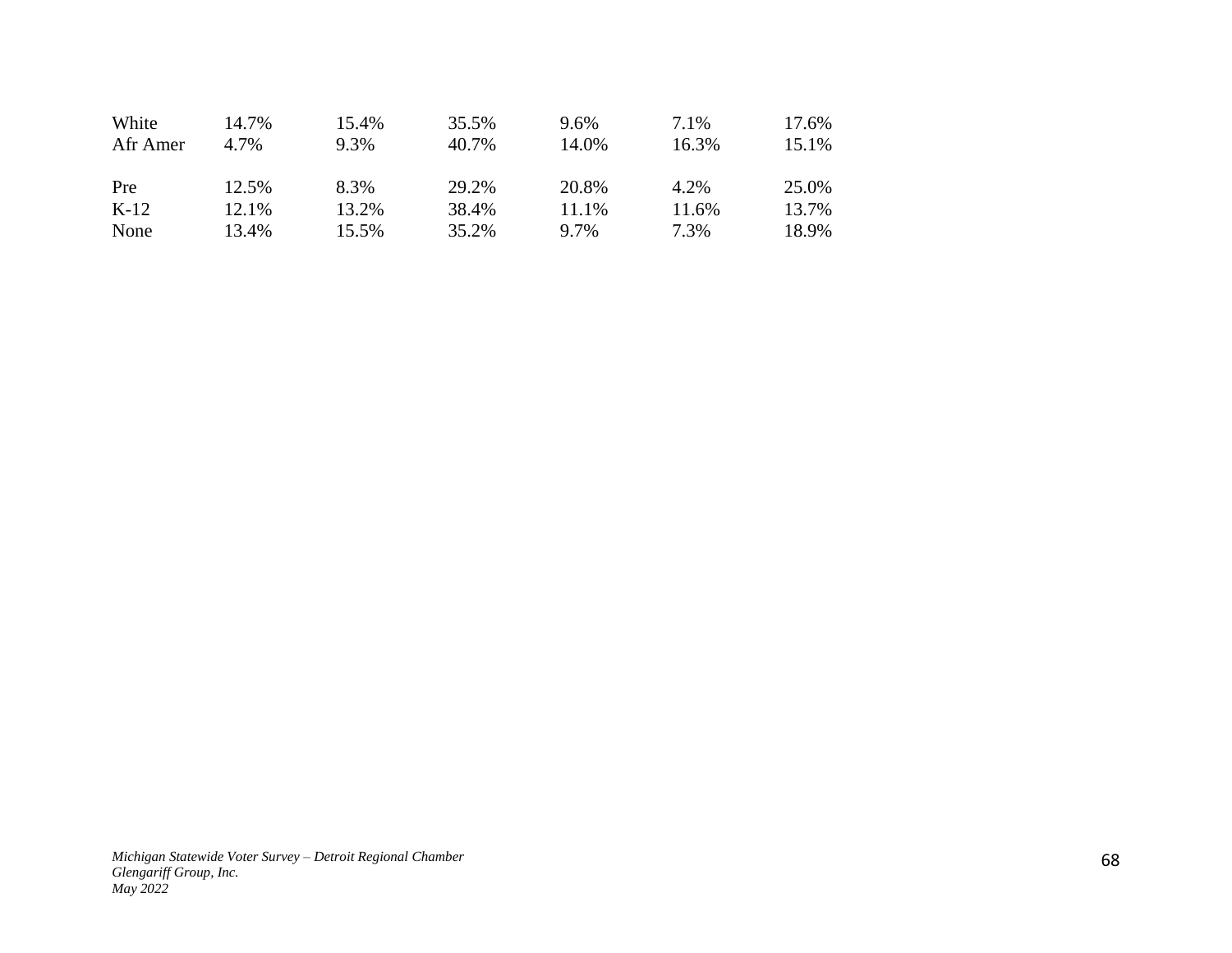|                  | Is    | Is Not | Don't Know |
|------------------|-------|--------|------------|
| Out              | 18.5% | 39.5%  | 42.0%      |
| Metro            | 16.2% | 40.8%  | 42.3%      |
| <b>Strong D</b>  | 9.0%  | 53.9%  | 35.9%      |
| Lean D           | 13.2% | 41.5%  | 45.3%      |
| Independent      | 12.3% | 41.1%  | 46.6%      |
| Lean R           | 19.0% | 28.6%  | 52.4%      |
| <b>Strong R</b>  | 33.5% | 26.6%  | 39.9%      |
| Urban            | 18.3% | 41.3%  | 40.5%      |
| Suburban         | 13.8% | 38.9%  | 46.8%      |
| Small            | 19.8% | 44.0%  | 35.3%      |
| Rural            | 20.3% | 38.6%  | 41.2%      |
| High             | 20.8% | 30.0%  | 49.2%      |
| <b>Some Post</b> | 19.4% | 42.7%  | 37.4%      |
| College          | 14.5% | 43.1%  | 42.0%      |
| 18-29            | 19.8% | 41.7%  | 38.5%      |
| 30-39            | 19.5% | 38.1%  | 42.5%      |
| 40-49            | 27.3% | 45.5%  | 27.3%      |
| 50-64            | 11.4% | 44.7%  | 43.2%      |
| $65+$            | 13.5% | 31.9%  | 53.9%      |
| Male             | 17.5% | 38.1%  | 43.6%      |
| Female           | 17.3% | 42.0%  | 40.7%      |
| White            | 18.3% | 38.2%  | 43.3%      |
| Afr Amer         | 10.5% | 57.0%  | 32.6%      |

30. Would you say critical race theory is or is not taught in your local public school?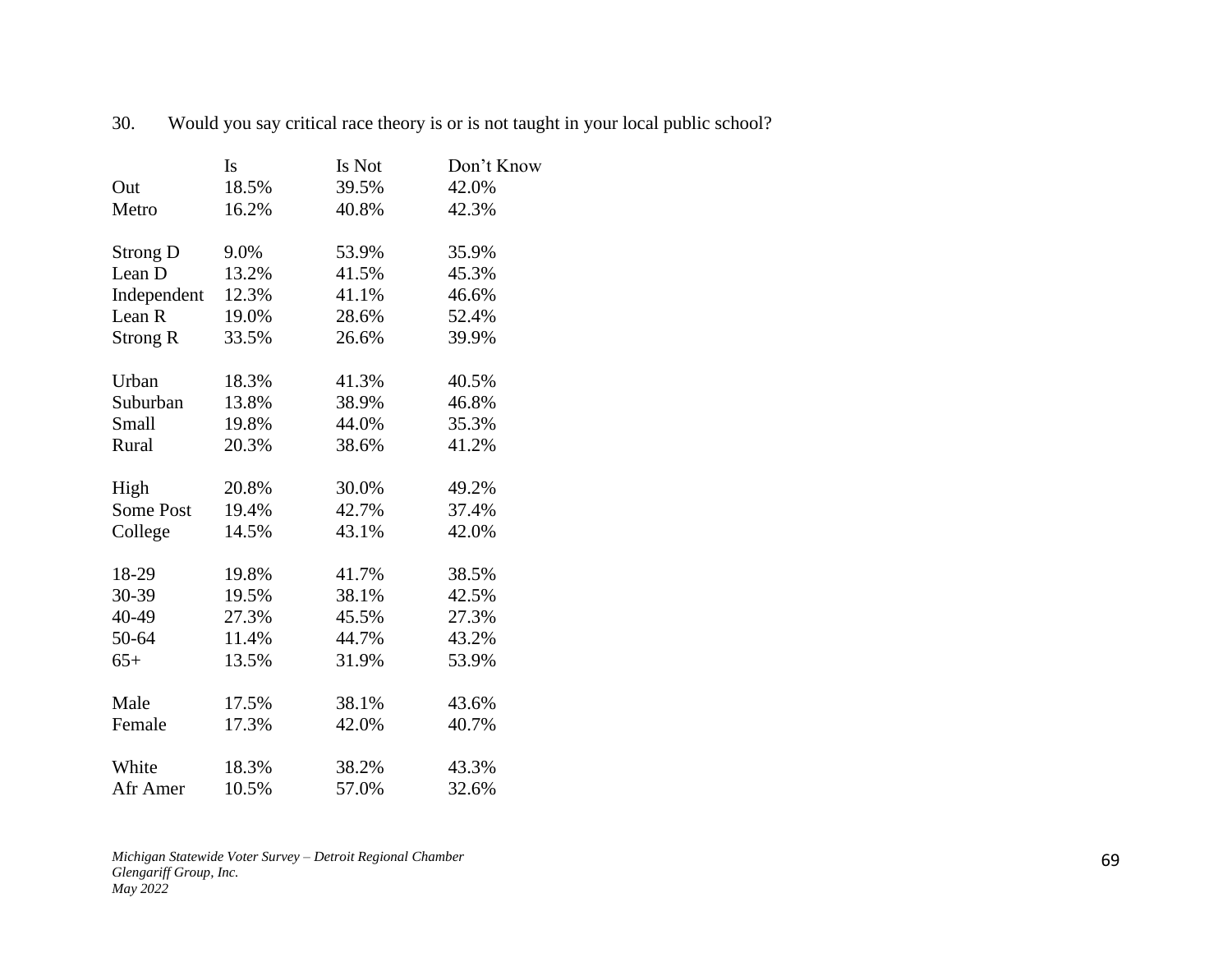| Pre         | 20.8% | 33.3% | 45.8% |
|-------------|-------|-------|-------|
| K-12        | 25.8% | 47.4% | 26.8% |
| <b>None</b> | 12.9% | 37.5% | 49.1% |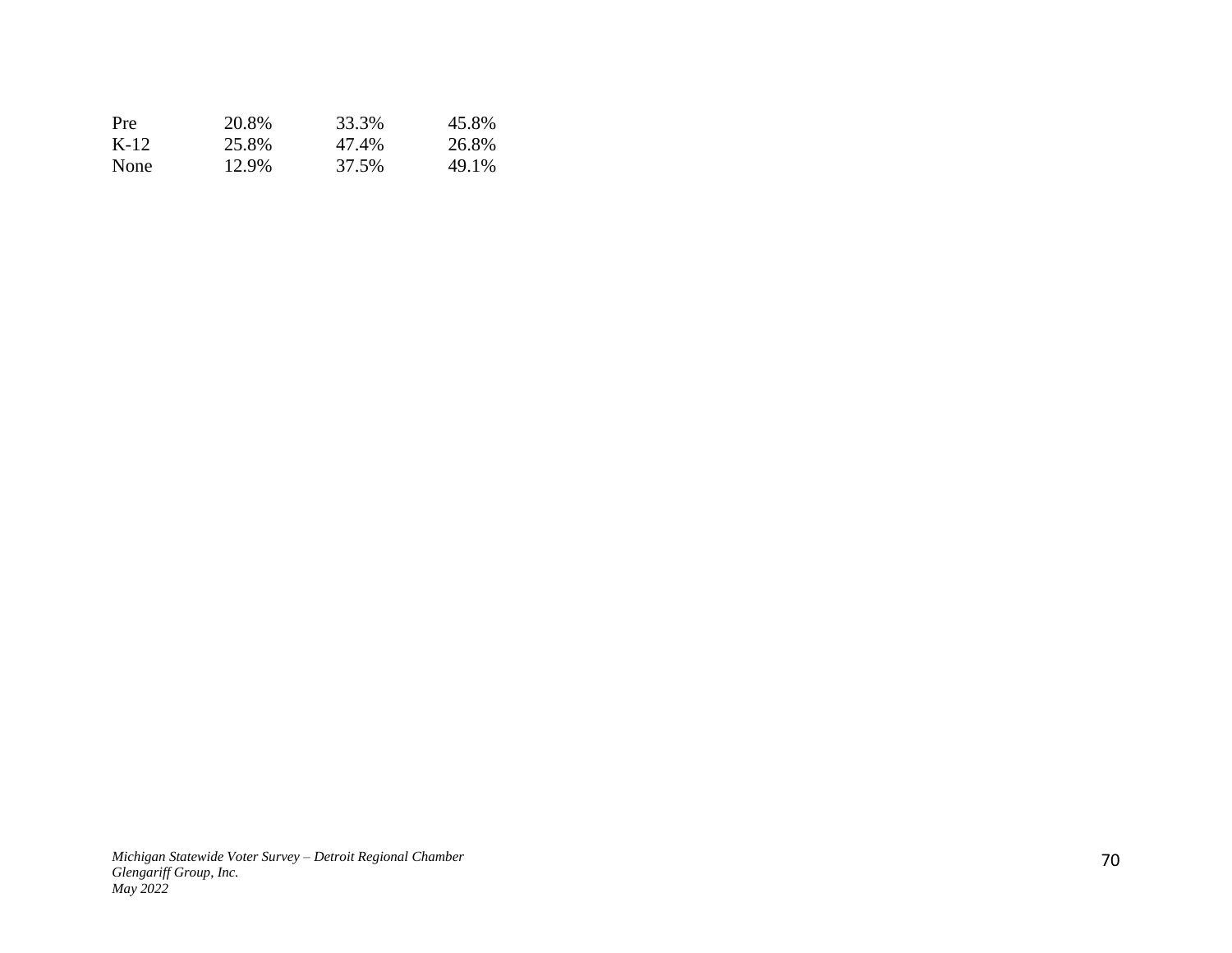31. And what about other public schools in Michigan, would you say critical race theory is or is not taught in other public schools in Michigan?

|                 | <b>Is</b> | Is Not | Don't Know |
|-----------------|-----------|--------|------------|
| Out             | 25.4%     | 22.6%  | 51.7%      |
| Metro           | 22.9%     | 27.5%  | 48.9%      |
| <b>Strong D</b> | 11.4%     | 44.3%  | 43.7%      |
| Lean D          | 15.1%     | 34.0%  | 50.9%      |
| Independent     | 16.0%     | 20.9%  | 62.6%      |
| Lean R          | 28.6%     | 11.9%  | 59.5%      |
| <b>Strong R</b> | 48.7%     | 9.5%   | 41.1%      |
| Urban           | 25.4%     | 31.0%  | 43.7%      |
| Suburban        | 19.2%     | 27.6%  | 52.7%      |
| Small           | 28.4%     | 22.4%  | 48.3%      |
| Rural           | 27.5%     | 18.3%  | 53.6%      |
| High            | 26.9%     | 19.2%  | 53.8%      |
| Some Post       | 25.7%     | 26.2%  | 47.1%      |
| College         | 21.8%     | 26.7%  | 51.1%      |
| 18-29           | 22.9%     | 29.2%  | 47.9%      |
| 30-39           | 24.8%     | 26.5%  | 48.7%      |
| 40-49           | 36.4%     | 21.8%  | 41.8%      |
| 50-64           | 22.0%     | 26.5%  | 51.5%      |
| $65+$           | 17.7%     | 22.0%  | 58.2%      |
| Male            | 24.7%     | 23.7%  | 51.2%      |
| Female          | 23.7%     | 26.0%  | 49.7%      |
| White           | 25.7%     | 22.8%  | 51.1%      |
| Afr Amer        | 9.3%      | 45.3%  | 45.3%      |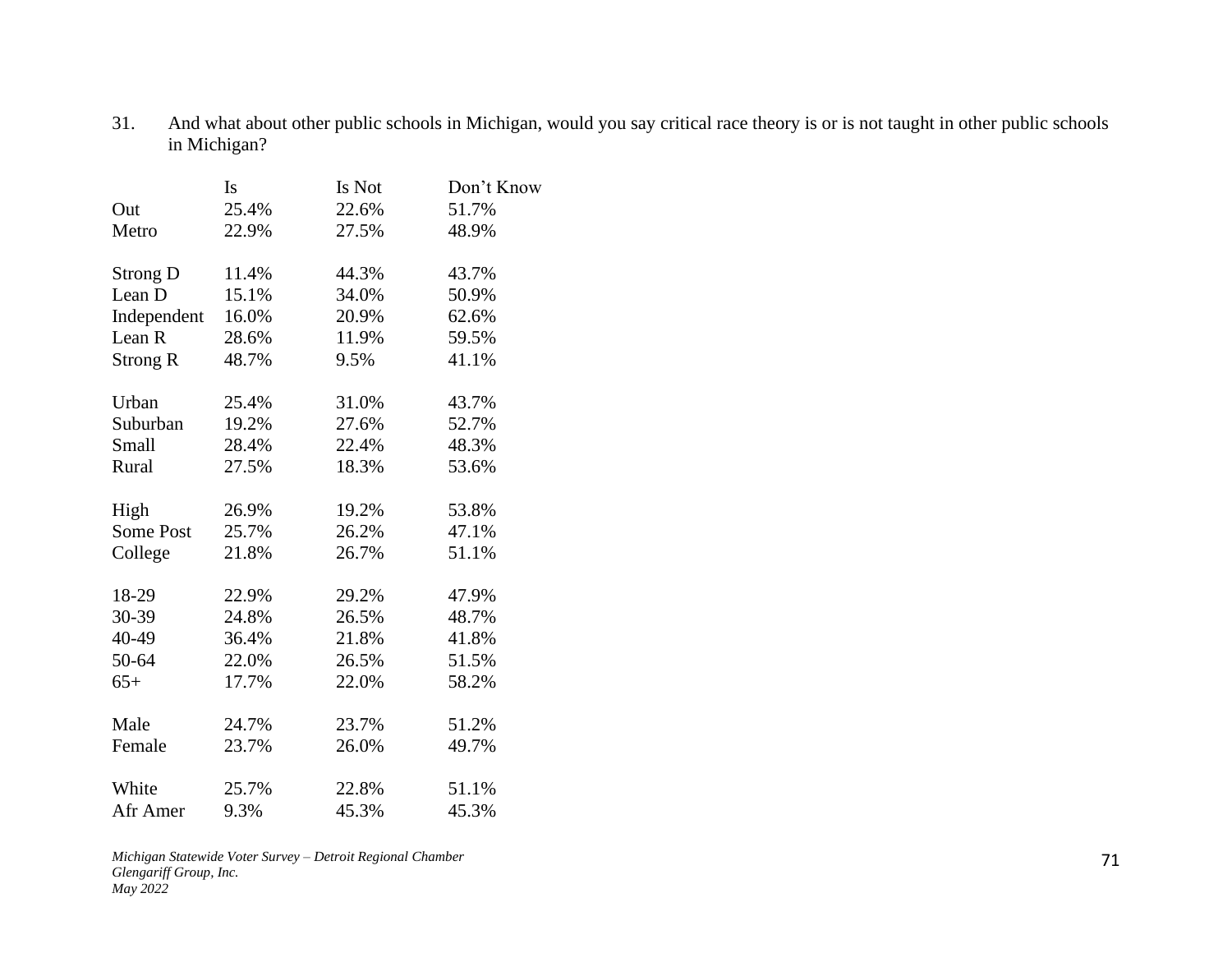| <b>Pre</b> | 29.2% | 29.2% | 41.7% |
|------------|-------|-------|-------|
| K-12       | 31.6% | 30.0% | 38.4% |
| None       | 19.9% | 22.3% | 57.0% |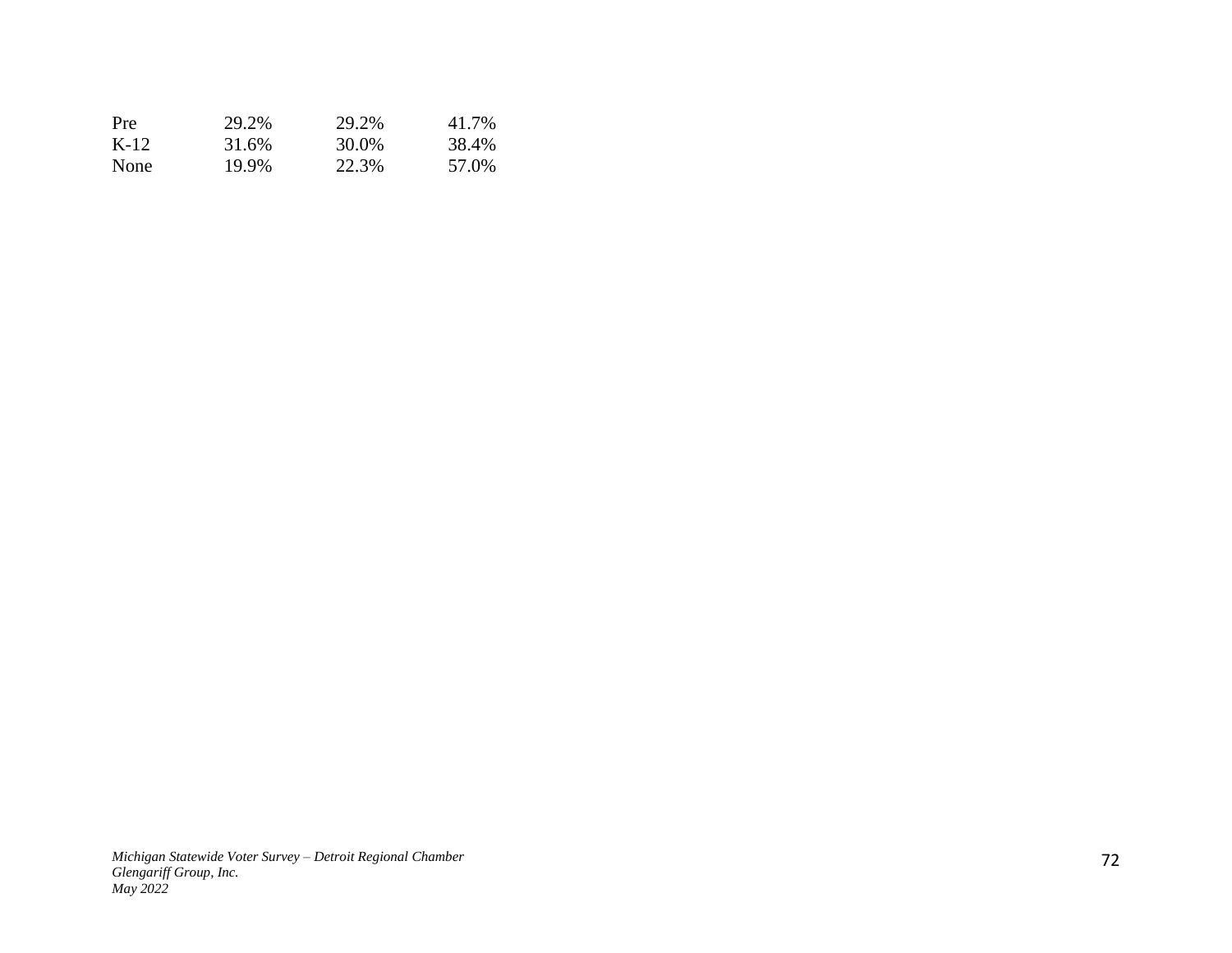|                 | Strongly | Somewhat | Somewhat | Strongly |
|-----------------|----------|----------|----------|----------|
|                 | Support  | Support  | Oppose   | Oppose   |
| Out             | 75.5%    | 16.0%    | 3.1%     | 2.2%     |
| Metro           | 78.9%    | 12.0%    | 1.8%     | 1.8%     |
| <b>Strong D</b> | 89.2%    | 6.6%     | 1.2%     | 1.2%     |
| Lean D          | 81.1%    | 17.0%    | 0.0%     | 0.0%     |
| Independent     | 80.4%    | 12.9%    | 1.2%     | 1.8%     |
| Lean R          | 64.3%    | 26.2%    | 4.8%     | 2.4%     |
| <b>Strong R</b> | 65.2%    | 19.6%    | 5.7%     | 3.8%     |
| Urban           | 80.2%    | 9.5%     | 4.8%     | 1.6%     |
| Suburban        | 81.3%    | 10.8%    | 0.5%     | 2.0%     |
| Small           | 69.8%    | 21.6%    | 4.3%     | 1.7%     |
| Rural           | 73.9%    | 17.0%    | 2.0%     | 2.6%     |
| High            | 66.2%    | 23.1%    | 3.8%     | 3.1%     |
| Some Post       | 76.7%    | 12.1%    | 2.9%     | 2.4%     |
| College         | 82.8%    | 11.5%    | 1.5%     | 1.1%     |
| 18-29           | 77.1%    | 14.6%    | 1.0%     | 0.0%     |
| 30-39           | 77.9%    | 15.0%    | 2.7%     | 1.8%     |
| 40-49           | 79.1%    | 14.5%    | 0.9%     | 2.7%     |
| 50-64           | 77.3%    | 13.6%    | 3.8%     | 0.8%     |
| $65+$           | 73.8%    | 14.2%    | 3.5%     | 4.3%     |
| Male            | 74.9%    | 14.4%    | 3.4%     | 2.7%     |
| Female          | 79.2%    | 13.8%    | 1.6%     | 1.3%     |
| White           | 76.3%    | 15.4%    | 2.7%     | 1.6%     |
| Afr Amer        | 86.0%    | 7.0%     | 3.5%     | 2.3%     |

32. Do you support or oppose public schools in Michigan teaching the history of slavery in the United States? ASK: WOULD THAT BE STRONGLY SUPPORT/OPPOSE OR JUST SOMEWHAT SUPPORT/OPPOSE?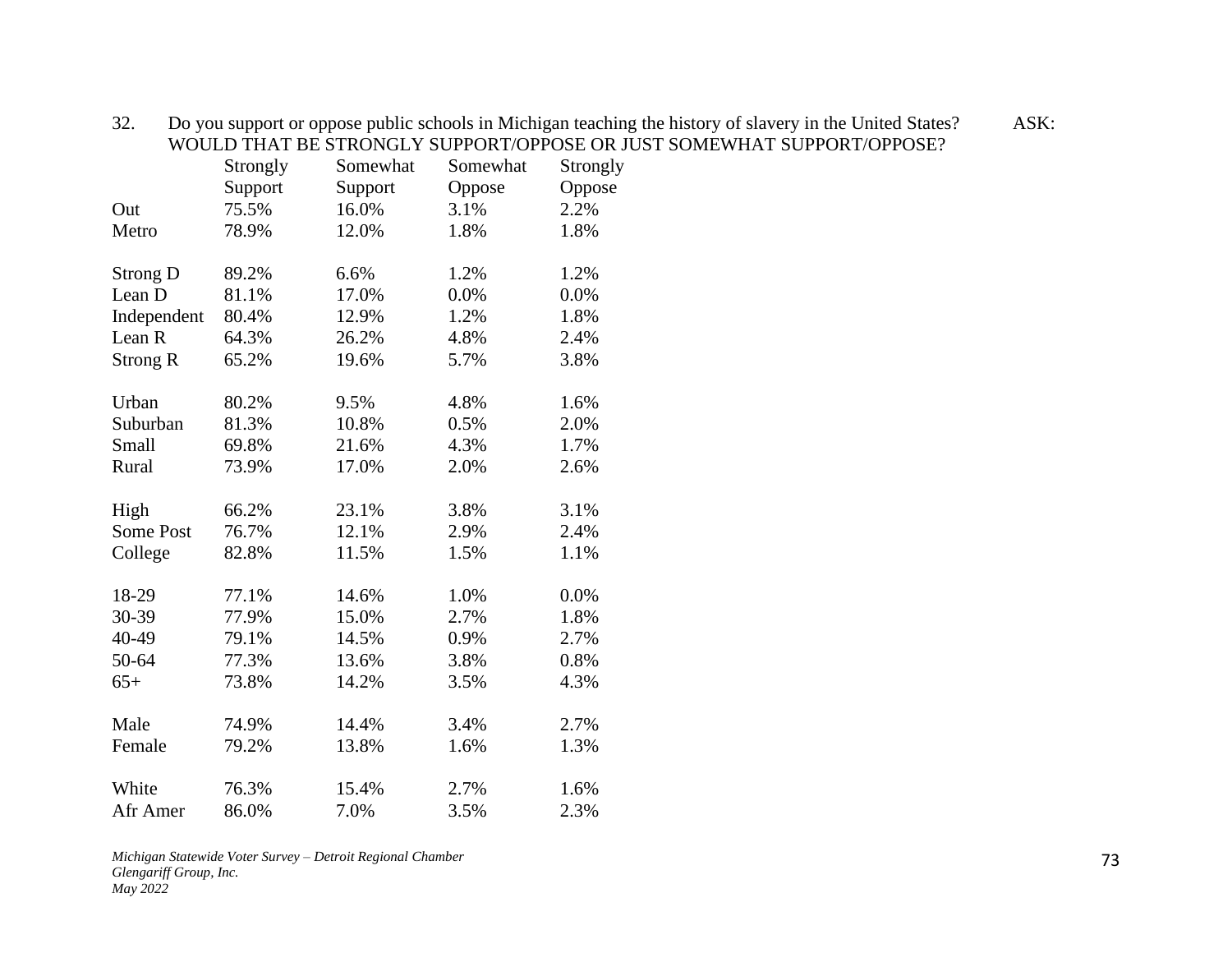| Pre    | 83.3% | 12.5% | $0.0\%$ | $0.0\%$ |
|--------|-------|-------|---------|---------|
| $K-12$ | 75.3% | 17.4% | 3.7%    | 1.1%    |
| None   | 77.7% | 12.3% | 2.1\$   | 2.6%    |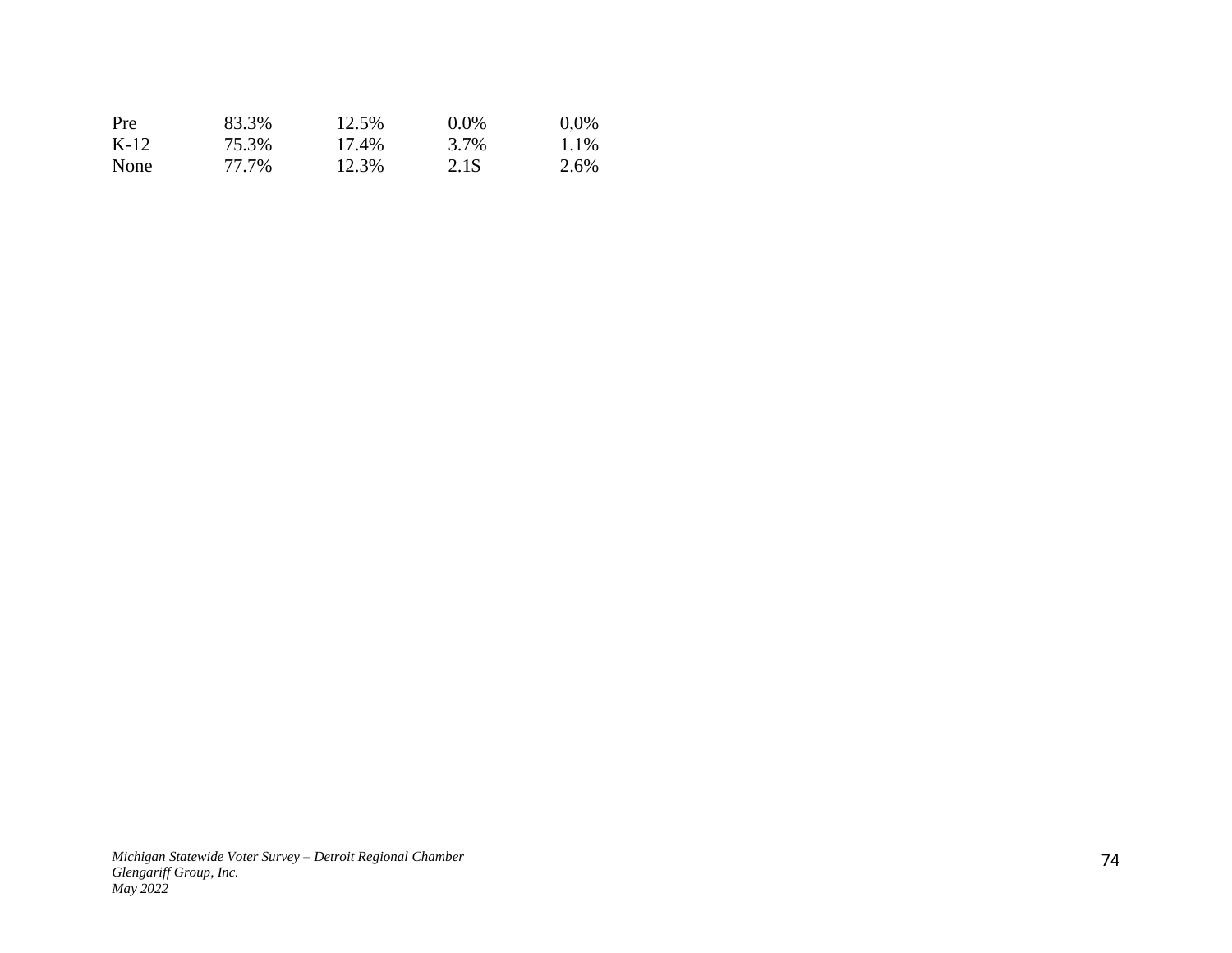|                   | society today? ASK: |          | WOULD THAT BE STRONGLY SU |          |
|-------------------|---------------------|----------|---------------------------|----------|
|                   | Strongly            | Somewhat | Somewhat                  | Strongly |
|                   | Support             | Support  | Oppose                    | Oppose   |
| Out               | 49.8%               | 18.5%    | 6.6%                      | 13.8%    |
| Metro             | 65.8%               | 13.0%    | 3.9%                      | 9.9%     |
| <b>Strong D</b>   | 88.6%               | 6.6%     | 1.8%                      | 0.6%     |
| Lean D            | 79.2%               | 17.0%    | 1.9%                      | 1.9%     |
| Independent       | 61.3%               | 15.3%    | 6.1%                      | 6.1%     |
| Lean <sub>R</sub> | 31.0%               | 19.0%    | 14.3%                     | 21.4%    |
| <b>Strong R</b>   | 19.6%               | 25.9%    | 7.6%                      | 31.0%    |
| Urban             | 73.8%               | 9.5%     | 4.0%                      | 6.3%     |
| Suburban          | 64.5%               | 14.3%    | 3.4%                      | 8.9%     |
| Small             | 47.4%               | 13.8%    | 11.2%                     | 16.4%    |
| Rural             | 41.2%               | 24.8%    | 4.6%                      | 17.6%    |
| High              | 52.3%               | 14.6%    | 4.6%                      | 16.2%    |
| <b>Some Post</b>  | 58.3%               | 15.5%    | 5.3%                      | 10.7%    |
| College           | 59.2%               | 16.8%    | 5.7%                      | 11.1%    |
| 18-29             | 64.6%               | 15.6%    | 1.0%                      | 6.3%     |
| 30-39             | 59.3%               | 16.8%    | 6.2%                      | 9.7%     |
| 40-49             | 56.4%               | 16.4%    | 5.5%                      | 17.3%    |
| 50-64             | 52.3%               | 15.9%    | 8.3%                      | 16.7%    |
| $65+$             | 56.0%               | 15.6%    | 5.0%                      | 9.9%     |
| Male              | 50.9%               | 17.5%    | 6.2%                      | 14.4%    |
| Female            | 63.5%               | 14.4%    | 4.5%                      | 9.6%     |
| White             | 52.5%               | 17.9%    | 5.4%                      | 13.8%    |
| Afr Amer          | 90.7%               | 2.3%     | 3.5%                      | 2.3%     |

33. Do you support or oppose public schools in Michigan teaching students how racial discrimination continues to impact our society today? ASK: WOULD THAT BE STRONGLY SUPPORT/OPPOSE OR JUST SOMEWHAT SUPPORT/OPPOSE?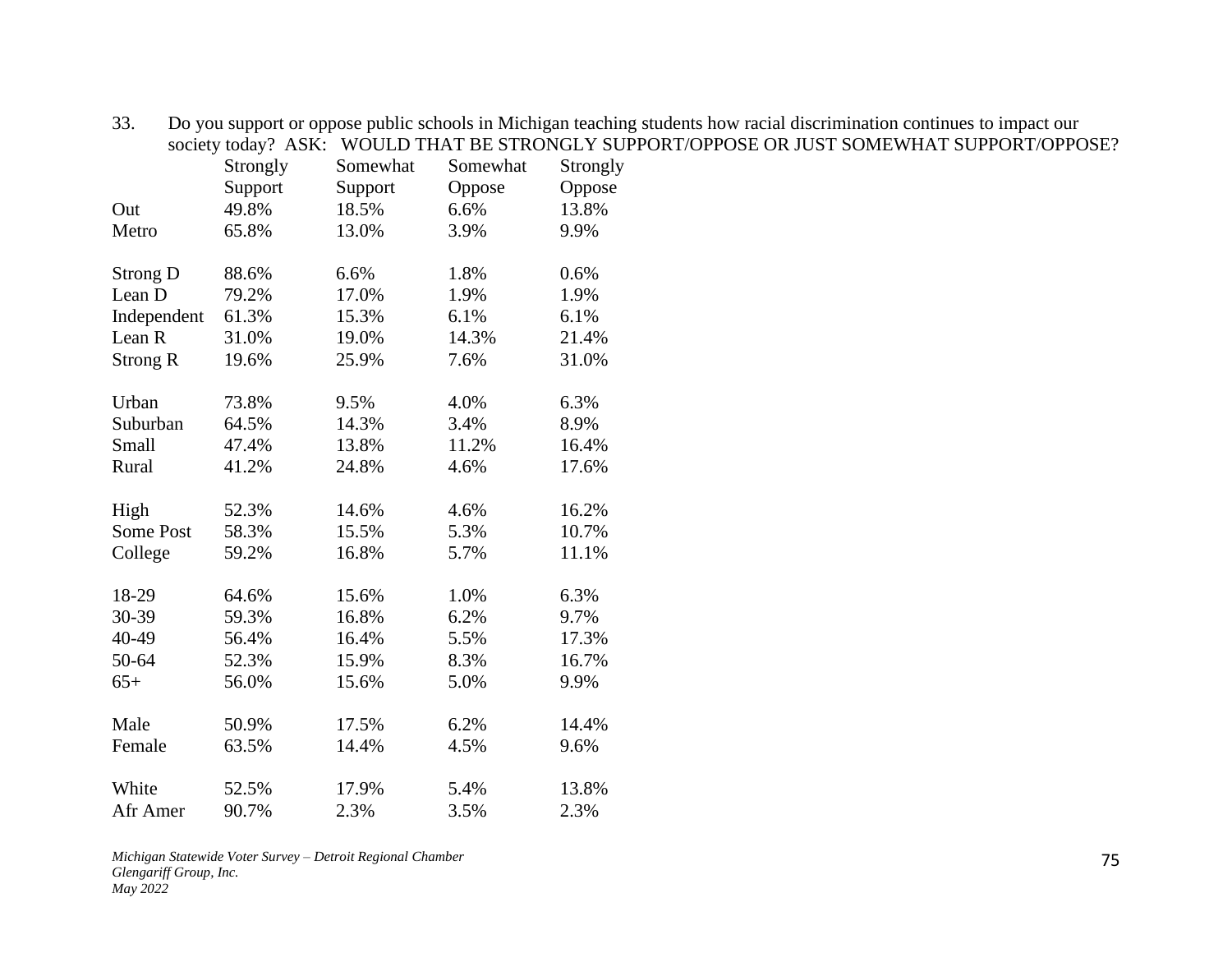| Pre         | 50.0% | 25.0% | 4.2% | 12.5% |
|-------------|-------|-------|------|-------|
| K-12        | 55.8% | 16.3% | 7.4% | 13.2% |
| <b>None</b> | 58.8% | 14.7% | 4.5% | 11.5% |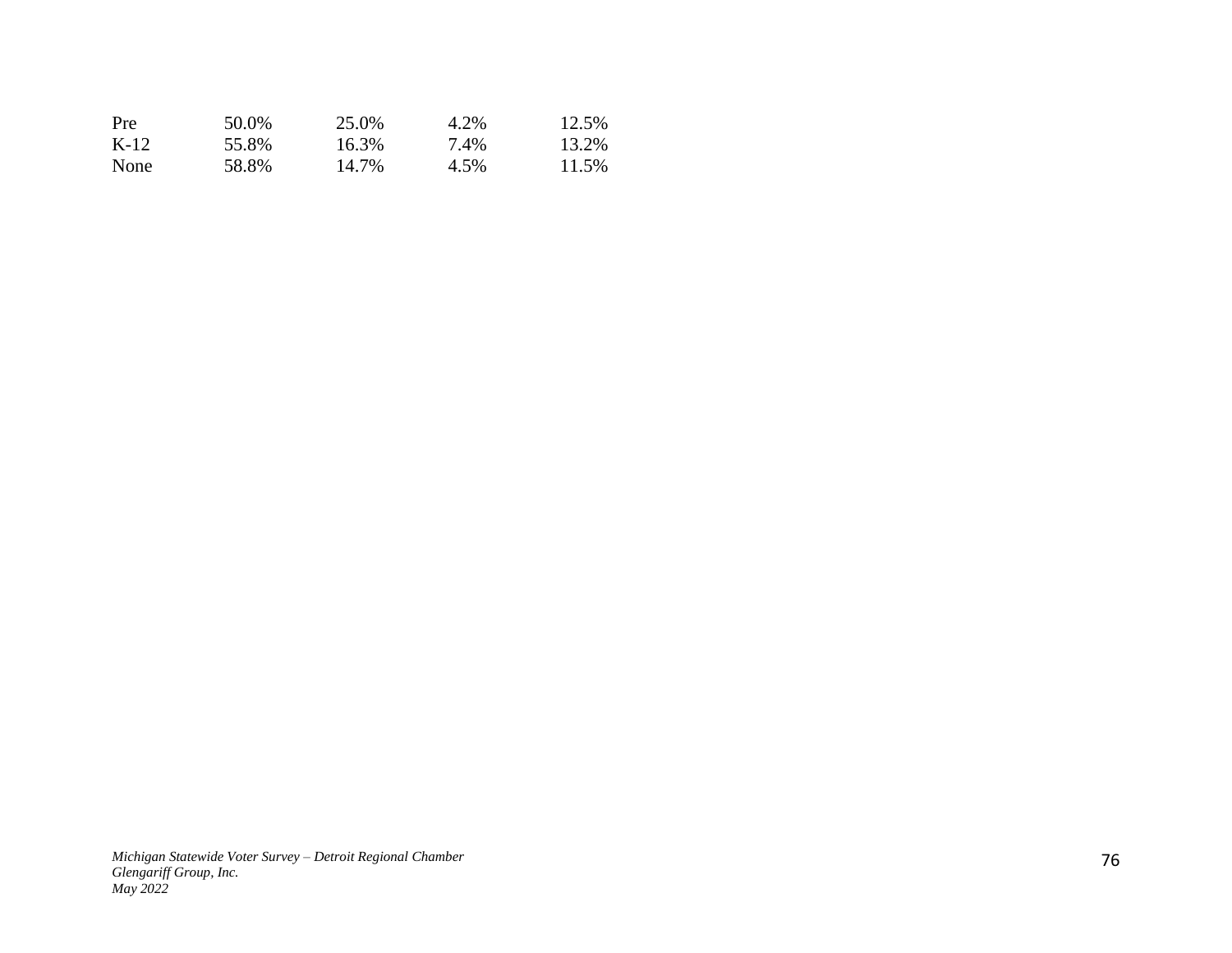34. The Florida legislature and Governor took steps to penalize the Disney company for their decision to publicly oppose recently passed legislation that prohibits the discussion of sexual orientation and gender issues in Kindergarten through third grade. Do you support or oppose legislators taking adverse actions against a company that speaks out against a state law? ASK: WOULD THAT BE STRONGLY SUPPORT/OPPOSE OR JUST SOMEWHAT SUPPORT/OPPOSE?

| Strongly | Somewhat | Somewhat | Strongly | Don't Know |
|----------|----------|----------|----------|------------|
| Support  | Support  | Oppose   | Oppose   | Depends    |
| 22.9%    | 12.5%    | 16.3%    | 31.3%    | 15.4%      |
| 22.9%    | 8.8%     | 15.5%    | 38.0%    | 13.7%      |
| 5.4%     | 4.8%     | 19.2%    | 62.3%    | 8.4%       |
| 7.5%     | 7.5%     | 22.6%    | 50.9%    | 7.5%       |
| 24.5%    | 12.3%    | 14.1%    | 28.8%    | 19.0%      |
| 28.6%    | 9.5%     | 16.7%    | 23.8%    | 21.4%      |
| 44.3%    | 17.1%    | 12.7%    | 8.9%     | 15.8%      |
| 18.3%    | 8.7%     | 20.6%    | 36.5%    | 15.1%      |
| 21.2%    | 9.4%     | 16.7%    | 38.9%    | 12.3%      |
| 24.1%    | 12.1%    | 17.2%    | 28.4%    | 17.2%      |
| 28.1%    | 13.7%    | 10.5%    | 31.4%    | 14.4%      |
| 27.7%    | 15.4%    | 17.7%    | 20.8%    | 18.5%      |
| 23.3%    | 10.2%    | 15.0%    | 39.8%    | 11.2%      |
| 20.2%    | 9.2%     | 16.0%    | 37.0%    | 14.9%      |
| 16.7%    | 11.5%    | 16.7%    | 35.4%    | 18.8%      |
| 14.2%    | 20.4%    | 20.4%    | 25.7%    | 18.6%      |
| 28.2%    | 12.7%    | 17.3%    | 30.9%    | 10.0%      |
| 25.8%    | 6.1%     | 15.2%    | 40.2%    | 11.4%      |
| 28.4%    | 6.4%     | 12.8%    | 37.6%    | 12.8%      |
| 27.1%    | 13.1%    | 12.7%    | 30.9%    | 14.8%      |
| 18.9%    | 8.7%     | 18.9%    | 37.8%    | 14.4%      |
|          |          |          |          |            |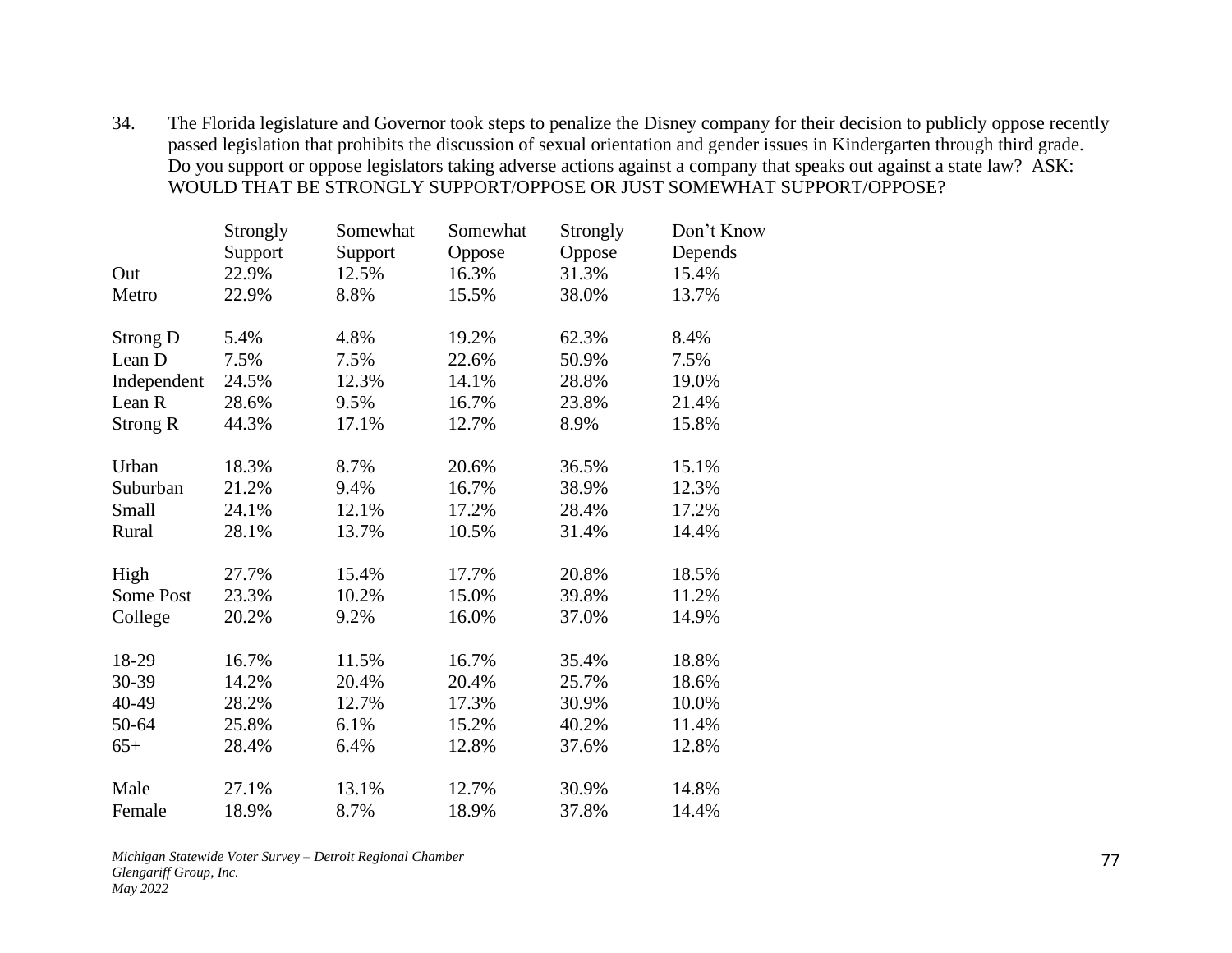| White    | 24.3% | 10.7% | 15.0% | 35.0% | 13.4% |
|----------|-------|-------|-------|-------|-------|
| Afr Amer | 16.3% | 7.0%  | 23.3% | 34.9% | 17.4% |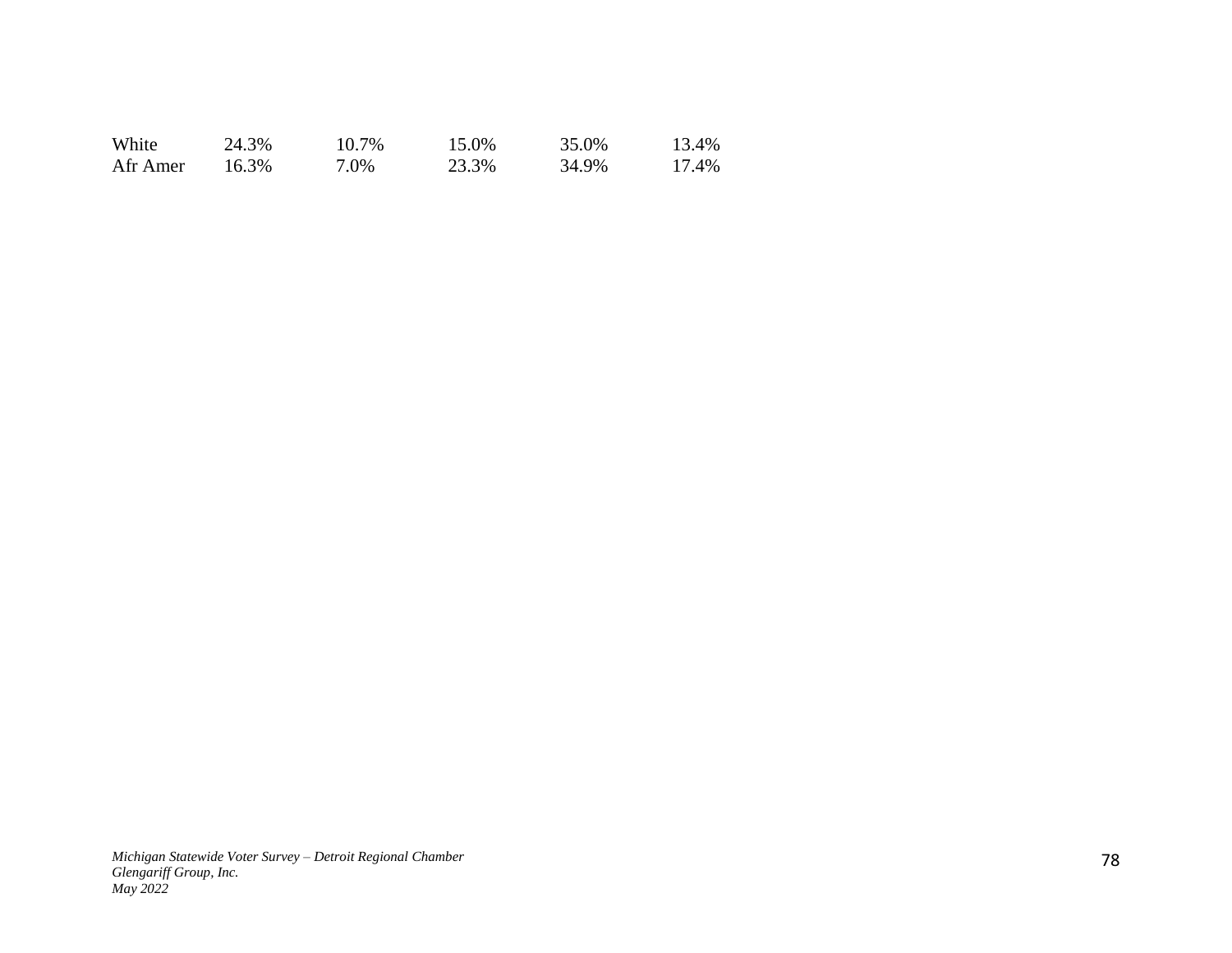| in Michigan? ASK; |          | WOULD THAT BE STRONGLY SU |          |          |  |
|-------------------|----------|---------------------------|----------|----------|--|
|                   | Strongly | Somewhat                  | Somewhat | Strongly |  |
|                   | Support  | Support                   | Oppose   | Oppose   |  |
| Out               | 23.2%    | 23.8%                     | 16.0%    | 16.3%    |  |
| Metro             | 21.5%    | 26.4%                     | 13.4%    | 15.8%    |  |
| <b>Strong D</b>   | 24.0%    | 29.9%                     | 14.4%    | 12.0%    |  |
| Lean D            | 32.1%    | 28.3%                     | 7.5%     | 15.1%    |  |
| Independent       | 21.5%    | 27.0%                     | 17.2%    | 12.9%    |  |
| Lean <sub>R</sub> | 26.2%    | 31.0%                     | 4.8%     | 14.3%    |  |
| <b>Strong R</b>   | 16.5%    | 15.8%                     | 19.0%    | 24.1%    |  |
| Urban             | 19.0%    | 27.8%                     | 6.3%     | 20.6%    |  |
| Suburban          | 24.1%    | 26.1%                     | 16.3%    | 13.8%    |  |
| Small             | 19.8%    | 25.0%                     | 19.0%    | 18.1%    |  |
| Rural             | 24.2%    | 20.9%                     | 17.0%    | 14.4%    |  |
| High              | 16.2%    | 20.8%                     | 15.4%    | 20.0%    |  |
| Some Post         | 22.8%    | 26.7%                     | 12.1%    | 15.5%    |  |
| College           | 25.2%    | 26.0%                     | 16.8%    | 14.5%    |  |
| 18-29             | 21.9%    | 32.3%                     | 7.3%     | 8.3%     |  |
| 30-39             | 20.4%    | 29.2%                     | 12.4%    | 13.3%    |  |
| 40-49             | 18.2%    | 23.6%                     | 20.0%    | 21.8%    |  |
| 50-64             | 20.5%    | 24.2%                     | 22.0%    | 15.9%    |  |
| $65+$             | 29.1%    | 19.1%                     | 12.1%    | 18.4%    |  |
| Male              | 24.1%    | 25.1%                     | 13.7%    | 17.9%    |  |
| Female            | 20.8%    | 25.0%                     | 15.7%    | 14.4%    |  |
| White             | 21.9%    | 26.3%                     | 15.4%    | 15.0%    |  |
| Afr Amer          | 18.6%    | 24.4%                     | 16.3%    | 19.8%    |  |
|                   |          |                           |          |          |  |

35. Generally speaking, do you support or oppose Michigan's business leaders taking public positions on major policy issues here in Michigan? ASK; WOULD THAT BE STRONGLY SUPPORT/OPPOSE OR JUST SOMEWHAT SUPPORT/OPPOSE?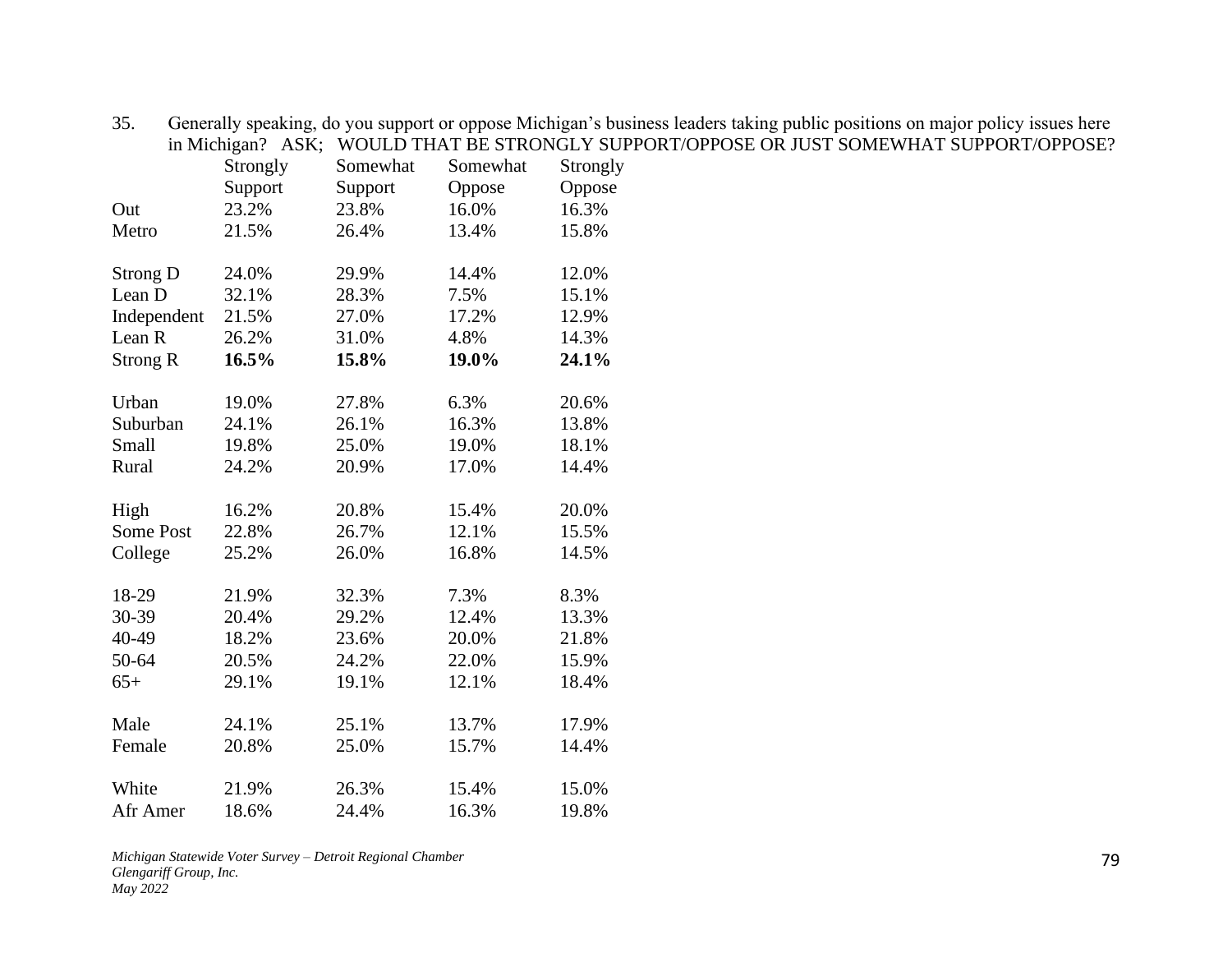|                 | Do    | Do not |
|-----------------|-------|--------|
| Out             | 51.4% | 33.9%  |
| Metro           | 58.8% | 28.5%  |
| <b>Strong D</b> | 83.8% | 7.8%   |
| Lean D          | 77.4% | 15.1%  |
| Independent     | 50.9% | 33.1%  |
| Lean R          | 40.5% | 38.1%  |
| Strong R        | 25.3% | 57.0%  |
| Urban           | 59.5% | 26.2%  |
| Suburban        | 63.1% | 21.2%  |
| Small           | 49.1% | 39.7%  |
| Rural           | 45.1% | 42.5%  |
| High            | 46.2% | 41.5%  |
| Some Post       | 53.9% | 32.5%  |
| College         | 60.7% | 24.4%  |
| 18-29           | 59.4% | 18.8%  |
| 30-39           | 51.3% | 38.9%  |
| 40-49           | 50.0% | 37.3%  |
| 50-64           | 55.3% | 29.5%  |
| $65+$           | 58.2% | 29.8%  |
| Male            | 55.7% | 32.0%  |
| Female          | 54.2% | 30.8%  |
| White           | 54.5% | 32.4%  |
| Afr Amer        | 64.0% | 20.9%  |

36. Would you say Michigan's elections do or do not accurately count the vote and declare the correct winner?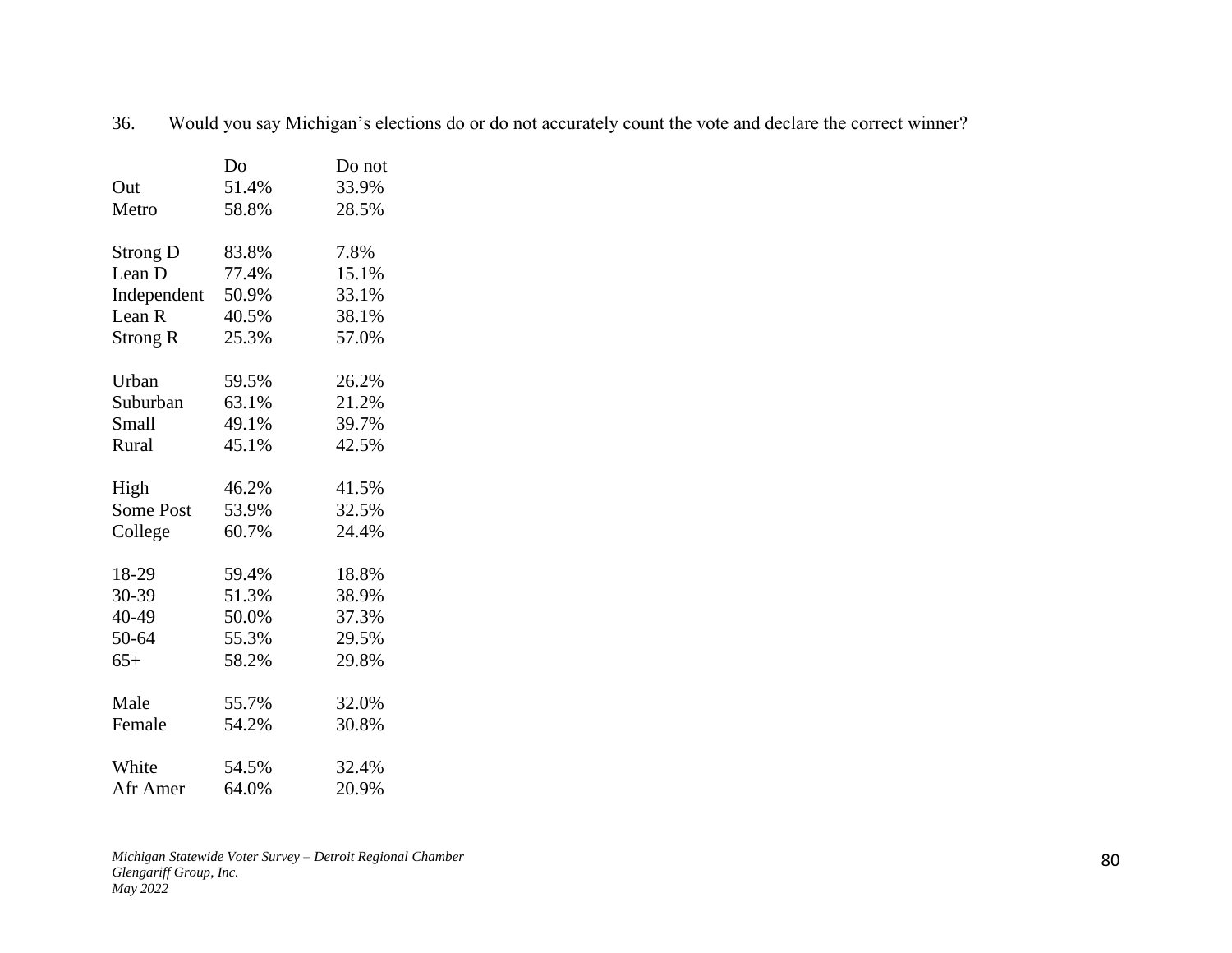|                 | Do    | Do not |
|-----------------|-------|--------|
| Out             | 74.9% | 14.7%  |
| Metro           | 69.7% | 13.7%  |
|                 |       |        |
| <b>Strong D</b> | 86.8% | 3.6%   |
| Lean D          | 81.1% | 11.3%  |
| Independent     | 67.5% | 18.4%  |
| Lean R          | 73.8% | 14.3%  |
| Strong R        | 60.1% | 22.8%  |
|                 |       |        |
| Urban           | 68.3% | 16.7%  |
| Suburban        | 74.4% | 9.4%   |
| <b>Small</b>    | 75.0% | 15.5%  |
| Rural           | 72.5% | 17.0%  |
|                 |       |        |
| High            | 61.5% | 26.2%  |
| Some Post       | 77.2% | 13.6%  |
| College         | 74.8% | 8.4%   |
|                 |       |        |
| 18-29           | 68.8% | 7.3%   |
| 30-39           | 67.3% | 18.6%  |
| 40-49           | 70.0% | 20.0%  |
| 50-64           | 73.5% | 12.1%  |
| $65+$           | 80.1% | 12.8%  |
|                 |       |        |
| Male            | 72.2% | 16.8%  |
| Female          | 72.8% | 11.9%  |
|                 |       |        |
| White           | 74.6% | 13.4%  |
| Afr Amer        | 64.0% | 19.8%  |

37. Would you say your community's local elections do or do not accurately count the vote and declare the correct winner?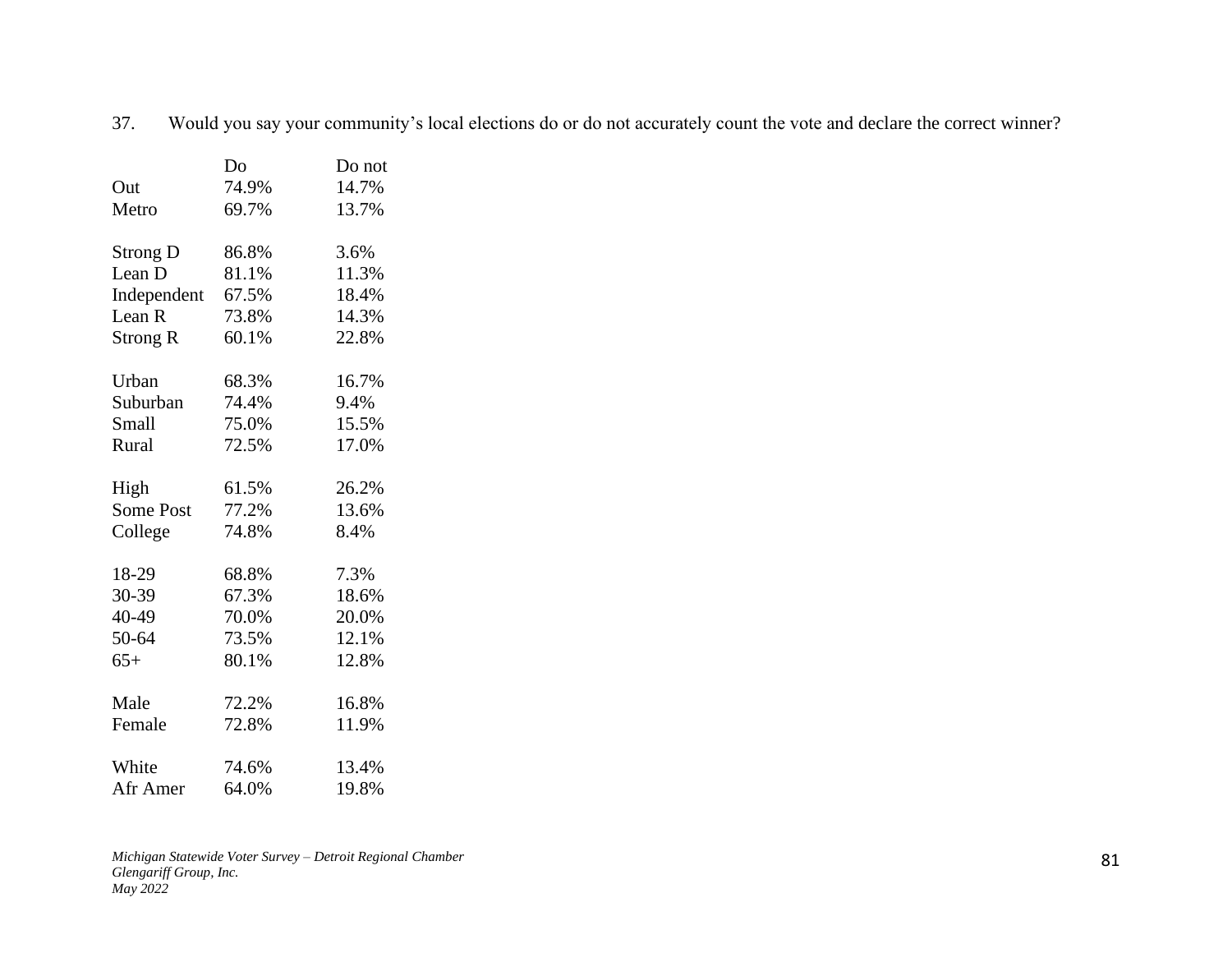|                 |           |           |           | not confident at all that the results of the 2022 election will be counted accurately and the correct winner will be declared? |
|-----------------|-----------|-----------|-----------|--------------------------------------------------------------------------------------------------------------------------------|
|                 | Very      | Somewhat  | Not Very  | Not Confident                                                                                                                  |
|                 | Confident | Confident | Confident | At All                                                                                                                         |
| Out             | 41.4%     | 28.8%     | 11.3%     | 11.3%                                                                                                                          |
| Metro           | 46.8%     | 26.8%     | 10.9%     | 8.8%                                                                                                                           |
|                 |           |           |           |                                                                                                                                |
| Strong D        | 71.3%     | 18.0%     | 3.0%      | 3.0%                                                                                                                           |
| Lean D          | 66.0%     | 22.6%     | 3.8%      | 1.9%                                                                                                                           |
| Independent     | 38.0%     | 30.7%     | 13.5%     | 12.3%                                                                                                                          |
| Lean R          | 33.3%     | 38.1%     | 14.3%     | 4.8%                                                                                                                           |
| <b>Strong R</b> | 17.7%     | 34.8%     | 19.0%     | 19.0%                                                                                                                          |
| Urban           | 46.8%     | 30.2%     | 6.3%      | 9.5%                                                                                                                           |
| Suburban        | 51.7%     | 27.1%     | 10.3%     | 5.9%                                                                                                                           |
| Small           | 41.4%     | 21.6%     | 18.1%     | 12.1%                                                                                                                          |
| Rural           | 33.3%     | 32.7%     | 9.8%      | 14.4%                                                                                                                          |
|                 |           |           |           |                                                                                                                                |
| High            | 31.5%     | 30.0%     | 16.9%     | 16.9%                                                                                                                          |
| Some Post       | 45.1%     | 26.7%     | 9.7%      | 9.7%                                                                                                                           |
| College         | 49.6%     | 28.2%     | 8.8%      | 6.5%                                                                                                                           |
| 18-29           | 38.5%     | 27.1%     | 12.5%     | 5.2%                                                                                                                           |
| 30-39           | 38.1%     | 34.5%     | 15.0%     | 10.6%                                                                                                                          |
| 40-49           | 39.1%     | 30.9%     | 12.7%     | 11.8%                                                                                                                          |
|                 |           |           |           |                                                                                                                                |
| 50-64           | 48.5%     | 28.0%     | 7.6%      | 12.1%                                                                                                                          |
| $65+$           | 50.4%     | 22.0%     | 8.5%      | 9.9%                                                                                                                           |
| Male            | 43.3%     | 26.1%     | 12.7%     | 9.3%                                                                                                                           |
| Female          | 44.6%     | 29.5%     | 9.6%      | 10.9%                                                                                                                          |
| White           | 42.6%     | 28.6%     | 12.3%     | 9.4%                                                                                                                           |
| Afr Amer        | 51.2%     | 29.1%     | 7.0%      | 9.3%                                                                                                                           |
|                 |           |           |           |                                                                                                                                |

38. Thinking ahead to this November's election, would you say you are very confident, somewhat confident, not very confident or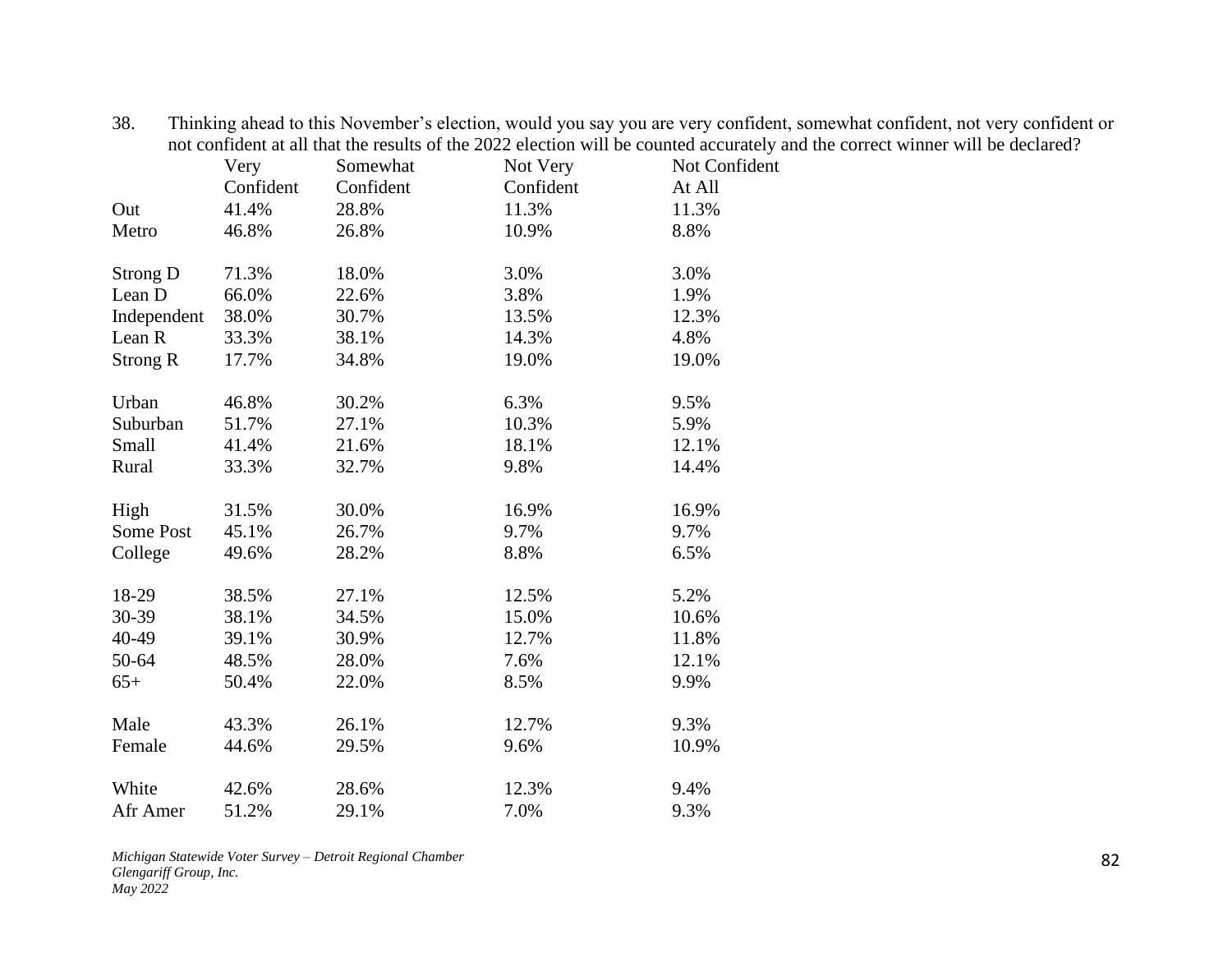|                  | Strongly | Somewhat | Somewhat | Strongly |
|------------------|----------|----------|----------|----------|
|                  | Support  | Support  | Oppose   | Oppose   |
| Out              | 23.2%    | 6.9%     | 12.5%    | 46.4%    |
| Metro            | 11.6%    | 9.5%     | 12.3%    | 60.2%    |
| <b>Strong D</b>  | 1.2%     | 0.0%     | 6.0%     | 89.2%    |
| Lean D           | 3.8%     | 1.9%     | 9.4%     | 81.1%    |
| Independent      | 14.7%    | 9.8%     | 14.7%    | 46.6%    |
| Lean R           | 26.2%    | 11.9%    | 28.6%    | 21.4%    |
| <b>Strong R</b>  | 41.1%    | 13.9%    | 13.9%    | 20.9%    |
| Urban            | 7.9%     | 5.6%     | 13.5%    | 65.1%    |
| Suburban         | 10.3%    | 9.4%     | 10.85    | 63.1%    |
| Small            | 29.3%    | 6.9%     | 12.9%    | 43.1%    |
| Rural            | 26.1%    | 9.8%     | 13.7%    | 37.3%    |
| High             | 24.6%    | 13.1%    | 13.1%    | 37.7%    |
| <b>Some Post</b> | 18.4%    | 7.8%     | 10.7%    | 53.4%    |
| College          | 13.4%    | 6.1%     | 13.7%    | 60.7%    |
| 18-29            | 17.7%    | 8.3%     | 17.7%    | 45.8%    |
| 30-39            | 13.3%    | 15.9%    | 15.9%    | 44.2%    |
| 40-49            | 25.5%    | 10.0%    | 17.3%    | 42.7%    |
| 50-64            | 21.2%    | 4.5%     | 9.1%     | 58.3%    |
| $65+$            | 12.1%    | 4.3%     | 6.4%     | 67.4%    |
| Male             | 16.5%    | 9.6%     | 13.4%    | 52.6%    |
| Female           | 18.9%    | 6.7%     | 11.5%    | 53.2%    |
| White            | 19.9%    | 8.9%     | 12.9%    | 50.4%    |
| Afr Amer         | 4.7%     | 4.7%     | 12.8%    | 66.3%    |

39. Do you support or oppose overturning the results of the 2020 Presidential election in Michigan? ASK: WOULD THAT BE STRONGLY SUPPORT/OPPOSE OR JUST SOMEWHAT SUPPORT/OPPOSE?